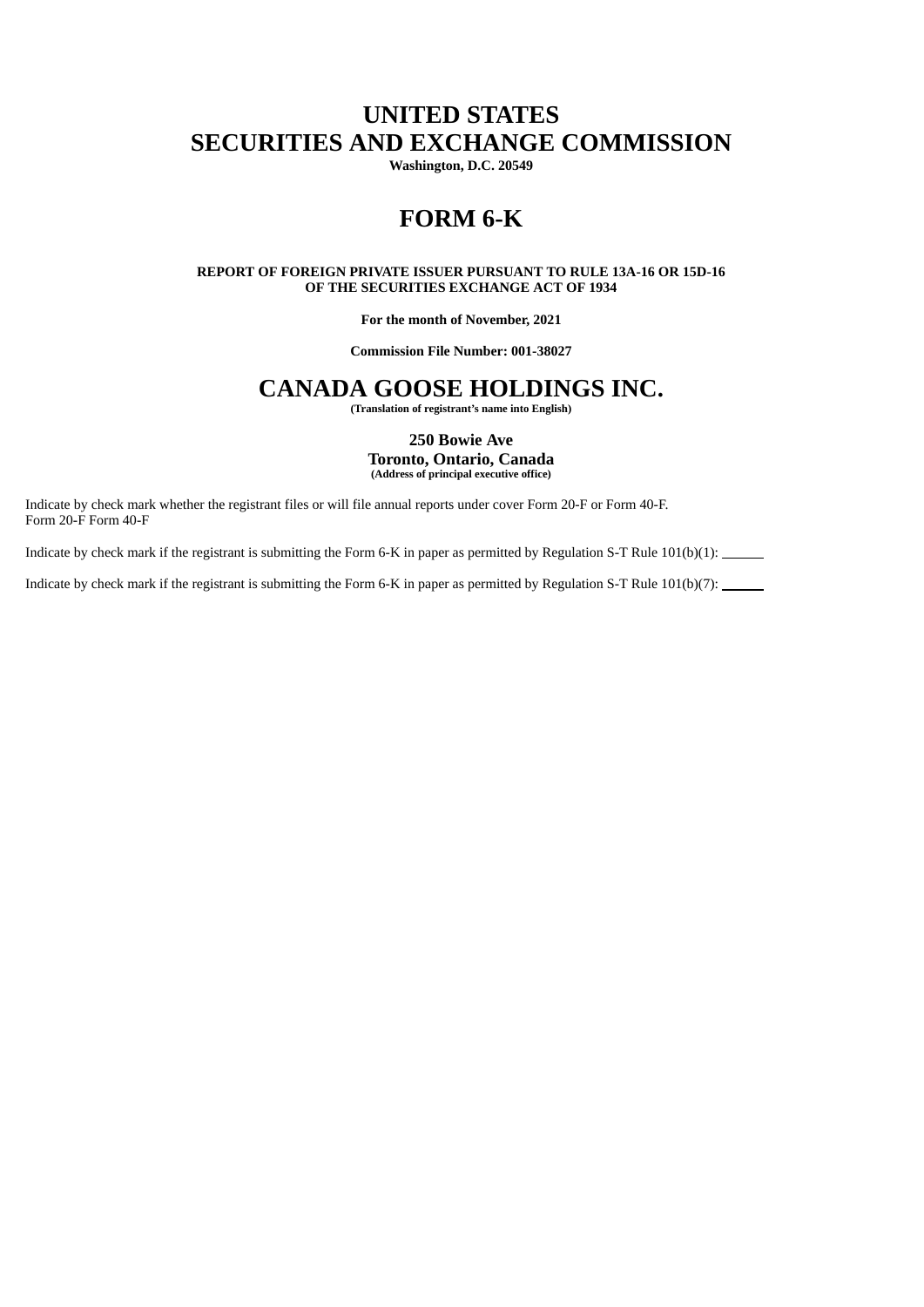# **EXHIBIT INDEX**

Exhibits 99.1 and 99.2 to this report of a Foreign Private Issuer on Form 6-K are deemed filed for all purposes under the Securities Act of 1933, as amended, and the Securities Exchange Act of 1934, as amended.

| <b>Exhibit</b><br>No. | <b>Description</b>                                                                                                                                      |
|-----------------------|---------------------------------------------------------------------------------------------------------------------------------------------------------|
| 99.1                  | Consolidated Interim Financial Statements as at and for the Second and Two Quarters Ended September 26, 2021                                            |
| 99.2                  | <b>Management's Discussion and Analysis of Financial Condition and Results of Operation for the Second and Two</b><br>Quarters Ended September 26, 2021 |
| 99.3                  | Rule 13a-14(a)/15d-14(a) Certification of Chief Executive Officer                                                                                       |
| 99.4                  | Rule 13a-14(a)/15d-14(a) Certification of Chief Financial Officer                                                                                       |
| 99.5                  | Press release of Canada Goose Holdings Inc., dated November 5, 2021                                                                                     |
|                       |                                                                                                                                                         |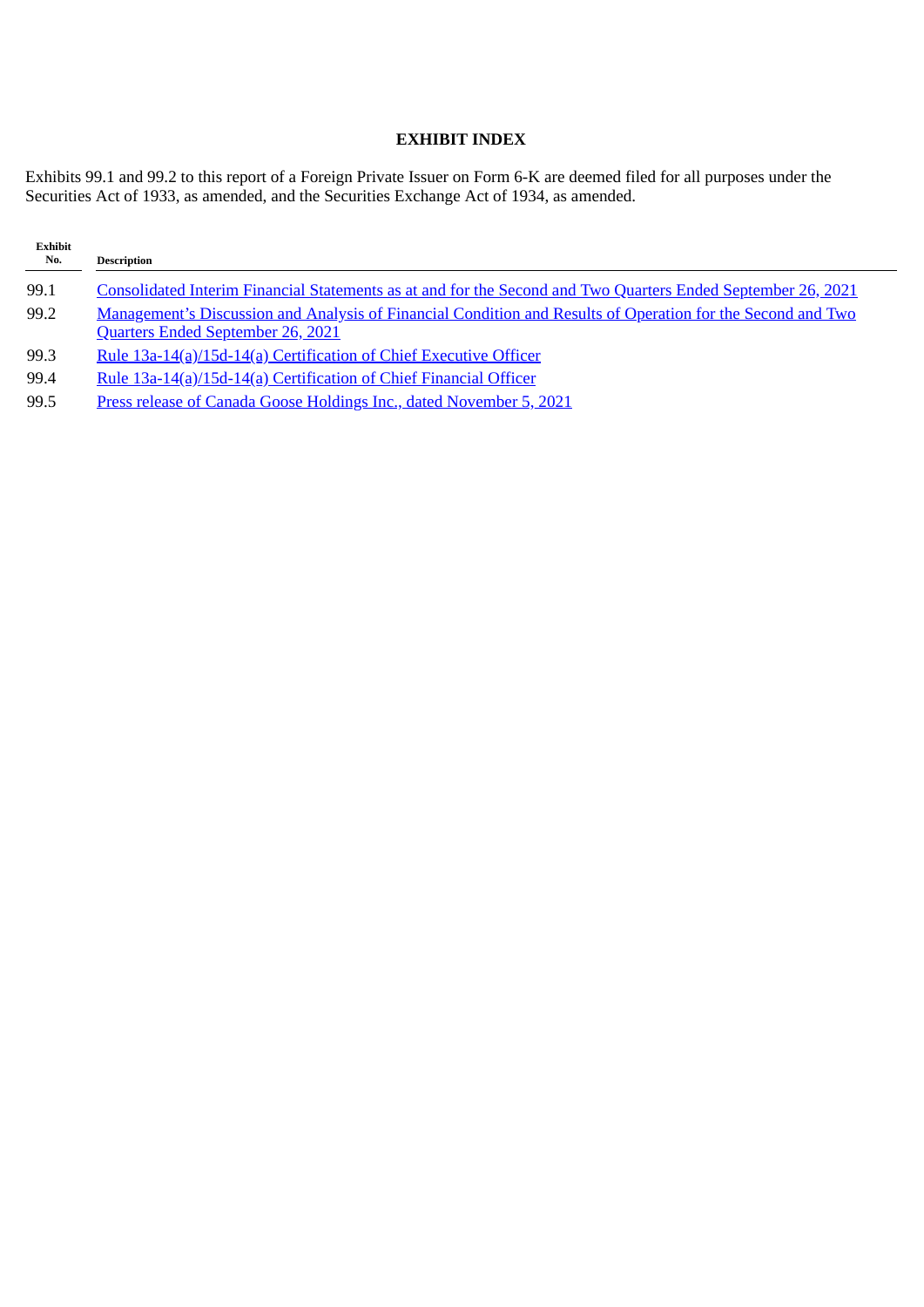#### **SIGNATURES**

Pursuant to the requirements of the Securities Exchange Act of 1934, the registrant has duly caused this report to be signed on its behalf by the undersigned, thereunto duly authorized.

# **Canada Goose Holdings Inc.**

| By:    | /s/ Jonathan Sinclair                                                 |
|--------|-----------------------------------------------------------------------|
| Name:  | Jonathan Sinclair                                                     |
| Title: | <b>Executive Vice President and Chief Financial</b><br><b>Officer</b> |

Date: November 5, 2021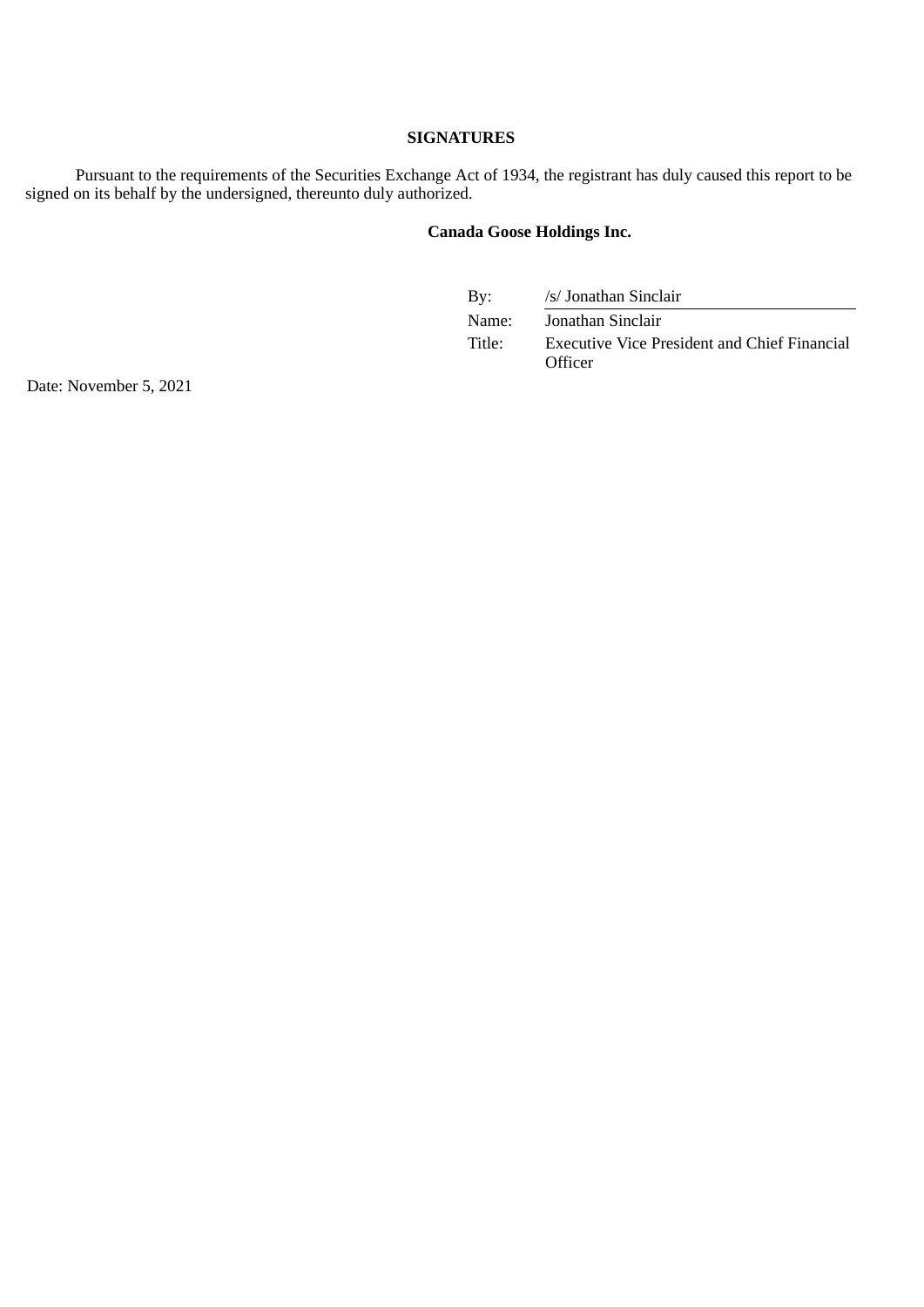# <span id="page-3-0"></span>**Canada Goose Holdings Inc.**

Condensed Consolidated Interim Financial Statements As at and for the second and two quarters ended September 26, 2021 and September 27, 2020 (Unaudited)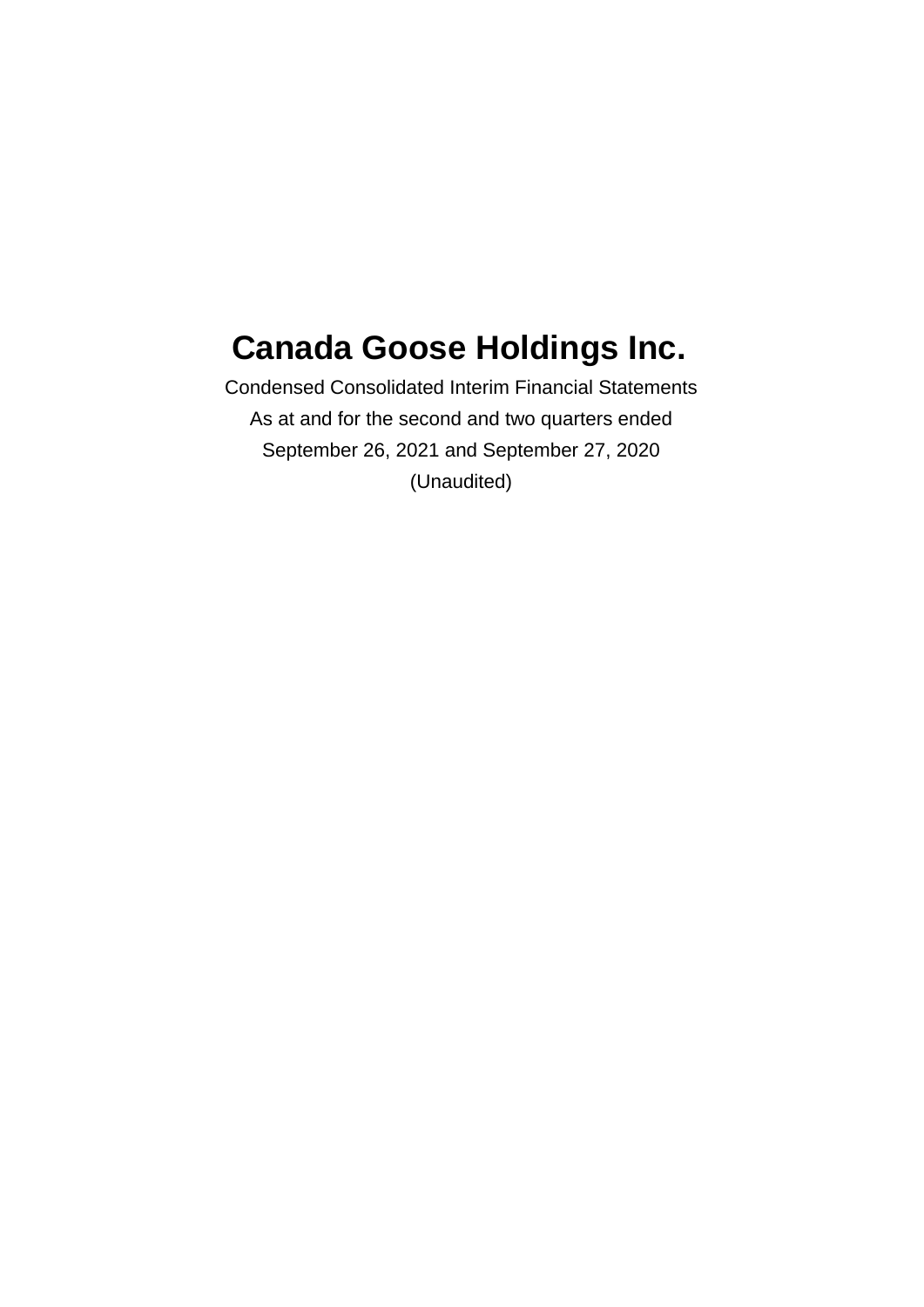# **Condensed Consolidated Interim Statements of Income (Loss) and Comprehensive Income (Loss) (unaudited)**

(in millions of Canadian dollars, except per share amounts)

|                                                                                                         |              |                       | Second quarter ended  |                       | Two quarters ended    |
|---------------------------------------------------------------------------------------------------------|--------------|-----------------------|-----------------------|-----------------------|-----------------------|
|                                                                                                         | <b>Notes</b> | September 26,<br>2021 | September 27,<br>2020 | September 26,<br>2021 | September 27,<br>2020 |
|                                                                                                         |              | \$                    | \$                    | \$                    | \$                    |
| Revenue                                                                                                 | 3            | 232.9                 | 194.8                 | 289.2                 | 220.9                 |
| Cost of sales                                                                                           | 6            | 97.9                  | 100.6                 | 123.5                 | 121.9                 |
| <b>Gross profit</b>                                                                                     |              | 135.0                 | 94.2                  | 165.7                 | 99.0                  |
| Selling, general & administrative expenses                                                              |              | 101.3                 | 62.4                  | 172.9                 | 111.0                 |
| Depreciation and amortization                                                                           |              | 22.4                  | 16.7                  | 42.2                  | 32.2                  |
| <b>Operating income (loss)</b>                                                                          |              | 11.3                  | 15.1                  | (49.4)                | (44.2)                |
| Net interest, finance and other costs                                                                   | 10           | 7.9                   | 6.0                   | 24.4                  | 12.7                  |
| Income (loss) before income taxes                                                                       |              | 3.4                   | 9.1                   | (73.8)                | (56.9)                |
| Income tax recovery                                                                                     |              | (5.6)                 | (1.3)                 | (26.1)                | (17.2)                |
| Net income (loss)                                                                                       |              | 9.0                   | 10.4                  | (47.7)                | (39.7)                |
| Other comprehensive income (loss)<br>Items that will not be reclassified to earnings, net of<br>tax:    |              |                       |                       |                       |                       |
| Actuarial gain on post-employment obligation<br>Items that may be reclassified to earnings, net of tax: |              | 0.2                   | 0.2                   | 0.2                   | 0.2                   |
| Cumulative translation adjustment gain (loss)<br>Net loss on derivatives designated as cash flow        |              | 1.7                   | 1.8                   | (0.2)                 | 0.2                   |
| hedges<br>Reclassification of net loss on cash flow hedges to                                           | 15           | (2.0)                 | (1.0)                 | (1.9)                 | (0.9)                 |
| income                                                                                                  | 15           | 0.4                   | 1.9                   | 0.5                   | 3.8                   |
| Net (loss) gain on derivatives designated as a net<br>investment hedge                                  | 15           |                       | (0.8)                 |                       | 0.8                   |
| Other comprehensive income (loss)                                                                       |              | 0.3                   | 2.1                   | (1.4)                 | 4.1                   |
| <b>Comprehensive income (loss)</b>                                                                      |              | 9.3                   | 12.5                  | (49.1)                | (35.6)                |
| Earnings (loss) per share                                                                               |              |                       |                       |                       |                       |
| <b>Basic</b>                                                                                            | 4            | $0.08$ \$<br>\$       | $0.09$ \$             | $(0.43)$ \$           | (0.36)                |
| <b>Diluted</b>                                                                                          | 4            | \$<br>$0.08$ \$       | $0.09$ \$             | $(0.43)$ \$           | (0.36)                |

The accompanying notes to the condensed consolidated interim financial statements are an integral part of these financial *statements.*

Canada Goose Holdings Inc. **Page 1** of 29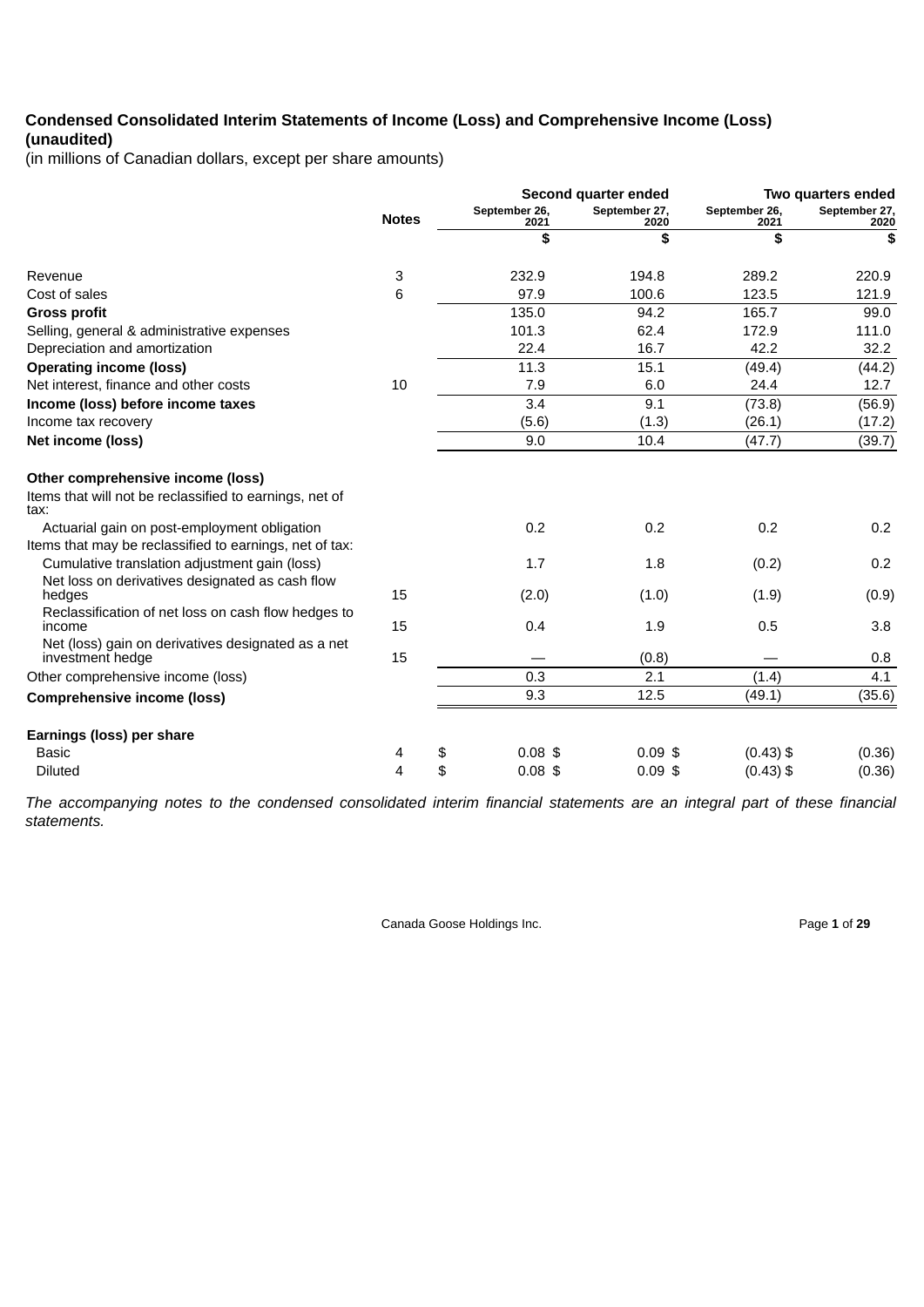# **Condensed Consolidated Interim Statements of Financial Position**

# **(unaudited)**

(in millions of Canadian dollars)

|                                            | <b>Notes</b>   | September 26,<br>2021 | September 27,<br>2020 | March 28,<br>2021 |
|--------------------------------------------|----------------|-----------------------|-----------------------|-------------------|
| <b>Assets</b>                              |                | \$                    | \$                    | \$                |
| <b>Current assets</b>                      |                |                       |                       |                   |
| Cash                                       |                | 98.9                  | 156.3                 | 477.9             |
| Trade receivables                          | 5              | 111.2                 | 114.9                 | 40.9              |
| Inventories                                | 6              | 416.4                 | 417.2                 | 342.3             |
| Income taxes receivable                    |                | 9.3                   | 10.8                  | 4.8               |
| Other current assets                       | 14             | 49.4                  | 36.9                  | 31.0              |
| <b>Total current assets</b>                |                | 685.2                 | 736.1                 | 896.9             |
| Deferred income taxes                      |                | 77.5                  | 62.1                  | 46.9              |
| Property, plant and equipment              |                | 125.9                 | 120.1                 | 116.5             |
| Intangible assets                          |                | 154.8                 | 157.4                 | 155.0             |
| Right-of-use assets                        | $\overline{7}$ | 253.0                 | 247.7                 | 233.7             |
| Goodwill                                   |                | 53.1                  | 53.1                  | 53.1              |
| Other long-term assets                     | 14             | 5.2                   | 1.1                   | 5.1               |
| <b>Total assets</b>                        |                | 1,354.7               | 1,377.6               | 1,507.2           |
| <b>Liabilities</b>                         |                |                       |                       |                   |
| <b>Current liabilities</b>                 |                |                       |                       |                   |
| Accounts payable and accrued liabilities   | 8, 14          | 195.2                 | 163.6                 | 177.8             |
| Provisions                                 | 9              | 18.0                  | 17.9                  | 20.0              |
| Income taxes payable                       |                | 16.4                  | 13.1                  | 19.1              |
| Short-term borrowings                      | 10             | 27.3                  | 11.0                  |                   |
| Current portion of lease liabilities       | $\overline{7}$ | 55.8                  | 43.5                  | 45.2              |
| <b>Total current liabilities</b>           |                | 312.7                 | 249.1                 | 262.1             |
| Provisions                                 | 9              | 27.0                  | 19.6                  | 25.6              |
| Deferred income taxes                      |                | 20.4                  | 15.9                  | 21.6              |
| Revolving facility                         | 10             |                       | 222.5                 |                   |
| Term Ioan                                  | 10             | 372.9                 | 151.2                 | 367.8             |
| Lease liabilities                          | $\overline{7}$ | 224.0                 | 223.2                 | 209.6             |
| Other long-term liabilities                | 14             | 21.7                  | 6.4                   | 20.4              |
| <b>Total liabilities</b>                   |                | 978.7                 | 887.9                 | 907.1             |
| <b>Shareholders' equity</b>                | 11             | 376.0                 | 489.7                 | 600.1             |
| Total liabilities and shareholders' equity |                | 1,354.7               | 1,377.6               | 1,507.2           |

The accompanying notes to the condensed consolidated interim financial statements are an integral part of these financial *statements.*

Canada Goose Holdings Inc. **Page 2** of 29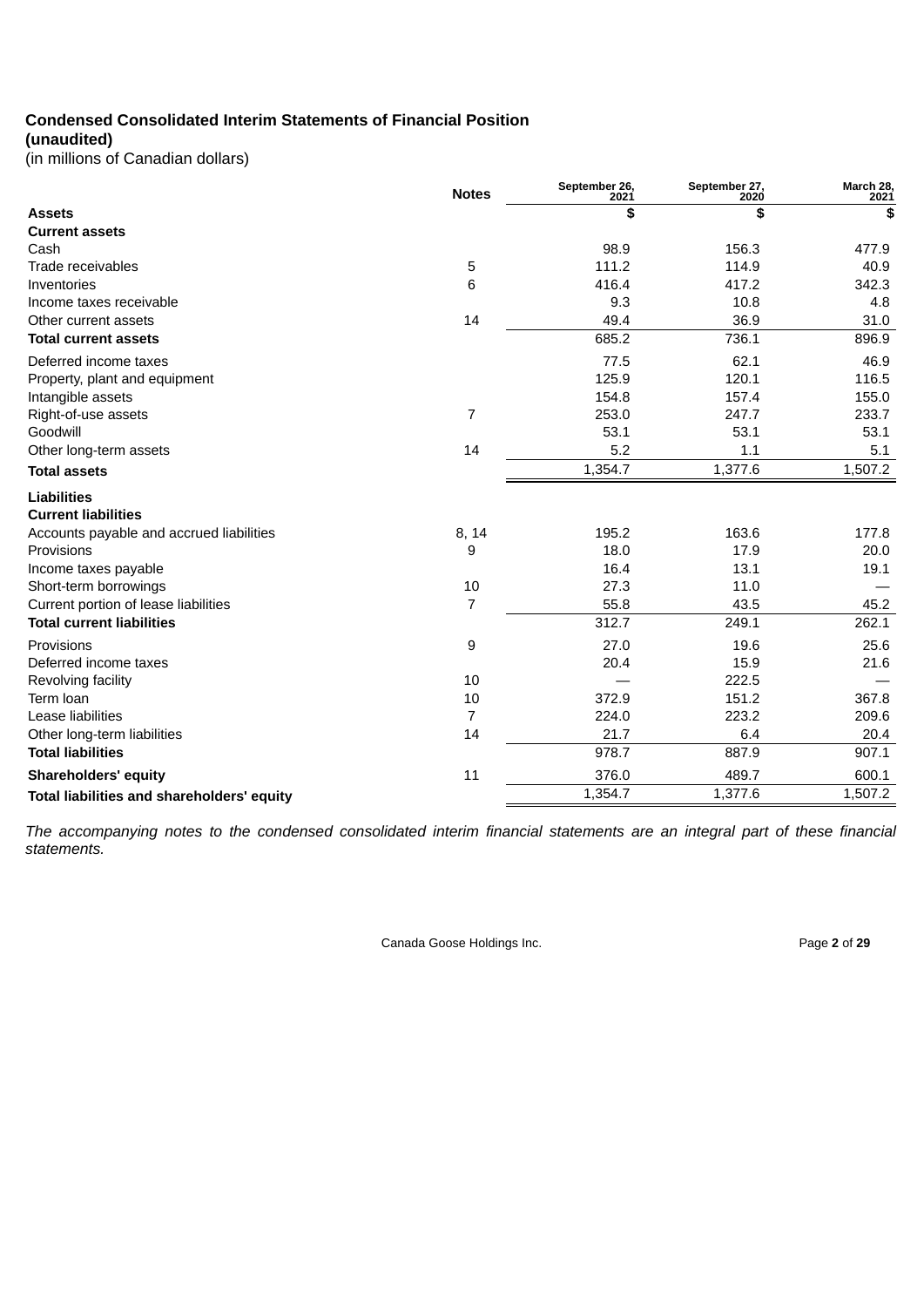# **Condensed Consolidated Interim Statements of Changes in Shareholders' Equity (unaudited)**

(in millions of Canadian dollars)

|                                                                                            |              |                           |                                     | Share capital | Contributed<br>surplus        | earnings | <b>Accumulated other</b><br>Retained comprehensive (loss)<br>income | <b>Total</b> |
|--------------------------------------------------------------------------------------------|--------------|---------------------------|-------------------------------------|---------------|-------------------------------|----------|---------------------------------------------------------------------|--------------|
|                                                                                            | <b>Notes</b> | <b>Multiple</b><br>shares | voting Subordinate voting<br>shares | <b>Total</b>  |                               |          |                                                                     |              |
|                                                                                            |              | \$                        | \$                                  | \$            | \$                            | \$       | \$                                                                  | \$           |
| Balance at March 28, 2021                                                                  |              | 1.4                       | 119.1                               | 120.5         | 25.2                          | 459.6    | (5.2)                                                               | 600.1        |
| Normal course issuer bid purchase of<br>subordinate voting shares                          | 11           |                           | (7.6)                               | (7.6)         | $\overbrace{\phantom{aaaaa}}$ | (169.3)  | —                                                                   | (176.9)      |
| Normal course issuer bid purchase of<br>subordinate voting shares held for<br>cancellation | 11           |                           | (0.3)                               | (0.3)         |                               | (7.0)    |                                                                     | (7.3)        |
| Liability to broker under automatic share<br>purchase plan                                 | 11           |                           |                                     |               | (3.3)                         |          |                                                                     | (3.3)        |
| Exercise of stock options                                                                  | 11           |                           | 8.3                                 | 8.3           | (2.5)                         |          |                                                                     | 5.8          |
| Net loss                                                                                   |              |                           |                                     |               |                               | (47.7)   | $\overbrace{\phantom{13333}}$                                       | (47.7)       |
| Other comprehensive loss                                                                   |              |                           |                                     |               |                               |          | (1.4)                                                               | (1.4)        |
| Share-based payment                                                                        | 12           |                           |                                     |               | 6.9                           |          |                                                                     | 6.9          |
| Deferred tax on share-based payment                                                        |              |                           |                                     |               | (0.2)                         |          |                                                                     | (0.2)        |
| Balance at September 26, 2021                                                              |              | 1.4                       | 119.5                               | 120.9         | 26.1                          | 235.6    | (6.6)                                                               | 376.0        |
| Balance at March 29, 2020                                                                  |              | 1.4                       | 113.3                               | 114.7         | 15.7                          | 389.4    | 0.4                                                                 | 520.2        |
| Exercise of stock options                                                                  | 11           |                           | 1.0                                 | 1.0           | (0.6)                         |          | —                                                                   | 0.4          |
| Net loss                                                                                   |              |                           |                                     |               | –                             | (39.7)   | $\qquad \qquad \longleftarrow$                                      | (39.7)       |
| Other comprehensive income                                                                 |              |                           |                                     |               |                               |          | 4.1                                                                 | 4.1          |
| Share-based payment                                                                        | 12           |                           |                                     |               | 4.7                           |          |                                                                     | 4.7          |
| Balance at September 27, 2020                                                              |              | 1.4                       | 114.3                               | 115.7         | 19.8                          | 349.7    | 4.5                                                                 | 489.7        |

The accompanying notes to the condensed consolidated interim financial statements are an integral part of these financial *statements.*

Canada Goose Holdings Inc. **Page 3** of 29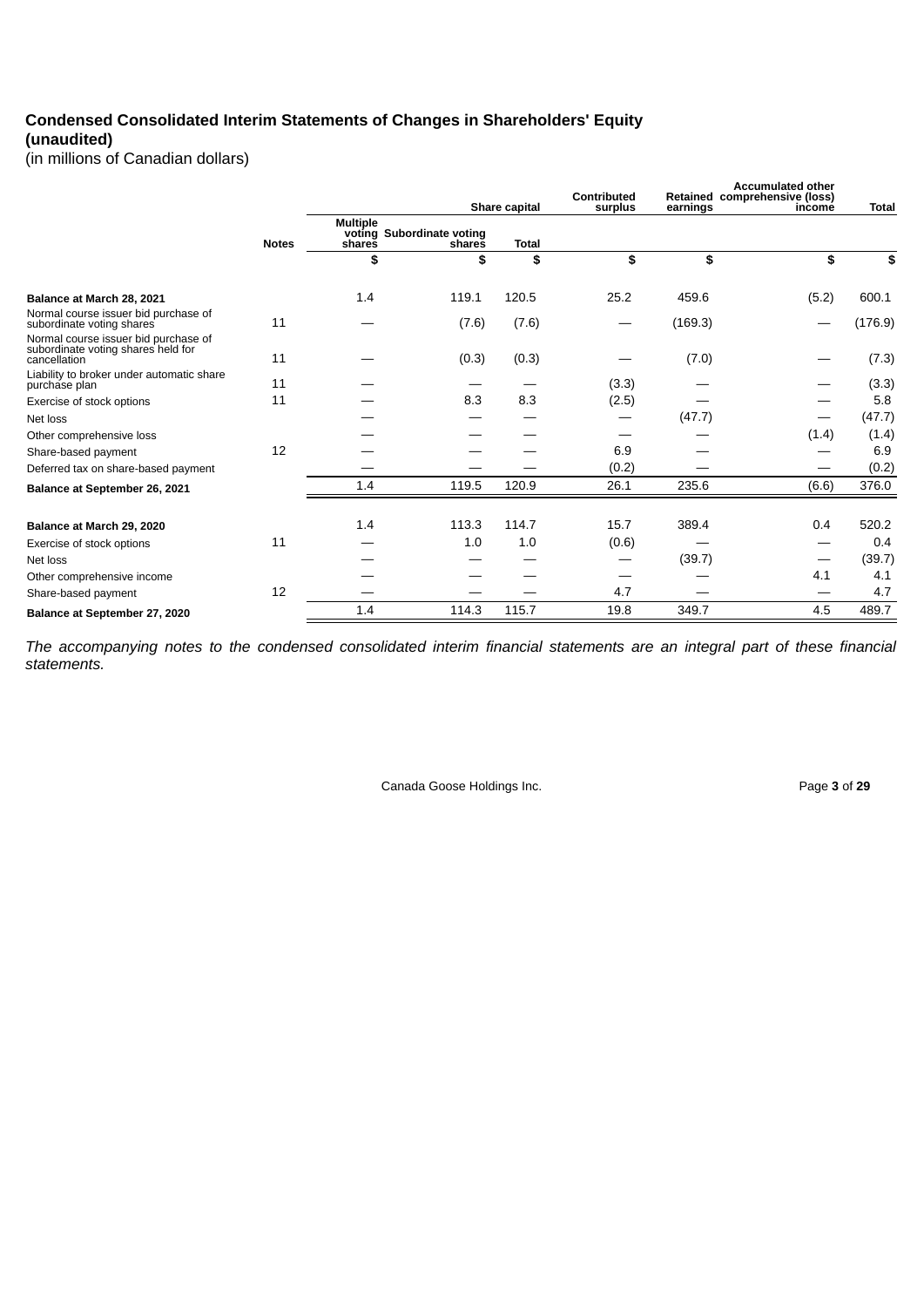# **Condensed Consolidated Interim Statements of Cash Flows**

**(unaudited)**

(in millions of Canadian dollars)

|                                                                             | Second quarter ended |                       |                       | Two quarters ended    |                       |  |
|-----------------------------------------------------------------------------|----------------------|-----------------------|-----------------------|-----------------------|-----------------------|--|
|                                                                             | <b>Notes</b>         | September 26,<br>2021 | September 27,<br>2020 | September 26,<br>2021 | September 27,<br>2020 |  |
|                                                                             |                      | \$                    | \$                    | \$                    | \$                    |  |
| <b>Operating activities</b>                                                 |                      |                       |                       |                       |                       |  |
| Net income (loss)                                                           |                      | 9.0                   | 10.4                  | (47.7)                | (39.7)                |  |
| Items not affecting cash:                                                   |                      |                       |                       |                       |                       |  |
| Depreciation and amortization                                               |                      | 25.8                  | 18.5                  | 49.3                  | 37.3                  |  |
| Income tax recovery                                                         |                      | (5.6)                 | (1.3)                 | (26.1)                | (17.2)                |  |
| Interest expense                                                            | 10                   | 7.5                   | 5.6                   | 14.1                  | 10.4                  |  |
| Foreign exchange loss (gain)                                                |                      | 2.6                   | (1.5)                 | 8.1                   | (0.6)                 |  |
| Acceleration of unamortized costs on debt extinguishment                    | 10                   |                       |                       | 9.5                   |                       |  |
| Loss on disposal of assets                                                  |                      |                       |                       |                       | 0.1                   |  |
| Share-based payment                                                         | 12                   | 4.2                   | 2.9                   | 6.9                   | 4.7                   |  |
|                                                                             |                      | 43.5                  | 34.6                  | 14.1                  | (5.0)                 |  |
| Changes in non-cash operating items                                         | 16                   | (62.5)                | (40.3)                | (169.4)               | (64.7)                |  |
| Income taxes paid                                                           |                      | (1.1)                 | (2.4)                 | (12.2)                | (3.8)                 |  |
| Interest paid                                                               |                      | (6.6)                 | (5.4)                 | (13.7)                | (9.8)                 |  |
| Net cash used in operating activities                                       |                      | (26.7)                | (13.5)                | (181.2)               | (83.3)                |  |
| <b>Investing activities</b>                                                 |                      |                       |                       |                       |                       |  |
| Purchase of property, plant and equipment                                   |                      | (7.8)                 | (3.0)                 | (13.8)                | (7.0)                 |  |
| Investment in intangible assets                                             |                      | (3.8)                 | (1.0)                 | (4.7)                 | (1.8)                 |  |
| Initial direct costs of right-of-use assets                                 | $\overline{7}$       | (0.1)                 |                       | (0.5)                 |                       |  |
| Net cash used in investing activities                                       |                      | (11.7)                | (4.0)                 | (19.0)                | (8.8)                 |  |
| <b>Financing activities</b>                                                 |                      |                       |                       |                       |                       |  |
| Mainland China Facilities borrowings                                        | 10                   | 16.3                  | 11.1                  | 23.5                  | 13.7                  |  |
| Term loan repayments                                                        | 10                   | (1.0)                 |                       | (1.9)                 |                       |  |
| Revolving facility borrowings                                               | 10                   |                       | 11.8                  |                       | 221.3                 |  |
| Transaction costs on financing activities                                   | 10                   | 0.1                   | (0.1)                 | (0.9)                 | (0.4)                 |  |
| Subordinate voting shares purchased and cancelled under<br><b>NCIB</b>      | 11                   | (176.9)               |                       | (176.9)               |                       |  |
| Subordinate voting shares purchased and held for<br>cancellation under NCIB | 11                   | (2.7)                 |                       | (2.7)                 |                       |  |
| Principal payments on lease liabilities                                     | 7                    | (9.7)                 | (8.8)                 | (19.6)                | (17.4)                |  |
| Exercise of stock options                                                   | 12                   | 4.6                   | 0.1                   | 5.8                   | 0.4                   |  |
| Net cash (used in) from financing activities                                |                      | (169.3)               | 14.1                  | (172.7)               | 217.6                 |  |
| Effects of foreign currency exchange rate changes on cash                   |                      | 0.7                   | (0.4)                 | (6.1)                 | (0.9)                 |  |
| (Decrease) increase in cash                                                 |                      | (207.0)               | (3.8)                 | (379.0)               | 124.6                 |  |
| Cash, beginning of period                                                   |                      | 305.9                 | 160.1                 | 477.9                 | 31.7                  |  |
| Cash, end of period                                                         |                      | 98.9                  | 156.3                 | 98.9                  | 156.3                 |  |
|                                                                             |                      |                       |                       |                       |                       |  |

*The accompanying notes to the condensed consolidated interim financial statements are an integral part of these financial statements.*

Canada Goose Holdings Inc. **Page 4** of 29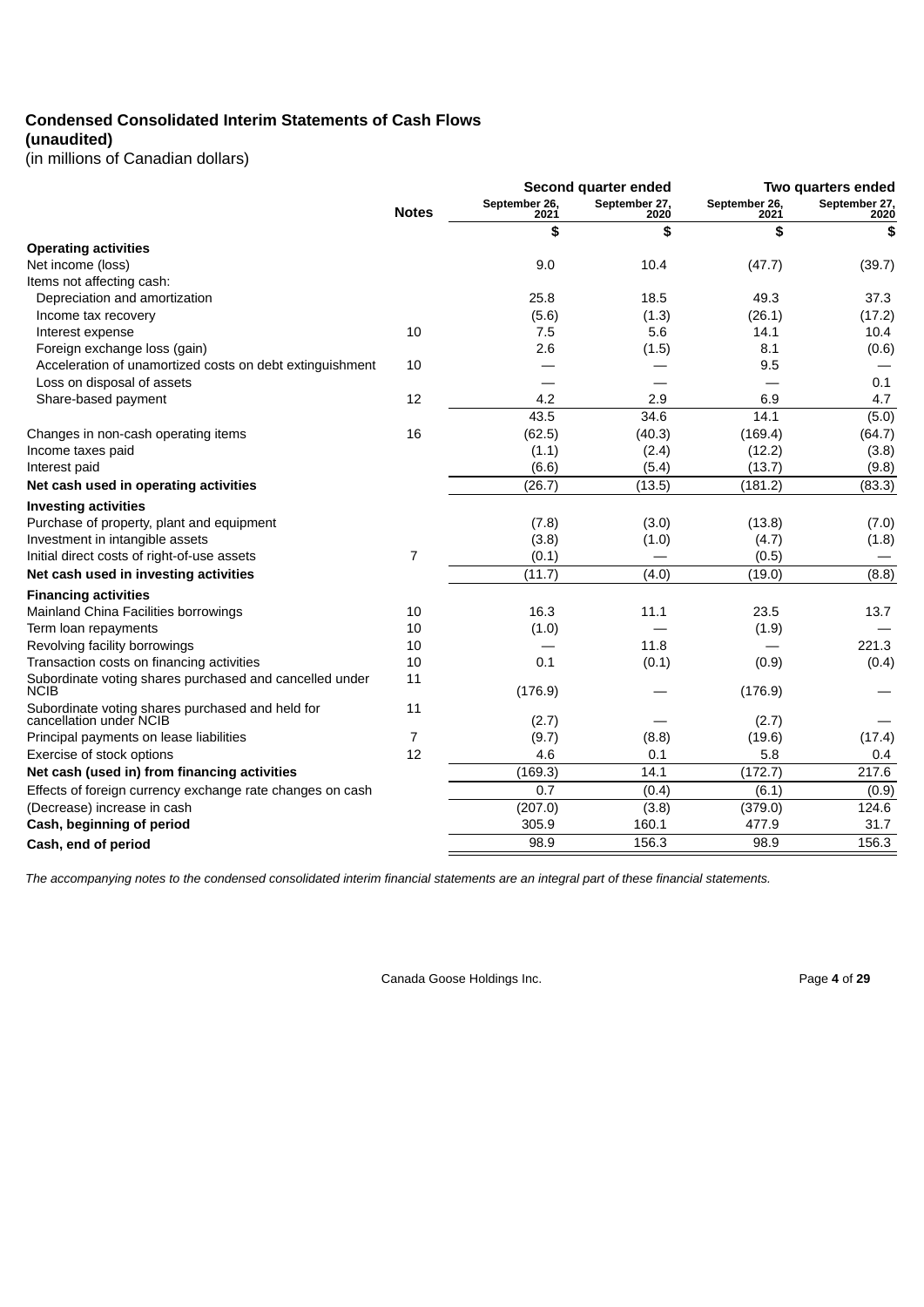#### **Note 1. The Company**

#### *Organization*

Canada Goose Holdings Inc. and its subsidiaries (the "Company") design, manufacture, and sell performance luxury apparel for men, women, youth, children, and babies. The Company's apparel collections include various styles of parkas, lightweight down jackets, rainwear, windwear, knitwear, footwear, and accessories for the fall, winter, and spring seasons. The Company's head office is located at 250 Bowie Avenue, Toronto, Canada M6E 4Y2. The use of the terms "Canada Goose", "we", and "our" throughout these notes to the condensed consolidated interim financial statements ("Interim Financial Statements") refer to the Company.

Canada Goose is a public company listed on the Toronto Stock Exchange and the New York Stock Exchange under the trading symbol "GOOS". The principal shareholders of the Company are investment funds advised by Bain Capital LP and its affiliates ("Bain Capital"), and DTR LLC ("DTR"), an entity indirectly controlled by the President and Chief Executive Officer of the Company. The principal shareholders hold multiple voting shares representing 47.7% of the total shares outstanding as at September 26, 2021, or 90.1% of the combined voting power of the total voting shares outstanding. Subordinate voting shares that trade on public markets represent 52.3% of the total shares outstanding as at September 26, 2021, or 9.9% of the combined voting power of the total voting shares outstanding.

#### *Statement of compliance*

The Interim Financial Statements are prepared in accordance with International Accounting Standard ("IAS") 34, *Interim Financial Reporting*, as issued by the International Accounting Standards Board ("IASB"). Certain information, which is considered material to the understanding of the Interim Financial Statements and is normally included in the annual financial statements prepared in accordance with International Financial Reporting Standards ("IFRS") as issued by the IASB, is not provided in these notes. These Interim Financial Statements should be read in conjunction with the Company's Annual Financial Statements.

The Interim Financial Statements were authorized for issuance in accordance with a resolution of the Company's Board of Directors on November 4, 2021.

#### *Seasonality*

Our business is seasonal, and we have historically realized a significant portion of our Wholesale revenue and operating income in the second and third quarters of the fiscal year and Direct-to-Consumer ("DTC") revenue and operating income in the third and fourth quarters of the fiscal year. Thus, lower-than-expected revenue in these periods could have an adverse impact on our annual operating results.

Cash flows from operating activities are typically highest in the third and fourth quarters of the fiscal year due to revenue from the DTC segment and the collection of trade receivables from Wholesale revenue earlier in the year. Working capital requirements typically increase as inventory builds. Borrowings have historically increased in the first and second quarters and been repaid in the third quarter of the fiscal year.

Canada Goose Holdings Inc. **Page 5** of 29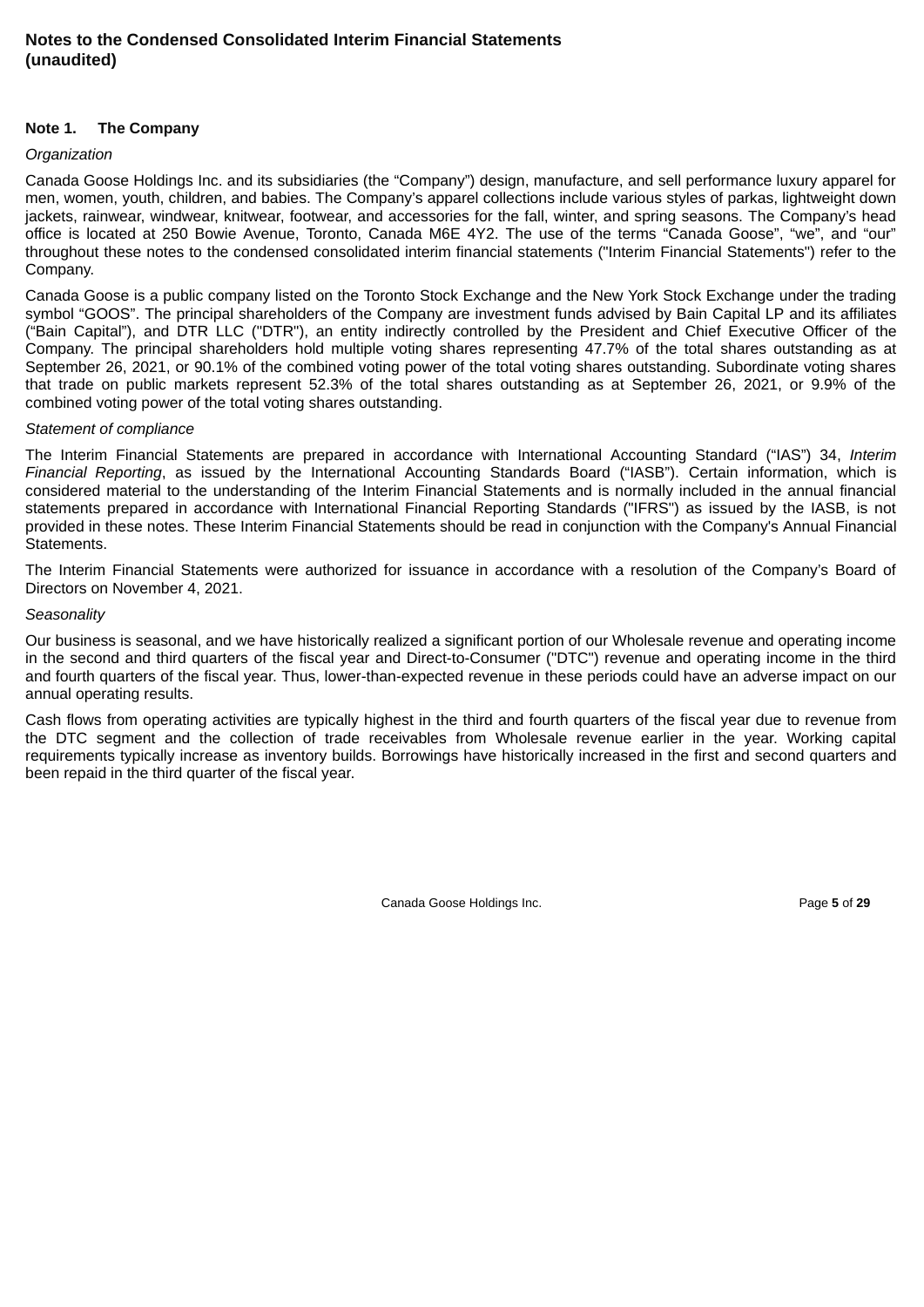#### **Note 2. Significant accounting policies and critical accounting estimates and judgments**

#### *Basis of presentation*

The significant accounting policies and critical accounting estimates and judgments as disclosed in the Company's March 28, 2021 annual consolidated financial statements have been applied consistently in the preparation of these Interim Financial Statements except as noted below. The Interim Financial Statements are presented in Canadian dollars, the Company's functional and presentation currency.

The Company's fiscal year is a 52 or 53-week reporting cycle with the fiscal year ending on the Sunday closest to March 31. Each fiscal quarter is 13 weeks. The additional week in a 53-week fiscal year is added to the third quarter. Fiscal 2022 is the first 53-week fiscal year, ending on April 3, 2022.

Certain comparative figures have been reclassified to conform with the current year presentation.

#### *COVID-19 pandemic*

Globally, public health officials have imposed restrictions and recommended precautions to mitigate the spread of the novel coronavirus pandemic ("COVID-19"), resulting in temporary closures of our retail locations as well as reduced traffic and store productivity, similarly impacting our wholesale partners. Store operations have largely resumed during the second quarter of fiscal 2022 across our global store network, however retail store traffic remains below pre-pandemic levels as at September 26, 2021. We have also experienced a significant reduction in the capacity of our network, including our manufacturing facilities, due to distancing measures. All our manufacturing facilities were operating as at September 26, 2021 at lower than pre-pandemic output levels to ensure appropriate distancing measures were in place.

In March 2021, the IASB issued an amendment to IFRS 16, *Leases* to extend the period over which the practical expedient is available for use. This amendment exempts lessees from determining whether COVID-19 related rent concessions for lease payments originally due on or before June 30, 2022 are lease modifications. The amendment is effective for annual reporting periods beginning on or after April 1, 2021 and earlier application is permitted. In accordance with the guidance issued, the Company adopted the amendment effective March 29, 2021 and elected not to treat COVID-19 related rent concessions as lease modifications. Rent concessions of \$nil and \$0.2m were recognized in the statement of income (loss) for the second and two quarters ended September 26, 2021, respectively (second and two quarters ended September 27, 2020 - \$1.7m and \$2.4m, respectively), and the Company will consider seeking further rent concessions as it continues to monitor the impact of COVID-19.

As a result of the temporary store closures, net costs of less than \$0.1m and \$0.2m were recognized in selling, general & administrative ("SG&A") expenses, depreciation and amortization, and interest during the second and two quarters ended September 26, 2021, respectively (second and two quarters ended September 27, 2020 - \$0.4m and \$7.1m, respectively).

Management assessed whether indicators of impairment existed as at September 26, 2021 in accordance with IAS 36, *Impairment of Assets*, and no indicators were identified.

Canada Goose Holdings Inc. **Page 6** of 29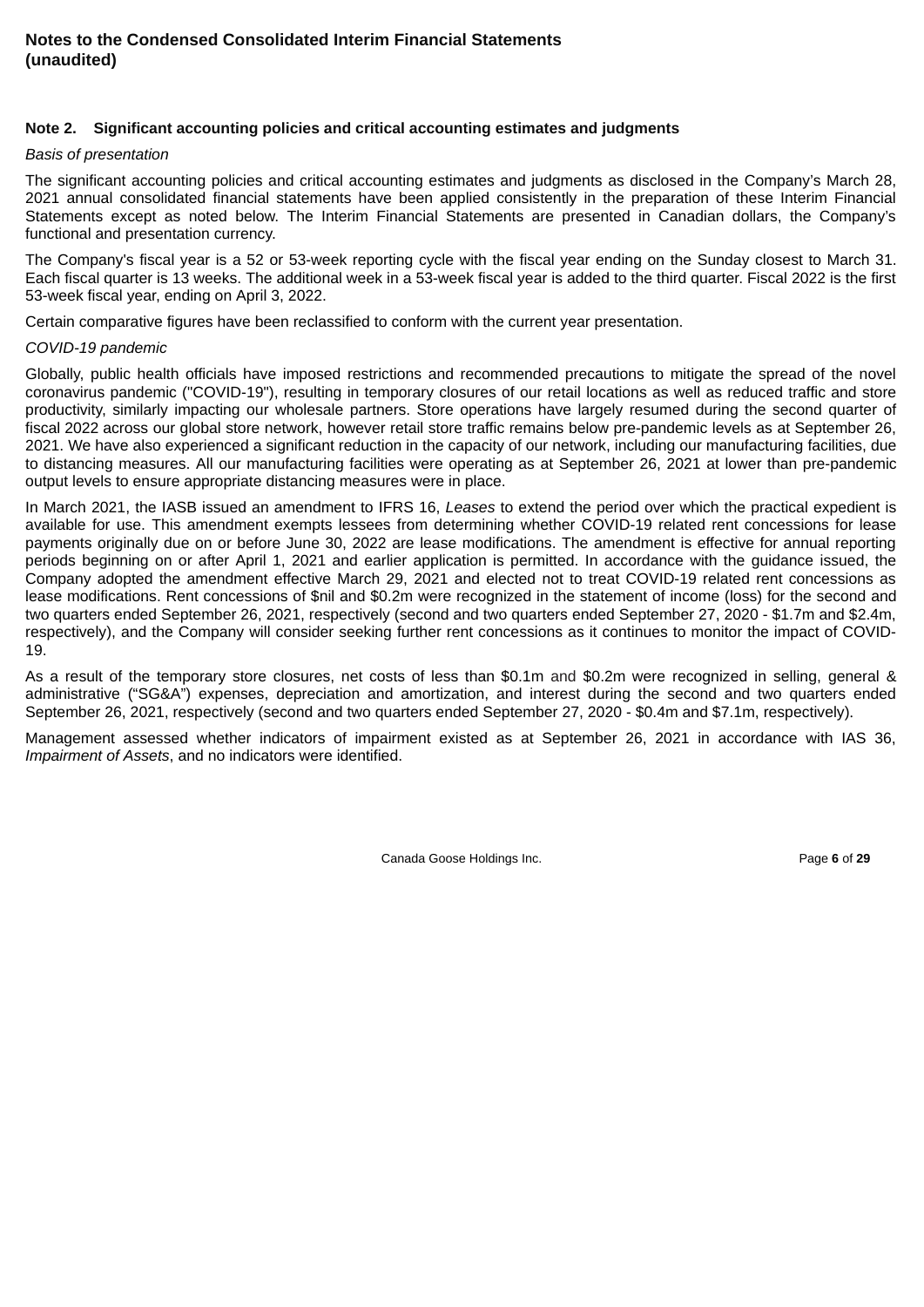#### *Principles of consolidation*

The Interim Financial Statements include the accounts of the Company and its subsidiaries. All intercompany transactions and balances have been eliminated.

#### *Operating segments*

The Company classifies its business in three operating and reportable segments: DTC, Wholesale, and Other. The DTC segment comprises sales through country-specific e-Commerce platforms and its Company-operated retail stores located in luxury shopping locations.

The Wholesale segment comprises sales made to a mix of retailers and international distributors, who are partners that have exclusive rights to an entire market**.**

The Other segment comprises sales and costs not directly allocated to the DTC or Wholesale channels, such as sales to employees and SG&A expenses. The Other segment includes the cost of marketing expenditures to build brand awareness across all segments, corporate costs in support of manufacturing operations, other corporate costs, and foreign exchange gains and losses not specifically associated with DTC or Wholesale segment operations.

Within the Other segment, comparative information also includes sales of personal protective equipment ("PPE") in response to COVID-19 along with costs incurred as a consequence of the COVID-19 pandemic including overhead costs resulting from the temporary closure of our manufacturing facilities.

#### *Standards issued and not yet adopted*

Certain new standards, amendments, and interpretations to existing IFRS standards have been published but are not yet effective and have not been adopted early by the Company. Management anticipates that pronouncements will be adopted in the Company's accounting policy for the first period beginning after the effective date of the pronouncement. Information on new standards, amendments, and interpretations is provided below.

In January 2020, the IASB issued an amendment to IAS 1, *Presentation of Financial Statements* to clarify its requirements for the presentation of liabilities in the statement of financial position. The limited scope amendment affected only the presentation of liabilities in the statement of financial position and not the amount or timing of its recognition. The amendment clarified that the classification of liabilities as current or non-current is based on rights that are in existence at the end of the reporting period and specified that classification is unaffected by expectations about whether an entity will exercise its right to defer settlement of a liability. It also introduced a definition of 'settlement' to make clear that settlement refers to the transfer to the counterparty of cash, equity instruments, other assets or services. The amendment is effective for annual reporting periods beginning on or after January 1, 2023. Earlier application is permitted. The Company is assessing the potential impact of the amendment.

In August 2020, the IASB issued "Interest Rate Benchmark Reform – Phase II (amendments to IFRS 9, *Financial Instruments*; IFRS 7, *Financial Instruments: Disclosures*; IAS 39, *Financial Instruments: Recognition and Measurement*; IFRS 4, *Insurance Contracts* and IFRS 16, *Leases*)", which addresses issues that affect financial reporting once an existing benchmark rate is replaced with an alternative rate and provides specific disclosure requirements.The amendment introduces a practical expedient for modifications required by the Interbank Offer Rate ("IBOR") reform. The amendment relates to the modification of financial instruments where the basis for determining the contractual cash flows changes as a result of the IBOR reform,

Canada Goose Holdings Inc. Page **7** of **29**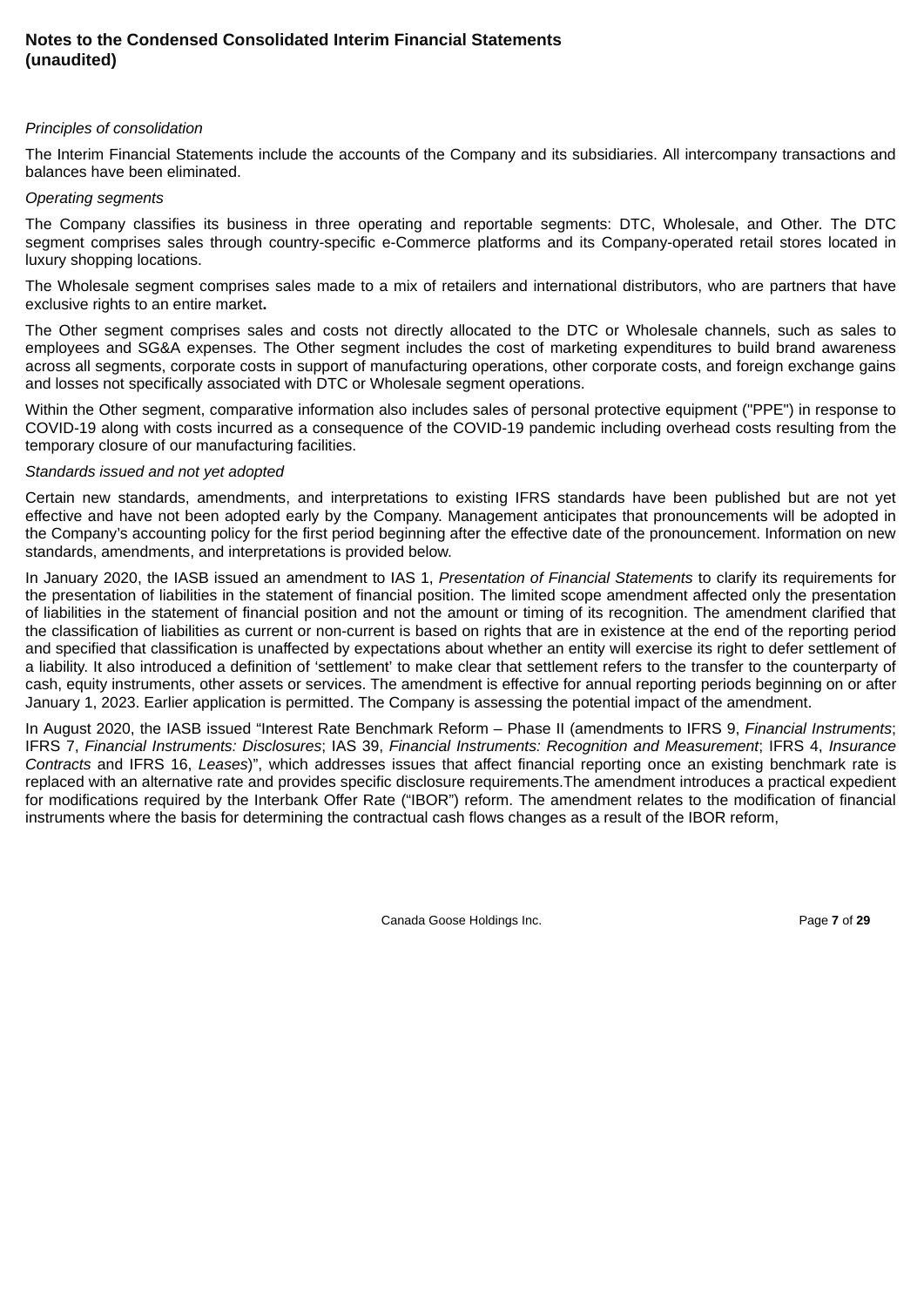allowing for prospective application of the alternative rate. A similar practical expedient is proposed for lessee accounting under IFRS 16. It also relates to the application of hedge accounting, which is not discontinued solely because of the IBOR reform. Hedging relationships, including formal designation and documentation, must be amended to reflect modifications to the hedged item, however, the practical expedient allows the hedge relationship to continue, additional ineffectiveness may be required. The amendment is effective for annual reporting periods beginning on or after January 1, 2021. Earlier application is permitted. A broader market-wide initiative is underway to transition the various IBOR based on rates in use to alternative reference rates. The Company is assessing the potential impact of the amendment and has begun discussions with its lenders. It is too early to determine if any modifications as a result of the amendment will meet the requirements for the application of the practical expedient.

#### **Note 3. Segment information**

The Company has three reportable operating segments: DTC, Wholesale, and Other. The Company measures each reportable operating segment's performance based on revenue and segment operating income (loss), which is the profit metric utilized by the Company's chief operating decision maker, the President and Chief Executive Officer, for assessing the performance of operating segments. Our DTC and Wholesale operating segments are not reliant on any single external customer.

The Company does not report total assets or total liabilities based on its reportable operating segments.

Canada Goose Holdings Inc. **Page 8** of 29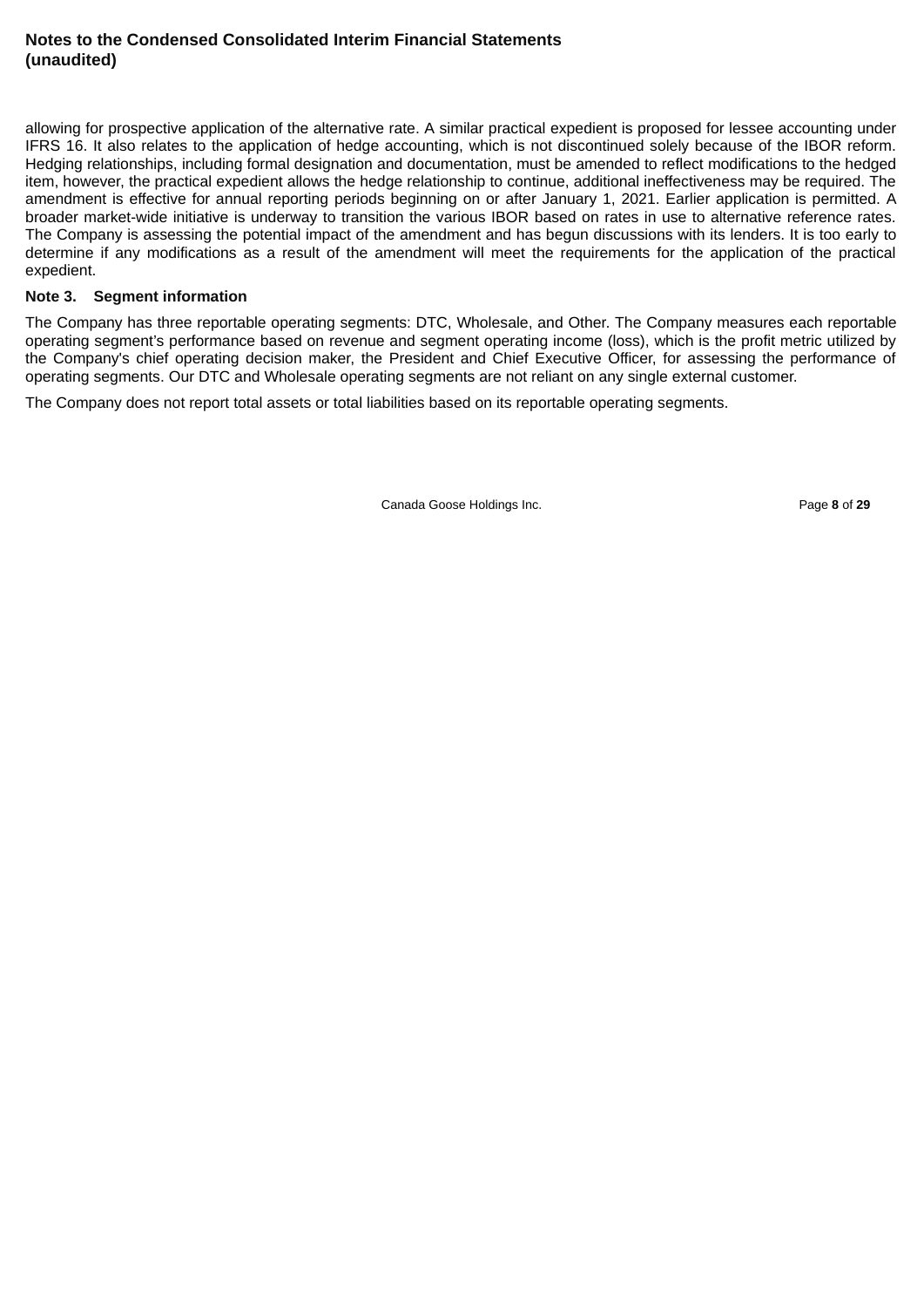|                                       |            |                  | Second quarter ended September 26, 2021 |       |
|---------------------------------------|------------|------------------|-----------------------------------------|-------|
| (in millions of Canadian dollars)     | <b>DTC</b> | Wholesale        | <b>Other</b>                            | Total |
|                                       | \$         | \$               | \$                                      | \$    |
| Revenue                               | 83.2       | 147.9            | 1.8                                     | 232.9 |
| Cost of sales                         | 21.9       | 74.8             | 1.2                                     | 97.9  |
| <b>Gross profit</b>                   | 61.3       | 73.1             | 0.6                                     | 135.0 |
| SG&A expenses                         | 23.3       | 13.9             | 64.1                                    | 101.3 |
| Depreciation and amortization         | 17.0       | 0.8              | 4.6                                     | 22.4  |
| <b>Operating income (loss)</b>        | 21.0       | 58.4             | (68.1)                                  | 11.3  |
| Net interest, finance and other costs |            |                  |                                         | 7.9   |
|                                       |            |                  |                                         |       |
| Income before income taxes            |            |                  |                                         | 3.4   |
|                                       |            |                  | Second quarter ended September 27, 2020 |       |
| (in millions of Canadian dollars)     | <b>DTC</b> | <b>Wholesale</b> | <b>Other</b>                            | Total |
|                                       | \$         | \$               | \$                                      | £.    |
| Revenue                               | 46.2       | 118.5            | 30.1                                    | 194.8 |
| Cost of sales                         | 10.7       | 62.1             | 27.8                                    | 100.6 |
| <b>Gross profit</b>                   | 35.5       | 56.4             | 2.3                                     | 94.2  |
| SG&A expenses                         | 15.8       | 10.6             | 36.0                                    | 62.4  |
| Depreciation and amortization         | 12.6       | 0.9              | 3.2                                     | 16.7  |
| <b>Operating income (loss)</b>        | 7.1        | 44.9             | (36.9)                                  | 15.1  |
| Net interest, finance and other costs |            |                  |                                         | 6.0   |

Canada Goose Holdings Inc. **Page 9** of 29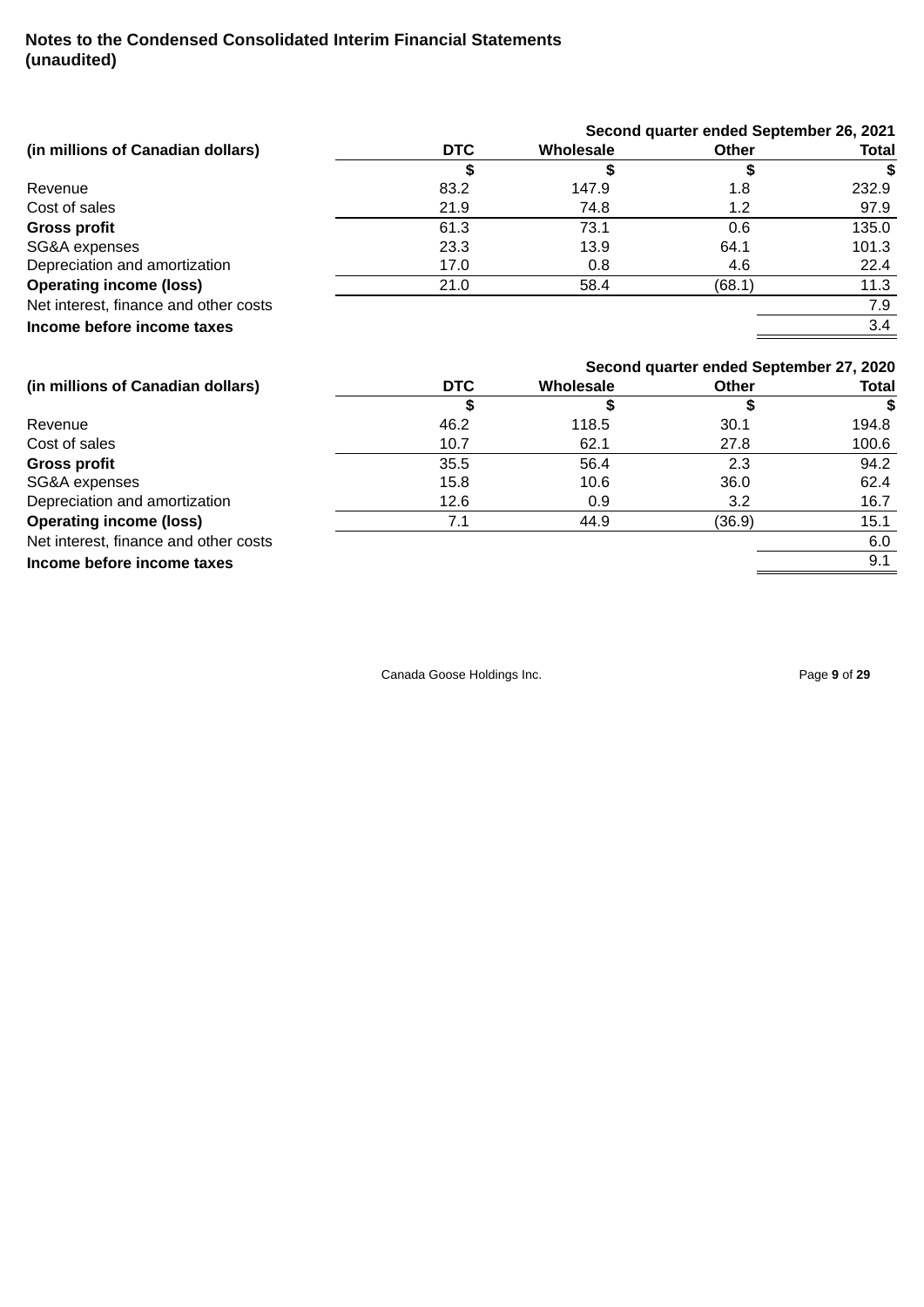|                                       |            |                  | Two quarters ended September 26, 2021 |              |
|---------------------------------------|------------|------------------|---------------------------------------|--------------|
| (in millions of Canadian dollars)     | <b>DTC</b> | <b>Wholesale</b> | <b>Other</b>                          | <b>Total</b> |
|                                       |            |                  |                                       |              |
| Revenue                               | 112.6      | 173.7            | 2.9                                   | 289.2        |
| Cost of sales                         | 29.9       | 91.5             | 2.1                                   | 123.5        |
| <b>Gross profit</b>                   | 82.7       | 82.2             | 0.8                                   | 165.7        |
| SG&A expenses                         | 38.6       | 21.8             | 112.5                                 | 172.9        |
| Depreciation and amortization         | 32.2       | 1.8              | 8.2                                   | 42.2         |
| <b>Operating income (loss)</b>        | 11.9       | 58.6             | (119.9)                               | (49.4)       |
| Net interest, finance and other costs |            |                  |                                       | 24.4         |
| Loss before income taxes              |            |                  |                                       | (73.8)       |
|                                       |            |                  |                                       |              |

|                                       |            |                  | Two quarters ended September 27, 2020 |              |
|---------------------------------------|------------|------------------|---------------------------------------|--------------|
| (in millions of Canadian dollars)     | <b>DTC</b> | <b>Wholesale</b> | <b>Other</b>                          | <b>Total</b> |
|                                       | S          |                  | S                                     | \$           |
| Revenue                               | 56.6       | 127.2            | 37.1                                  | 220.9        |
| Cost of sales                         | 12.5       | 69.3             | 40.1                                  | 121.9        |
| Gross profit (loss)                   | 44.1       | 57.9             | (3.0)                                 | 99.0         |
| SG&A expenses                         | 25.4       | 18.4             | 67.2                                  | 111.0        |
| Depreciation and amortization         | 23.8       | 1.8              | 6.6                                   | 32.2         |
| <b>Operating (loss) income</b>        | (5.1)      | 37.7             | (76.8)                                | (44.2)       |
| Net interest, finance and other costs |            |                  |                                       | 12.7         |
| Loss before income taxes              |            |                  |                                       | (56.9)       |

# *Geographic information*

The Company determines the geographic location of revenue based on the location of its customers.

|                                   |                       | Second quarter ended  | Two quarters ended    |                       |  |
|-----------------------------------|-----------------------|-----------------------|-----------------------|-----------------------|--|
| (in millions of Canadian dollars) | September 26,<br>2021 | September 27,<br>2020 | September 26,<br>2021 | September 27,<br>2020 |  |
|                                   |                       |                       |                       | S                     |  |
| Canada                            | 50.1                  | 66.3                  | 60.5                  | 77.9                  |  |
| <b>United States</b>              | 59.4                  | 37.8                  | 68.5                  | 40.3                  |  |
| Asia Pacific                      | 58.5                  | 41.5                  | 80.9                  | 51.5                  |  |
| EMEA <sup>(1)</sup>               | 64.9                  | 49.2                  | 79.3                  | 51.2                  |  |
| <b>Revenue</b>                    | 232.9                 | 194.8                 | 289.2                 | 220.9                 |  |

 $<sup>(1)</sup>$  EMEA comprises Europe, the Middle East, Africa, and Latin America.</sup>

Canada Goose Holdings Inc. **Page 10** of 29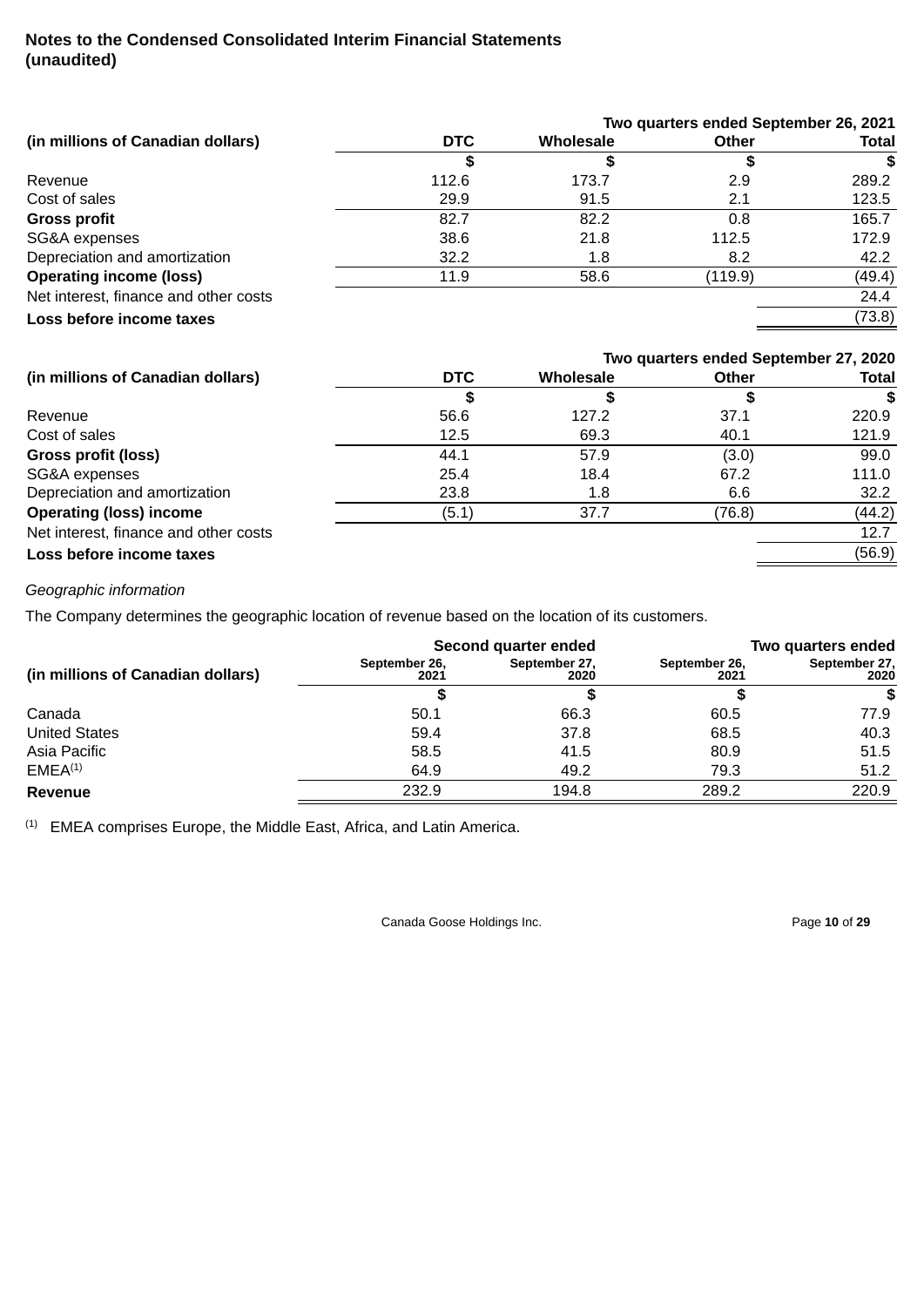# **Note 4. Earnings per share**

The following table presents details for the calculation of basic and diluted earnings per share:

|                                                                                             | Second quarter ended  |                       | Two quarters ended    |                       |
|---------------------------------------------------------------------------------------------|-----------------------|-----------------------|-----------------------|-----------------------|
| (in millions of Canadian dollars, except<br>share and per share amounts)                    | September 26,<br>2021 | September 27,<br>2020 | September 26,<br>2021 | September 27,<br>2020 |
| Net income (loss)                                                                           | \$<br>$9.0$ \$        | 10.4~\$               | $(47.7)$ \$           | (39.7)                |
| Weighted average number of multiple and<br>subordinate voting shares outstanding            | 109.780.547           | 110.143.728           | 110,122,185           | 110,104,158           |
| Weighted average number of shares on<br>exercise of stock options and RSUs <sup>(1)</sup>   | 1,025,395             | 744.719               |                       |                       |
| Diluted weighted average number of<br>multiple and subordinate voting shares<br>outstanding | 110,805,942           | 110,888,447           | 110,122,185           | 110,104,158           |
| Earnings (loss) per share                                                                   |                       |                       |                       |                       |
| <b>Basic</b>                                                                                | \$<br>$0.08$ \$       | $0.09$ \$             | $(0.43)$ \$           | (0.36)                |
| <b>Diluted</b>                                                                              | \$<br>$0.08$ \$       | $0.09$ \$             | $(0.43)$ \$           | (0.36)                |

Applicable to dilutive and when the weighted average daily closing share price for the year was greater than the exercise price for stock options. For the two quarters ended September 26, 2021, there were 995,002 stock options (two quarters ended September 27, 2020 - 727,718 shares) that were not taken into account in the calculation of diluted earnings per share because their effect was anti-dilutive. (1)

# **Note 5. Trade receivables**

| (in millions of Canadian dollars)               | September 26,<br>2021 | September 27,<br>2020 | March 28,<br>2021 |
|-------------------------------------------------|-----------------------|-----------------------|-------------------|
|                                                 |                       |                       | \$                |
| Trade accounts receivable                       | 90.1                  | 91.5                  | 21.9              |
| Credit card receivables                         | 4.4                   | 3.1                   | 2.1               |
| Government grant receivable                     |                       | 10.6                  | 4.4               |
| Other receivables                               | 17.9                  | 11.7                  | 14.3              |
|                                                 | 112.4                 | 116.9                 | 42.7              |
| Less: expected credit loss and sales allowances | (1.2)                 | (2.0)                 | (1.8)             |
| Trade receivables, net                          | 111.2                 | 114.9                 | 40.9              |

Canada Goose Holdings Inc. **Page 11** of 29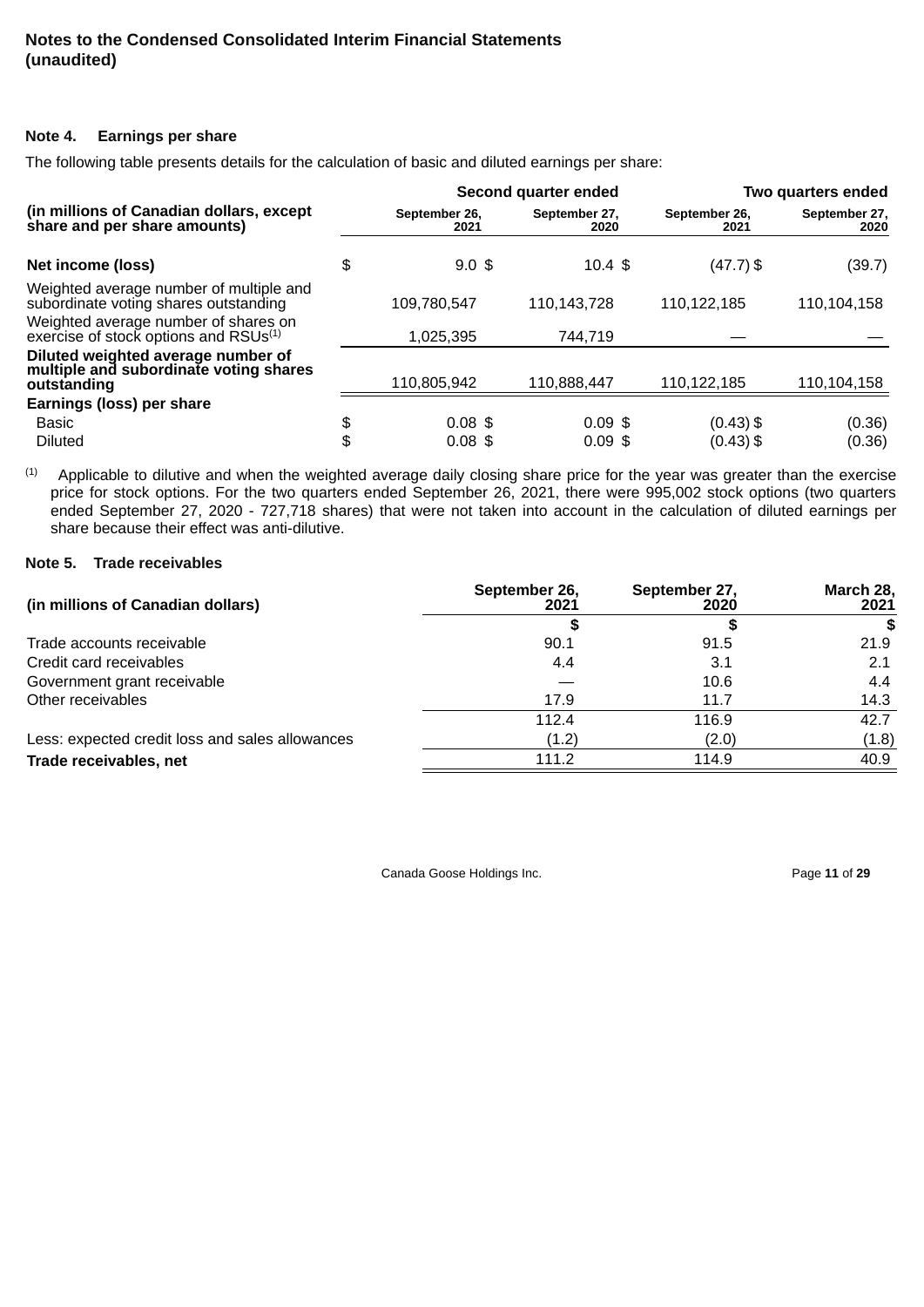#### **Note 6. Inventories**

| (in millions of Canadian dollars)                                  | September 26,<br>2021 | September 27,<br>2020 | March 28,<br>2021 |
|--------------------------------------------------------------------|-----------------------|-----------------------|-------------------|
|                                                                    |                       |                       | S.                |
| Raw materials                                                      | 71.2                  | 74.4                  | 63.8              |
| Work in progress                                                   | 17.6                  | 16.4                  | 18.6              |
| Finished goods                                                     | 327.6                 | 326.4                 | 259.9             |
| Total inventories at the lower of cost and net realizable<br>value | 416.4                 | 417.2                 | 342.3             |

Inventories are written down to net realizable value when the cost of inventories is estimated to be unrecoverable due to obsolescence, damage, or declining rate of sale. As at September 26, 2021, provision for obsolescence amounted to \$26.2m (September 27, 2020 - \$20.7m, March 28, 2021 - \$23.4m).

Amounts charged to cost of sales comprise the following:

|                                   |                       | Second quarter ended  | Two quarters ended    |                       |  |
|-----------------------------------|-----------------------|-----------------------|-----------------------|-----------------------|--|
| (in millions of Canadian dollars) | September 26,<br>2021 | September 27,<br>2020 | September 26,<br>2021 | September 27,<br>2020 |  |
|                                   |                       |                       |                       |                       |  |
| Cost of goods manufactured        | 94.5                  | 98.8                  | 116.4                 | 116.8                 |  |
| Depreciation and amortization     | 3.4                   | 1.8                   |                       | 5.1                   |  |
|                                   | 97.9                  | 100.6                 | 123.5                 | 121.9                 |  |

Canada Goose Holdings Inc. **Page 12** of 29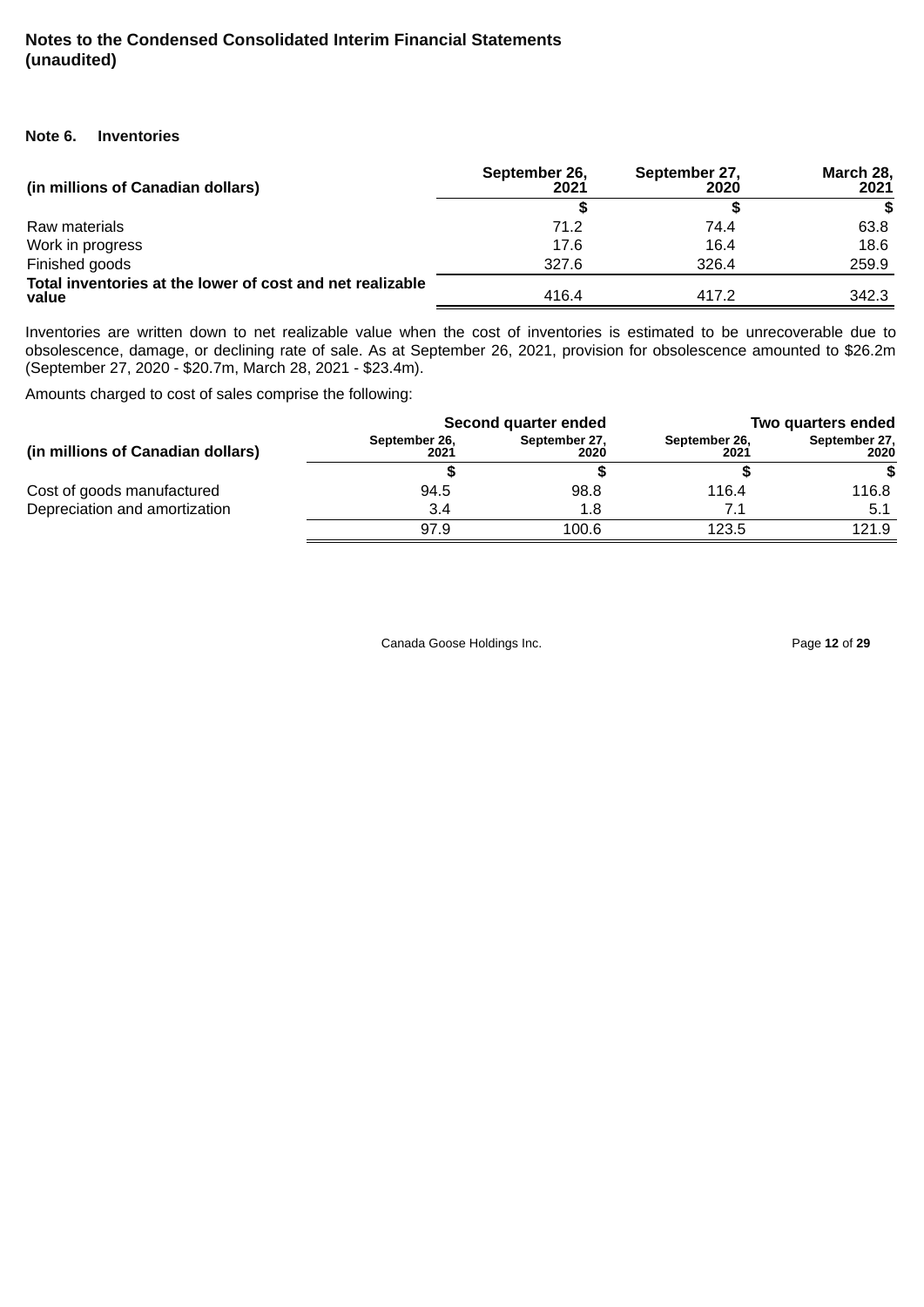#### **Note 7. Leases**

# *Right-of-use assets*

The following table presents changes in the cost and the accumulated depreciation of the Company's right-of-use assets:

|                                        |                      | Manufacturing |              |              |
|----------------------------------------|----------------------|---------------|--------------|--------------|
| (in millions of Canadian dollars)      | <b>Retail stores</b> | facilities    | <b>Other</b> | <b>Total</b> |
| Cost                                   | S                    | \$            | S            | \$           |
| March 28, 2021                         | 253.3                | 36.7          | 18.4         | 308.4        |
| Additions                              | 42.4                 |               | 0.4          | 42.8         |
| Lease modifications                    | 1.6                  |               |              | 1.6          |
| Impact of foreign currency translation | 1.1                  |               | 0.1          | 1.2          |
| <b>September 26, 2021</b>              | 298.4                | 36.7          | 18.9         | 354.0        |
| March 29, 2020                         | 191.5                | 36.6          | 18.0         | 246.1        |
| Additions                              | 58.1                 | 0.1           | 3.0          | 61.2         |
| Lease modifications                    |                      |               | (1.5)        | (1.5)        |
| Impact of foreign currency translation | (3.2)                |               | (0.5)        | (3.7)        |
| <b>September 27, 2020</b>              | 246.4                | 36.7          | 19.0         | 302.1        |

|                                        |                      | Manufacturing |       |              |
|----------------------------------------|----------------------|---------------|-------|--------------|
| (in millions of Canadian dollars)      | <b>Retail stores</b> | facilities    | Other | <b>Total</b> |
| <b>Accumulated depreciation</b>        | S                    | S             | \$    | \$           |
| March 28, 2021                         | 58.8                 | 9.9           | 6.0   | 74.7         |
| Depreciation                           | 21.3                 | 2.6           | 2.0   | 25.9         |
| Impact of foreign currency translation | 0.4                  |               |       | 0.4          |
| <b>September 26, 2021</b>              | 80.5                 | 12.5          | 8.0   | 101.0        |
| March 29, 2020                         | 26.8                 | 4.8           | 2.7   | 34.3         |
| Depreciation                           | 16.5                 | 2.6           | 1.7   | 20.8         |
| Impact of foreign currency translation | (0.6)                |               | (0.1) | (0.7)        |
| <b>September 27, 2020</b>              | 42.7                 | 7.4           | 4.3   | 54.4         |
| Net book value                         |                      |               |       |              |
| <b>September 26, 2021</b>              | 217.9                | 24.2          | 10.9  | 253.0        |
| <b>September 27, 2020</b>              | 203.7                | 29.3          | 14.7  | 247.7        |
| March 28, 2021                         | 194.5                | 26.8          | 12.4  | 233.7        |

Canada Goose Holdings Inc. **Page 13** of 29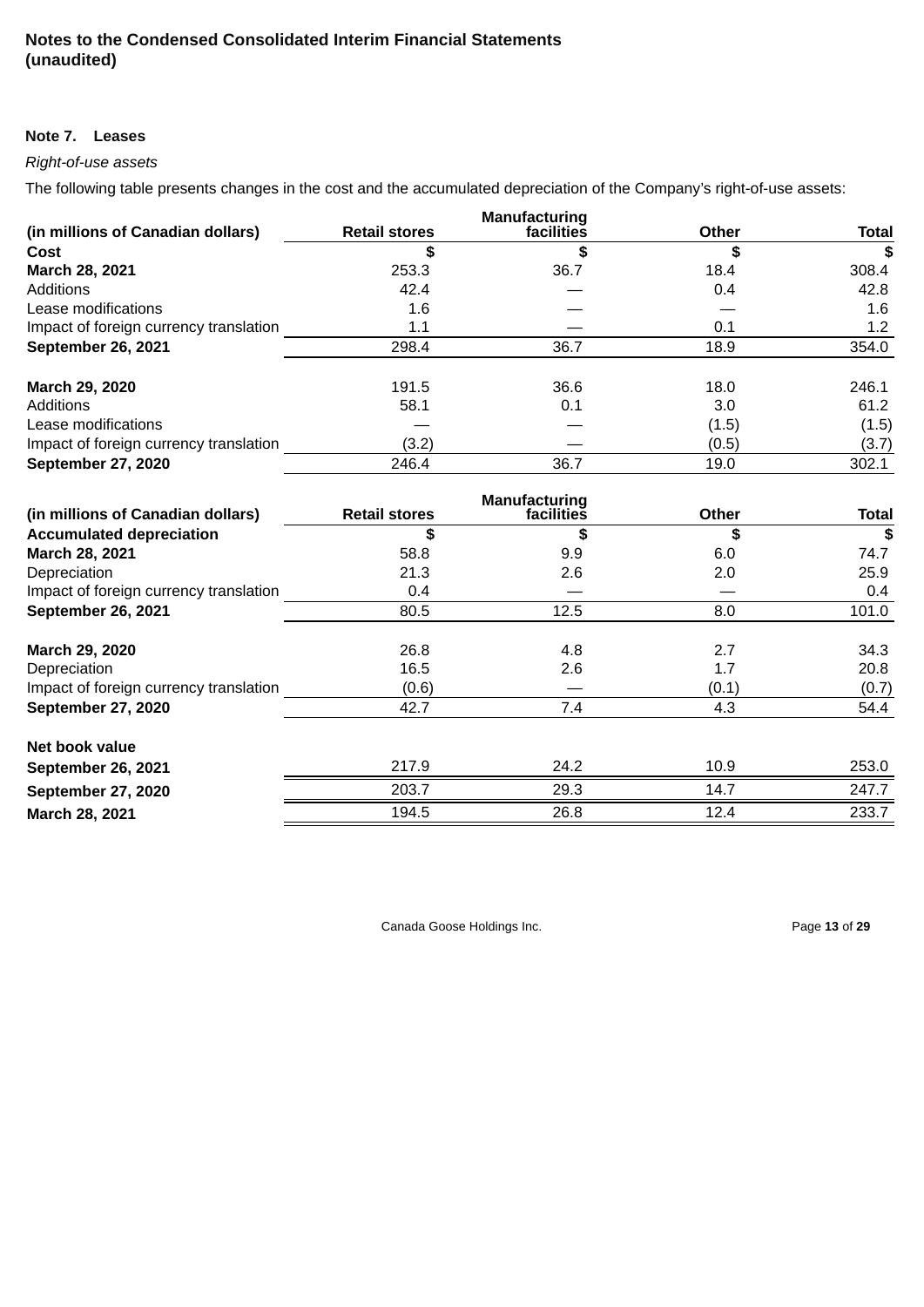# *Lease liabilities*

The following table presents the changes in the Company's lease liabilities:

|                                        |                      | <b>Manufacturing</b> |       |              |
|----------------------------------------|----------------------|----------------------|-------|--------------|
| (in millions of Canadian dollars)      | <b>Retail stores</b> | facilities           | Other | <b>Total</b> |
|                                        | S                    | \$                   | S     | S            |
| March 28, 2021                         | 211.0                | 29.9                 | 13.9  | 254.8        |
| Additions                              | 41.9                 |                      | 0.4   | 42.3         |
| Lease modifications                    | 1.5                  |                      |       | $1.5\,$      |
| Principal payments                     | (15.0)               | (2.7)                | (1.9) | (19.6)       |
| Impact of foreign currency translation | 0.7                  |                      | 0.1   | 0.8          |
| <b>September 26, 2021</b>              | 240.1                | 27.2                 | 12.5  | 279.8        |
| March 29, 2020                         | 176.3                | 34.7                 | 16.9  | 227.9        |
| Additions                              | 58.1                 |                      | 3.0   | 61.1         |
| Lease modifications                    |                      |                      | (1.3) | (1.3)        |
| Principal payments                     | (13.5)               | (2.4)                | (1.5) | (17.4)       |
| Impact of foreign currency translation | (2.9)                |                      | (0.7) | (3.6)        |
| <b>September 27, 2020</b>              | 218.0                | 32.3                 | 16.4  | 266.7        |

Canada Goose Holdings Inc. **Page 14** of 29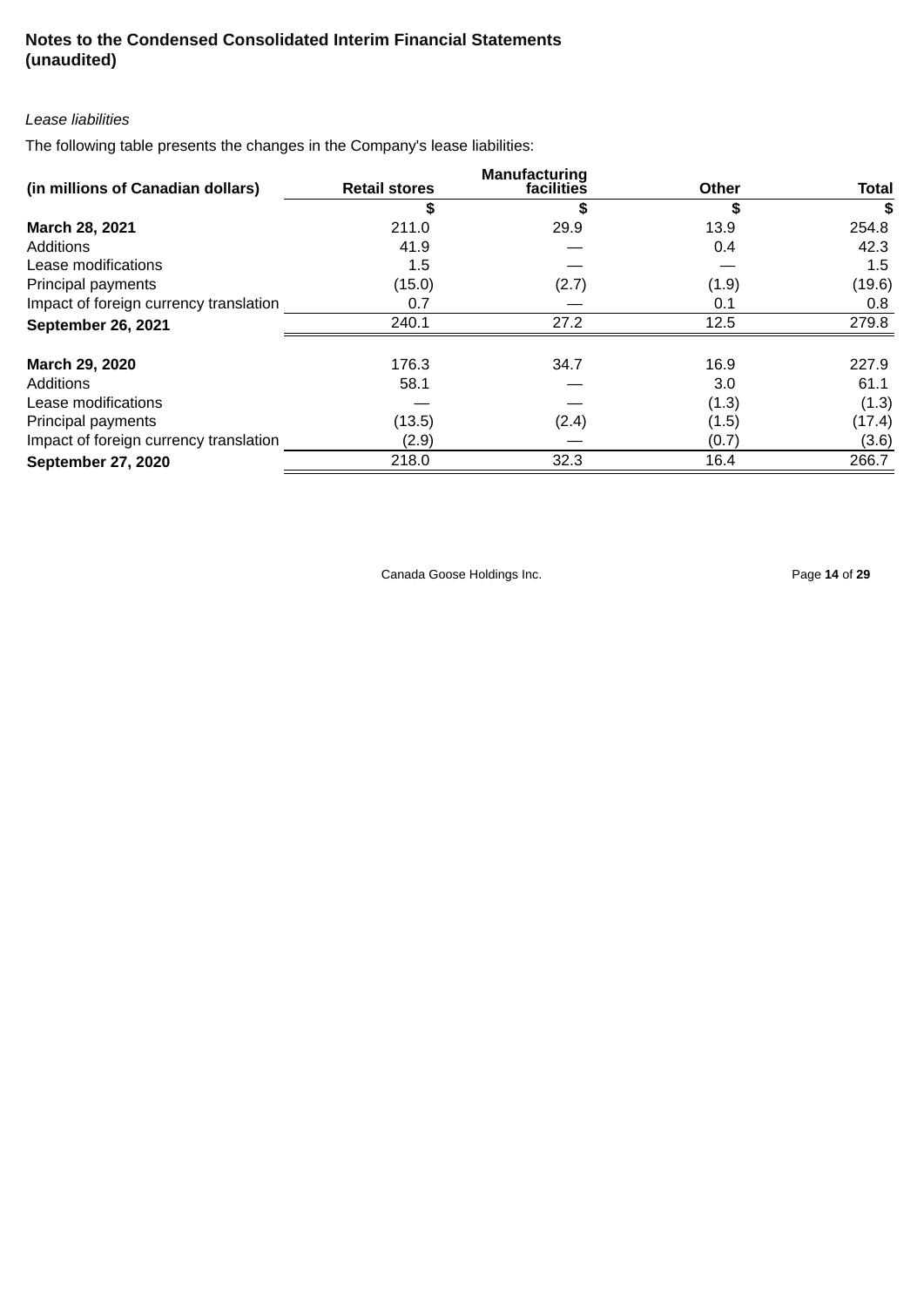Lease liabilities are classified as current and non-current liabilities as follows:

|                                   |                      | <b>Manufacturing</b> |              |              |
|-----------------------------------|----------------------|----------------------|--------------|--------------|
| (in millions of Canadian dollars) | <b>Retail stores</b> | facilities           | <b>Other</b> | <b>Total</b> |
|                                   | \$                   | S                    | \$           | \$           |
| Current lease liabilities         | 46.5                 | 4.9                  | 4.4          | 55.8         |
| Non-current lease liabilities     | 193.6                | 22.3                 | 8.1          | 224.0        |
| <b>September 26, 2021</b>         | 240.1                | 27.2                 | 12.5         | 279.8        |
| Current lease liabilities         | 34.6                 | 5.0                  | 3.9          | 43.5         |
| Non-current lease liabilities     | 183.4                | 27.3                 | 12.5         | 223.2        |
| <b>September 27, 2020</b>         | 218.0                | 32.3                 | 16.4         | 266.7        |
| Current lease liabilities         | 36.2                 | 5.1                  | 3.9          | 45.2         |
| Non-current lease liabilities     | 174.8                | 24.8                 | 10.0         | 209.6        |
| March 28, 2021                    | 211.0                | 29.9                 | 13.9         | 254.8        |

Leases of low-value assets and short-term leases are not included in the calculation of lease liabilities. These lease expenses are recognized in cost of sales or SG&A expenses on a straight-line or other systematic basis.

For the second and two quarters ended September 26, 2021, \$1.6m and \$2.1m of lease payments, respectively, were not included in the measurement of lease liabilities (second and two quarters ended September 27, 2020 - \$0.3m and \$2.1m, respectively). The majority of these balances related to short-term leases and variable rent payments.

### **Note 8. Accounts payable and accrued liabilities**

Accounts payable and accrued liabilities consist of the following:

| (in millions of Canadian dollars)        | September 26,<br>2021 | September 27,<br>2020 | March 28,<br>2021 |
|------------------------------------------|-----------------------|-----------------------|-------------------|
|                                          |                       |                       | S                 |
| Trade payables                           | 67.0                  | 64.1                  | 78.9              |
| <b>Accrued liabilities</b>               | 70.9                  | 57.3                  | 49.9              |
| <b>Employee benefits</b>                 | 25.1                  | 20.3                  | 28.3              |
| Derivative financial instruments         | 8.8                   | 7.2                   | 8.8               |
| Other payables                           | 23.4                  | 14.7                  | 11.9              |
| Accounts payable and accrued liabilities | 195.2                 | 163.6                 | 177.8             |

#### **Note 9. Provisions**

Provisions consist primarily of amounts recorded with respect to customer warranty obligations, terminations of sales agents and distributors, sales returns, and asset retirement obligations.

Canada Goose Holdings Inc. Page **15** of **29**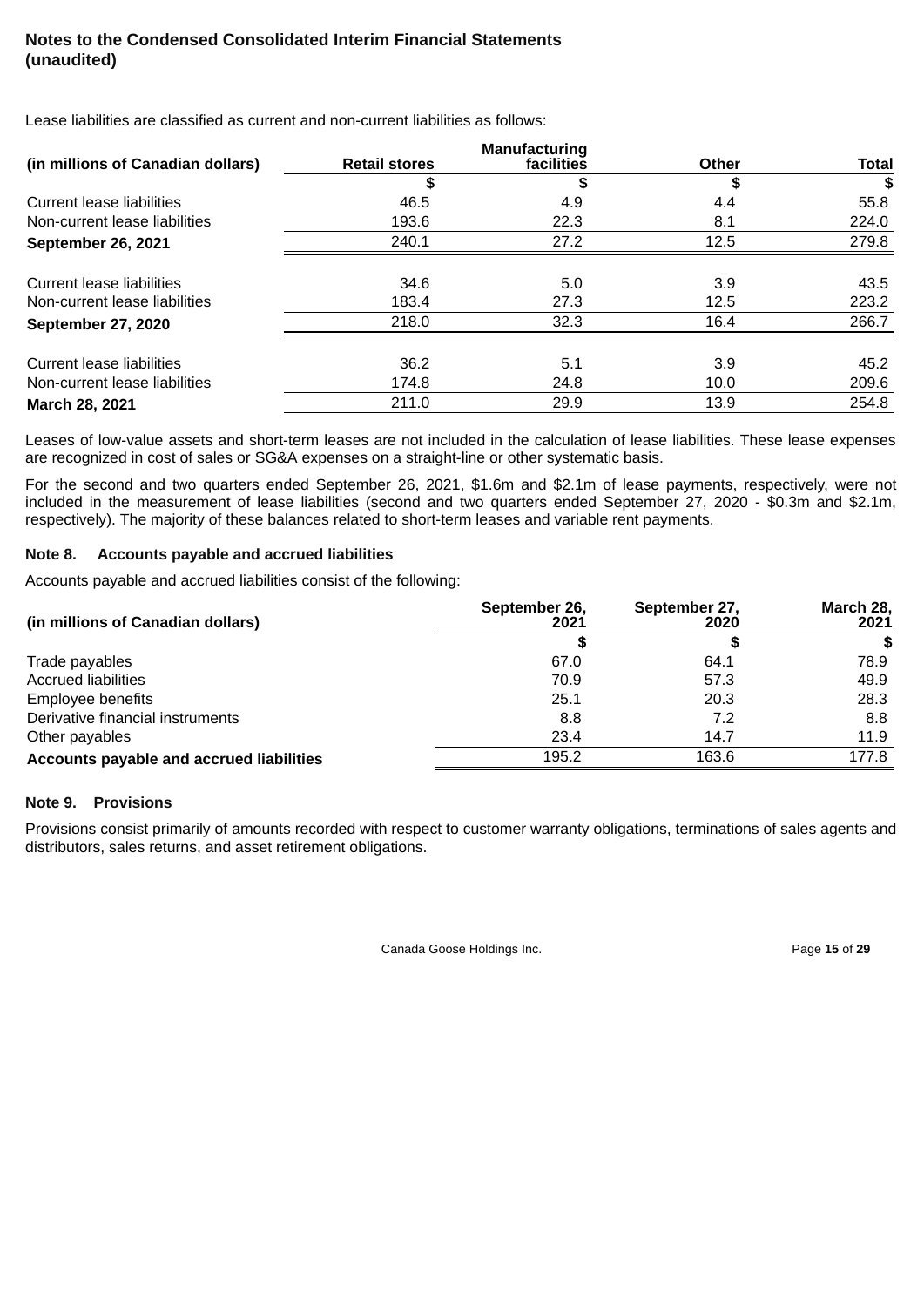Provisions are classified as current and non-current liabilities based on management's expectations of the timing of settlement, as follows:

|                                   | <b>Asset retirement</b> |               |             |              |              |  |
|-----------------------------------|-------------------------|---------------|-------------|--------------|--------------|--|
| (in millions of Canadian dollars) | Warranty                | Sales returns | obligations | <b>Other</b> | <b>Total</b> |  |
|                                   | S                       | \$            | \$          | \$           | \$           |  |
| Current provisions                | 5.9                     | 12.1          |             |              | 18.0         |  |
| Non-current provisions            | 19.6                    |               | 7.4         |              | 27.0         |  |
| <b>September 26, 2021</b>         | 25.5                    | 12.1          | 7.4         |              | 45.0         |  |
| <b>Current provisions</b>         | 4.1                     | 13.6          |             | 0.2          | 17.9         |  |
| Non-current provisions            | 14.8                    |               | 4.8         |              | 19.6         |  |
| <b>September 27, 2020</b>         | 18.9                    | 13.6          | 4.8         | 0.2          | 37.5         |  |
| Current provisions                | 6.3                     | 13.7          |             |              | 20.0         |  |
| Non-current provisions            | 20.1                    |               | 5.5         |              | 25.6         |  |
| March 28, 2021                    | 26.4                    | 13.7          | 5.5         |              | 45.6         |  |

#### **Note 10. Borrowings**

#### *Revolving facility*

The Company has an agreement with a syndicate of lenders for a senior secured asset-based credit facility consisting of a revolving credit facility in the amount of \$467.5m, with an increase in commitments to \$517.5m during the peak season (June 1 - November 30). The revolving facility matures on June 3, 2024. Amounts owing under the revolving facility may be borrowed, repaid and re-borrowed for general corporate purposes.

The revolving facility has multiple interest rate charge options that are based on the Canadian prime rate, Banker's Acceptance rate, the lenders' Alternate Base Rate, European Base Rate, LIBOR rate, or EURIBOR rate plus an applicable margin, with interest payable quarterly or at the end of the then current interest period (whichever is earlier). The Company has pledged substantially all of its assets as collateral for the revolving facility. The revolving facility contains financial and non-financial covenants which could impact the Company's ability to draw funds.

As at September 26, 2021, the Company had repaid all amounts owing on the revolving facility (September 27, 2020 - \$224.9m and March 28, 2021 - \$nil) and related deferred financing charge in the amounts of \$1.1m (September 27, 2020 - \$1.9m and March 28, 2021 - \$1.7m) were included in other long-term liabilities. As at and during the two quarters ended September 26, 2021, the Company was in compliance with all covenants.

The Company had unused borrowing capacity available under the revolving facility of \$328.6m as at September 26, 2021 (September 27, 2020 - \$101.8m, March 28, 2021 - \$181.2m).

Canada Goose Holdings Inc. Page **16** of **29**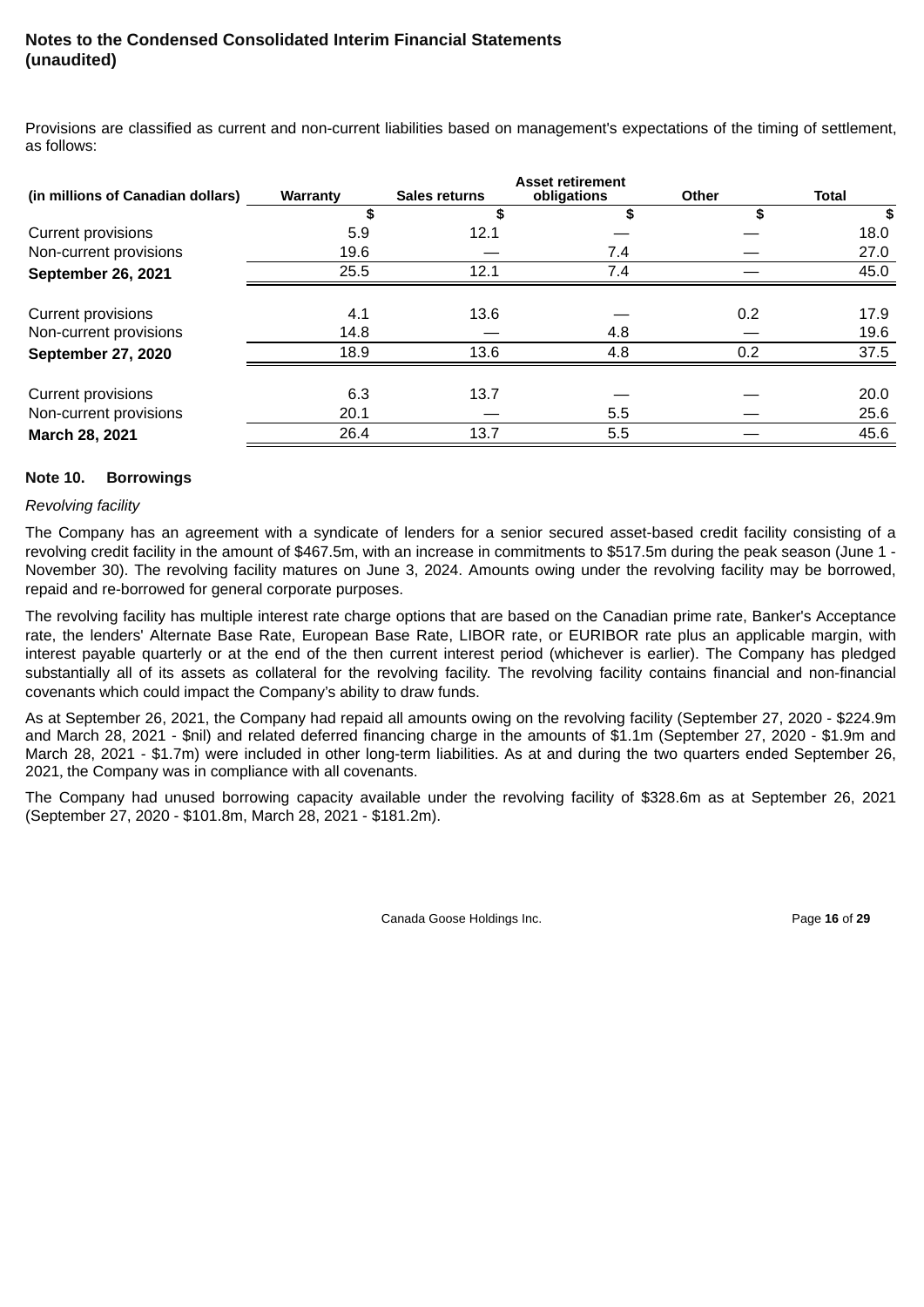The Company had a first-in, last-out facility included in the revolving facility in the amount of \$50.0m which matured on May 25, 2021. No amounts were outstanding at the time of maturity and the first-in, last-out facility has not been renewed. As the facility was not renewed, deferred financing costs of \$0.4m were written off to the statement of income (loss).

The revolving credit commitment also includes a letter of credit commitment in the amount of \$25.0m, with a \$5.0m subcommitment for letters of credit issued in a currency other than Canadian dollars, U.S. dollars, euros or British pounds sterling, and a swingline commitment for \$25.0m. As at September 26, 2021, the Company had letters of credit outstanding under the revolving facility of \$5.8m (September 27, 2020 - \$5.7m, March 28, 2021 - \$5.0m).

#### *Term loan*

The Company has a senior secured loan agreement with a syndicate of lenders that is secured on a split collateral basis alongside the revolving facility. As a result of the Refinancing Amendment which took place on October 7, 2020, the aggregate principal amount owing increased to US\$300.0m from US\$113.8m.

On April 9, 2021, the Company entered into an agreement with its lenders to reprice its term loan, referred to as the Repricing Amendment and Fifth Amendment to Credit Agreement ("Repricing Amendment"). The Repricing Amendment decreases the interest to a rate of LIBOR plus an applicable margin of 3.50% from LIBOR plus an applicable margin of 4.25%, payable quarterly in arrears. The Company elected to account for the Repricing Amendment as a debt extinguishment and re-borrowing of the loan amount. As a result, the acceleration of unamortized costs of \$9.5m was included in net interest, finance and other costs in the statement of income (loss). In connection with the Repricing Amendment, the Company incurred transaction costs of \$0.9m which are being amortized using the effective interest rate method over the new term to maturity.

As a result of the Repricing Amendment, there were no changes to the following terms from the existing term loan: a) the aggregate principal amount of US\$300.0m; b) the maturity date of October 7, 2027; c) LIBOR may not be less than 0.75%, and d) US\$0.75m on the principal amount is repayable quarterly. The Repricing Amendment had no impact on the existing derivative contracts entered into on October 30, 2020.

Voluntary prepayments of amounts owing under the term loan may be made at any time without premium or penalty but once repaid may not be reborrowed. The Company began quarterly repayments of US\$0.75m on the principal amount during the first quarter ended June 27, 2021. As at September 26, 2021, the Company had US\$298.5m (March 28, 2021 - US\$300.0m) aggregate principal amount outstanding under the term loan. The Company has pledged substantially all of its assets as collateral for the term loan. The term loan contains financial and non-financial covenants which could impact the Company's ability to draw funds. As at and during the two quarters ended September 26, 2021, the Company was in compliance with all covenants.

As the term loan is denominated in U.S. dollars, the Company remeasures the outstanding balance plus accrued interest at each balance sheet date.

Canada Goose Holdings Inc. **Page 17** of 29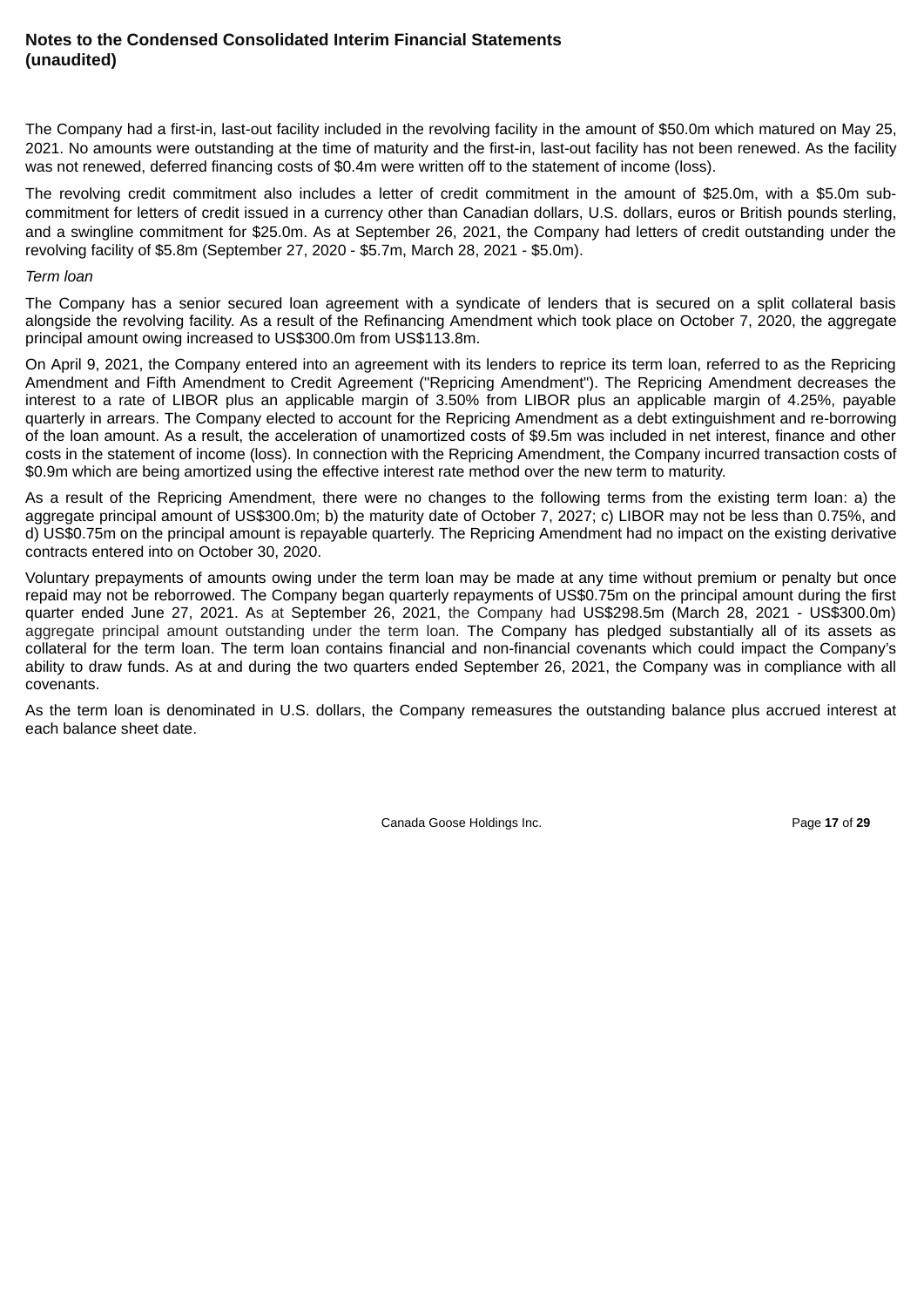The amount outstanding with respect to the term loan is as follows:

| (in millions of Canadian dollars)                 | September 26,<br>2021 | September 27,<br>2020 | March 28,<br>2021 |
|---------------------------------------------------|-----------------------|-----------------------|-------------------|
|                                                   |                       |                       |                   |
| Term Ioan                                         | 377.6                 | 152.3                 | 377.3             |
| Unamortized portion of deferred transaction costs | (0.9)                 | (1.1)                 | (5.8)             |
| Original issue discount                           |                       |                       | (3.7)             |
|                                                   | 376.7                 | 151.2                 | 367.8             |

#### *Mainland China Facilities*

A subsidiary of the Company in Mainland China has two uncommitted loan facilities from different institutions in the aggregate amount of RMB 310.0m ("Mainland China Facilities"). The term of each draw on the loans is one, three or six months or such other period as agreed upon and shall not exceed twelve months (including any extension or rollover). The interest rate on each facility is equal to loan prime rate of 1 year, plus 0.15% per annum, and payable at one, three or six months, depending on the term of each draw. Proceeds drawn on the Mainland China Facilities are being used to support working capital requirements and build up of inventory for peak season sales. As at September 26, 2021, the Company had \$23.5m owing on the Mainland China Facilities (September 27, 2020 - \$11.0m, March 28, 2021 - \$nil).

#### *Short-term Borrowings*

As at September 26, 2021, the Company has short-term borrowings in the amount of \$27.3m. Short-term borrowings include \$23.5m (September 27, 2020 - \$11.0m, March 28, 2021 - \$nil) owing on the Mainland China Facilities and \$3.8m (September 27, 2020 - \$nil, March 28, 2021 - \$nil) for the quarterly principal repayments on the term loan. Short-term borrowings are all due within the next 12 months.

Net interest, finance and other costs consist of the following:

|                                                             |                       | Second quarter ended  | Two quarters ended    |                       |  |
|-------------------------------------------------------------|-----------------------|-----------------------|-----------------------|-----------------------|--|
| (in millions of Canadian dollars)                           | September 26,<br>2021 | September 27,<br>2020 | September 26,<br>2021 | September 27,<br>2020 |  |
|                                                             | \$                    |                       | \$                    | S                     |  |
| Interest expense                                            |                       |                       |                       |                       |  |
| <b>Mainland China Facilities</b>                            | 0.2                   | 0.1                   | 0.2                   | 0.1                   |  |
| Revolving facility                                          | 0.5                   | 1.5                   | 0.7                   | 2.3                   |  |
| Term Ioan                                                   | 4.3                   | 1.8                   | 8.6                   | 3.6                   |  |
| Lease liabilities                                           | 2.4                   | 2.4                   | 4.7                   | 4.7                   |  |
| Standby fees                                                | 0.5                   | 0.3                   | 1.0                   | 0.6                   |  |
| Acceleration of unamortized costs on<br>debt extinguishment |                       |                       | 9.5                   |                       |  |
| Interest income                                             |                       | (0.2)                 | (0.3)                 | (0.3)                 |  |
| Other costs                                                 |                       | 0.1                   |                       | 1.7                   |  |
| Net interest, finance and other costs                       | 7.9                   | 6.0                   | 24.4                  | 12.7                  |  |

Canada Goose Holdings Inc. **Page 18** of 29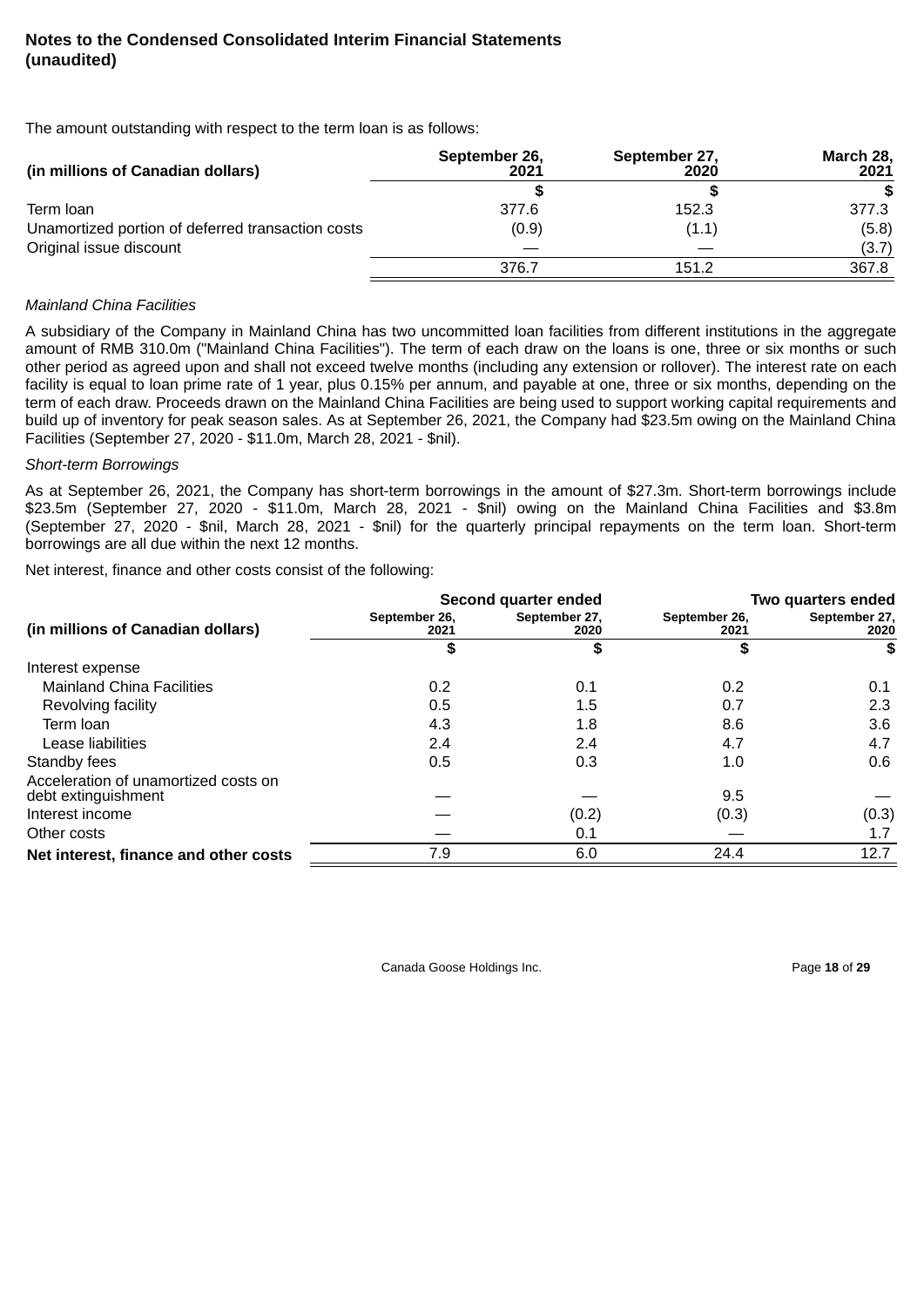#### **Note 11. Shareholders' equity**

*Share capital transactions for the two quarters ended September 26, 2021*

#### *Normal course issuer bid*

The Board of Directors has authorized the Company to initiate a normal course issuer bid ("NCIB"), in accordance with the requirements of the Toronto Stock Exchange, to purchase up to 5,943,239 subordinate voting shares over the 12-month period from August 20, 2021 to August 19, 2022. Purchased subordinate voting shares will be cancelled.

Further, the Board of Directors has authorized the Company to initiate an automatic share purchase plan ("ASPP") under which a designated broker may purchase subordinate voting shares under the NCIB during the regularly scheduled quarterly trading blackout period. The repurchases made under the ASPP will be made in accordance with certain purchasing parameters and will continue until the earlier of the date in which the Company has acquired the maximum limit of subordinate voting shares pursuant to the ASPP or upon the date of expiry of the NCIB.

During the two quarters ended September 26, 2021, the Company purchased 3,802,436 subordinate voting shares for cancellation for total cash consideration of \$179.6m and a payable to the designated broker of \$4.6m. The amount to purchase the subordinate voting shares has been charged to share capital, with the remaining \$176.3m charged to retained earnings. Of the 3,802,436 subordinate voting shares purchased, 987,088 were purchased under the ASPP for total cash consideration of \$42.1m.

A liability representing the maximum amount that the entity could be required to pay the designated broker under the ASPP was \$3.3m as at September 26, 2021. The amount has been charged to contributed surplus. Subsequent to the quarter and as of the date hereof, the Company purchased an additional 62,700 subordinate voting shares for cancellation for total cash consideration of \$3.0m under the ASPP. The ASPP has concluded as of the date hereof and the remaining liability to the designated broker is \$nil.

The transactions affecting the issued and outstanding share capital of the Company are described below:

| (in millions of Canadian<br>dollars, except share and per | <b>Multiple voting shares</b> |     | Subordinate voting shares |       | <b>Total</b>  |       |
|-----------------------------------------------------------|-------------------------------|-----|---------------------------|-------|---------------|-------|
| share amounts)                                            | <b>Number</b>                 | S   | <b>Number</b>             | S     | <b>Number</b> | \$    |
| March 28, 2021                                            | 51,004,076                    | 1.4 | 59,435,079                | 119.1 | 110,439,155   | 120.5 |
| Purchase of subordinate<br>voting shares                  |                               |     | (3,650,636)               | (7.6) | (3,650,636)   | (7.6) |
| Purchase of subordinate<br>voting shares held for         |                               |     |                           |       |               |       |
| cancellation                                              |                               |     | (151, 800)                | (0.3) | (151, 800)    | (0.3) |
| Exercise of stock options                                 |                               |     | 241,613                   | 8.3   | 241,613       | 8.3   |
| Settlement of RSUs                                        |                               |     | 48,800                    |       | 48,800        |       |
| <b>September 26, 2021</b>                                 | 51,004,076                    | 1.4 | 55,923,056                | 119.5 | 106,927,132   | 120.9 |

Canada Goose Holdings Inc. Page **19** of **29**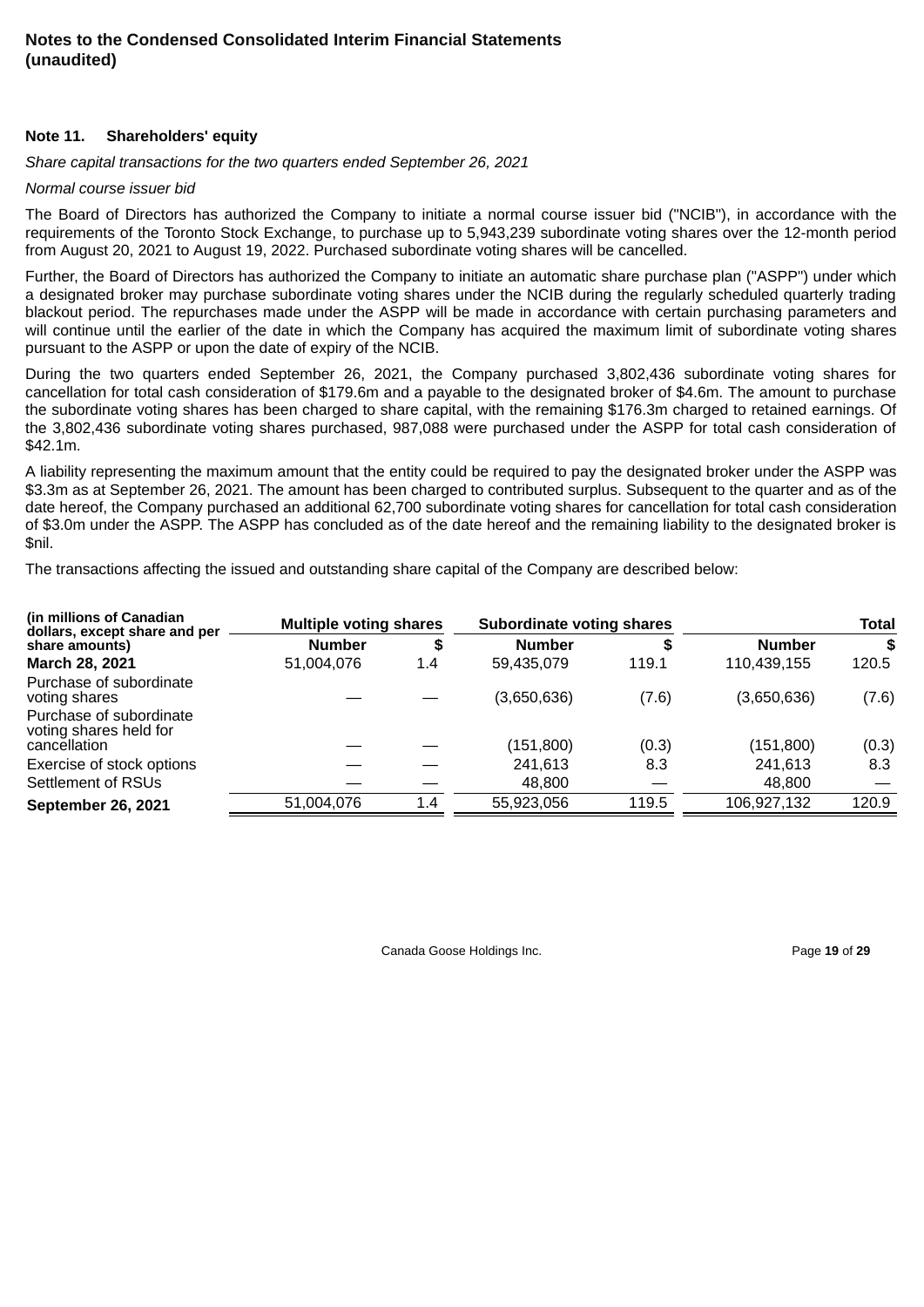# *Share capital transactions for the two quarters ended September 27, 2020*

The transactions affecting the issued and outstanding share capital of the Company are described below:

| (in millions of Canadian)<br>dollars, except share and per | <b>Multiple voting shares</b> |     | Subordinate voting shares |       | Total         |       |
|------------------------------------------------------------|-------------------------------|-----|---------------------------|-------|---------------|-------|
| share amounts)                                             | <b>Number</b>                 |     | <b>Number</b>             |       | <b>Number</b> | S.    |
| <b>March 29, 2020</b>                                      | 51.004.076                    | 1.4 | 58.999.182                | 113.3 | 110.003.258   | 114.7 |
| Exercise of stock options                                  |                               |     | 130.179                   | 1.0   | 130.179       | 1.0   |
| Settlement of RSUs                                         |                               |     | 11.901                    |       | 11.901        |       |
| <b>September 27, 2020</b>                                  | 51,004,076                    | 1.4 | 59.141.262                | 114.3 | 110,145,338   | 115.7 |

#### **Note 12. Share-based payments**

The Company has issued stock options to purchase subordinate voting shares under its incentive plans, prior to the public share offering on March 21, 2017, the Legacy Plan, and subsequently, the Omnibus Plan. All options are issued at an exercise price that is not less than market value at the time of grant and expire ten years after the grant date.

Stock option transactions are as follows:

|                                                                          |                                       |                       |                                       | Two quarters ended    |
|--------------------------------------------------------------------------|---------------------------------------|-----------------------|---------------------------------------|-----------------------|
|                                                                          |                                       | September 26,<br>2021 |                                       | September 27,<br>2020 |
| (in millions of Canadian dollars, except share and<br>per share amounts) | Weighted<br>average<br>exercise price | Number of<br>shares   | Weighted<br>average exercise<br>price | Number of<br>shares   |
| Options outstanding, beginning of period                                 | \$<br>38.32                           | 2.498.973 \$          | 32.97                                 | 1,794,377             |
| Granted to purchase shares                                               | \$<br>48.92                           | 739.420 \$            | 37.19                                 | 1,244,975             |
| Exercised                                                                | \$<br>24.03                           | $(241, 613)$ \$       | 2.81                                  | (130, 179)            |
| Cancelled                                                                | \$<br>47.59                           | $(64,831)$ \$         | 49.31                                 | (86, 671)             |
| Expired                                                                  | \$                                    |                       | \$<br>56.29                           | (9,046)               |
| Options outstanding, end of period                                       | \$<br>41.97                           | 2,931,949 \$          | 35.65                                 | 2,813,456             |

Canada Goose Holdings Inc. **Page 20** of 29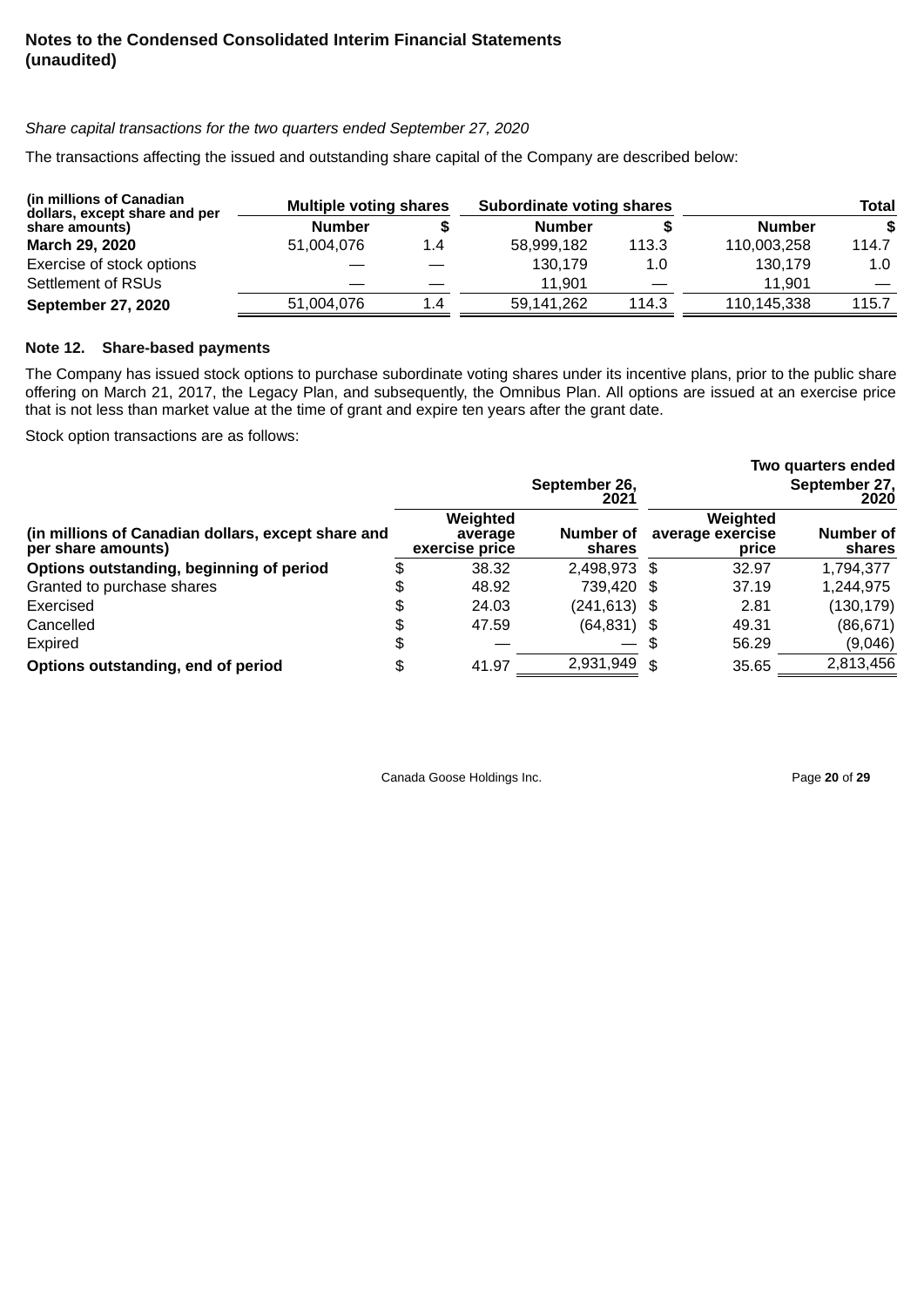#### *Restricted share units*

Under the Omnibus Plan, the Company has granted RSUs to employees of the Company. The RSUs are treated as equity instruments for accounting purposes. We expect that vested RSUs will be paid at settlement through the issuance of one subordinate voting share per RSU. The RSUs vest over a period of three years, a third on each anniversary of the date of grant.

RSUs transactions are as follows:

|                                       |                       | Two quarters ended    |
|---------------------------------------|-----------------------|-----------------------|
|                                       | September 26,<br>2021 | September 27,<br>2020 |
|                                       | <b>Number</b>         | <b>Number</b>         |
| RSUs outstanding, beginning of period | 137.117               | 37,578                |
| Granted                               | 152,320               | 119,758               |
| Settled                               | (48, 800)             | (11,901)              |
| Cancelled                             | (7, 264)              | (5, 452)              |
| RSUs outstanding, end of period       | 233,373               | 139,983               |

Subordinate voting shares, to a maximum of 2,953,423 shares, have been reserved for issuance under equity incentive plans to select employees of the Company, with vesting contingent upon meeting the service, performance goals and other conditions of the Omnibus Plan.

#### *Accounting for share-based award*s

For the second and two quarters ended September 26, 2021, the Company recorded \$4.2m and \$6.9m, respectively, as contributed surplus and compensation expense for the vesting of stock options and RSUs (second and two quarters ended September 27, 2020 - \$2.9m and \$4.7m, respectively). Share-based compensation expense is included in SG&A expenses.

The assumptions used to measure the fair value of options granted under the Black-Scholes option pricing model at the grant date were as follows:

| (in millions of Canadian dollars, except share and per share<br>amounts) |    | September 26,<br>2021 | Two quarters ended<br>September 27,<br>2020 |
|--------------------------------------------------------------------------|----|-----------------------|---------------------------------------------|
| Weighted average stock price valuation                                   | S  | 48.92 \$              | 37.19                                       |
| Weighted average exercise price                                          | \$ | 48.92<br>- \$         | 37.19                                       |
| Risk-free interest rate                                                  |    | $0.44\%$              | 0.32%                                       |
| Expected life in years                                                   |    | 5                     | 5                                           |
| Expected dividend yield                                                  |    | $-$ %                 | $-$ %                                       |
| Volatility                                                               |    | 40 %                  | 40 %                                        |
| Weighted average fair value of options issued                            | S  | 14.36<br>- \$         | 9.90                                        |

Fair value for RSUs is determined based on the market value of the subordinate voting shares at the time of grant. As at September 26, 2021, the weighted average fair value of the RSUs issued was \$48.92 (September 27, 2020 - \$33.97).

Canada Goose Holdings Inc. **Page 21 of 29**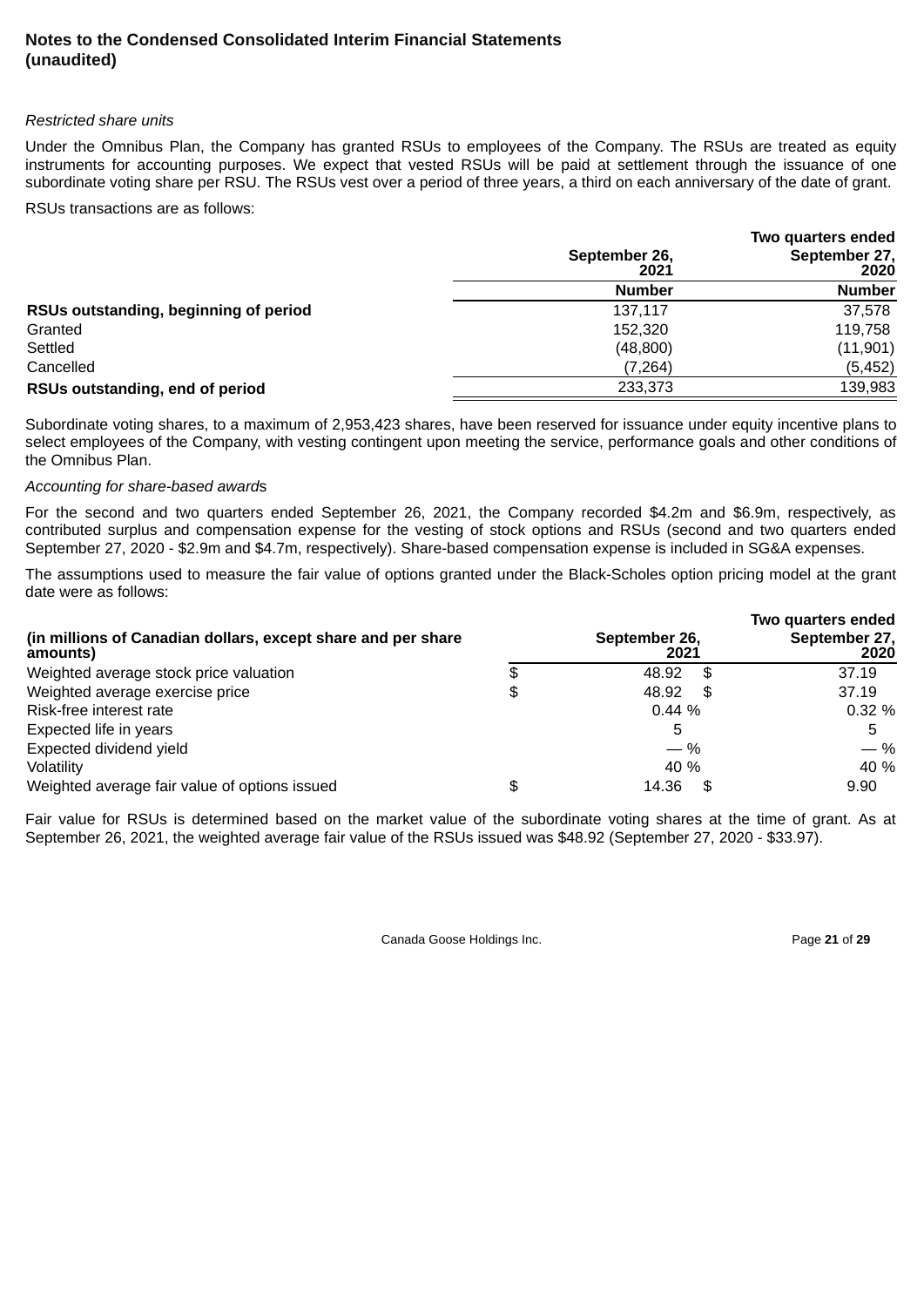#### **Note 13. Related party transactions**

The Company enters into transactions from time to time with its principal shareholders and organizations affiliated with members of the Board of Directors by incurring expenses for business services. During the second and two quarters ended September 26, 2021, the Company incurred expenses with related parties of \$0.4m and \$0.6m, respectively (second and two quarters ended September 27, 2020 - \$0.3m and \$0.4m, respectively) from companies related to certain shareholders. Balances owing to related parties as at September 26, 2021 were \$0.4m (September 27, 2020 - \$0.7m, March 28, 2021 - \$0.3m).

A lease liability due to the controlling shareholder of the acquired Baffin Inc. business (the "Baffin Vendor") for leased premises was \$4.2m as at September 26, 2021 (September 27, 2020 - \$5.0m, March 28, 2021 - \$4.6m). During the second and two quarters ended September 26, 2021, the Company paid principal and interest on the lease liability, net of rent concessions, and other operating costs to entities affiliated with the Baffin Vendor totaling \$0.4m and \$0.7m, respectively (second and two quarters ended September 27, 2020 - \$0.3m and \$0.6m, respectively). No amounts were owing to Baffin entities as at September 26, 2021, September 27, 2020, and March 28, 2021.

#### **Note 14. Financial instruments and fair value**

The following table presents the fair values and fair value hierarchy of the Company's financial instruments and excludes financial instruments carried at amortized cost that are short-term in nature:

|                                                                     |         |         |      |                        | September 26,<br>2021 |
|---------------------------------------------------------------------|---------|---------|------|------------------------|-----------------------|
| (in millions of Canadian dollars)                                   | Level 1 | Level 2 |      | Level 3 Carrying value | <b>Fair value</b>     |
|                                                                     | \$      | \$      | \$   | \$                     | \$                    |
| <b>Financial assets</b>                                             |         |         |      |                        |                       |
| Cash                                                                | 98.9    |         |      | 98.9                   | 98.9                  |
| Derivatives included in other current<br>assets                     |         | 4.1     |      | 4.1                    | 4.1                   |
| Derivatives included in other long-term<br>assets                   |         | 5.2     |      | 5.2                    | 5.2                   |
| <b>Financial liabilities</b>                                        |         |         |      |                        |                       |
| Derivatives included in accounts payable<br>and accrued liabilities |         | 8.8     |      | 8.8                    | 8.8                   |
| <b>Mainland China Facilities</b>                                    |         |         | 23.5 | 23.5                   | 23.5                  |
| Derivatives included in other long-term<br>liabilities              |         | 20.2    |      | 20.2                   | 20.2                  |
| Revolving facility                                                  |         |         |      |                        |                       |
| Term Ioan                                                           |         | 376.7   |      | 376.7                  | 393.6                 |

Canada Goose Holdings Inc. Page **22** of **29**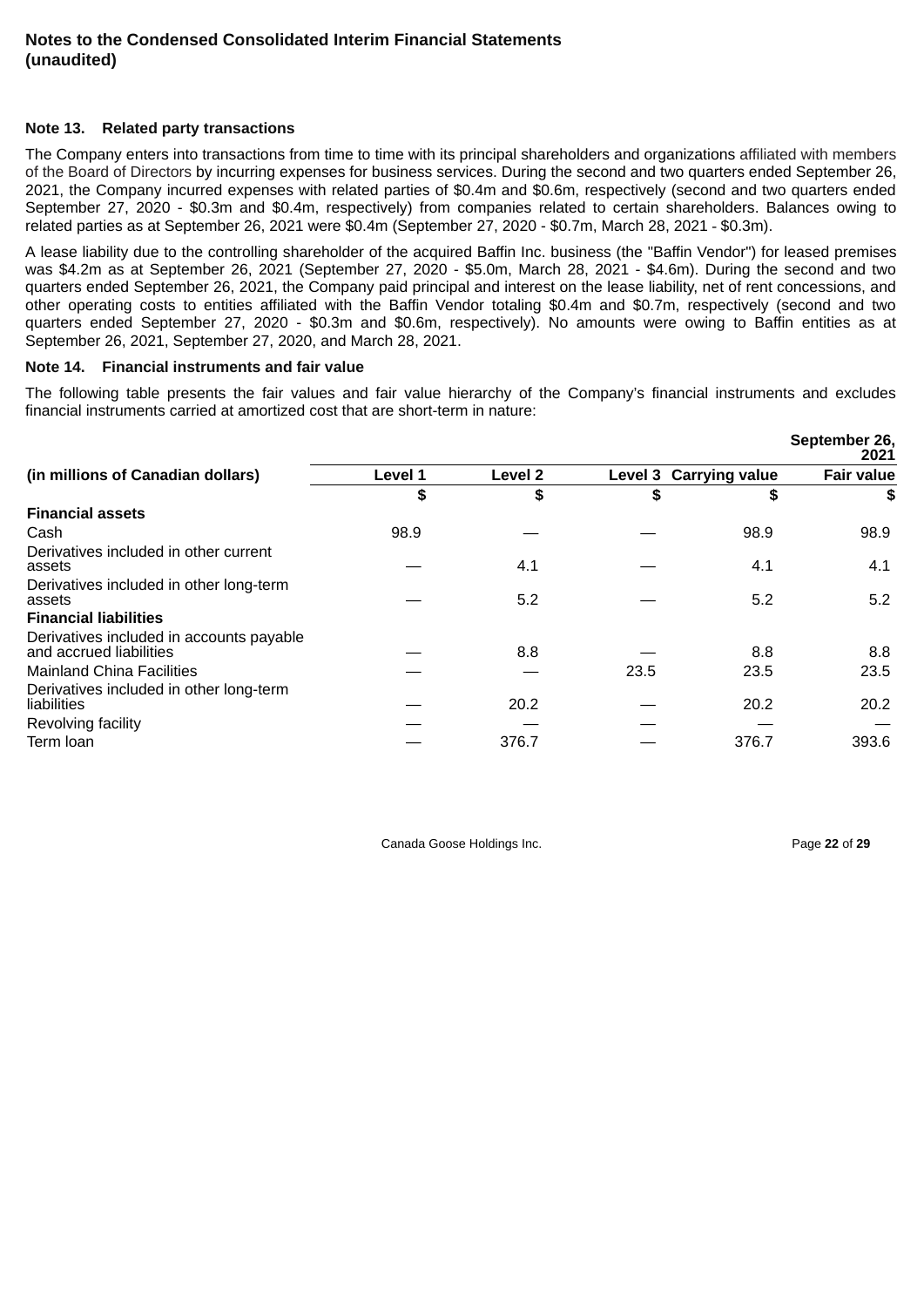|                                                                     |         |         |       |                        | September 27,<br>2020 |
|---------------------------------------------------------------------|---------|---------|-------|------------------------|-----------------------|
| (in millions of Canadian dollars)                                   | Level 1 | Level 2 |       | Level 3 Carrying value | <b>Fair value</b>     |
|                                                                     | \$      | \$      | \$    | \$                     | S                     |
| <b>Financial assets</b>                                             |         |         |       |                        |                       |
| Cash                                                                | 156.3   |         |       | 156.3                  | 156.3                 |
| Derivatives included in other current<br>assets                     |         | 4.2     |       | 4.2                    | 4.2                   |
| Derivatives included in other long-term<br>assets                   |         | 1.1     |       | 1.1                    | 1.1                   |
| <b>Financial liabilities</b>                                        |         |         |       |                        |                       |
| Derivatives included in accounts payable<br>and accrued liabilities |         | 7.2     |       | 7.2                    | 7.2                   |
| Short-term borrowings                                               |         |         | 11.0  | 11.0                   | 11.0                  |
| Derivatives included in other long-term<br>liabilities              |         | 3.6     |       | 3.6                    | 3.6                   |
| Revolving facility                                                  |         |         | 222.5 | 222.5                  | 224.9                 |
| Term Ioan                                                           |         |         | 151.2 | 151.2                  | 152.3                 |

**March 28,**

|                                                                     |         |         |                        | 2021              |
|---------------------------------------------------------------------|---------|---------|------------------------|-------------------|
| (in millions of Canadian dollars)                                   | Level 1 | Level 2 | Level 3 Carrying value | <b>Fair value</b> |
|                                                                     | \$      | \$      | \$<br>\$               | \$                |
| <b>Financial assets</b>                                             |         |         |                        |                   |
| Cash                                                                | 477.9   |         | 477.9                  | 477.9             |
| Derivatives included in other current<br>assets                     |         | 5.9     | 5.9                    | 5.9               |
| Derivatives included in other long-term<br>assets                   |         | 5.1     | 5.1                    | 5.1               |
| <b>Financial liabilities</b>                                        |         |         |                        |                   |
| Derivatives included in accounts payable<br>and accrued liabilities |         | 8.8     | 8.8                    | 8.8               |
| Derivatives included in other long-term<br>liabilities              |         | 19.5    | 19.5                   | 19.5              |
| Term Ioan                                                           |         | 367.8   | 367.8                  | 377.3             |

There were no transfers between the levels of fair value hierarchy.

Canada Goose Holdings Inc. **Page 23** of 29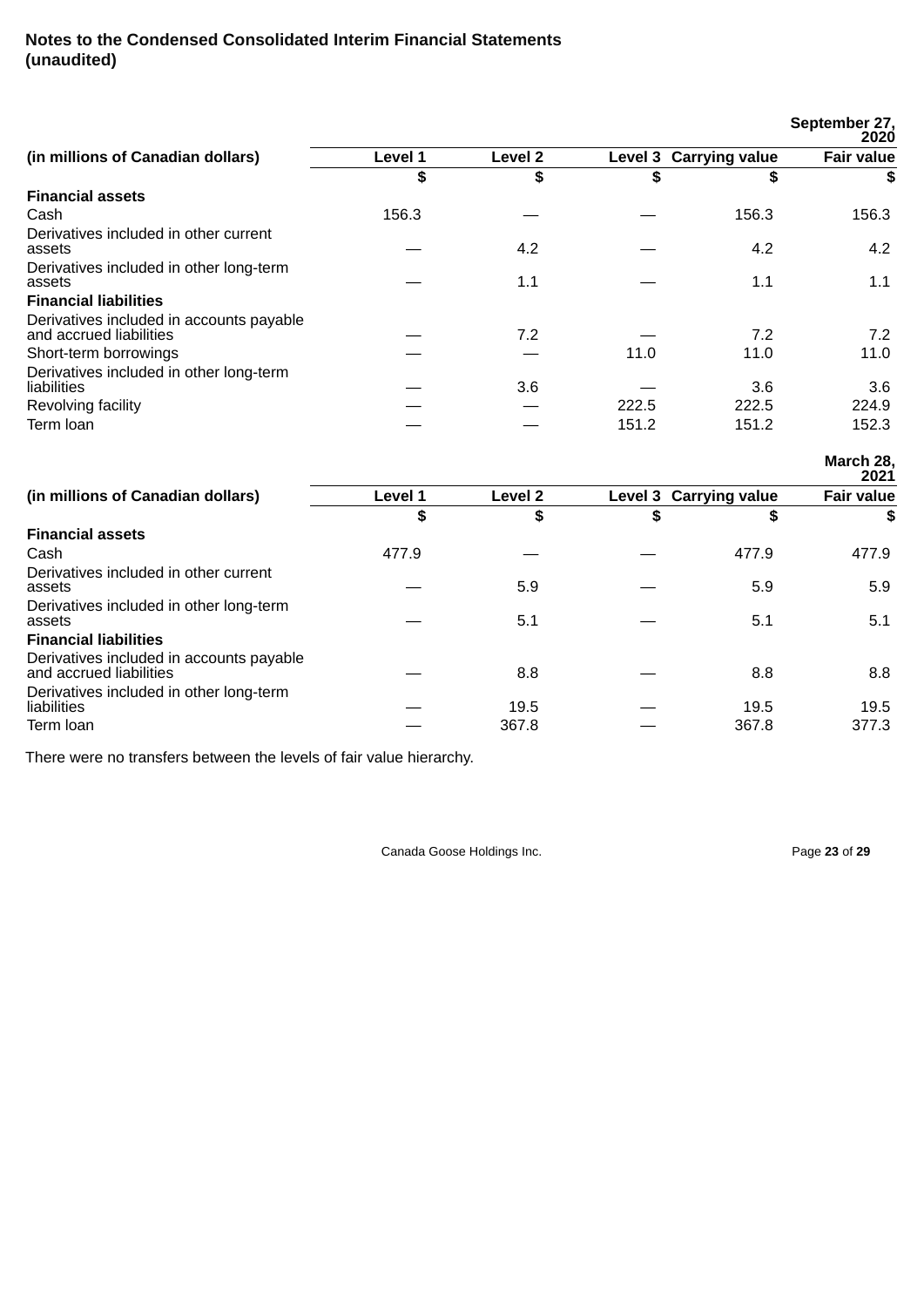#### **Note 15. Financial risk management objectives and policies**

The Company's primary risk management objective is to protect the Company's assets and cash flow, in order to increase the Company's enterprise value.

The Company is exposed to capital management risk, liquidity risk, credit risk, market risk, foreign exchange risk, and interest rate risk. The Company's senior management and Board of Directors oversee the management of these risks. The Board of Directors reviews and agrees upon policies for managing each of these risks which are summarized below.

#### *Capital management*

The Company manages its capital and capital structure with the objectives of safeguarding sufficient net working capital over the annual operating cycle and providing sufficient financial resources to grow operations to meet long-term consumer demand. The Board of Directors of the Company monitors the Company's capital management on a regular basis. The Company will continually assess the adequacy of the Company's capital structure and capacity and make adjustments within the context of the Company's strategy, economic conditions, and risk characteristics of the business.

#### *Liquidity risk*

Liquidity risk is the risk that the Company will not be able to meet its financial obligations as they fall due. The Company's approach to managing liquidity is to ensure, as far as possible, that it will always have sufficient liquidity to satisfy the requirements for business operations, capital expenditures, debt service and general corporate purposes, under normal and stressed conditions. The primary source of liquidity is funds generated by operating activities; the Company also relies on the revolving facility and the Mainland China Facilities as sources of funds for short term working capital needs. The Company continuously reviews both actual and forecasted cash flows to ensure that the Company has appropriate capital capacity.

The following table summarizes the amount of contractual undiscounted future cash flow requirements as at September 26, 2021:

| <b>Contractual obligations</b>                             | Q3 & Q4<br>2022 | 2023 | 2024 | 2025 | 2026 | 2027 | <b>Thereafter</b> | <b>Total</b> |
|------------------------------------------------------------|-----------------|------|------|------|------|------|-------------------|--------------|
| (in millions of Canadian dollars)                          |                 | \$   | \$   | \$   | \$   | ъ    | \$                | \$           |
| Accounts payable and accrued liabilities                   | 195.2           |      |      |      |      |      |                   | 195.2        |
| <b>Mainland China Facilities</b>                           | 23.5            |      |      |      |      |      |                   | 23.5         |
| Term loan                                                  | 1.9             | 3.8  | 3.8  | 3.8  | 3.8  | 3.8  | 356.7             | 377.6        |
| Interest commitments relating to borrowings <sup>(1)</sup> | 9.0             | 16.0 | 16.0 | 16.0 | 16.0 | 16.0 | 8.0               | 97.0         |
| Foreign exchange forward contracts                         |                 | 4.8  |      |      | 15.0 |      |                   | 19.8         |
| Lease obligations                                          | 32.1            | 63.9 | 53.2 | 47.7 | 36.2 | 29.3 | 51.1              | 313.5        |
| Pension obligation                                         |                 |      |      |      |      |      | 2.0               | 2.0          |
| <b>Total contractual obligations</b>                       | 261.7           | 88.5 | 73.0 | 67.5 | 71.0 | 49.1 | 417.8             | 1.028.6      |

Interest commitments are calculated based on the loan balance and the interest rate payable on the Mainland China Facilities and the term loan of 4.26% and 4.25%, respectively, as at September 26, 2021. (1)

As at September 26, 2021, we had additional liabilities which included provisions for warranty, sales returns, asset retirement obligations, and deferred income tax liabilities. These liabilities

Canada Goose Holdings Inc. Page **24** of **29**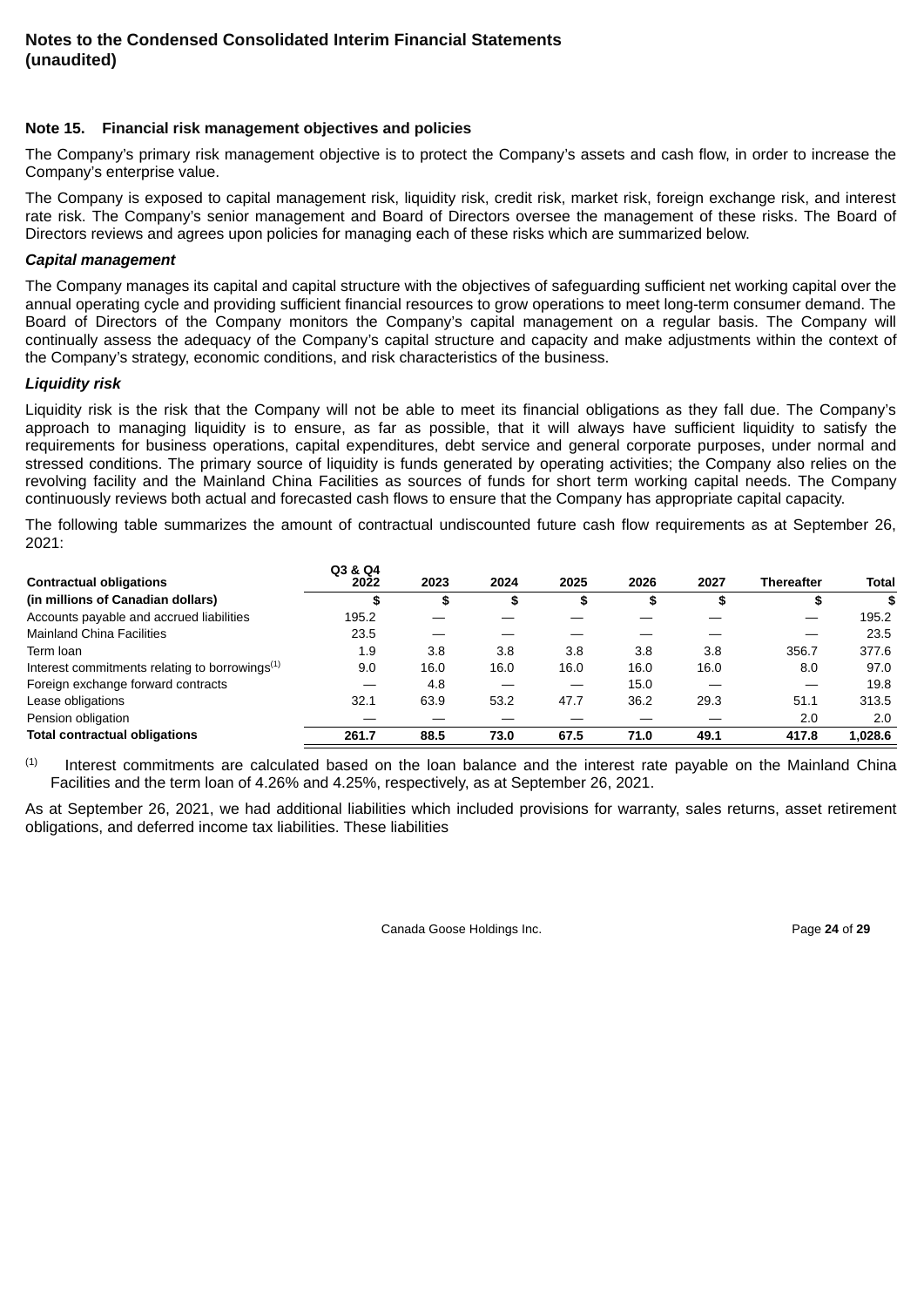have not been included in the table above as the timing and amount of future payments are uncertain.

#### *Letter of guarantee facility*

On April 14, 2020, Canada Goose Inc. entered into a letter of guarantee facility in the amount of \$10.0m. Letters of guarantee are available for terms of up to twelve months and will be charged a fee equal to 1.2% per annum calculated against the face amount and over the term of the guarantee. Amounts issued on the facility will be used to finance working capital requirements through letters of guarantee, standby letters of credit, performance bonds, counter guarantees, counter standby letters of credit, or similar credits. The Company immediately reimburses the issuing bank for amounts drawn on issued letters of guarantees. At September 26, 2021, the Company had \$6.0m outstanding.

In addition, during the second quarter ended September 26, 2021, a subsidiary of the Company in Mainland China entered into letters of guarantee in the amount of \$9.2m. Amounts will be used to finance working capital requirements through letters of guarantee, standby letters of credit, performance bonds, counter guarantees, counter standby letters of credit, or similar credits.

## *Credit risk*

Credit risk is the risk that a counterparty will not meet its obligations under a financial instrument or customer contract, leading to a financial loss.

Credit risk arises from the possibility that certain parties will be unable to discharge their obligations. The Company manages its credit risk through a combination of third party credit insurance and internal house risk. Credit insurance is provided by a third party for customers and is subject to continuous monitoring of the credit worthiness of the Company's customers. Insurance covers a specific amount of revenue, which may be less than the Company's total revenue with a specific customer. The Company has an agreement with a third party who has insured the risk of loss for up to 90% of accounts receivable from certain designated customers subject to a total deductible of \$0.1m, to a maximum of \$30.0m per year. As at September 26, 2021, accounts receivable totaling approximately \$52.9m (September 27, 2020 - \$53.0m, March 28, 2021 - \$5.7m) were insured. Complementary to third party insurance, the Company establishes payment terms with customers to mitigate credit risk and continues to closely monitor its accounts receivable credit risk exposure.

#### *Trade accounts receivable factoring program*

A subsidiary of the Company in Europe has an agreement to factor, on a limited recourse basis, certain of its trade accounts receivable up to a limit of €20.0m in exchange for advanced funding equal to 100% of the principal value of the invoice.

For the two quarters ended September 26, 2021, the Company received cash proceeds from the sale of trade accounts receivable with carrying values of \$7.8m which were derecognized from the Company's statement of financial position (two quarters ended September 27, 2020 - \$6.2m). Fees of less than \$0.1m were incurred during the two quarters ended September 26, 2021 (two quarters ended September 27, 2020 - less than \$0.1m) and included in net interest, finance and other costs in the statement of income (loss). As at September 26, 2021, the outstanding amount of trade accounts receivable derecognized from the Company's statement of financial position, but which the Company continued to service, was \$5.7m (September 27, 2020 - \$5.8m, March 28, 2021 - \$nil).

Canada Goose Holdings Inc. **Page 25** of 29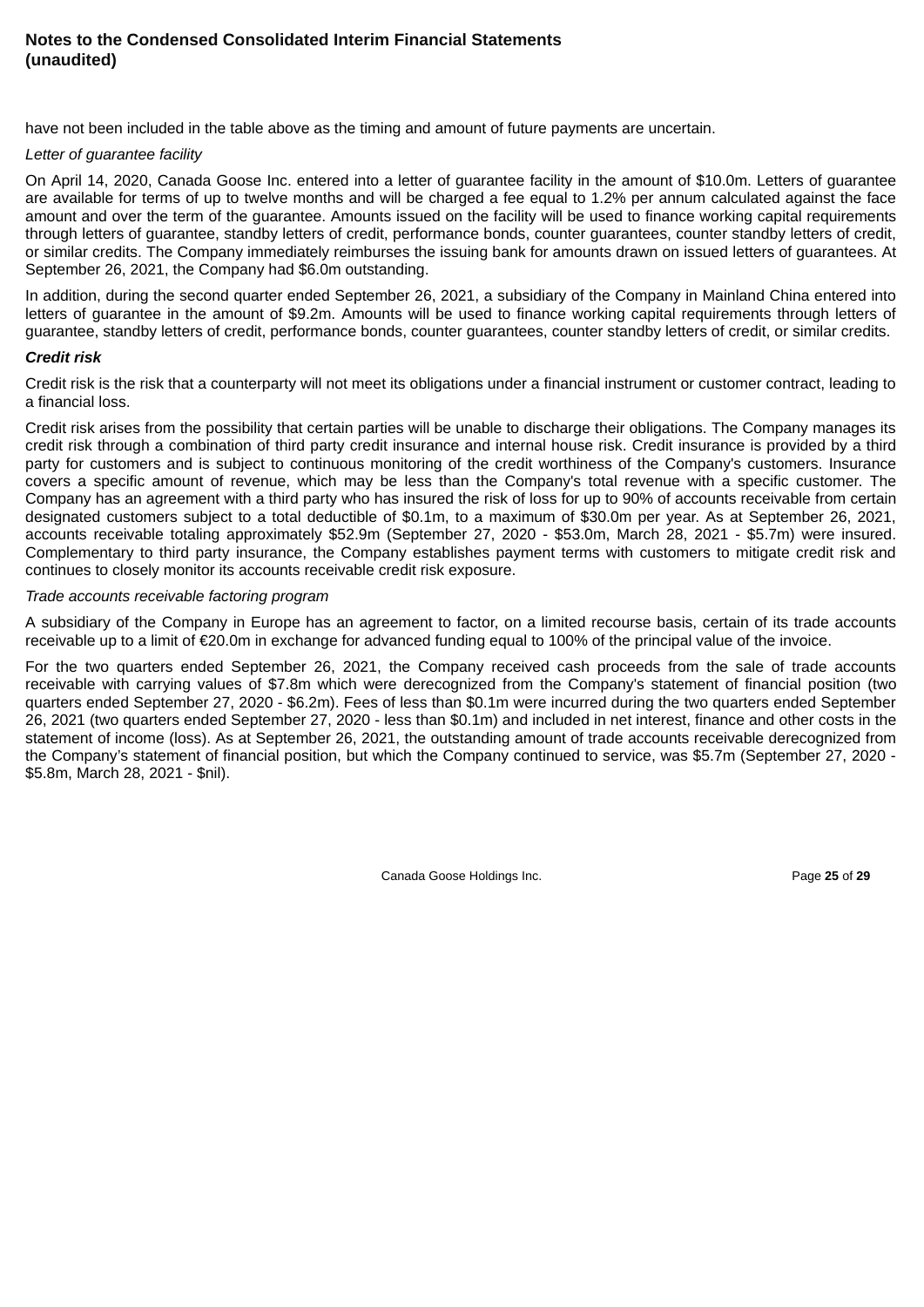#### *Market risk*

Market risk is the risk that the fair value of future cash flows of a financial instrument will fluctuate because of changes in market prices. Market prices comprise foreign exchange risk and interest rate risk.

#### *Foreign exchange risk*

#### *Foreign exchange risk in operating cash flows*

The Company's Interim Financial Statements are expressed in Canadian dollars, but a substantial portion of the Company's revenues, purchases, and expenses are denominated in other currencies, principally U.S. dollars, euros, British pounds sterling, Swiss francs, Chinese yuan, and Hong Kong dollars. The Company has entered into forward foreign exchange contracts to reduce the foreign exchange risk associated with revenues, purchases, and expenses denominated in these currencies. Certain forward foreign exchange contracts were designated at inception and accounted for as cash flow hedges. On December 18, 2020, the Company initiated the operating hedge program for the fiscal year ending April 3, 2022. During second quarter ended September 26, 2021, the Company initiated the operating hedge program for the fiscal year ending April 2, 2023.

Revenues and expenses of all foreign operations are translated into Canadian dollars at the foreign currency exchange rates that approximate the rates in effect at the dates when such items are recognized. As a result, we are exposed to foreign currency translation gains and losses. Appreciating foreign currencies relative to the Canadian dollar, to the extent they are not hedged, will positively impact operating income and net income by increasing our revenue, while depreciating foreign currencies relative to the Canadian dollar will have the opposite impact.

The Company recognized the following unrealized losses and gains in the fair value of derivatives designated as cash flow hedges in other comprehensive income:

|                                                                            |                       |                       |     | Second quarter ended  |                       |                       |     | Two quarters ended    |
|----------------------------------------------------------------------------|-----------------------|-----------------------|-----|-----------------------|-----------------------|-----------------------|-----|-----------------------|
|                                                                            |                       | September 26,<br>2021 |     | September 27,<br>2020 |                       | September 26,<br>2021 |     | September 27,<br>2020 |
| (in millions of<br>Canadian dollars)                                       | Net loss Tax recovery |                       |     | Net gain Tax expense  | Net loss Tax recovery |                       |     | Net gain Tax expense  |
|                                                                            | S                     | S                     |     |                       |                       |                       |     |                       |
| Forward foreign<br>exchange contracts<br>designated as cash<br>flow hedges | (2.2)                 | 0.7                   | 0.8 | (0.1)                 | (1.5)                 | 0.5                   | 3.1 | (0.9)                 |

Canada Goose Holdings Inc. Page **26** of **29**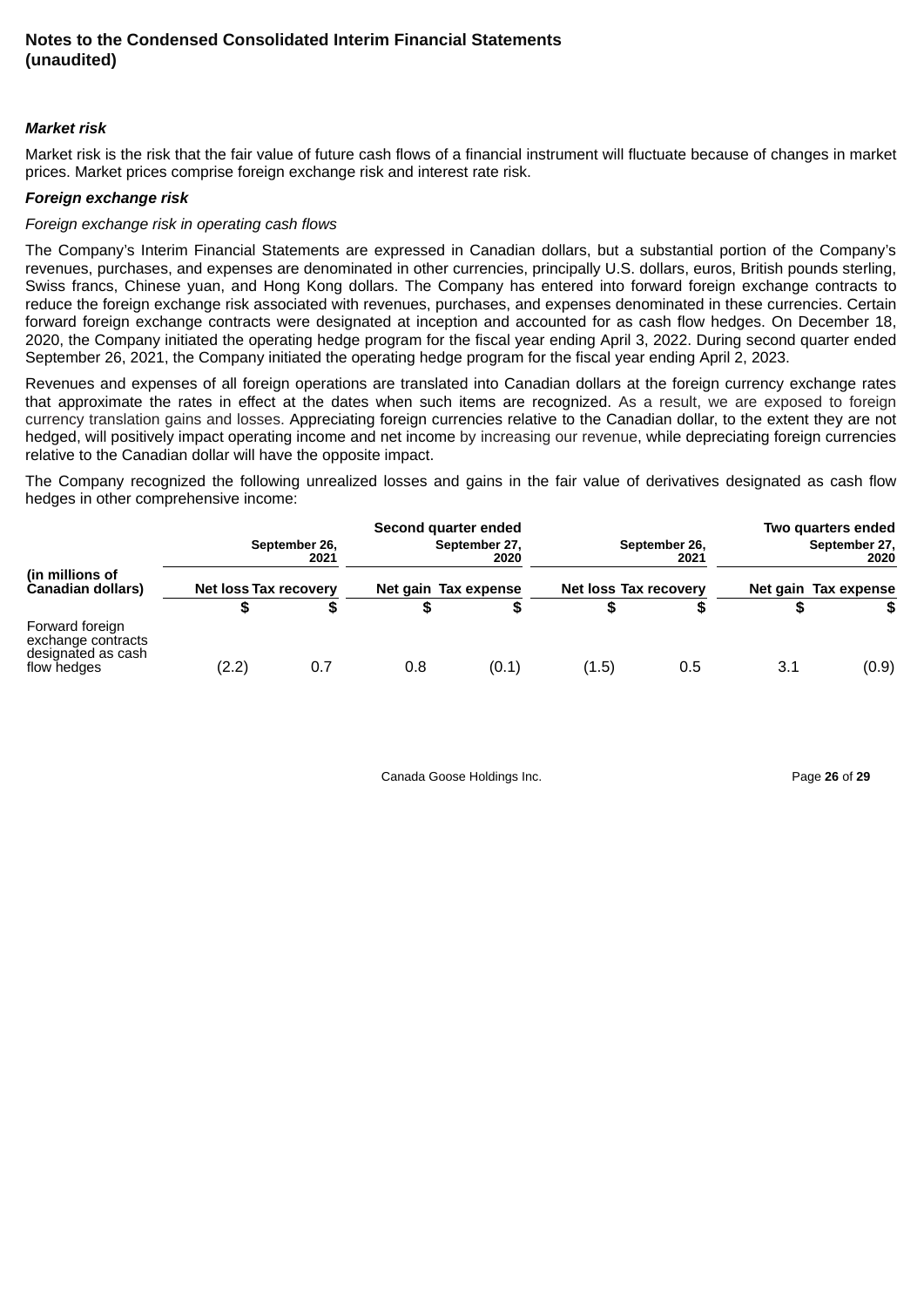|    |                                                                      |    |     | The Company reclassified the following gains from other comprehensive income on derivatives designated as cash flow hedges |           |                       |               |           |                       |
|----|----------------------------------------------------------------------|----|-----|----------------------------------------------------------------------------------------------------------------------------|-----------|-----------------------|---------------|-----------|-----------------------|
| to | locations                                                            | in | the | consolidated                                                                                                               | financial |                       | statements    | described | below:                |
|    |                                                                      |    |     |                                                                                                                            |           | Second quarter ended  |               |           | Two quarters ended    |
|    | (in millions of Canadian dollars)                                    |    |     | September 26,                                                                                                              | 2021      | September 27,<br>2020 | September 26, | 2021      | September 27,<br>2020 |
|    | Gain from other comprehensive income                                 |    |     |                                                                                                                            |           |                       |               |           |                       |
|    | Forward foreign exchange contracts designated as<br>cash flow hedges |    |     |                                                                                                                            |           |                       |               |           |                       |
|    | Revenue                                                              |    |     |                                                                                                                            | (0.1)     |                       |               | (0.1)     |                       |
|    | SG&A expenses                                                        |    |     |                                                                                                                            |           |                       |               | (0.1)     |                       |
|    | Inventory                                                            |    |     |                                                                                                                            |           |                       |               | (1.0)     |                       |

For the second and two quarters ended September 26, 2021, an unrealized loss of \$0.1m and an unrealized gain of \$0.2m, respectively (second and two quarters ended September 27, 2020 - unrealized gains of \$0.6m and \$1.2m, respectively) on forward exchange contracts that were not treated as hedges were recognized in SG&A expenses in the statement of income (loss).

Foreign currency forward exchange contracts outstanding as at September 26, 2021 related to operating cash flows were:

| (in millions)                                 |            | <b>Aggregate Amounts</b> | Currency                |
|-----------------------------------------------|------------|--------------------------|-------------------------|
| Forward contract to purchase Canadian dollars | US\$       | 124.6                    | U.S. dollars            |
|                                               | €          | 134.2                    | euros                   |
| Forward contract to sell Canadian dollars     | US\$       | 65.2                     | U.S. dollars            |
|                                               | €          | 62.7                     | euros                   |
|                                               | <b>CNY</b> | 657.4                    | Chinese yuan            |
|                                               | £          | 62.9                     | British pounds sterling |
|                                               | <b>HKD</b> | 29.4                     | Hong Kong dollars       |
|                                               | <b>SEK</b> | 4.8                      | Swedish kronor          |
| Forward contract to purchase euros            | <b>CHF</b> | 2.1                      | Swiss francs            |
| Forward contract to sell euros                | <b>CHF</b> | 13.1                     | Swiss francs            |
|                                               | <b>CNY</b> | 66.7                     | Chinese yuan            |
|                                               | £          | 5.5                      | British pounds sterling |

Canada Goose Holdings Inc. **Page 27** of 29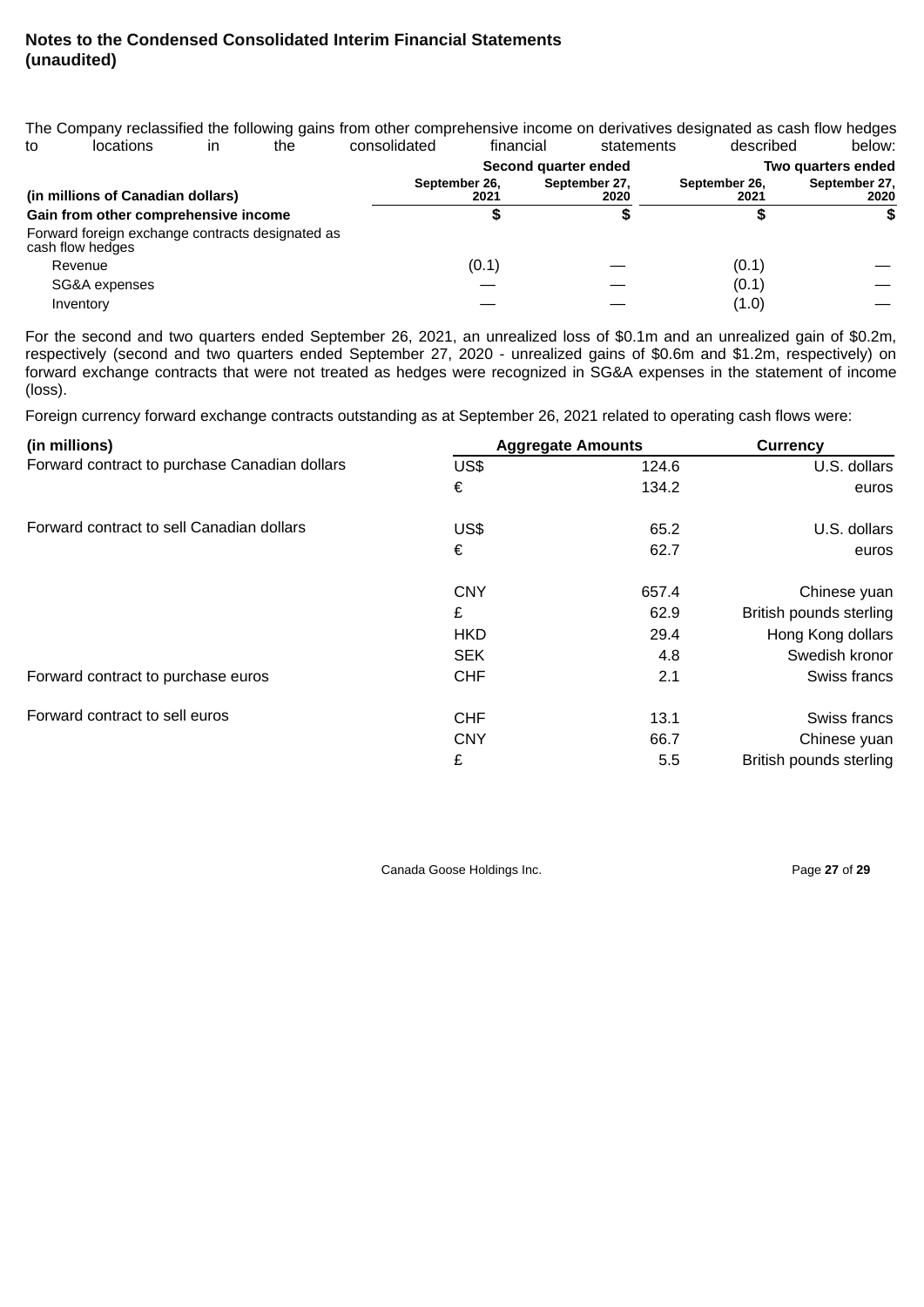#### *Foreign exchange risk on borrowings*

The Company enters into derivative transactions to hedge a portion of its exposure to interest rate risk and foreign currency exchange risk related to principal and interest payments on the term loan denominated in U.S. dollars (note 10). The Company also entered into a five-year forward exchange contract by selling \$368.5m and receiving US\$270.0m as measured on the trade date, to fix the foreign exchange risk on a portion of the term loan borrowings.

The Company recognized the following unrealized gains and losses in the fair value of derivatives designated as hedging instruments in other comprehensive income:

|                                                                                  |                      |                       | Second quarter ended  |                       |                       |                       |                    | Two quarters ended        |
|----------------------------------------------------------------------------------|----------------------|-----------------------|-----------------------|-----------------------|-----------------------|-----------------------|--------------------|---------------------------|
|                                                                                  |                      | September 26,<br>2021 |                       | September 27,<br>2020 |                       | September 26,<br>2021 |                    | September 27,<br>2020     |
| (in millions of Canadian<br>dollars)                                             | Net gain Tax expense |                       | Net loss Tax recovery |                       | Net loss Tax recovery |                       | Net (loss)<br>gain | Tax recovery<br>(expense) |
|                                                                                  | 5                    |                       |                       |                       |                       |                       | S                  |                           |
| Swaps designated as cash<br>flow hedges                                          | 0.1                  | (0.1)                 | (1.9)                 | 0.3                   | (0.4)                 | 0.1                   | (4.0)              | 0.6                       |
| Euro-denominated cross-<br>currency swap designated as<br>a net investment hedge |                      |                       | (0.8)                 | 0.1                   |                       |                       | 0.8                | (0.2)                     |

The Company reclassified the following losses from other comprehensive income on derivatives designated as hedging instruments to SG&A expenses:

|                                      |                       | Second quarter ended  | Two quarters ended    |                       |  |  |
|--------------------------------------|-----------------------|-----------------------|-----------------------|-----------------------|--|--|
| (in millions of Canadian dollars)    | September 26,<br>2021 | September 27.<br>2020 | September 26,<br>2021 | September 27,<br>2020 |  |  |
| Loss from other comprehensive income |                       |                       |                       |                       |  |  |
| Swaps designated as cash flow hedges | 0.3                   |                       | 0.5                   | 4.3                   |  |  |

For the second and two quarters ended September 26, 2021, unrealized gains of \$7.6m and \$0.1m, respectively (second and two quarters ended September 27, 2020 - unrealized losses of \$0.9m and \$1.7m, respectively) in the fair value of the long-dated forward exchange contract related to a portion of the term loan balance were recognized in SG&A expenses in the statement of income (loss).

#### *Interest rate risk*

The Company is exposed to interest rate risk related to the effect of interest rate changes on borrowings outstanding under the revolving facility, the term loan and the Mainland China Facilities. Based on the weighted average amount of outstanding borrowings on our Mainland China Facilities during the two quarters ended September 26, 2021, a 1.00% increase in the average interest rate on our borrowings would have increased interest expense by less than \$0.1m (two quarters ended September 27, 2020 - less than \$0.1m). Correspondingly, a 1.00% increase in the average interest rate would have increased interest expense on the revolving facility and term loan by less than \$0.1m and \$1.9m, respectively (two quarters ended September 27, 2020 - \$0.9m and \$0.8m, respectively).

Canada Goose Holdings Inc. **Page 28** of 29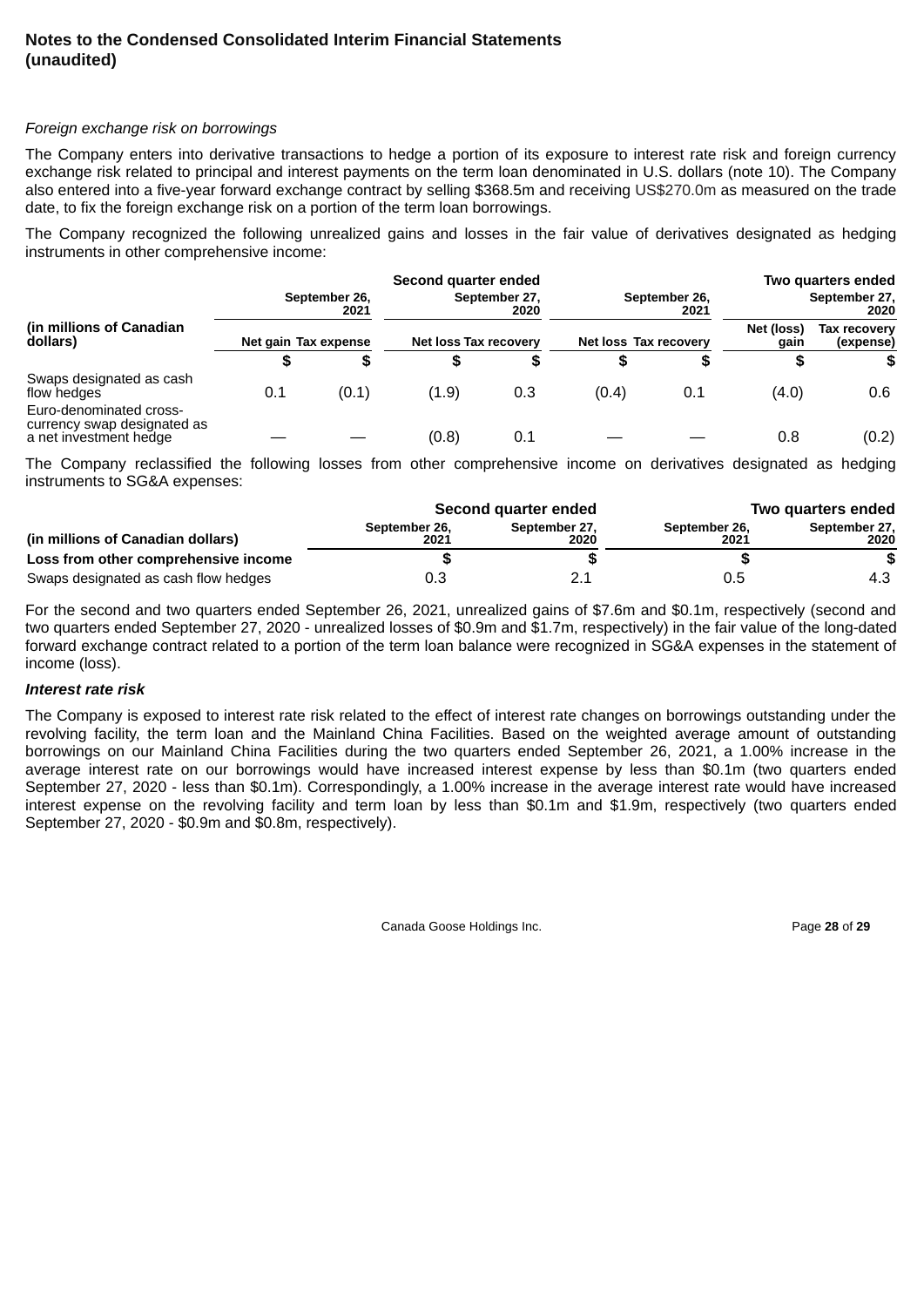The Company entered into five-year interest rate swaps by fixing the LIBOR component of its interest rate at 0.95% on notional debt of US\$270.0m. The swaps terminate on December 31, 2025. Subsequent to the Repricing Amendment, the applicable interest rate on the interest rate swaps is 4.45%. The interest rate swaps were designated at inception and accounted for as cash flow hedges.

Interest rate risk on the term loan is partially mitigated by interest rate swap hedges. The impact on future interest expense as a result of future changes in interest rates will depend largely on the gross amount of borrowings at that time.

#### **Note 16. Selected cash flow information**

*Changes in non-cash operating items*

| (in millions of Canadian dollars)        | Second quarter ended  |                       | Two quarters ended    |                       |
|------------------------------------------|-----------------------|-----------------------|-----------------------|-----------------------|
|                                          | September 26,<br>2021 | September 27,<br>2020 | September 26,<br>2021 | September 27,<br>2020 |
|                                          |                       |                       |                       |                       |
| Trade receivables                        | (71.9)                | (84.5)                | (70.5)                | (80.7)                |
| Inventories                              | (11.5)                | 12.9                  | (74.7)                | (3.7)                 |
| Other current assets                     | (19.3)                | 0.8                   | (20.1)                | (1.2)                 |
| Accounts payable and accrued liabilities | 34.6                  | 25.5                  | (3.3)                 | 19.3                  |
| Provisions                               | 6.3                   | 5.0                   | (0.6)                 | 0.6                   |
| Other                                    | (0.7)                 |                       | (0.2)                 | 1.0                   |
| Change in non-cash operating items       | (62.5)                | (40.3)                | (169.4)               | (64.7)                |

Canada Goose Holdings Inc. **Page 29** of 29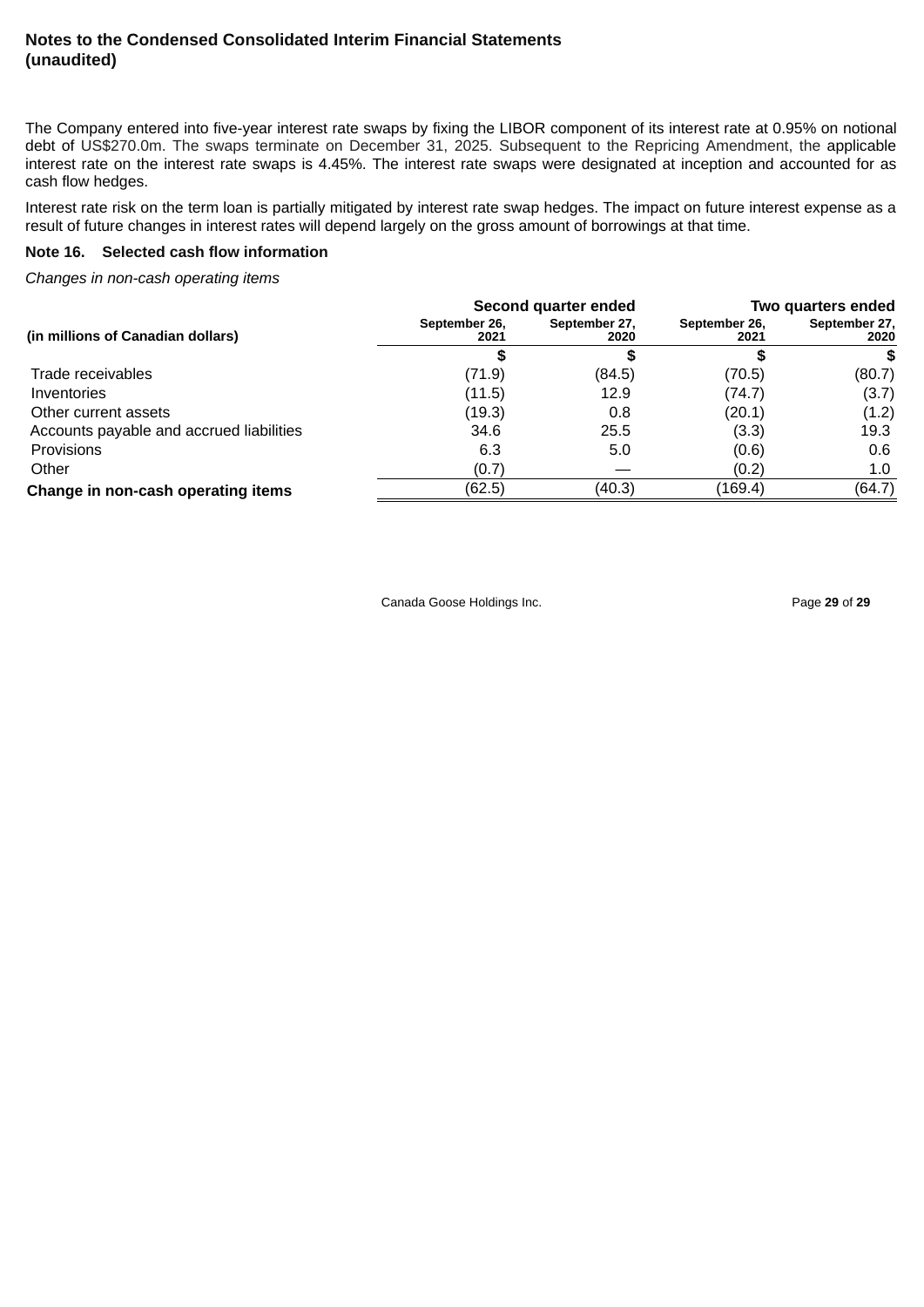#### **CANADA GOOSE HOLDINGS INC.**

#### <span id="page-33-0"></span>**MANAGEMENT'S DISCUSSION AND ANALYSIS OF FINANCIAL CONDITION AND RESULTS OF OPERATIONS**

For the second and two quarters ended September 26, 2021

The following Management's Discussion and Analysis ("MD&A") for Canada Goose Holdings Inc. ("us." "we." "our." "Canada Goose" or the "Company") is dated November 4, 2021 and provides information concerning our results of operations and financial condition for the second and two quarters ended September 26, 2021. All figures are presented in Canadian ("CAD") dollars, unless otherwise noted. You should read this MD&A together with our unaudited condensed consolidated interim financial statements as at and for the second and two quarters ended September 26, 2021 ("Interim Financial Statements") and our audited consolidated financial statements and the related notes for the fiscal vear ended March 28, 2021 ("Annual Financial Statements"). Additional information about Canada Goose is available on our website at www.canadagoose.com, on the SEDAR website at www.sedar.com, and on the EDGAR section of the U.S. Securities and Exchange Commission (the "SEC") website at www.sec.gov, including our Annual Report on Form 20-F for the fiscal year ended March 28, 2021 ("Annual Report").

#### **CAUTIONARY NOTE REGARDING FORWARD‑LOOKING STATEMENTS**

This MD&A contains forward-looking statements. These statements are neither historical facts nor assurances of future performance. Instead, they are based on our current beliefs, expectations and assumptions regarding the future of our business, future plans and strategies, and other future conditions. Forward-looking statements can be identified by words such as "anticipate," "believe," "continue," "could," "estimate," "expect," "forecast," "intend," "may," "plan," "predict," "project," "potential," "should," "will," "would," and other similar expressions, although not all forward-looking statements contain these identifying words. These forward-looking statements include all matters that are not historical facts. They appear in many places throughout this MD&A and include statements regarding our intentions, beliefs, or current expectations concerning, among other things, our results of operations, financial condition, liquidity, business prospects, growth, strategies, expectations regarding industry trends and the size and growth rates of addressable markets, our business plan, and our growth strategies, including plans for expansion to new markets and new products, expectations for seasonal trends, and the industry in which we operate.

Certain assumptions made in preparing the forward-looking statements contained in this MD&A include:

- our ability to continue operating our business amid the societal and economic disruption caused by the novel coronavirus pandemic ("COVID-19");
- our ability to implement our growth strategies;
- our ability to maintain strong business relationships with our customers, suppliers, wholesalers, and distributors;
- our ability to keep pace with changing consumer preferences;
- our ability to protect our intellectual property; and
- the absence of material adverse changes in our industry or the global economy.

Canada Goose Holdings Inc. **Page 1 of 49** Page 1 of 49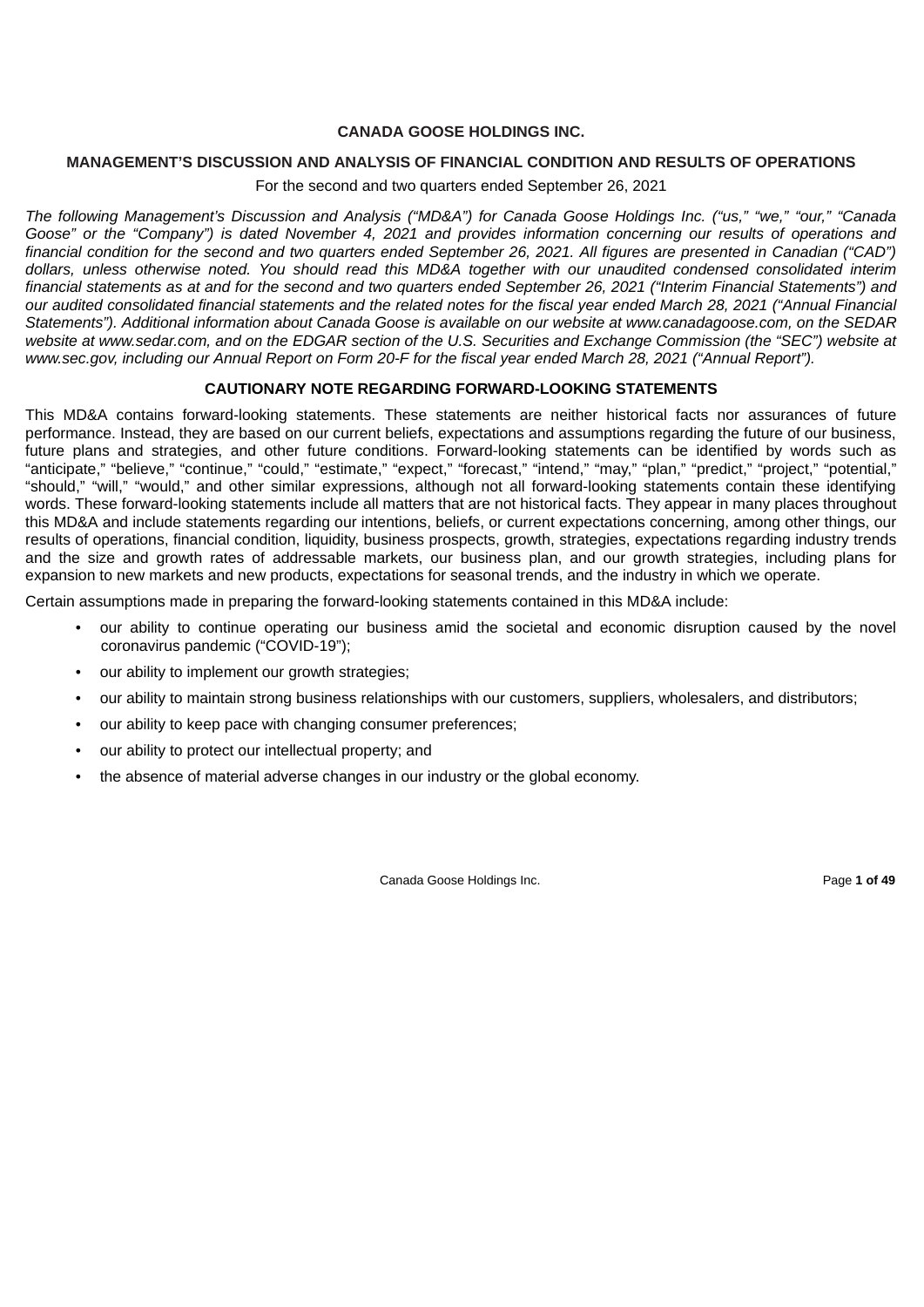By their nature, forward-looking statements involve risks and uncertainties because they relate to events and depend on circumstances that may or may not occur in the future. We believe that these risks and uncertainties include, but are not limited to, those described in the "Risk Factors" section of our Annual Report and other risk factors described herein, which include, but are not limited to, the following risks:

- risks and global disruptions associated with the ongoing COVID-19 pandemic, which may further affect general economic conditions, including discretionary consumer spending;
- additional potential closures of our retail stores and the retail stores of our wholesale partners as a result of COVID-19 related restrictions imposed by local authorities;
- we may not open new retail stores or expand e-Commerce access on our planned timelines;
- we may be unable to maintain the strength of our brand or to expand our brand to new products and geographies;
- unanticipated changes in the effective tax rate or adverse outcomes from audit examinations of corporate income or other tax returns;
- our indebtedness may adversely affect our financial condition;
- global political events, including the impact of political disruptions and protests; which may cause business interruptions;
- our ability to procure high quality raw materials and certain finished goods globally;
- our ability to forecast our inventory need and to manage our product distribution networks;
- the success of our business strategy;
- our ability to manage our exposure to data security and cyber security events;
- fluctuations in raw material costs, interest rates and currency exchange rates; and
- we may be unable to maintain effective internal controls over financial reporting.

Although we base the forward-looking statements contained in this MD&A on assumptions that we believe are reasonable, we caution you that actual results and developments (including our results of operations, financial condition and liquidity, and the development of the industry in which we operate) may differ materially from those made in or suggested by the forward-looking statements contained in this MD&A. Additional impacts may arise that we are not aware of currently. The potential of such additional impacts intensifies the business and operating risks which we face, and these should be considered when reading the forward-looking statements contained in this MD&A. In addition, even if results and developments are consistent with the forward-looking statements contained in this MD&A, those results and developments may not be indicative of results or developments in subsequent periods. As a result, any or all of our forward-looking statements in this MD&A may prove to be inaccurate. No forward-looking statement is a guarantee of future results. Moreover, we operate in a highly competitive and rapidly changing environment in which new risks often emerge. It is not possible for our management to predict all risks, nor can we assess the impact of all factors on our business or the extent to which any factor, or combination of factors, may cause actual results to differ materially from those contained in any forward-looking statements we may make.

Canada Goose Holdings Inc. **Page 2 of 49** Page 2 of 49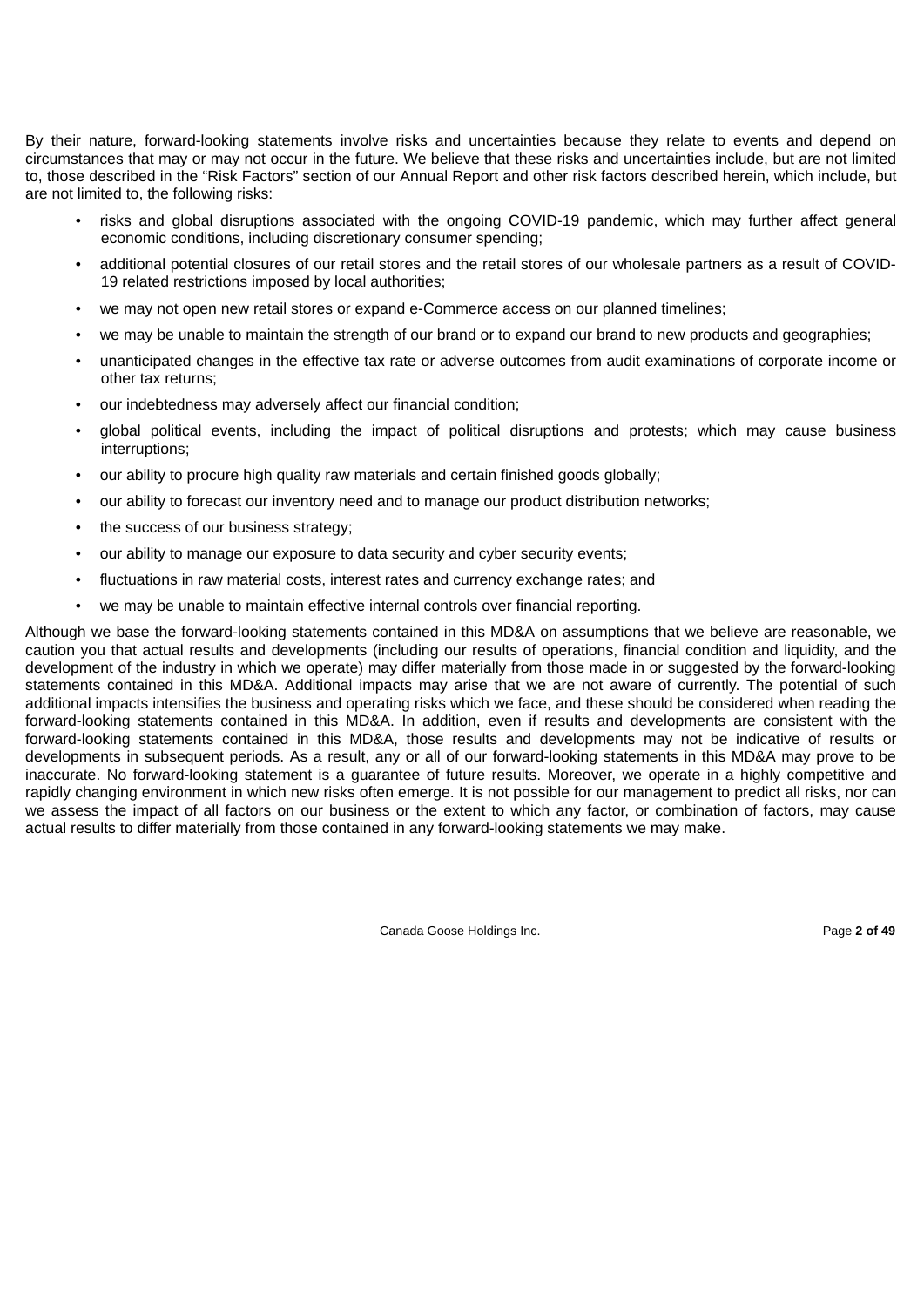You should read this MD&A and the documents that we reference herein completely and with the understanding that our actual future results may be materially different from what we expect. The forward-looking statements contained herein are made as of the date of this MD&A, and we do not assume any obligation to update any forward-looking statements except as required by applicable laws.

#### **BASIS OF PRESENTATION**

The Interim Financial Statements are prepared in accordance with International Financial Reporting Standards ("IFRS"), specifically International Accounting Standard ("IAS") 34, *Interim Financial Reporting*, as issued by the International Accounting Standards Board ("IASB"), and are presented in millions of Canadian dollars, except where otherwise indicated. The Interim Financial Statements do not include all of the information required for Annual Financial Statements and should be read in conjunction with the Annual Financial Statements. Certain financial measures contained in this MD&A are non-IFRS financial measures and are discussed further under "Non-IFRS Financial Measures" below.

All references to "\$", "CAD" and "dollars" refer to Canadian dollars, "USD" and "US\$" refer to U.S. dollars, "GBP" refer to British pounds sterling, "EUR" refer to euros, "CHF" refer to Swiss francs, "CNY" refer to Chinese yuan, "RMB" refer to Chinese renminbi, and "HKD" refer to Hong Kong dollars unless otherwise indicated. Certain totals, subtotals and percentages throughout this MD&A may not reconcile due to rounding.

All references to "fiscal 2019" are to the Company's fiscal year ended March 31, 2019; to "fiscal 2020" are to the Company's fiscal year ended March 29, 2020; to "fiscal 2021" are to the Company's fiscal year ended March 28, 2021; and to "fiscal 2022" are to the Company's fiscal year ending April 3, 2022.

Certain comparative figures have been reclassified to conform with the current year presentation.

Canada Goose Holdings Inc. Page **3 of 49**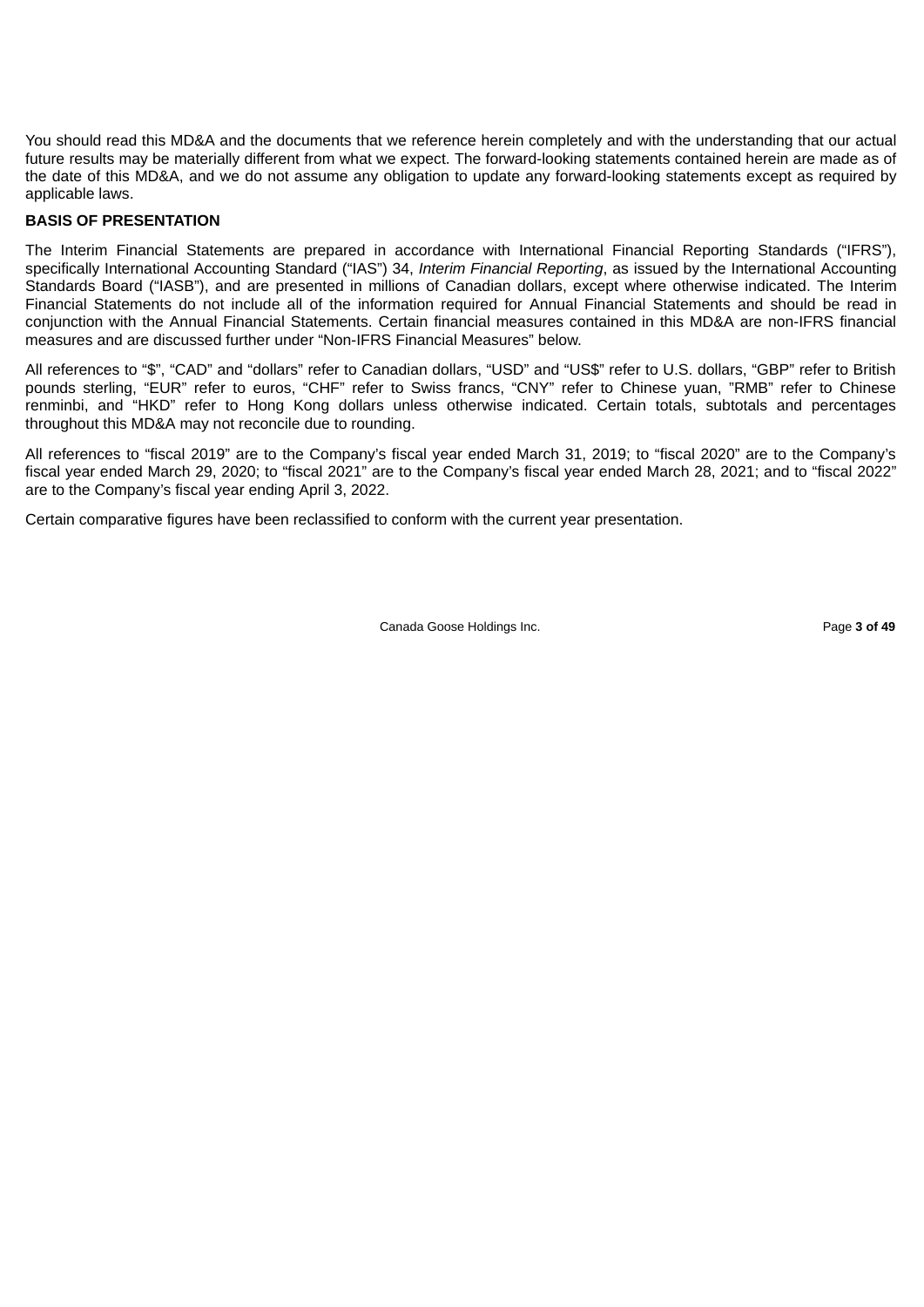# **SUMMARY OF FINANCIAL PERFORMANCE**

The following table summarizes results of operations for the second and two quarters ended September 26, 2021 compared to the second and two quarters ended September 27, 2020, and expresses the percentage relationship to revenue of certain financial statement captions. Basis points ("bps") expresses the changes between percentages. See "Results of Operations" for additional details.

|                                                   |                       | Second quarter ended |                       | Two quarters ended |                       |    |                       |             |
|---------------------------------------------------|-----------------------|----------------------|-----------------------|--------------------|-----------------------|----|-----------------------|-------------|
| <b>CAD \$ millions</b><br>(except per share data) | September 26,<br>2021 |                      | September 27,<br>2020 | $\%$<br>Change     | September 26,<br>2021 |    | September 27,<br>2020 | %<br>Change |
| <b>Statement of Operations data:</b>              |                       |                      |                       |                    |                       |    |                       |             |
| Revenue                                           | 232.9                 |                      | 194.8                 | 19.6%              | 289.2                 |    | 220.9                 | 30.9%       |
| Gross profit                                      | 135.0                 |                      | 94.2                  | 43.3%              | 165.7                 |    | 99.0                  | 67.4%       |
| Gross margin                                      | 58.0 %                |                      | 48.4 %                | 960 bps            | 57.3 %                |    | 44.8%                 | 1,250 bps   |
| Operating income (loss)                           | 11.3                  |                      | 15.1                  | $(25.2)\%$         | (49.4)                |    | (44.2)                | $(11.8)\%$  |
| Net income (loss)                                 | 9.0                   |                      | 10.4                  | $(13.5)\%$         | (47.7)                |    | (39.7)                | $(20.2)\%$  |
| Earnings (loss) per share                         |                       |                      |                       |                    |                       |    |                       |             |
| Basic                                             | \$<br>0.08            | \$                   | 0.09                  | $(11.1)\%$         | \$<br>(0.43)          | \$ | (0.36)                | $(19.4)\%$  |
| <b>Diluted</b>                                    | \$<br>0.08            | \$                   | 0.09                  | $(11.1)\%$         | \$<br>(0.43)          | \$ | (0.36)                | $(19.4)\%$  |
| <b>Non-IFRS Financial</b><br>Measures: $(1)$      |                       |                      |                       |                    |                       |    |                       |             |
| <b>EBIT</b>                                       | 11.3                  |                      | 15.1                  | $(25.2)\%$         | (49.4)                |    | (44.2)                | $(11.8)\%$  |
| <b>Adjusted EBIT</b>                              | 16.1                  |                      | 15.7                  | 2.5%               | (44.1)                |    | (30.8)                | $(43.2)\%$  |
| Adjusted EBIT margin                              | 6.9%                  |                      | 8.1 %                 | $(120)$ bps        | (15.2)%               |    | (13.9)%               | $(130)$ bps |
| Adjusted net income (loss)                        | 13.2                  |                      | 11.5                  | 14.8%              | (36.8)                |    | (26.9)                | $(36.8)\%$  |
| Adjusted net income (loss)<br>per basic share     | \$<br>0.12            | \$                   | 0.10                  | 20.0%              | \$<br>(0.33)          | \$ | (0.24)                | $(37.5)\%$  |
| Adjusted net income (loss)<br>per diluted share   | \$<br>0.12            | \$                   | 0.10                  | 20.0%              | \$<br>(0.33)          | \$ | (0.24)                | $(37.5)\%$  |

 $^{(1)}$  See "Non-IFRS Financial Measures" for a description of these measures and a reconciliation to the nearest IFRS measure.

# **Segments**

Our reporting segments align with our sales channels: Direct-to-Consumer ("DTC"), Wholesale, and Other. We measure each reportable operating segment's performance based on revenue and operating income. As at September 26, 2021, our DTC segment included sales to customers through our 51 national e-Commerce markets and 38 directly operated retail stores across North America, Europe, and Asia Pacific. Through our Wholesale segment, we sell to a mix of retailers and international distributors. The Other segment comprises sales and costs not directly allocated to the DTC or Wholesale channels, such as sales to employees and selling, general & administrative ("SG&A") expenses.

Canada Goose Holdings Inc. **Page 4 of 49 Page 4 of 49**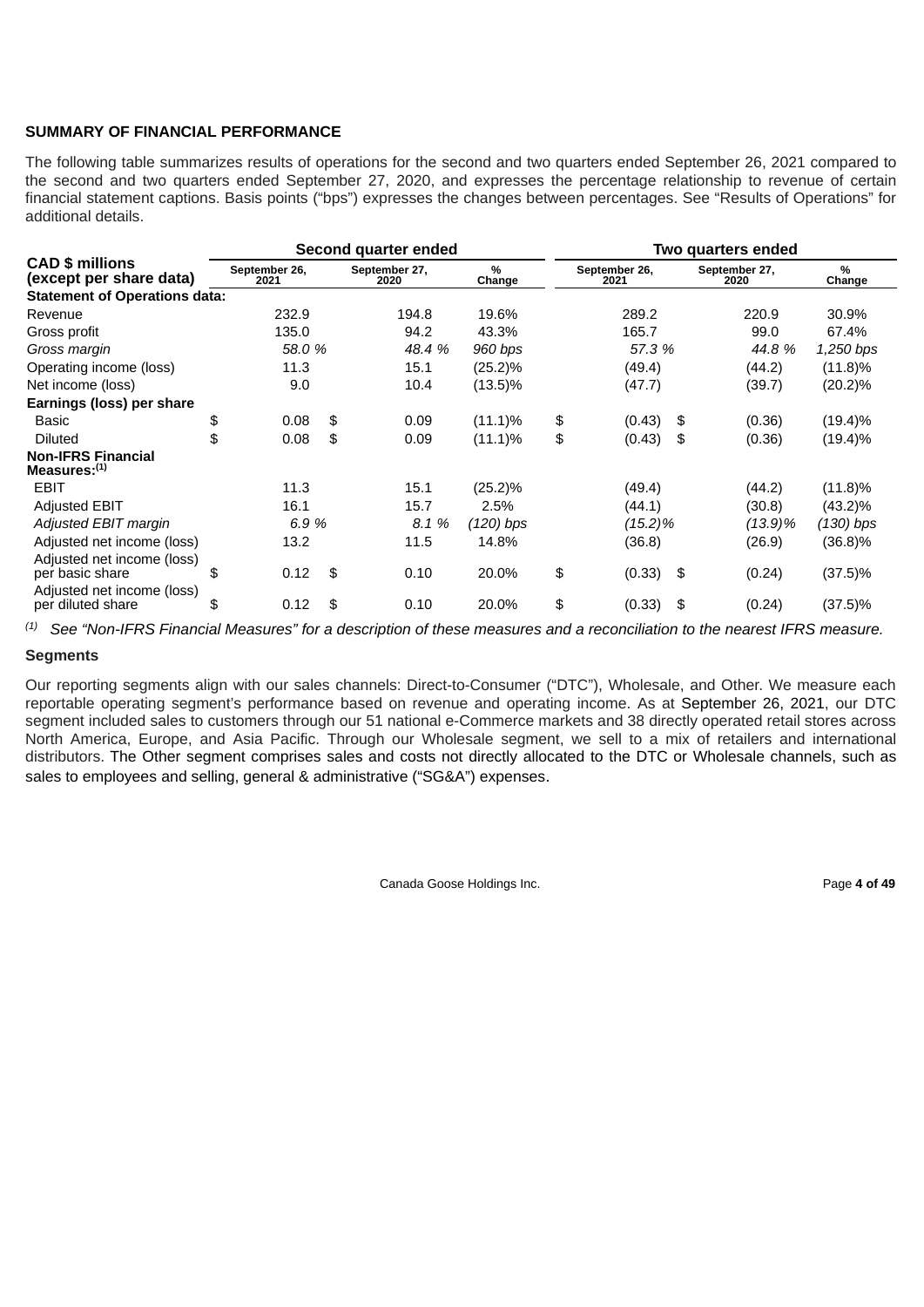# **Factors Affecting our Performance**

We believe that our performance depends on many factors including those discussed below.

- *• Growth in our DTC Channel.* We plan to continue executing our global strategy through retail and e-Commerce expansion, though the scale of such expansion has been impacted and may be delayed due to COVID-19.
- *• Growth investments*. In the early stages of the COVID-19 pandemic at the height of first wave retail closures, discretionary SG&A expenses spend was reduced significantly. As distribution and sales continue to recover, we have made significant SG&A investments ahead of revenue growth in certain areas, including brand and demand building. We will be guided by our view of opportunities to deliver on our growth strategy.
- *• COVID-19 pandemic.* COVID-19 continues to impact the global economy and public health officials have imposed restrictions and recommended precautions to mitigate the spread of the virus.

As a result of the pandemic, our retail stores have been impacted by temporary closures and reduced traffic. During the second quarter of fiscal 2022, store operations have largely resumed across our global store network, however retail store traffic remains below pre-pandemic levels. Trading days lost to temporary store closures due to COVID-19 did not materially impact results for the second quarter of fiscal 2022 and the comparative quarter. All of our retail stores are operating as at November 4, 2021.

We have also experienced a reduction in the capacity of our supply chain, including our facilities, due to distancing measures. All of our manufacturing facilities were operating as at September 26, 2021 at lower than pre-pandemic output levels to ensure appropriate distancing measures were in place. We expect to return to more normal levels of production as restrictions and recommended precautions are lifted.

We also received rent concessions in the form of abatements and deferrals and will consider seeking further rent relief as we continue to monitor the impact of COVID-19. Rent concessions of \$nil and \$0.2m were recognized in the statement of income (loss) for the second and two quarters ended September 26, 2021, respectively.

Future developments on COVID-19 are highly uncertain and out of our control. Prolonged disruptions due to the pandemic may negatively impact our operations and result in temporary closures of our retail stores and manufacturing facilities, as well as our wholesale partners, lower retail store traffic, and continued impacts on our supply chain.

- *• Global political events and other disruptions.* We are conscious of risks related to social, economic, and political instability, including geopolitical tensions, regulatory matters, market volatility, and social unrest that are affecting consumer spending in certain countries and travel corridors. We have been, and may in the future be, impacted by widespread protests and other disruptions. To the extent that such disruptions persist, we expect that operations and traffic at our retail stores may be impacted.
- *• New Products*. We intend to continue investing in innovation and the development and introduction of new products across styles, uses, and climates. This includes Canada Goose footwear and Baffin branded footwear through Baffin's own distinct sales channels. We expect that certain new products may carry a lower gross margin per unit relative to our long-standing styles which are produced in significantly higher volumes.

Canada Goose Holdings Inc. **Page 5 of 49 Page 5 of 49**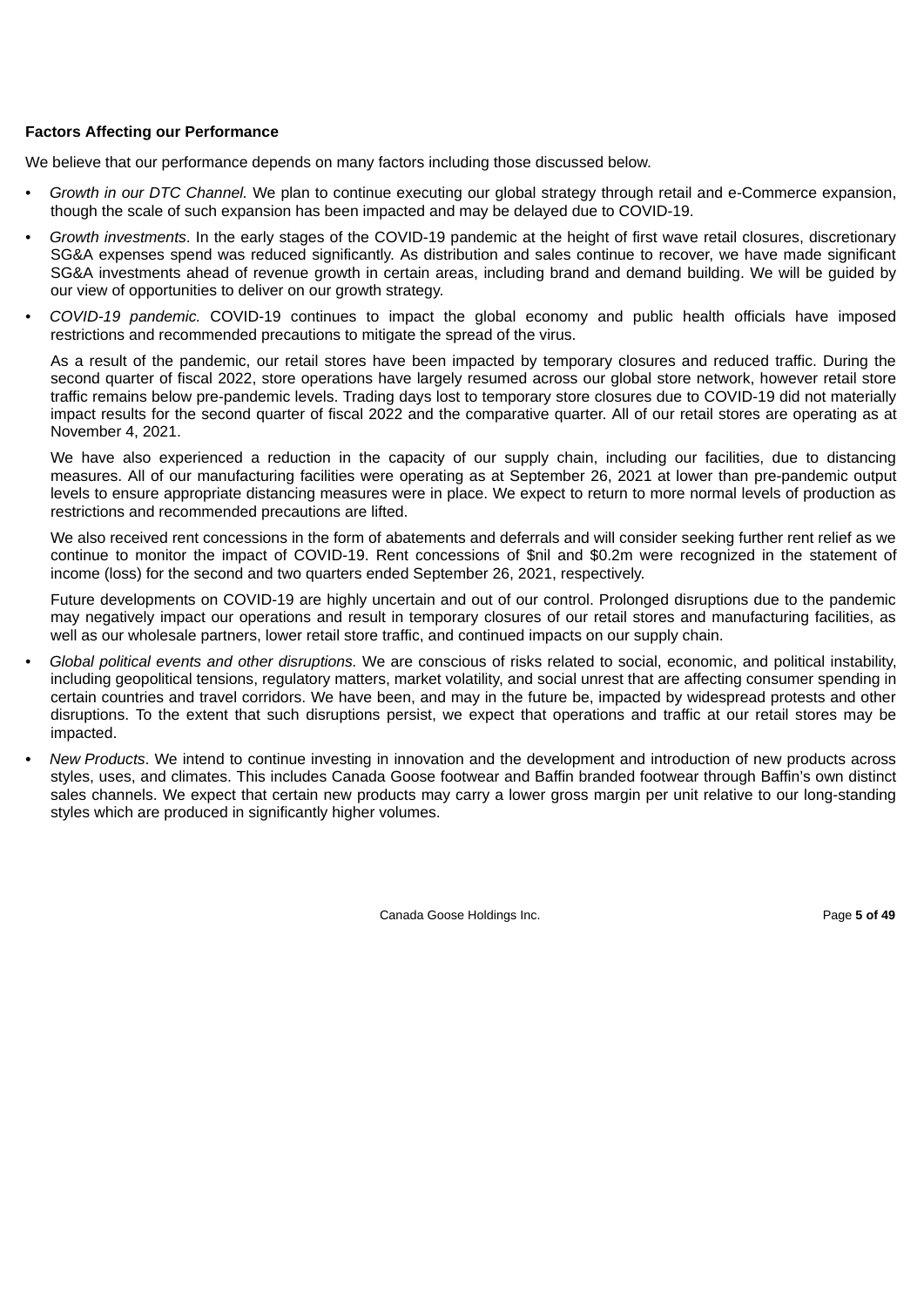• *Seasonality.* We experience seasonal fluctuations in our revenue and operating results and have historically realized a significant portion of our annual wholesale revenue during our second and third fiscal quarters, and our annual DTC revenue in our third and fourth fiscal quarters. We generated 86.9% and 85.7% of our annual wholesale revenue in the combined second and third fiscal quarters of fiscal 2021 and fiscal 2020, respectively. Additionally, we generated 89.3% and 79.2% of our annual DTC revenue in the combined third and fourth fiscal quarters of fiscal 2021 and fiscal 2020, respectively. Because of seasonal fluctuations in revenue and fixed costs associated with our business, particularly the headcount growth and premises costs associated with our expanding DTC channel, we typically experience negative and substantially reduced net income and adjusted  $EBIT^{(1)}$  in the first and fourth quarters, respectively. As a result of our seasonality, changes that impact gross margin and adjusted  $EBIT^{(1)}$  can have a disproportionate impact on the quarterly results when they are recorded in our off-peak revenue periods.

#### *Adjusted EBIT is a non-IFRS measure. See "Non-IFRS Financial Measures" for a description of these measures. (1)*

Guided by expected demand and wholesale orders, we typically manufacture on a linear basis throughout the fiscal year. Net working capital requirements typically increase as inventory builds. We finance these needs through a combination of cash on hand and borrowings on the Revolving Facility (as defined below) and the Mainland China Facilities (as defined below). Historically, cash flows from operations have been highest in the third and fourth fiscal quarters of the fiscal year due to revenue from the DTC channel and the collection of receivables from wholesale revenue earlier in the year.

- *• Developments in international trade.* We continue to monitor the impact on our operations in Europe and the U.K. as a result of the British exit from the European Union ("Brexit"). Our preparations for Brexit included, among other activities, opening a third-party logistics facility early in fiscal 2021, advanced inventory staging in the U.K. in the event of disruptions to the flow of goods, and adding processes to utilize duty savings under the Canada-U.K. Continuity Trade Agreement. Duty savings continue for U.S. shipments under the United States-Mexico-Canada Agreement. We monitor developments in international trade in countries where we operate that could have an impact on our business.
- *• Foreign Exchange.* We sell a significant portion of our products to customers outside of Canada, which exposes us to fluctuations in foreign currency exchange rates. In fiscal years 2021, 2020, and 2019, we generated 67.9%, 62.3%, and 58.0%, respectively, of our revenue in currencies other than Canadian dollars. Historically, most of our wholesale revenue was derived from orders made prior to the beginning of the fiscal year. This high degree of visibility into our anticipated future cash flows from wholesale operations is now significantly less certain given the COVID-19 disruptions. Most of our raw materials are sourced outside of Canada, primarily in U.S. dollars, and SG&A expenses are typically denominated in the currency of the country in which they are incurred. As part of our risk management program, we have entered into foreign exchange derivative contracts to manage certain of our exposures to exchange rate fluctuations for future foreign currency transactions, which is intended to reduce the variability of our operating costs and future cash flows denominated in local currencies. We continue to monitor our risk management program to take into account the prevailing global uncertainty of COVID-19.

We are exposed to translation and transaction risks associated with foreign currency exchange fluctuations on the Chinese renminbi denominated principal and interest amounts

Canada Goose Holdings Inc. **Page 6 of 49 Page 6 of 49**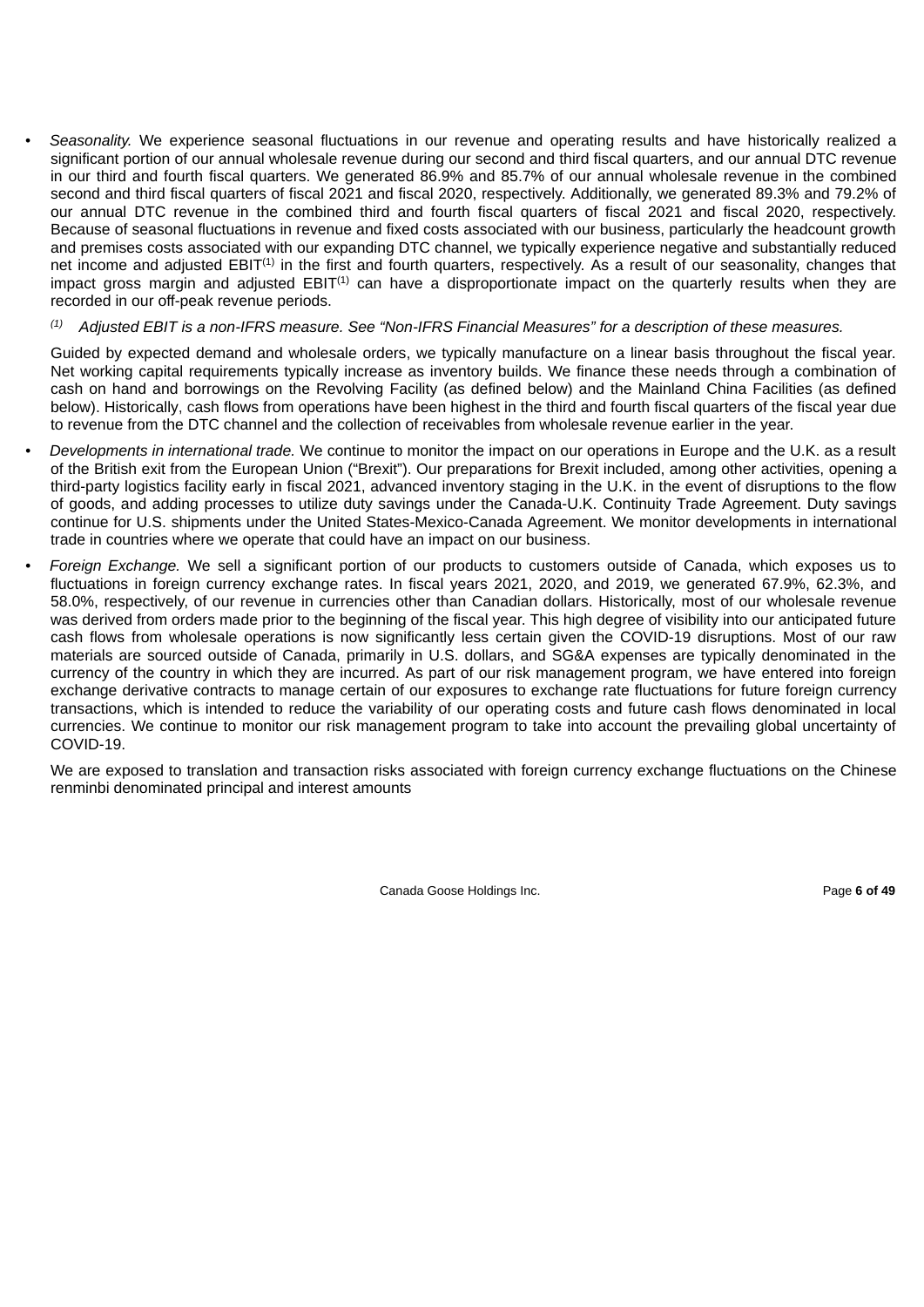payable on the Mainland China Facilities and U.S. dollar denominated principal and interest amounts payable on our Revolving Facility and senior secured term loan facility (the "Term Loan Facility"). The Company has entered into foreign exchange forward contracts to hedge a portion of the exposure to foreign currency exchange risk on the principal amount of the Term Loan Facility. See "Quantitative and Qualitative Disclosures about Market Risk - Foreign Exchange Risk" below.

The main foreign currency exchange rates that impact our business and operations as at and for the second and two quarters ended September 26, 2021 and for the fiscal year ended March 28, 2021 are summarized below:

|                 |             |                                            |                | Foreign currency exchange rate to \$1.00 CAD |        |                       |  |  |  |  |  |
|-----------------|-------------|--------------------------------------------|----------------|----------------------------------------------|--------|-----------------------|--|--|--|--|--|
|                 | Fiscal 2022 |                                            |                |                                              |        |                       |  |  |  |  |  |
|                 |             | <b>Closing Rate</b><br><b>Average Rate</b> |                |                                              |        |                       |  |  |  |  |  |
| <b>Currency</b> | Q1          | Q2                                         | Q <sub>3</sub> | Q4                                           | 2022   | September 26,<br>2021 |  |  |  |  |  |
| USD/CAD         | 1.2280      | 1.2601                                     |                |                                              | 1.2441 | 1.2680                |  |  |  |  |  |
| EUR/CAD         | 1.4804      | 1.4852                                     |                |                                              | 1.4828 | 1.4854                |  |  |  |  |  |
| GBP/CAD         | 1.7170      | 1.7367                                     |                |                                              | 1.7269 | 1.7339                |  |  |  |  |  |
| CHF/CAD         | 1.3485      | 1.3723                                     |                |                                              | 1.3604 | 1.3709                |  |  |  |  |  |
| CNY/CAD         | 0.1902      | 0.1948                                     |                |                                              | 0.1925 | 0.1961                |  |  |  |  |  |
| <b>HKD/CAD</b>  | 0.1581      | 0.1620                                     |                |                                              | 0.1601 | 0.1629                |  |  |  |  |  |

|                    |                                            |                | Foreign currency exchange rate to \$1.00 CAD |        |        |                       |  |  |  |  |
|--------------------|--------------------------------------------|----------------|----------------------------------------------|--------|--------|-----------------------|--|--|--|--|
| <b>Fiscal 2021</b> |                                            |                |                                              |        |        |                       |  |  |  |  |
|                    | <b>Closing Rate</b><br><b>Average Rate</b> |                |                                              |        |        |                       |  |  |  |  |
| <b>Currency</b>    | Q1                                         | Q <sub>2</sub> | Q3                                           | O4     | 2021   | <b>March 28, 2021</b> |  |  |  |  |
| USD/CAD            | 1.3859                                     | 1.3316         | 1.3030                                       | 1.2666 | 1.3218 | 1.2580                |  |  |  |  |
| EUR/CAD            | 1.5256                                     | 1.5579         | 1.5537                                       | 1.5267 | 1.5410 | 1.4831                |  |  |  |  |
| GBP/CAD            | 1.7203                                     | 1.7212         | 1.7207                                       | 1.7461 | 1.7271 | 1.7345                |  |  |  |  |
| CHF/CAD            | 1.4378                                     | 1.4486         | 1.4417                                       | 1.4003 | 1.4321 | 1.3384                |  |  |  |  |
| CNY/CAD            | 0.1955                                     | 0.1926         | 0.1967                                       | 0.1955 | 0.1951 | 0.1923                |  |  |  |  |
| <b>HKD/CAD</b>     | 0.1788                                     | 0.1718         | 0.1681                                       | 0.1633 | 0.1705 | 0.1619                |  |  |  |  |

Source: Bank of Canada

Canada Goose Holdings Inc. **Page 7 of 49**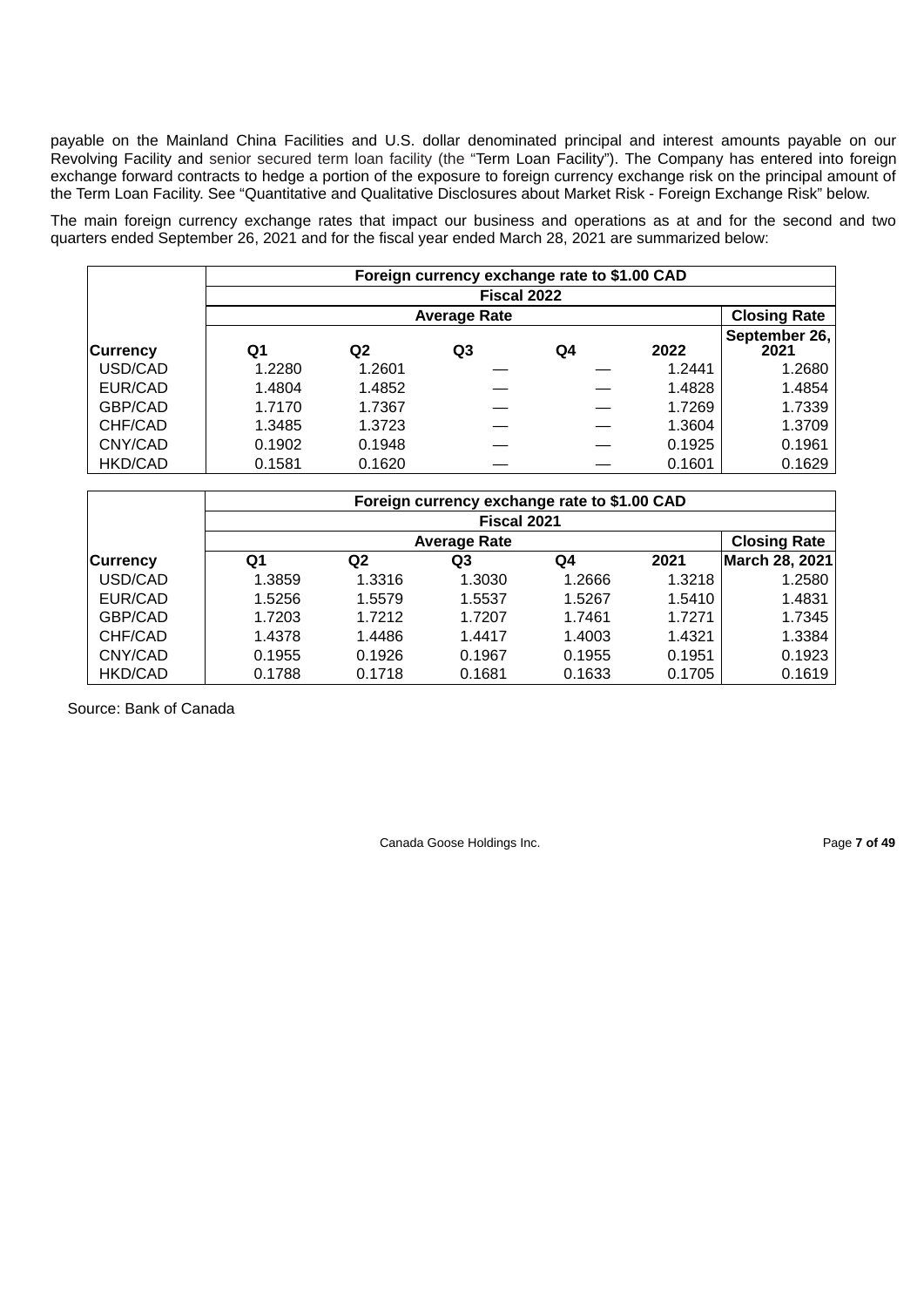# **Components of Our Results of Operations**

### *Revenue*

The DTC segment comprises sales through country-specific e-Commerce platforms and its Company-operated retail stores located in luxury shopping locations. Revenue through e-Commerce operations and retail stores is recognized upon delivery of the goods to the customer and when consideration is received, net of an estimated provision for sales returns.

The Wholesale segment comprises sales made to a mix of functional and fashionable retailers, including major luxury department stores, outdoor specialty stores, and individual shops, and to international distributors, who are partners that have exclusive rights to an entire market. Wholesale revenue from the sale of goods, net of an estimated provision for sales returns, discounts, and allowances, is recognized when control of the goods has been transferred to the reseller, which, depending on the terms of the agreement with the reseller, occurs when the products have been shipped to the reseller, are picked up from our third party warehouse, or arrive at the reseller's facilities.

The Other segment comprises sales and costs not directly allocated to the DTC or Wholesale channels, such as sales to employees and SG&A expenses. The Other segment includes the cost of marketing expenditures to build brand awareness and demand across all segments, corporate costs in support of manufacturing operations, other corporate costs, and foreign exchange gains and losses not specifically associated with DTC or Wholesale segment operations.

Within the Other segment, comparative information also includes sales of personal protective equipment ("PPE") during the comparative quarter in response to COVID-19 along with costs incurred as a consequence of the COVID-19 pandemic including overhead costs resulting from the temporary closure of our manufacturing facilities.

### *Gross Profit*

Gross profit is our revenue less cost of sales. Cost of sales comprises the cost of manufacturing our products, including raw materials, direct labour, and overhead, plus freight, duties, and non-refundable taxes incurred in delivering the goods to distribution centres managed by third parties or to our retail stores. Cost of sales also includes depreciation on our manufacturing right-of-use assets and plant assets as well as inventory provisions, and allowances related to obsolescence and shrinkage. The primary drivers of our cost of sales are the costs of raw materials (which are sourced in both Canadian dollars and U.S. dollars), manufacturing labour rates in the provinces of Canada, and the allocation of overhead. Gross margin measures our gross profit as a percentage of revenue.

Canada Goose Holdings Inc. **Page 8 of 49** Page 8 of 49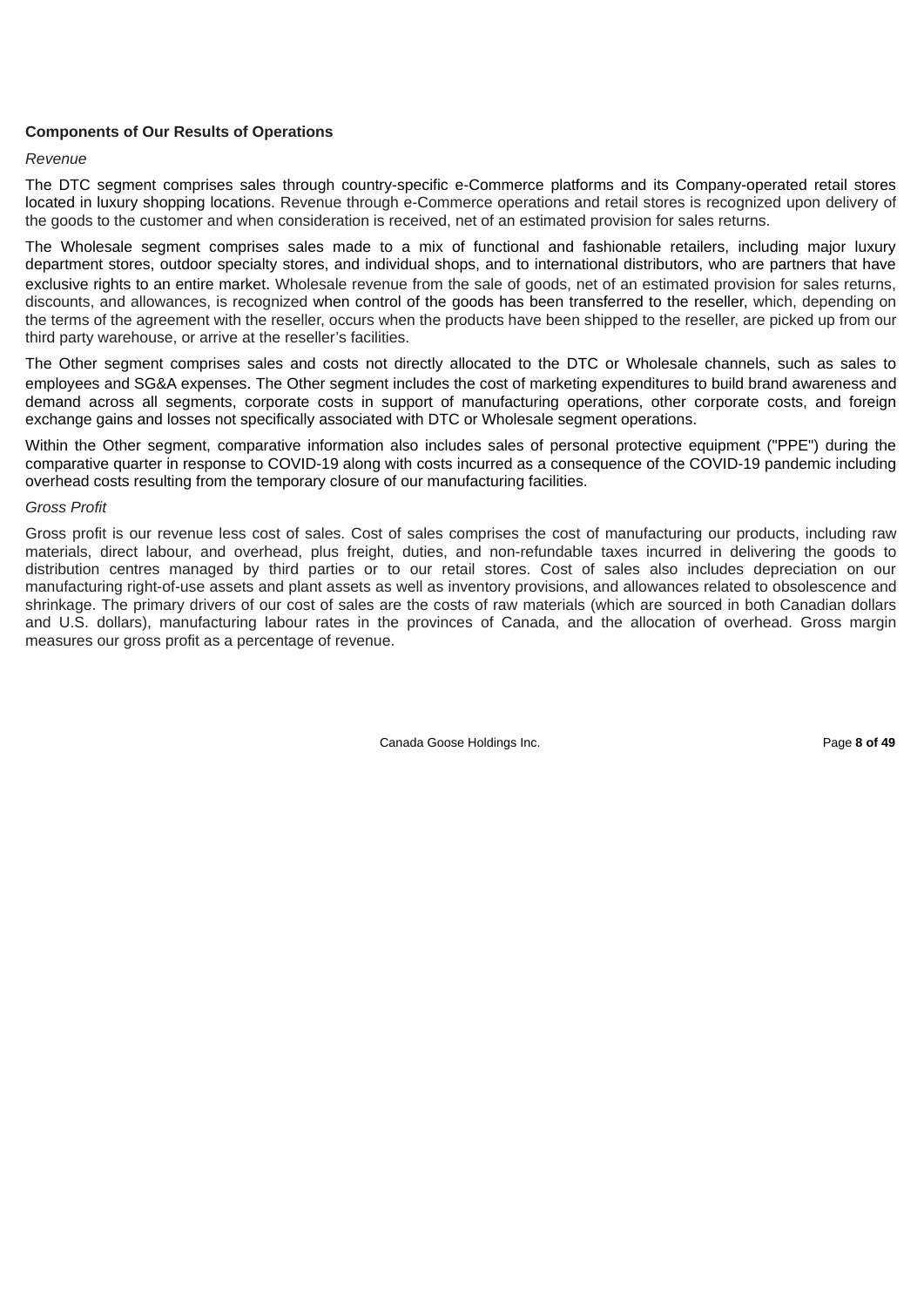### *SG&A Expenses*

SG&A expenses consist of selling costs to support our customer relationships and to deliver our products to our e-Commerce customers, retail stores, and wholesale partners. It also includes our marketing and brand investment activities and the corporate infrastructure required to support our ongoing operations. Incurred product development costs, primarily employee salaries and benefits, are also recognized in SG&A expenses. Foreign exchange gains and losses are recorded in SG&A expenses and comprise the translation of assets and liabilities denominated in currencies other than the functional currency of the Company or its subsidiaries, including cash balances, the Mainland China Facilities, the Term Loan Facility, a portion of our Revolving Facility, mark-to-market adjustments on derivative contracts, gains or losses associated with our term loan hedges, and realized gains and losses on settlement of foreign currency denominated assets and liabilities.

Selling costs, other than headcount-related costs, generally correlate to revenue timing and would typically experience similar seasonal trends. As a percentage of sales, we expect these selling costs to change as our business evolves. This change has been and is expected to be primarily driven by the expansion of our DTC segment, including the investment required to support e-Commerce sites and retail stores. Retail store costs are mostly fixed and are incurred throughout the year.

General and administrative expenses represent costs incurred in our corporate offices, primarily related to marketing, personnel costs (including salaries, variable incentive compensation, benefits, and share-based compensation), technology support, and other professional service costs. We have invested considerably in this area to support the growing volume and complexity of our business and anticipate continuing to do so in the future.

### *Depreciation and amortization*

Depreciation and amortization represent the economic benefit incurred in using the Company's property, plant and equipment, intangible assets, and right-of-use assets. We expect depreciation and amortization to increase, primarily driven by the expansion of our DTC segment and information technology-related expenditures to support growth.

### *Operating Income*

Operating income is our gross profit less SG&A expenses and depreciation and amortization.

### *Net interest, finance and other costs*

Net interest, finance and other costs represents interest expense on our borrowings including the Mainland China Facilities, the Revolving Facility, the Term Loan Facility, and lease liabilities, as well as standby fees, net of interest income. In addition, corporate restructuring costs were recognized in fiscal 2021.

#### *Income Taxes*

We are subject to income taxes in the jurisdictions in which we operate and, consequently, income tax expense is a function of the allocation of taxable income by jurisdiction and the various activities that impact the timing of taxable events.

Canada Goose Holdings Inc. **Page 9 of 49** and  $P$  and  $P$  and  $P$  and  $P$  and  $P$  and  $P$  and  $P$  and  $P$  and  $P$  and  $P$  and  $P$  and  $P$  and  $P$  and  $P$  and  $P$  and  $P$  and  $P$  and  $P$  and  $P$  and  $P$  and  $P$  and  $P$  and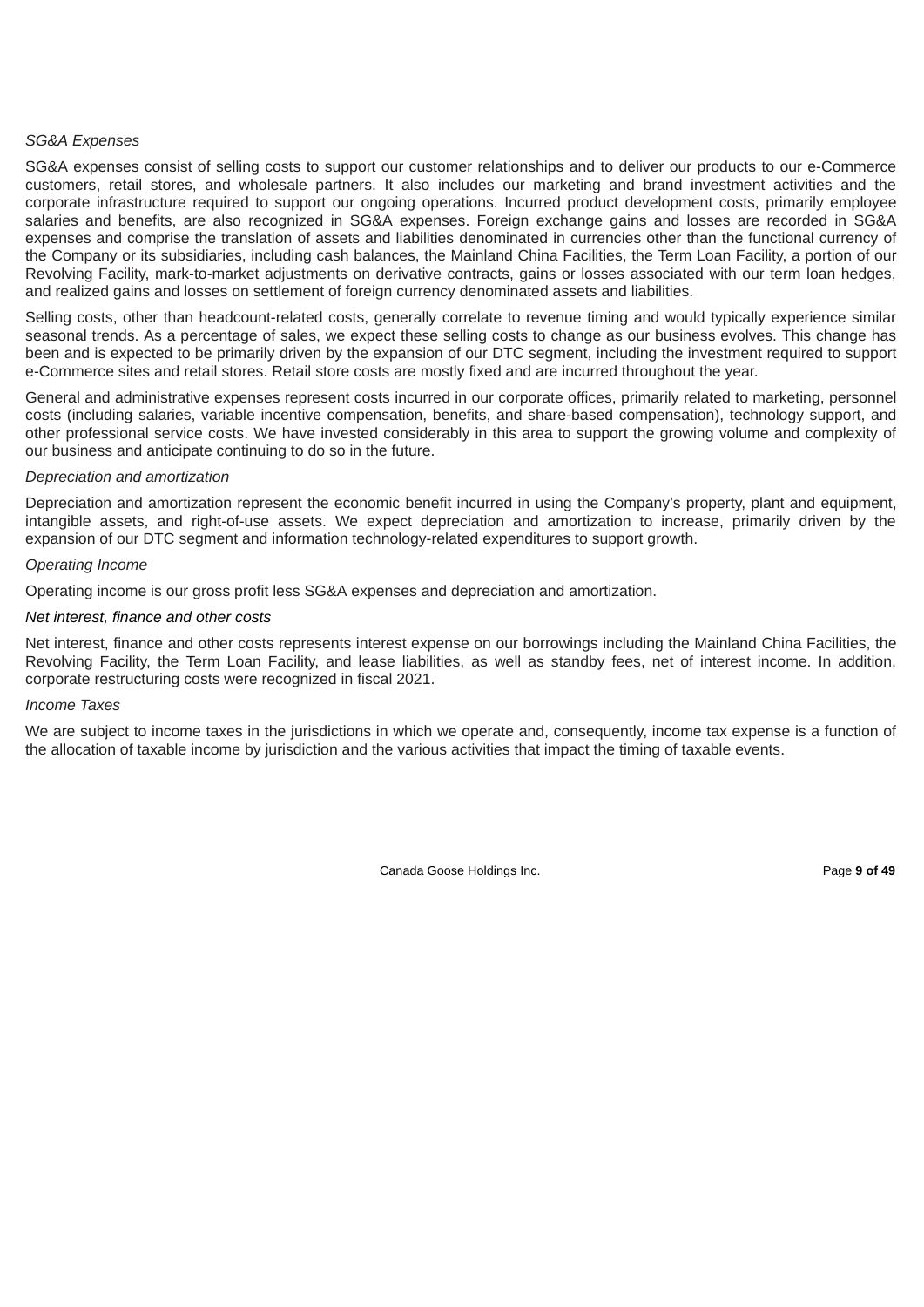# **RESULTS OF OPERATIONS**

# **For the second quarter ended September 26, 2021 compared to the second quarter ended September 27, 2020**

The following table summarizes results of operations and expresses the percentage relationship to revenue of certain financial statement captions. Basis points ("bps") expresses the changes between percentages.

|                                                             | Second quarter ended  |                       |           |                |
|-------------------------------------------------------------|-----------------------|-----------------------|-----------|----------------|
| <b>CAD \$ millions</b><br>(except share and per share data) | September 26,<br>2021 | September 27,<br>2020 | \$ Change | % Change       |
| <b>Statement of Operations data:</b>                        |                       |                       |           |                |
| Revenue                                                     | 232.9                 | 194.8                 | 38.1      | 19.6%          |
| Cost of sales                                               | 97.9                  | 100.6                 | 2.7       | 2.7%           |
| <b>Gross profit</b>                                         | 135.0                 | 94.2                  | 40.8      | 43.3%          |
| Gross margin                                                | 58.0 %                | 48.4 %                |           | 960 bps        |
| SG&A expenses                                               | 101.3                 | 62.4                  | (38.9)    | $(62.3)\%$     |
| SG&A expenses as % of revenue                               | 43.5 %                | 32.0 %                |           | $(1, 150)$ bps |
| Depreciation and amortization                               | 22.4                  | 16.7                  | (5.7)     | $(34.1)\%$     |
| <b>Operating income</b>                                     | 11.3                  | 15.1                  | (3.8)     | $(25.2)\%$     |
| Operating margin                                            | 4.9 %                 | 7.8 %                 |           | $(290)$ bps    |
| Net interest, finance and other costs                       | 7.9                   | 6.0                   | (1.9)     | $(31.7)\%$     |
| Income before income taxes                                  | 3.4                   | 9.1                   | (5.7)     | $(62.6)\%$     |
| Income tax recovery                                         | (5.6)                 | (1.3)                 | 4.3       | 330.8%         |
| Effective tax rate                                          | $(164.7)\%$           | $(14.3)\%$            |           | 15,040 bps     |
| Net income                                                  | 9.0                   | 10.4                  | (1.4)     | $(13.5)\%$     |
| Other comprehensive income                                  | 0.3                   | 2.1                   | (1.8)     | $(85.7)\%$     |
| <b>Comprehensive income</b>                                 | 9.3                   | 12.5                  | (3.2)     | $(25.6)\%$     |
| <b>Earnings per share</b>                                   |                       |                       |           |                |
| <b>Basic</b>                                                | \$<br>0.08            | \$<br>0.09            | (0.01)    | $(11.1)\%$     |
| <b>Diluted</b>                                              | \$<br>0.08            | \$<br>0.09            | (0.01)    | $(11.1)\%$     |
| Weighted average number of shares outstanding               |                       |                       |           |                |
| <b>Basic</b>                                                | 109,780,547           | 110,143,728           |           |                |
| <b>Diluted</b>                                              | 110,805,942           | 110,888,447           |           |                |
| Non-IFRS Financial Measures:(1)                             |                       |                       |           |                |
| <b>EBIT</b>                                                 | 11.3                  | 15.1                  | (3.8)     | $(25.2)\%$     |
| <b>Adjusted EBIT</b>                                        | 16.1                  | 15.7                  | 0.4       | 2.5%           |
| Adjusted EBIT margin                                        | 6.9%                  | 8.1 %                 |           | $(120)$ bps    |
| Adjusted net income                                         | 13.2                  | 11.5                  | 1.7       | 14.8%          |
| Adjusted net income per basic share                         | \$<br>0.12            | \$<br>0.10            | 0.02      | 20.0%          |
| Adjusted net income per diluted share                       | \$<br>0.12            | \$<br>0.10            | 0.02      | 20.0%          |

 $^{(1)}$  See "Non-IFRS Financial Measures" for a description of these measures and a reconciliation to the nearest IFRS measure.

Canada Goose Holdings Inc. **Page 10 of 49**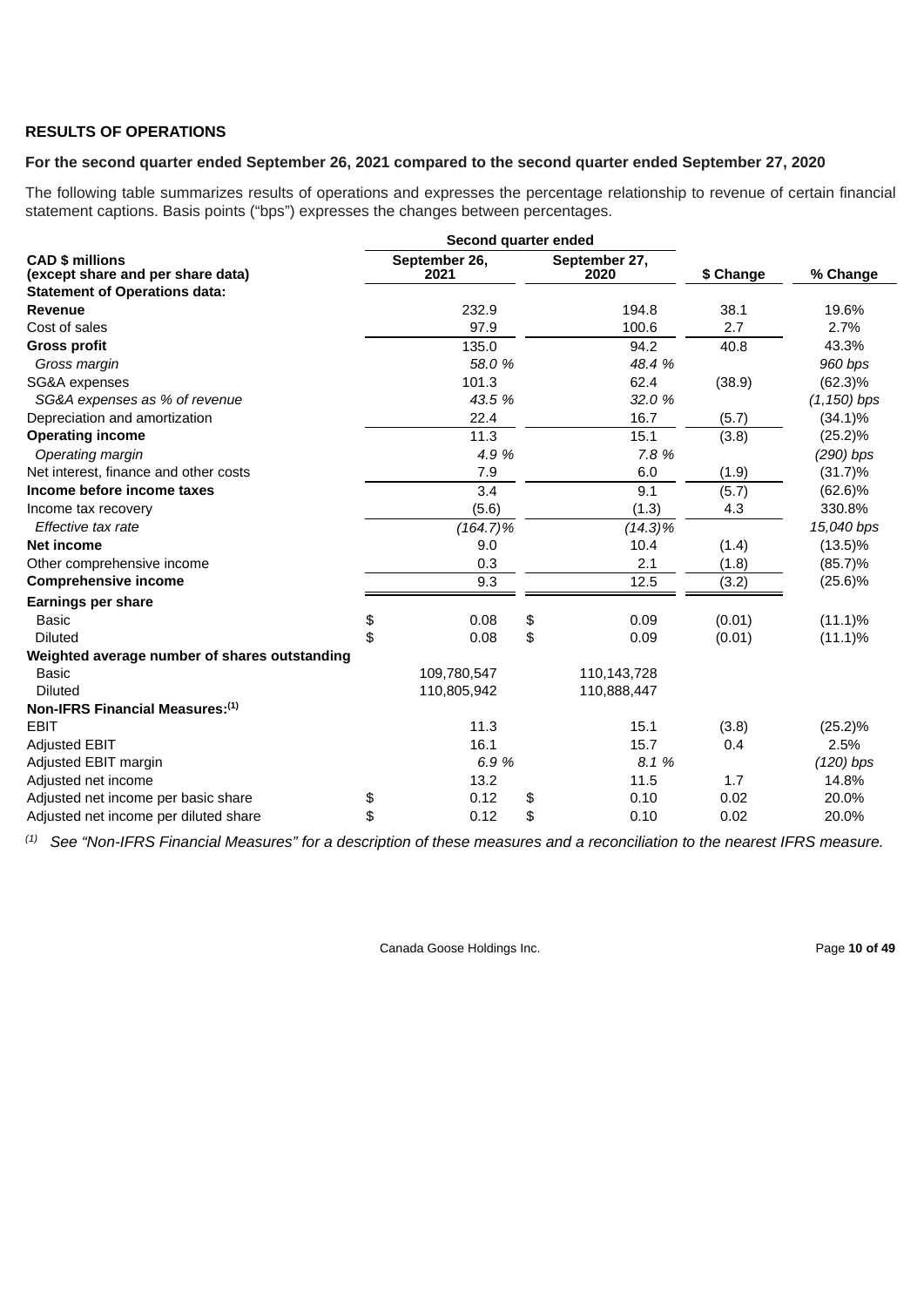# *Revenue*

Revenue for the second quarter ended September 26, 2021 was \$232.9m, an increase of \$38.1m or 19.6%, from \$194.8m for the second quarter ended September 27, 2020. Excluding \$28.8m of temporary PPE sales in the comparative quarter, revenue increased by \$66.9m or 40.3%. Revenue generated from our DTC channel represented 35.7% of total revenue for the second quarter ended September 26, 2021 compared to 23.7% for the second quarter ended September 27, 2020. On a constant currency<sup>(1)</sup> basis, revenue increased by 21.0% for the second quarter ended September 26, 2021 compared to the second quarter ended September 27, 2020.

|                        | Second quarter ended  |                       |             | \$ Change                     | % Change                     |             |                                          |  |
|------------------------|-----------------------|-----------------------|-------------|-------------------------------|------------------------------|-------------|------------------------------------------|--|
| <b>CAD \$ millions</b> | September 26,<br>2021 | September 27,<br>2020 | As reported | Foreign<br>exchange<br>impact | In constant<br>$curve^{(1)}$ | As reported | In constant<br>curvearrow <sup>(1)</sup> |  |
| <b>DTC</b>             | 83.2                  | 46.2                  | 37.0        | 0.6                           | 37.6                         | 80.1 %      | 81.4 %                                   |  |
| Wholesale              | 147.9                 | 118.5                 | 29.4        | 2.2                           | 31.6                         | 24.8 %      | 26.7 %                                   |  |
| Other                  | 1.8                   | 30.1                  | (28.3)      |                               | (28.3)                       | $(94.0)\%$  | $(94.0)\%$                               |  |
| Total revenue          | 232.9                 | 194.8                 | 38.1        | 2.8                           | 40.9                         | 19.6 %      | 21.0 %                                   |  |

 $^{(1)}$  Constant currency revenue is a non-IFRS financial measure. See "Non-IFRS Financial Measures" for a description of this *measure.*

### *DTC*

Revenue from our DTC segment was \$83.2m for the second quarter ended September 26, 2021 compared to \$46.2m for the second quarter ended September 27, 2020. The increase of \$37.0m or 80.1% was attributable to higher revenue from existing stores complemented by e-Commerce growth of 33.8% across all major markets and new retail expansion. Despite continued store traffic headwinds, revenue from our retail stores was positively impacted by higher retail traffic, normalized store operating hours and increased occupancy limits from the comparative quarter, which was negatively impacted by higher COVID-19 disruptions.

### *Wholesale*

Revenue from our Wholesale segment was \$147.9m for the second quarter ended September 26, 2021 compared to \$118.5m for the second quarter ended September 27, 2020. The increase of \$29.4m or 24.8% was attributable to the timing of shipments to our wholesale partners. In the comparative quarter, due to the impact of COVID-19, there was a significant delay in the timing of shipments to partner operations globally.

#### *Other*

Revenue from our Other segment was \$1.8m, principally from sales to employees, for the second quarter ended September 26, 2021 compared to \$30.1m for the second quarter ended September 27, 2020. The decrease of \$28.3m or 94.0% was mainly attributable to \$28.8m of PPE sales in the comparative quarter, which were temporarily manufactured in support of COVID-19 response efforts.

Canada Goose Holdings Inc. **Page 11 of 49**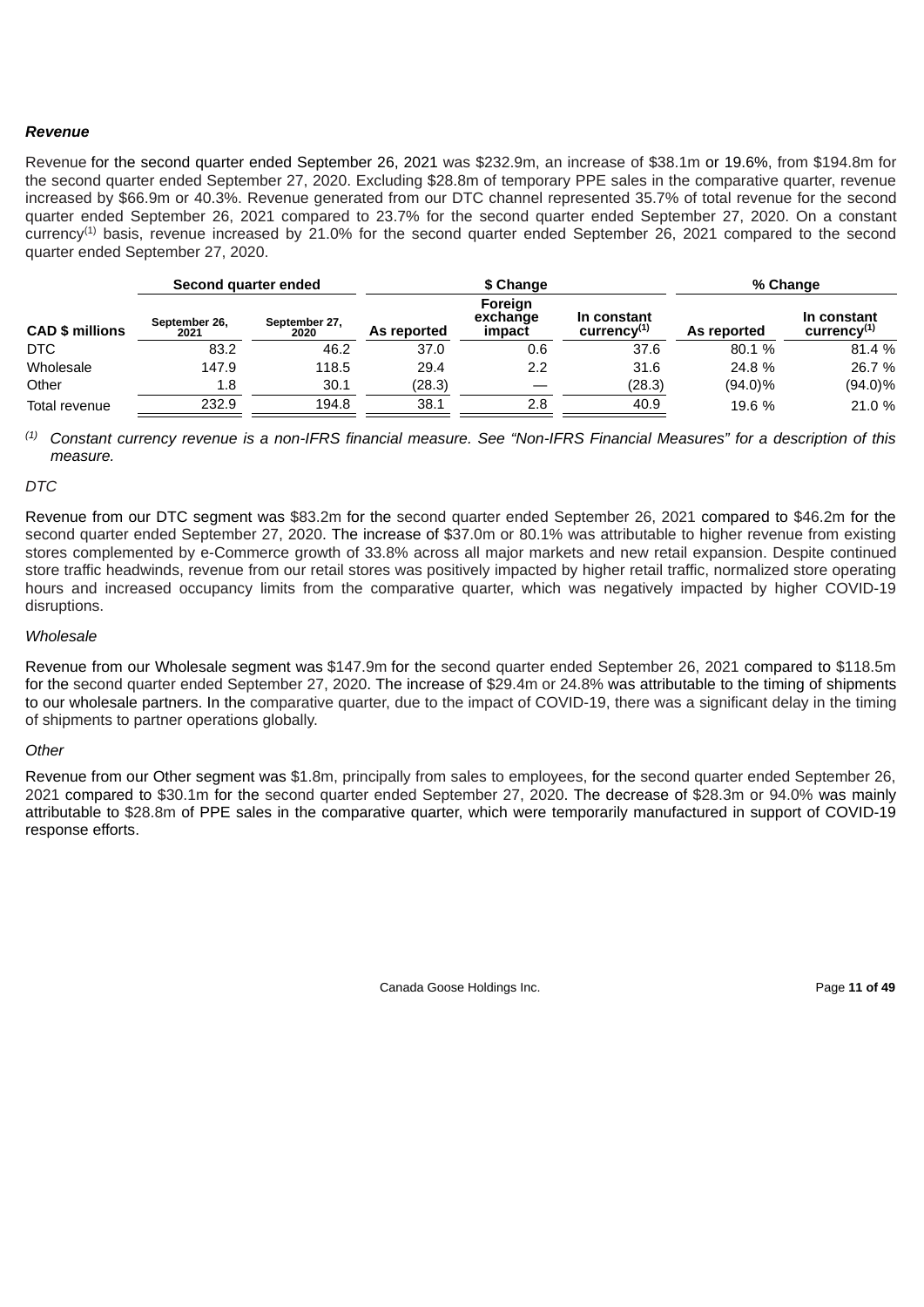# *Revenue by geography*

| Second quarter ended   |                       |                       |             | \$ Change                     | % Change                       |             |                              |
|------------------------|-----------------------|-----------------------|-------------|-------------------------------|--------------------------------|-------------|------------------------------|
| <b>CAD \$ millions</b> | September 26,<br>2021 | September 27,<br>2020 | As reported | Foreign<br>exchange<br>impact | In constant<br>$curve(x^{(2)}$ | As reported | In constant<br>$curve^{(2)}$ |
| Canada                 | 50.1                  | 66.3                  | (16.2)      |                               | (16.2)                         | $(24.4)\%$  | $(24.4)\%$                   |
| <b>United States</b>   | 59.4                  | 37.8                  | 21.6        | 1.9                           | 23.5                           | 57.1 %      | 62.2 %                       |
| Asia Pacific           | 58.5                  | 41.5                  | 17.0        | (0.1)                         | 16.9                           | 41.0 %      | 40.7 %                       |
| EMEA <sup>(1)</sup>    | 64.9                  | 49.2                  | 15.7        | 1.0                           | 16.7                           | 31.9 %      | 33.9 %                       |
| Total revenue          | 232.9                 | 194.8                 | 38.1        | 2.8                           | 40.9                           | 19.6 %      | 21.0 %                       |

*EMEA comprises Europe, the Middle East, Africa, and Latin America. (1)*

<sup>(2)</sup> Constant currency revenue is a non-IFRS financial measure. See "Non-IFRS Financial Measures" for a description of these *measures.*

Revenue increased in the United States, APAC, and EMEA for the second quarter ended September 26, 2021 compared to the comparative quarter resulting from an increase in both DTC and Wholesale revenue. Revenue in Canada grew by 33.6% excluding the \$28.8m of PPE sales made in the comparative quarter. Including PPE, revenue in Canada decreased by 24.4%. The increase in revenue in all regions was attributable to higher revenues from existing retail stores, e-Commerce growth in all major markets and retail store expansion specifically in Mainland China.

# *Gross Profit*

Gross profit and gross margin for the second quarter ended September 26, 2021 were \$135.0m and 58.0%, respectively, compared to \$94.2m and 48.4%, respectively, for the second quarter ended September 27, 2020. The increase in gross profit of \$40.8m was attributable to higher revenue as noted above. Gross profit in the comparative quarter included the impact of \$28.8m of non-recurring PPE sales and \$7.8m of COVID-19 related government payroll subsidies. Excluding the impact of these items, gross margin was 51.2% in the comparative quarter. Gross margin in the current quarter was favourably impacted by an increased proportion of DTC revenue, a lower proportion of revenue from international distributors from the comparative quarter, and incremental benefits from pricing, which was partially offset by unfavourable impacts from product mix due to higher sales in non-parka categories.

|                        |              | Second quarter ended  |                     |                       |           |          |
|------------------------|--------------|-----------------------|---------------------|-----------------------|-----------|----------|
|                        |              | September 26,<br>2021 |                     | September 27,<br>2020 |           |          |
| <b>CAD \$ millions</b> | Gross profit | <b>Gross margin</b>   | <b>Gross profit</b> | <b>Gross margin</b>   | \$ Change | % Change |
| DTC                    | 61.3         | 73.7 %                | 35.5                | 76.8 %                | 25.8      | 72.7 %   |
| Wholesale              | 73.1         | 49.4 %                | 56.4                | 47.6 %                | 16.7      | 29.6 %   |
| Other                  | 0.6          | 33.3 %                | 2.3                 | 7.6%                  | (1.7)     | (73.9)%  |
| Total gross profit     | 135.0        | 58.0 %                | 94.2                | 48.4 %                | 40.8      | 43.3 %   |

Canada Goose Holdings Inc. **Page 12 of 49**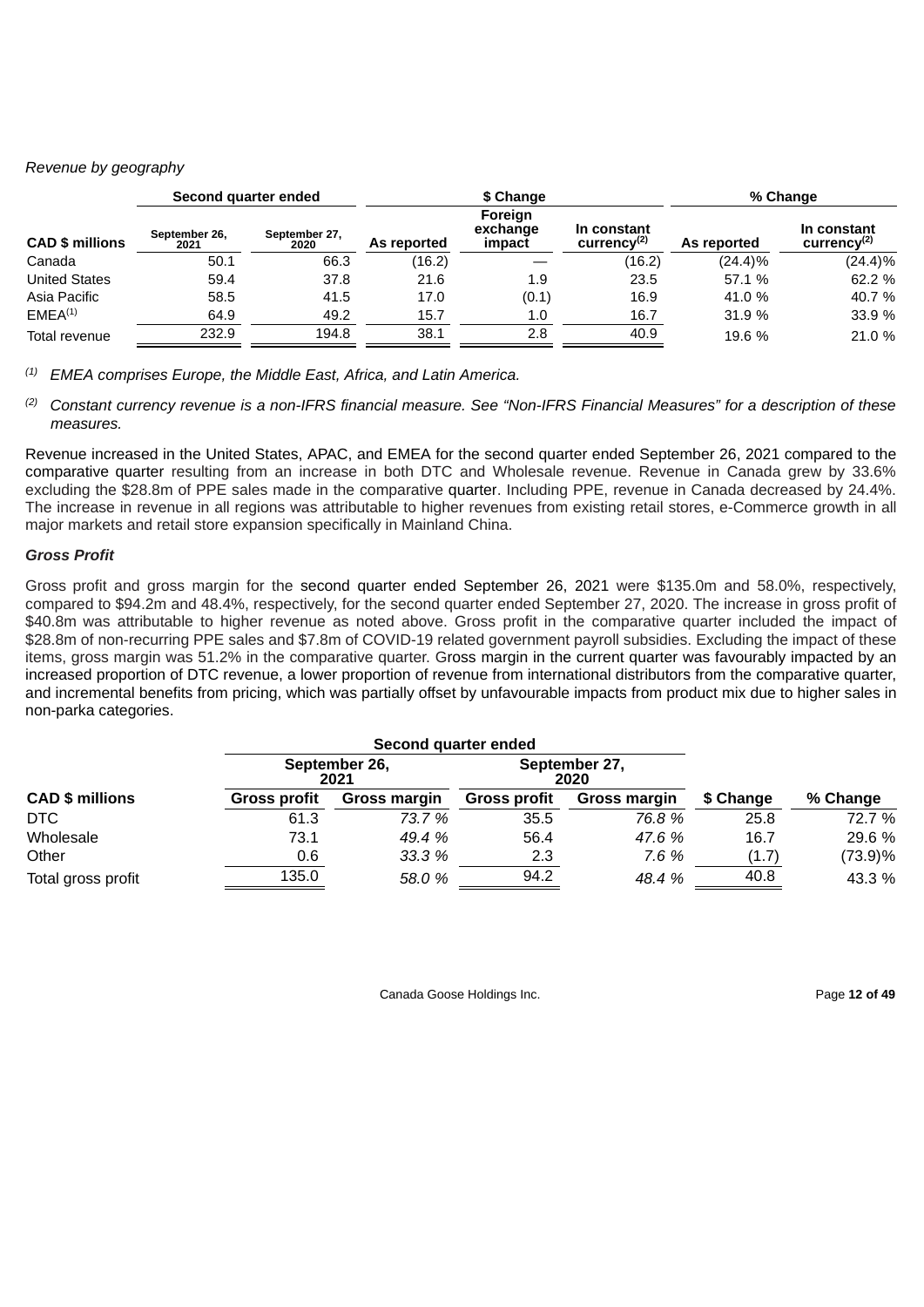# *DTC*

Gross profit in our DTC segment was \$61.3m for the second quarter ended September 26, 2021 compared to \$35.5m for the second quarter ended September 27, 2020. The increase of \$25.8m in gross profit was attributable to higher revenues. The gross margin was 73.7% for the second quarter ended September 26, 2021, a decrease of 3.1% compared to 76.8% in the comparative quarter. The gross margin in the comparative quarter benefited from an allocation of COVID-19 related government payroll subsidies (-380 bps). During the second quarter ended September 26, 2021, gross margin was favourably impacted by channel mix due to higher sales volumes from retail stores (+230 bps), which was partially offset by an increase in sales volumes in non-parka categories, typically with lower margins (-170 bps) reflecting a more diverse product range in our DTC business prior to entering peak season. The incremental benefits from pricing were offset by higher duty costs in the current quarter.

# *Wholesale*

Gross profit in our Wholesale segment was \$73.1m for the second quarter ended September 26, 2021 compared to \$56.4m for the second quarter ended September 27, 2020. The increase of \$16.7m in gross profit was attributable to higher revenues. The gross margin was 49.4% for the second quarter ended September 26, 2021, an increase of 1.8% compared to 47.6% in the comparative quarter. The gross margin in the comparative quarter benefited from an allocation of COVID-19 related government payroll subsidies (-510 bps). During the second quarter ended September 26, 2021, the increase in gross margin was driven by a higher proportion of sales to our wholesale partners compared to international distributors (+490 bps) and incremental benefits from pricing (+210 bps). The benefit of reduced production costs related to COVID-19 protocols was offset by unfavourable impacts from product mix due to higher sales in non-parka categories.

# *Other*

Gross profit in our Other segment was \$0.6m for the second quarter ended September 26, 2021 compared to \$2.3m for the second quarter ended September 27, 2020, a decrease of \$1.7m. In response to COVID-19, the Company sold \$28.8m of PPE with a gross profit and gross margin of \$1.0m and 3.5%, respectively, in the comparative quarter.

# *SG&A Expenses*

SG&A expenses were \$101.3m for the second quarter ended September 26, 2021 compared to \$62.4m for the second quarter ended September 27, 2020. The increase of \$38.9m or 62.3% was attributable to \$14.6m of incremental investment in marketing to assist with brand awareness and support our growth through our digital sales channels around the world ahead of peak season, \$3.9m in strategic initiatives, including digital capabilities and the launch of Canada Goose footwear, \$5.0m in higher costs related to the retail store network expansion and the reopening of existing retail stores, and \$1.4m of higher performance-based compensation. The comparable quarter also benefited from the \$3.0m release of a non-cash sales contract provision discussed below and \$4.1m in COVID-19 related government payroll subsidies which did not recur.

Canada Goose Holdings Inc. Page **13 of 49**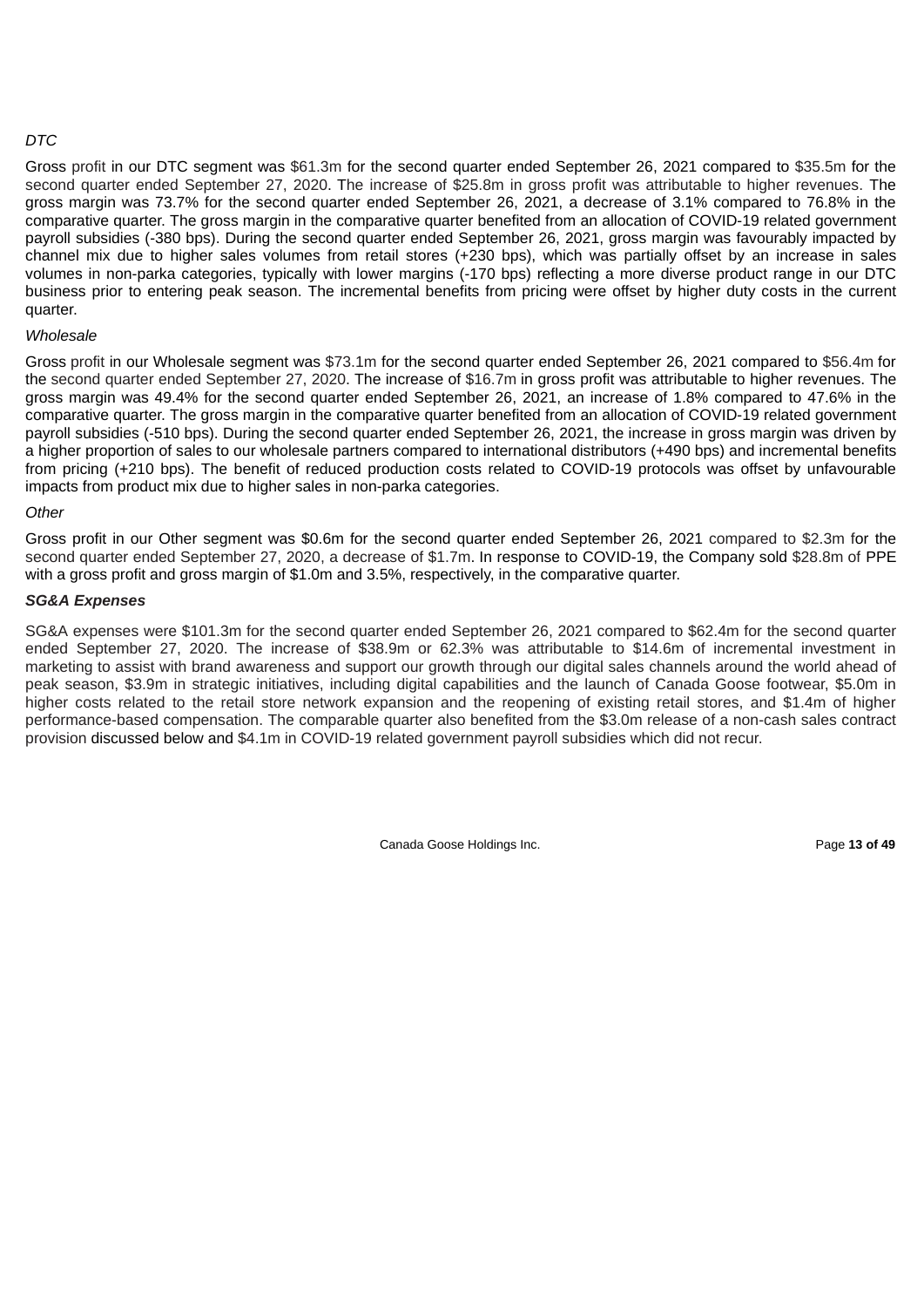|                        |                 | Second quarter ended    |                 |                         |           |            |
|------------------------|-----------------|-------------------------|-----------------|-------------------------|-----------|------------|
|                        |                 | September 26,<br>2021   |                 | September 27,<br>2020   |           |            |
| <b>CAD \$ millions</b> | <b>Reported</b> | % of segment<br>revenue | <b>Reported</b> | % of segment<br>revenue | \$ Change | % Change   |
| DTC                    | 23.3            | <b>28.0%</b>            | 15.8            | 34.2 %                  | (7.5)     | $(47.5)\%$ |
| Wholesale              | 13.9            | 9.4%                    | 10.6            | 8.9%                    | (3.3)     | $(31.1)\%$ |
| Other                  | 64.1            |                         | 36.0            |                         | (28.1)    | $(78.1)\%$ |
| Total SG&A expenses    | 101.3           | 43.5 %                  | 62.4            | 32.0 %                  | (38.9)    | $(62.3)\%$ |

### *DTC*

SG&A expenses in our DTC segment for the second quarter ended September 26, 2021 were \$23.3m, or 28.0% of segment revenue, compared to \$15.8m, or 34.2% of segment revenue, for the second quarter ended September 27, 2020. The increase of \$7.5m or 47.5% was attributable to \$3.3m of higher operating costs due to incremental new stores and the reopening of existing retail stores, \$1.7m of higher personnel costs, and \$0.3m of incremental warranty costs due to higher sales volumes relative to the comparative quarter. Additionally, there were \$0.6m of higher costs related to e-Commerce volumes and to support our e-Commerce platform. The comparative quarter also benefited from \$0.8m of COVID-19 related government payroll subsidies which did not recur. Pre-store opening costs and COVID-19 related temporary store closure costs of \$0.4m and less than \$0.1m, respectively, were recognized in the second quarter ended September 26, 2021 compared to pre-store opening costs and COVID-19 related temporary store closure costs of \$1.4m and \$0.2m, respectively, in the comparative quarter.

#### *Wholesale*

SG&A expenses in our Wholesale segment for the second quarter ended September 26, 2021 were \$13.9m, or 9.4% of segment revenue, compared to \$10.6m, or 8.9% of segment revenue, for the second quarter ended September 27, 2020. The increase of \$3.3m or 31.1% was attributable to \$0.9m of incremental warranty costs due to higher sales volumes and \$0.8m of unfavourable foreign exchange fluctuations related to working capital in the quarter. The comparative quarter also benefited from \$1.2m of insurance claim recoveries and \$0.6m of COVID-19 related government payroll subsidies which did not recur.

#### *Other*

SG&A expenses in our Other segment, which include unallocated corporate expenses, were \$64.1m for the second quarter ended September 26, 2021 compared to \$36.0m for the second quarter ended September 27, 2020. The increase of \$28.1m or 78.1% was attributable to \$14.6m of incremental investment in marketing and \$3.9m in strategic initiatives as discussed above, \$1.4m of higher performance-based compensation, and \$0.4m of unfavourable foreign exchange fluctuations related to working capital denominated in currencies other than Canadian dollars and the Term Loan Facility, net of hedge impacts. The comparative quarter also benefited from the \$3.0m release of a non-cash sales contract provision as a result of the expiration of the statute of limitations in the respective jurisdiction and \$2.7m of government payroll subsidies which did not recur.

Canada Goose Holdings Inc. **Page 14 of 49** Page 14 of 49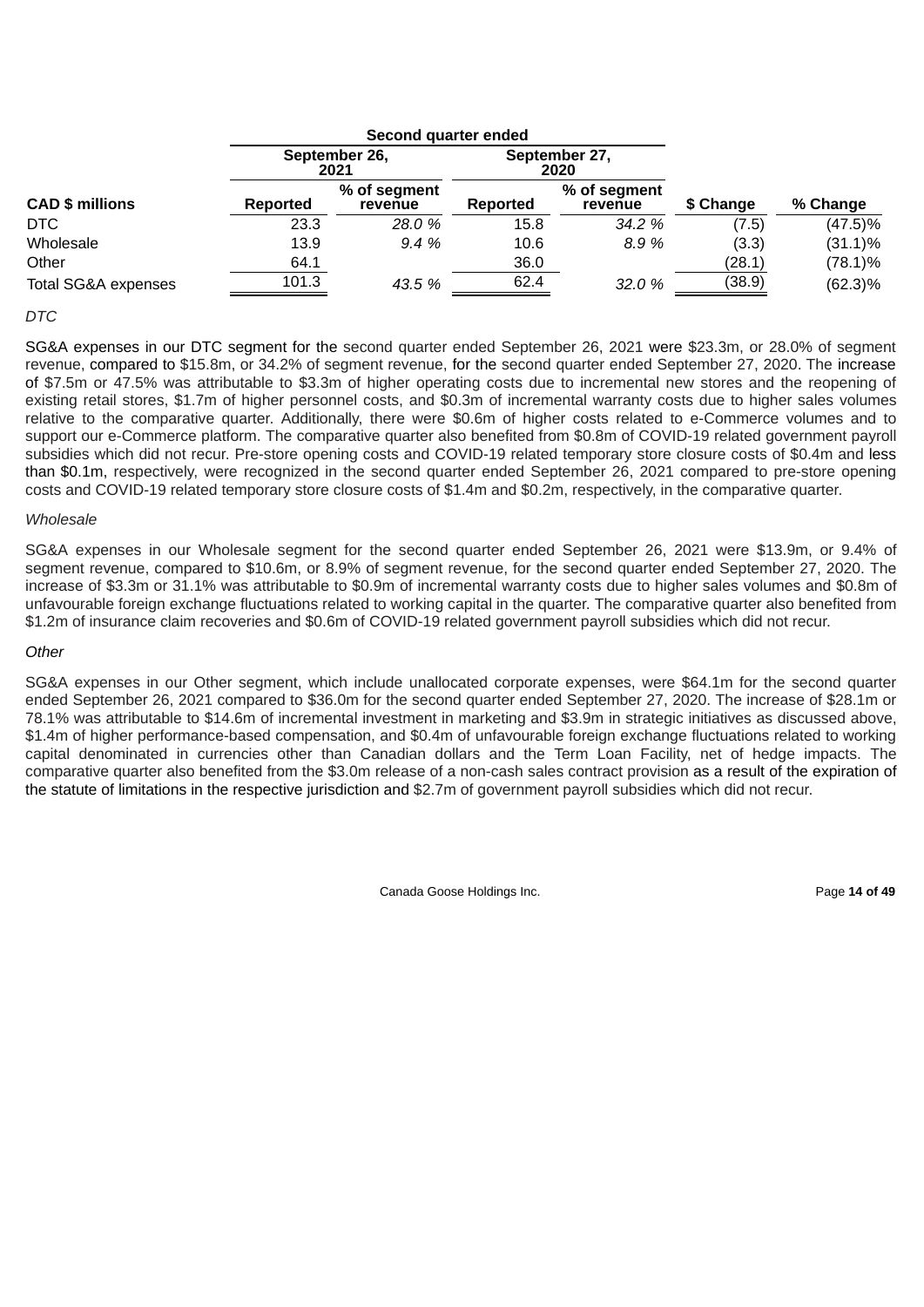# *Depreciation and amortization*

Depreciation and amortization was \$22.4m for the second quarter ended September 26, 2021 compared to \$16.7m for the second quarter ended September 27, 2020, an increase of \$5.7m or 34.1%. Of the increase, \$4.4m was driven by continued retail store expansion. Depreciation expense on right-of-use assets of \$0.8m and \$nil were related to pre-store opening costs and COVID-19 related temporary store closures costs, respectively, in the second quarter ended September 26, 2021 compared to \$1.4m and \$0.2m of pre-store opening costs and COVID-19 related temporary store closures, respectively, in the second quarter ended September 27, 2020.

|                                     | Second quarter ended  |                       |           |            |
|-------------------------------------|-----------------------|-----------------------|-----------|------------|
|                                     | September 26,<br>2021 | September 27,<br>2020 |           |            |
| <b>CAD \$ millions</b>              | Reported              | Reported              | \$ Change | % Change   |
| DTC                                 | 17.0                  | 12.6                  | (4.4)     | $(34.9)\%$ |
| Wholesale                           | 0.8                   | 0.9                   | 0.1       | 11.1 %     |
| Other                               | 4.6                   | 3.2                   | (1.4)     | $(43.8)\%$ |
| Total depreciation and amortization | 22.4                  | 16.7                  | (5.7)     | $(34.1)\%$ |

### *Operating Income and Margin*

Operating income and operating margin were \$11.3m and 4.9% for the second quarter ended September 26, 2021 compared to operating income of \$15.1m and 7.8% for the second quarter ended September 27, 2020. The decrease in operating income of \$3.8m or 25.2% was attributable to higher operating costs, partially offset by higher gross profit.

|                        |                            | Second quarter ended |                            |                     |           |            |
|------------------------|----------------------------|----------------------|----------------------------|---------------------|-----------|------------|
|                        | September 26,<br>2021      |                      | September 27,<br>2020      |                     |           |            |
| <b>CAD \$ millions</b> | Operating<br>income (loss) | Operating<br>margin  | Operating<br>income (loss) | Operating<br>margin | \$ Change | % Change   |
| DTC                    | 21.0                       | 25.2 %               | 7.1                        | 15.4 %              | 13.9      | 195.8 %    |
| Wholesale              | 58.4                       | 39.5%                | 44.9                       | 37.9 %              | 13.5      | 30.1 %     |
| Other                  | (68.1)                     |                      | (36.9)                     |                     | (31.2)    | $(84.6)\%$ |
| Total operating income | 11.3                       | 4.9 %                | 15.1                       | 7.8 %               | (3.8)     | $(25.2)\%$ |

#### *DTC*

DTC segment operating income was \$21.0m for the second quarter ended September 26, 2021 compared to \$7.1m for the second quarter ended September 27, 2020. The increase in operating income of \$13.9m or 195.8% and operating margin of 9.8% were attributable to improved sales volumes from reduced COVID-19 impacts globally. This was partially offset by higher operating and personnel costs due to incremental new stores and increased overall store activity relative to the comparative quarter. Pre-store opening costs and COVID-19 related temporary store closure costs of \$1.2m and less than \$0.1m, respectively, were recognized in

Canada Goose Holdings Inc. Page **15 of 49**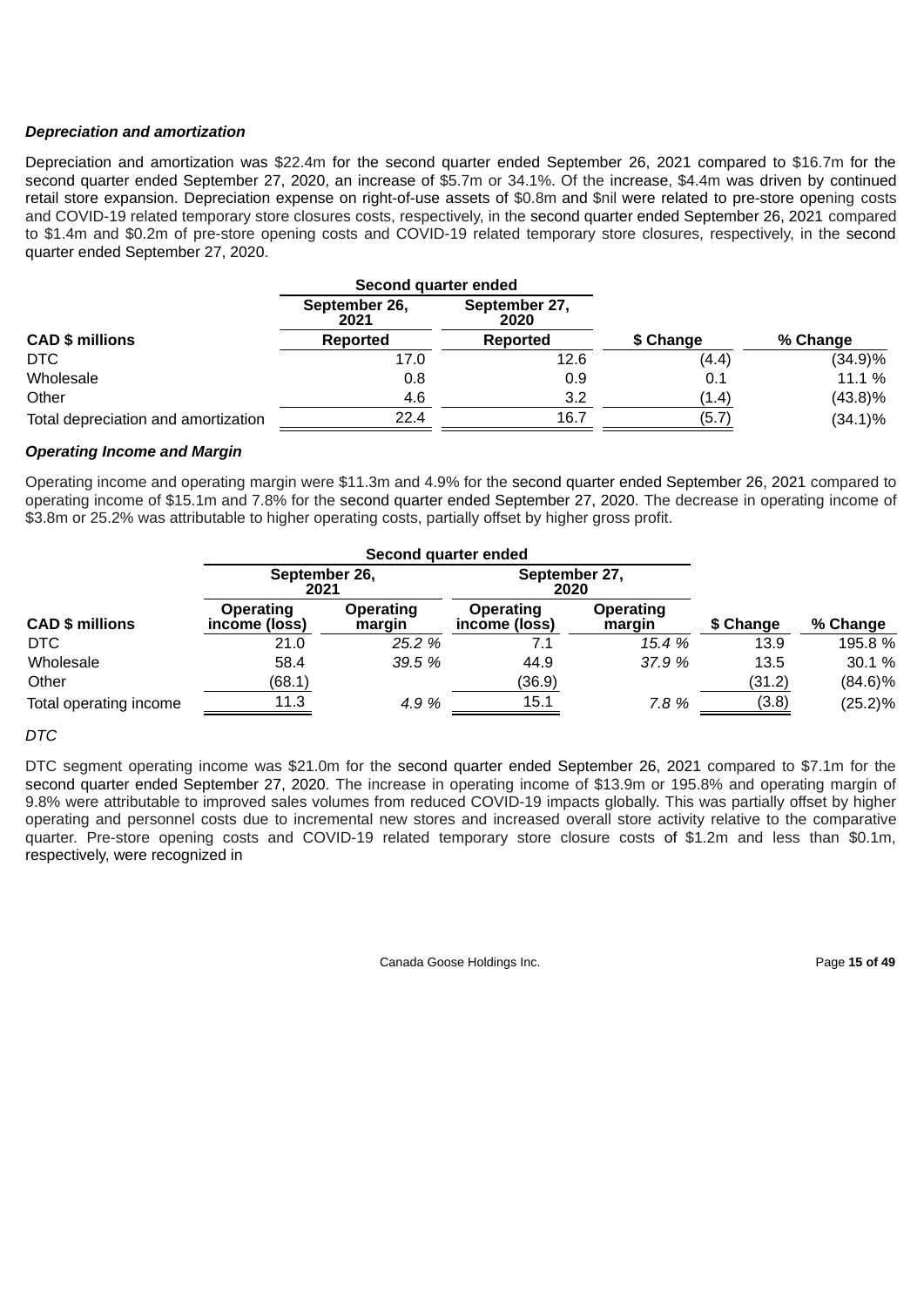the second quarter ended September 26, 2021 compared to pre-store opening costs and COVID-19 related temporary store closure costs of \$2.8m and \$0.4m, respectively, in the comparative quarter.

### *Wholesale*

Wholesale segment operating income was \$58.4m for the second quarter ended September 26, 2021 compared to \$44.9m for the second quarter ended September 27, 2020. The increase in operating income of \$13.5m or 30.1% and operating margin of 1.6% were attributable to a higher segment revenue and gross profit, partially offset by higher SG&A expenses as discussed above.

### *Other*

Other segment operating loss was \$(68.1)m for the second quarter ended September 26, 2021 compared to \$(36.9)m for the second quarter ended September 27, 2020. The increase in operating loss of \$31.2m or 84.6% was attributable to \$28.1m of higher SG&A expenses as discussed above.

### *Net Interest, Finance and Other Costs*

Net interest, finance and other costs were \$7.9m for the second quarter ended September 26, 2021 compared to \$6.0m for the second quarter ended September 27, 2020. The increase of \$1.9m or 31.7% was driven by higher interest charges of \$2.5m on the Term Loan Facility due to higher gross borrowings from the comparative quarter and a higher average interest rate. The increase was partially offset by lower borrowings under the Revolving Facility of \$nil for the second quarter ended September 26, 2021 compared to \$224.9m for the second quarter ended September 27, 2020.

#### *Income Taxes*

Income tax recovery was \$5.6m for the second quarter ended September 26, 2021 compared to income tax recovery of \$1.3m for the second quarter ended September 27, 2020. For the second quarter ended September 26, 2021, the effective and statutory tax rates were (164.7)% and 25.4%, respectively, compared to (14.3)% and 25.5% for the second quarter ended September 27, 2020, respectively. Given our global operations, the effective tax rate is largely impacted by our profit or loss in taxable jurisdictions relative to the applicable tax rates.

### *Net Income*

Net income for the second quarter ended September 26, 2021 was \$9.0m compared to \$10.4m for the second quarter ended September 27, 2020, driven by the factors described above.

Canada Goose Holdings Inc. **Page 16 of 49 Page 16 of 49**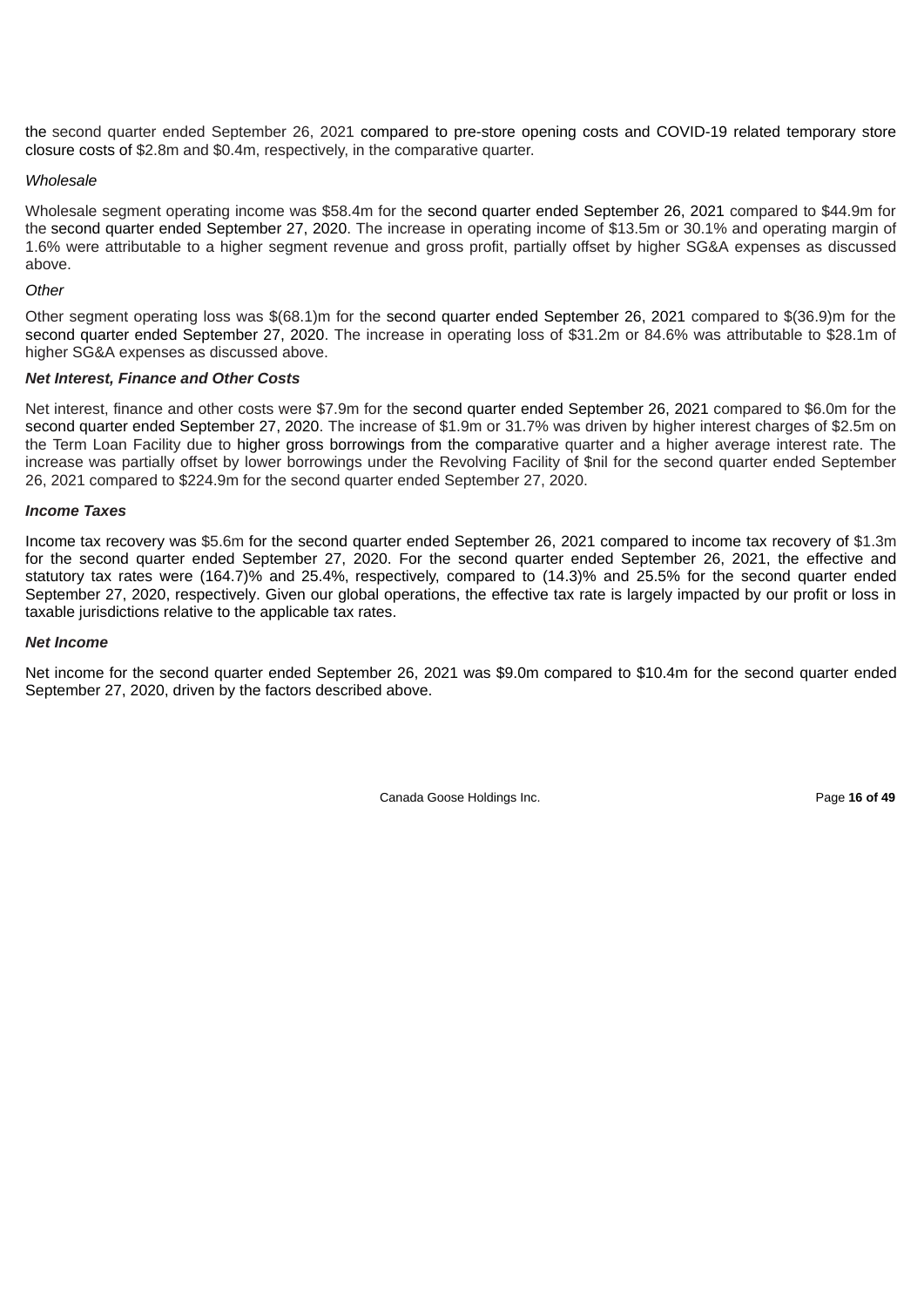# **For the two quarters ended September 26, 2021 compared to the two quarters ended September 27, 2020**

The following table summarizes results of operations and expresses the percentage relationship to revenue of certain financial statement captions. Basis points ("bps") expresses the changes between percentages.

|                                                             | Two quarters ended    |                       |           |             |
|-------------------------------------------------------------|-----------------------|-----------------------|-----------|-------------|
| <b>CAD \$ millions</b><br>(except share and per share data) | September 26,<br>2021 | September 27,<br>2020 | \$ Change | % Change    |
| <b>Statement of Operations data:</b>                        |                       |                       |           |             |
| Revenue                                                     | 289.2                 | 220.9                 | 68.3      | 30.9%       |
| Cost of sales                                               | 123.5                 | 121.9                 | (1.6)     | (1.3)%      |
| <b>Gross profit</b>                                         | 165.7                 | 99.0                  | 66.7      | 67.4%       |
| Gross margin                                                | 57.3 %                | 44.8 %                |           | 1,250 bps   |
| SG&A expenses                                               | 172.9                 | 111.0                 | (61.9)    | (55.8)%     |
| SG&A expenses as % of revenue                               | 59.8 %                | 50.2 %                |           | $(960)$ bps |
| Depreciation and amortization                               | 42.2                  | 32.2                  | (10.0)    | $(31.1)\%$  |
| <b>Operating loss</b>                                       | (49.4)                | (44.2)                | (5.2)     | $(11.8)\%$  |
| Operating margin                                            | $(17.1)\%$            | (20.0)%               |           | 290 bps     |
| Net interest, finance and other costs                       | 24.4                  | 12.7                  | (11.7)    | $(92.1)\%$  |
| Loss before income taxes                                    | (73.8)                | (56.9)                | (16.9)    | $(29.7)\%$  |
| Income tax recovery                                         | (26.1)                | (17.2)                | 8.9       | 51.7%       |
| Effective tax rate                                          | 35.4 %                | 30.2 %                |           | 520 bps     |
| <b>Net loss</b>                                             | (47.7)                | (39.7)                | (8.0)     | $(20.2)\%$  |
| Other comprehensive (loss) income                           | (1.4)                 | 4.1                   | (5.5)     | $(134.1)\%$ |
| <b>Comprehensive loss</b>                                   | (49.1)                | (35.6)                | (13.5)    | $(37.9)\%$  |
| Loss per share                                              |                       |                       |           |             |
| <b>Basic</b>                                                | \$<br>(0.43)          | \$<br>(0.36)          | (0.07)    | $(19.4)\%$  |
| <b>Diluted</b>                                              | \$<br>(0.43)          | \$<br>(0.36)          | (0.07)    | $(19.4)\%$  |
| Weighted average number of shares outstanding               |                       |                       |           |             |
| <b>Basic</b>                                                | 110,122,185           | 110,104,158           |           |             |
| <b>Diluted</b>                                              | 110,122,185           | 110,104,158           |           |             |
| Non-IFRS Financial Measures:(1)                             |                       |                       |           |             |
| <b>EBIT</b>                                                 | (49.4)                | (44.2)                | (5.2)     | $(11.8)\%$  |
| <b>Adjusted EBIT</b>                                        | (44.1)                | (30.8)                | (13.3)    | $(43.2)\%$  |
| Adjusted EBIT margin                                        | (15.2)%               | $(13.9)\%$            |           | $(130)$ bps |
| Adjusted net loss                                           | (36.8)                | (26.9)                | (9.9)     | $(36.8)\%$  |
| Adjusted net loss per basic and diluted share               | \$<br>(0.33)          | \$<br>(0.24)          | (0.09)    | $(37.5)\%$  |

 $^{(1)}$  See "Non-IFRS Financial Measures" for a description of these measures and a reconciliation to the nearest IFRS measure.

Canada Goose Holdings Inc. **Page 17 of 49** Page 17 of 49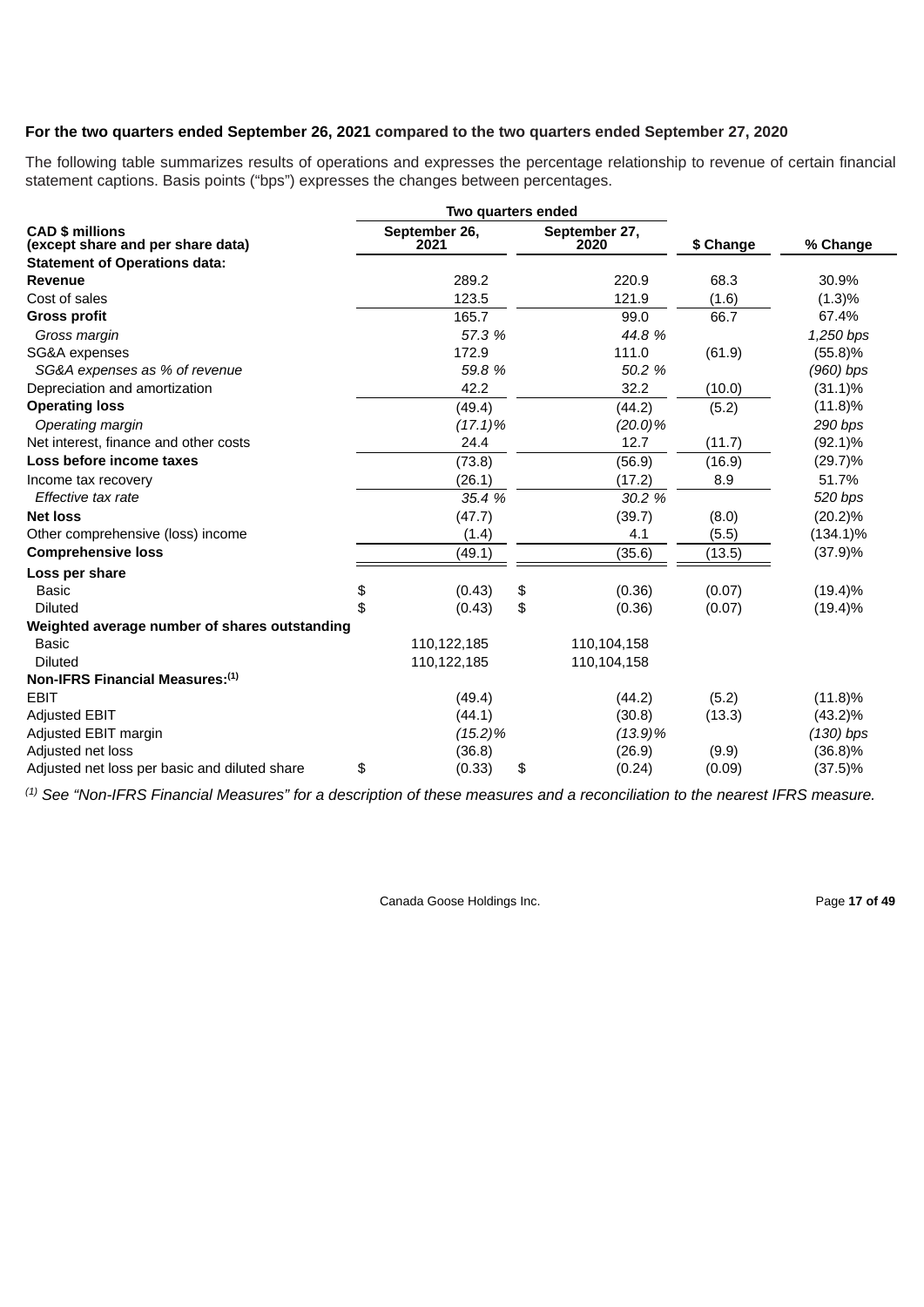# *Revenue*

Revenue for the two quarters ended September 26, 2021 increased by \$68.3m or 30.9% to \$289.2m from \$220.9m for the two quarters ended September 27, 2020. Excluding \$35.8m of temporary PPE sales in the comparative period, revenue increased by \$104.1m or 56.2%. On a constant currency<sup>(1)</sup> basis, revenue increased by 32.4% for the two quarters ended September 26, 2021 compared to the two quarters ended September 27, 2020. Revenue generated from our DTC channel represented 38.9% of total revenue for the two quarters ended September 26, 2021 compared to 25.6% for the two quarters ended September 27, 2020.

|                        | Two quarters ended    |                       |             | \$ Change                     | % Change                              |             |                                       |
|------------------------|-----------------------|-----------------------|-------------|-------------------------------|---------------------------------------|-------------|---------------------------------------|
| <b>CAD \$ millions</b> | September 26,<br>2021 | September 27,<br>2020 | As reported | Foreign<br>exchange<br>impact | In constant<br>$curve$ <sup>(1)</sup> | As reported | In constant<br>$curve$ <sup>(1)</sup> |
| DTC                    | 112.6                 | 56.6                  | 56.0        | 1.0                           | 57.0                                  | 98.9 %      | 100.7 %                               |
| Wholesale              | 173.7                 | 127.2                 | 46.5        | 2.3                           | 48.8                                  | 36.6 %      | 38.4 %                                |
| Other                  | 2.9                   | 37.1                  | (34.2)      |                               | (34.2)                                | $(92.2)\%$  | $(92.2)\%$                            |
| Total revenue          | 289.2                 | 220.9                 | 68.3        | 3.3                           | 71.6                                  | 30.9%       | 32.4 %                                |

 $^{(1)}$  Constant currency revenue is a non-IFRS financial measure. See "Non-IFRS Financial Measures" for a description of this *measure.*

### *DTC*

Revenue from our DTC segment for the two quarters ended September 26, 2021 was \$112.6m compared to \$56.6m for the two quarters ended September 27, 2020. The increase of \$56.0m or 98.9% was attributable higher revenue from existing store sales complemented by e-Commerce growth of 47.0% across all major markets, and new retail expansion since the second quarter of fiscal 2021. Revenue from our retail stores was positively impacted by reduced but nevertheless continuing COVID-19 disruptions from the comparative period, including reduced partial store closures, higher retail traffic, increased store operating hours and increased occupancy limits.

# *Wholesale*

Revenue from our Wholesale segment for the two quarters ended September 26, 2021 was \$173.7m compared to \$127.2m for the two quarters ended September 27, 2020. The increase of \$46.5m or 36.6% was attributable to higher volume and the timing of shipments to our wholesale partners. In the comparative period, due to the impact of COVID-19, there was a significant delay in the timing of shipments to partner operations globally.

# *Other*

Revenue from our Other segment for the two quarters ended September 26, 2021 was \$2.9m compared to \$37.1m for the two quarters ended September 27, 2020. The decrease of \$34.2m or 92.2% was mainly attributable to \$35.8m of PPE sales in the comparative period, which were temporarily manufactured in support of COVID-19 response efforts.

Canada Goose Holdings Inc. **Page 18 of 49**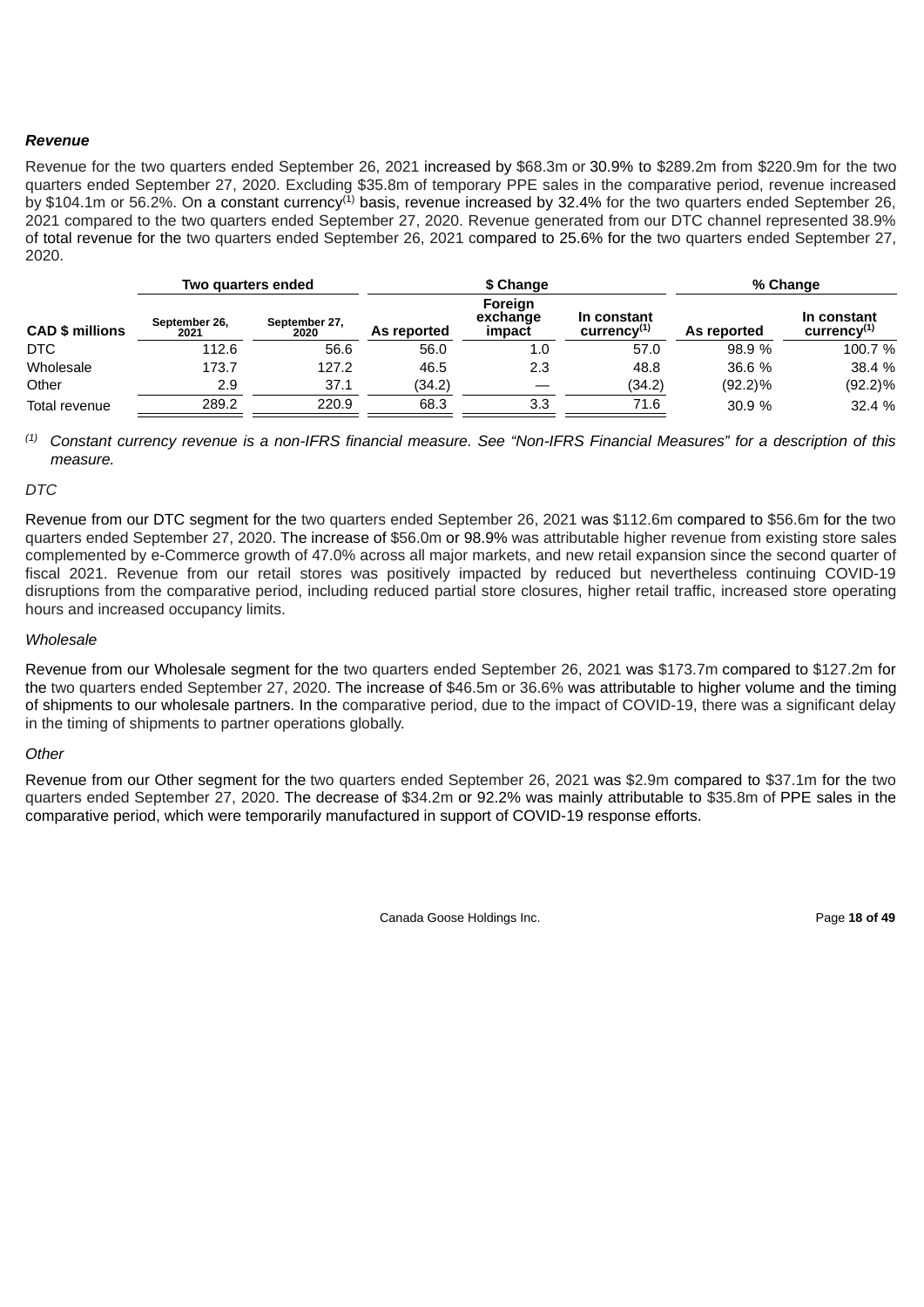# *Revenue by geography*

| Two quarters ended     |                       |                       |             | \$ Change                     |                                                    | % Change    |                                       |  |
|------------------------|-----------------------|-----------------------|-------------|-------------------------------|----------------------------------------------------|-------------|---------------------------------------|--|
| <b>CAD \$ millions</b> | September 26,<br>2021 | September 27,<br>2020 | As reported | Foreign<br>exchange<br>impact | In constant<br>$curve$ <sup><math>(1)</math></sup> | As reported | In constant<br>$curve$ <sup>(2)</sup> |  |
| Canada                 | 60.5                  | 77.9                  | (17.4)      |                               | (17.4)                                             | $(22.3)\%$  | $(22.3)\%$                            |  |
| <b>United States</b>   | 68.5                  | 40.3                  | 28.2        | 2.2                           | 30.4                                               | 70.0 %      | 75.4 %                                |  |
| Asia Pacific           | 80.9                  | 51.5                  | 29.4        |                               | 29.4                                               | 57.1 %      | 57.1 %                                |  |
| EMEA <sup>(1)</sup>    | 79.3                  | 51.2                  | 28.1        | 1.1                           | 29.2                                               | 54.9 %      | 57.0 %                                |  |
| Total revenue          | 289.2                 | 220.9                 | 68.3        | 3.3                           | 71.6                                               | 30.9%       | 32.4 %                                |  |

*EMEA comprises Europe, the Middle East, Africa, and Latin America. (1)*

<sup>(2)</sup> Constant currency revenue is a non-IFRS financial measure. See "Non-IFRS Financial Measures" for a description of this *measure.*

Revenue increased in the United States, APAC, and EMEA during the two quarters ended September 26, 2021 compared to the comparative period resulting from an increase in both DTC and Wholesale revenue. Revenue in Canada grew by 43.7% excluding the \$35.8m of PPE sales made in the comparative period. Including PPE, revenue in Canada decreased by 22.3%. The increase in revenue in all regions was attributable to higher revenues from existing retail stores, e-Commerce growth in all major markets and the retail store expansion specifically in Mainland China and Europe.

# *Gross Profit*

Gross profit and gross margin for the two quarters ended September 26, 2021 were \$165.7m and 57.3%, respectively, compared to \$99.0m and 44.8%, respectively, for the two quarters ended September 27, 2020. The increase in gross profit of \$66.7m was attributable to higher revenue as noted above. Gross profit in the comparative period included the impact of \$35.8m of non-recurring PPE sales, \$9.1m of COVID-19 related government payroll subsidies, \$4.3m of manufacturing overhead costs during a period when production ceased due to COVID-19, and the \$1.7m benefit of a one-time duty recovery in the DTC segment. Excluding the impact of these items, gross margin was 50.4% in the comparative period. Gross margin in the current period was favourably impacted by an increased proportion of DTC revenue from the comparative quarter, a lower proportion of sales to international distributors, and incremental benefits from pricing, which were partially offset by unfavourable impacts from product mix due to higher sales in non-parka categories.

Canada Goose Holdings Inc. **Page 19 of 49**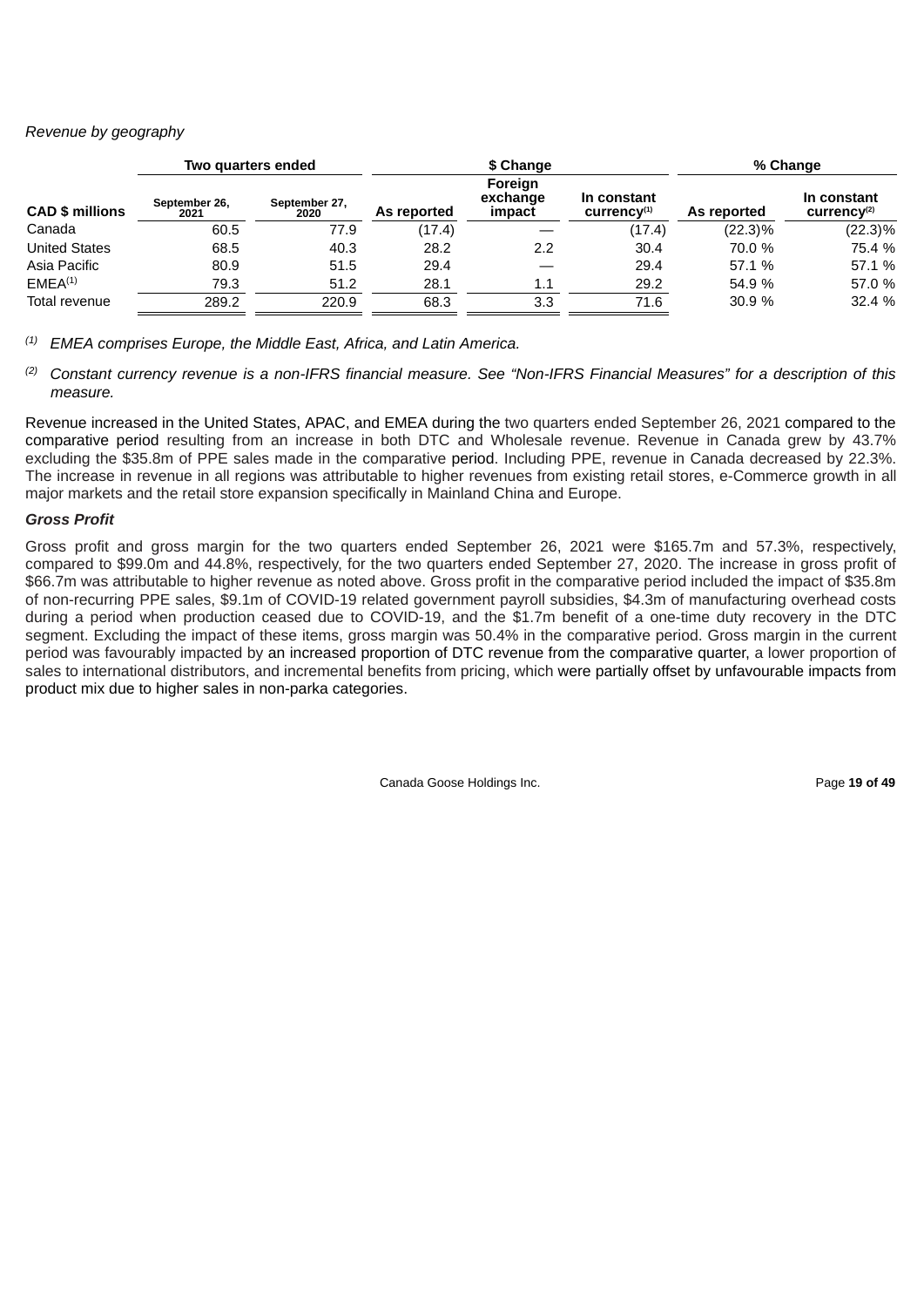|                        |                     |                       | Two quarters ended            |                       |           |          |
|------------------------|---------------------|-----------------------|-------------------------------|-----------------------|-----------|----------|
|                        |                     | September 26,<br>2021 |                               | September 27,<br>2020 |           |          |
| <b>CAD \$ millions</b> | <b>Gross profit</b> | Gross margin          | <b>Gross profit</b><br>(loss) | <b>Gross margin</b>   | \$ Change | % Change |
| DTC.                   | 82.7                | 73.4 %                | 44.1                          | 77.9 %                | 38.6      | 87.5 %   |
| Wholesale              | 82.2                | 47.3 %                | 57.9                          | 45.5 %                | 24.3      | 42.0 %   |
| Other                  | 0.8                 | 27.6 %                | (3.0)                         | $(8.1)\%$             | 3.8       | 126.7 %  |
| Total gross profit     | 165.7               | 57.3 %                | 99.0                          | 44.8 %                | 66.7      | 67.4 %   |

# *DTC*

Gross profit in our DTC segment was \$82.7m for the two quarters ended September 26, 2021 compared to \$44.1m for the two quarters ended September 27, 2020. The increase of \$38.6m in gross profit was attributable to higher revenues. The gross margin was 73.4% for the two quarters ended September 26, 2021, a decrease of 4.5% compared to 77.9% in the comparative period. The gross margin in the prior year benefited from an allocation of COVID-19 related government payroll subsidies (-350 bps) and a duty recovery of \$1.7m relating to China shipments (-150 bps). During the two quarters ended September 26, 2021, gross margin was favourably impacted by channel mix due to higher sales volumes from retail stores (+240 bps) and incremental benefits from pricing (+80 bps), which were partially offset by higher duty costs (-110 bps) and the increase in sales volumes in non-parka categories, typically with lower margins (-100 bps).

#### *Wholesale*

Gross profit in our Wholesale segment was \$82.2m for the two quarters ended September 26, 2021 compared to \$57.9m for the two quarters ended September 27, 2020. The increase in gross profit of \$24.3m was attributable to higher revenues. The gross margin was 47.3% for the two quarters ended September 26, 2021, an increase of 1.8% compared to 45.5% in the comparative period. The gross margin in the prior year benefited from an allocation of COVID-19 related government payroll subsidies (-550 bps). During the two quarters ended September 26, 2021, the increase in gross margin was driven by a higher proportion of sales to our wholesale partners compared to international distributors (+620 bps), incremental benefits from pricing (+250 bps), and reduced production costs related to COVID-19 protocols (+100 bps), which were partially offset by unfavourable impacts from product mix due to higher sales in non-parka categories (-220 bps).

# *Other*

Gross profit in our Other segment was \$0.8m for the two quarters ended September 26, 2021 compared to gross loss of \$(3.0)m for the two quarters ended September 27, 2020, an increase of \$3.8m or 126.7%. In response to COVID-19, the Company sold \$35.8m of PPE with a gross profit and gross margin of \$nil and 0%, respectively, in the comparative period. Gross profit and gross margin were affected by \$4.3m (-1,160 bps) in overhead costs resulting from the temporary closure of our manufacturing facilities due to COVID-19 in the comparative period.

Canada Goose Holdings Inc. **Page 20 of 49** Page 20 of 49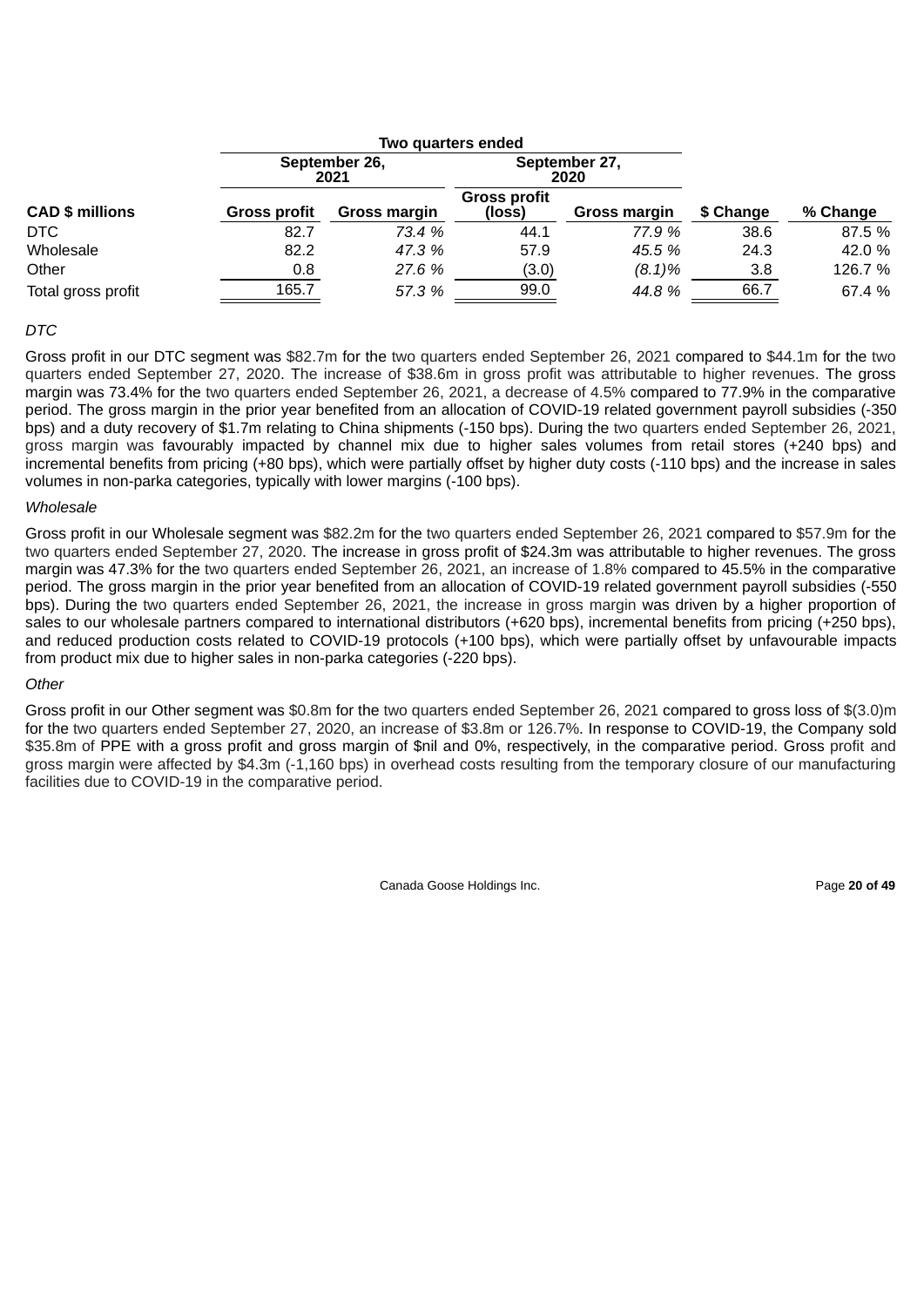# *SG&A Expenses*

SG&A expenses were \$172.9m for the two quarters ended September 26, 2021 compared to \$111.0m for the two quarters ended September 27, 2020. The increase in SG&A expenses of \$61.9m or 55.8% was attributable to \$15.7m of incremental investment in marketing to assist with brand awareness and support our growth through our digital sales channels around the world ahead of peak season, \$6.4m in strategic initiatives, including digital capabilities and the launch of Canada Goose footwear, \$8.6m in higher costs related to the retail store network expansion and the reopening of existing retail stores, and \$4.9m of unfavourable foreign exchange fluctuations related to working capital and the Term Loan Facility, net of hedge impacts. The comparative period also benefited from the \$3.0m release of a non-cash sales contract provision discussed above and \$11.2m in COVID-19 related government payroll subsidies which did not recur.

|                                |          | Two quarters ended      |          |                         |           |            |
|--------------------------------|----------|-------------------------|----------|-------------------------|-----------|------------|
|                                |          | September 26,<br>2021   |          | September 27,<br>2020   |           |            |
| <b>CAD \$ millions</b>         | Reported | % of segment<br>revenue | Reported | % of segment<br>revenue | \$ Change | % Change   |
| DTC                            | 38.6     | 34.3 %                  | 25.4     | 44.9 %                  | (13.2)    | $(52.0)\%$ |
| Wholesale                      | 21.8     | 12.6%                   | 18.4     | 14.5 %                  | (3.4)     | $(18.5)\%$ |
| Other                          | 112.5    |                         | 67.2     |                         | (45.3)    | $(67.4)\%$ |
| <b>Total SG&amp;A expenses</b> | 172.9    | 59.8 %                  | 111.0    | 50.2 %                  | (61.9)    | (55.8)%    |

# *DTC*

SG&A expenses in our DTC segment for the two quarters ended September 26, 2021 were \$38.6m, or 34.3% of segment revenue, compared to \$25.4m, or 44.9% of segment revenue, for the two quarters ended September 27, 2020, an increase of \$13.2m, or 52.0%. The increase of \$13.2m or 52.0% was attributable to \$4.6m of higher personnel costs, \$4.0m of higher operating costs due to incremental new stores and the reopening of existing retail stores, and \$0.3m of incremental warranty costs due to higher sales volumes relative to the comparative period. Additionally there were \$1.3m of higher costs related to e-Commerce volumes and to support our e-Commerce platform. The comparative period also benefited from \$2.0m of COVID-19 related government payroll subsidies which did not recur. Pre-store opening costs and COVID-19 related temporary store closure costs of \$0.7m and less than \$0.1m, respectively, were recognized in the two quarters ended September 26, 2021 compared to pre-store opening costs and COVID-19 related temporary store closure costs of \$1.7m and \$1.9m, respectively, in the comparative quarter.

# *Wholesale*

SG&A expenses in our Wholesale segment were \$21.8m for the two quarters ended September 26, 2021 compared to \$18.4m for the two quarters ended September 27, 2020. The increase of \$3.4m or 18.5% was attributable to \$1.1m of higher freight costs driven by incremental volume and \$0.5m of incremental warranty costs due to higher sales volumes in the current period. The comparative period also benefited from \$1.4m of COVID-19 related government payroll subsidies which did not recur.

Canada Goose Holdings Inc. **Page 21 of 49**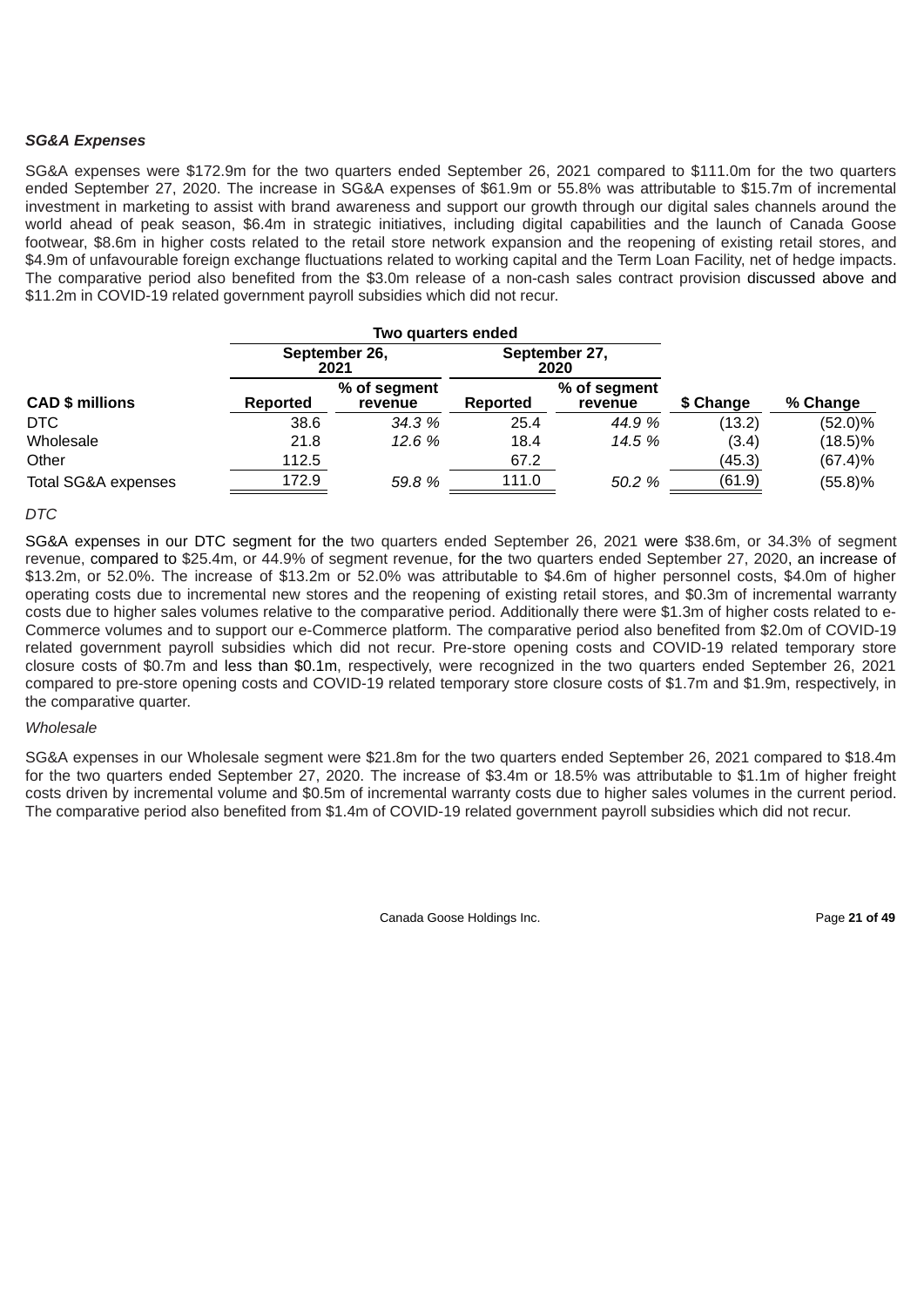# *Other*

SG&A expenses in our Other segment, which include unallocated corporate expenses, were \$112.5m for the two quarters ended September 26, 2021 compared to \$67.2m for the two quarters ended September 27, 2020. The increase of \$45.3m or 67.4% was attributable to \$15.7m of incremental investment in marketing and \$6.4m in strategic initiatives as discussed above, \$4.5m of higher performance-based compensation, and \$4.1m of unfavourable foreign exchange fluctuations related to working capital denominated in currencies other than Canadian dollars and the Term Loan Facility, net of hedge impacts. The comparable period also benefited from the \$3.0m release of a non-cash sales contract provision as a result of the expiration of the statute of limitations in the respective jurisdiction and \$7.8m of government payroll subsidies which did not recur.

### *Depreciation and amortization*

Depreciation and amortization was \$42.2m for the two quarters ended September 26, 2021 compared to \$32.2m for the two quarters ended September 27, 2020, an increase of \$10.0m or 31.1%. Of this increase, \$8.4m was driven by continued retail expansion. Depreciation expense on right-of-use assets of \$1.4m and \$0.2m was related to pre-store opening costs and COVID-19 related temporary store closures, respectively, in the two quarters ended September 26, 2021 compared to \$2.0m and \$4.0m of pre-store opening costs and COVID-19 related temporary store closures, respectively, in the two quarters ended September 27, 2020.

|                                     | Two quarters ended    |                       |           |            |
|-------------------------------------|-----------------------|-----------------------|-----------|------------|
|                                     | September 26,<br>2021 | September 27,<br>2020 |           |            |
| <b>CAD \$ millions</b>              | Reported              | Reported              | \$ Change | % Change   |
| DTC                                 | 32.2                  | 23.8                  | (8.4)     | $(35.3)\%$ |
| Wholesale                           | 1.8                   | 1.8                   |           | — %        |
| Other                               | 8.2                   | 6.6                   | (1.6)     | $(24.2)\%$ |
| Total depreciation and amortization | 42.2                  | 32.2                  | (10.0)    | $(31.1)\%$ |

Canada Goose Holdings Inc. Page **22 of 49**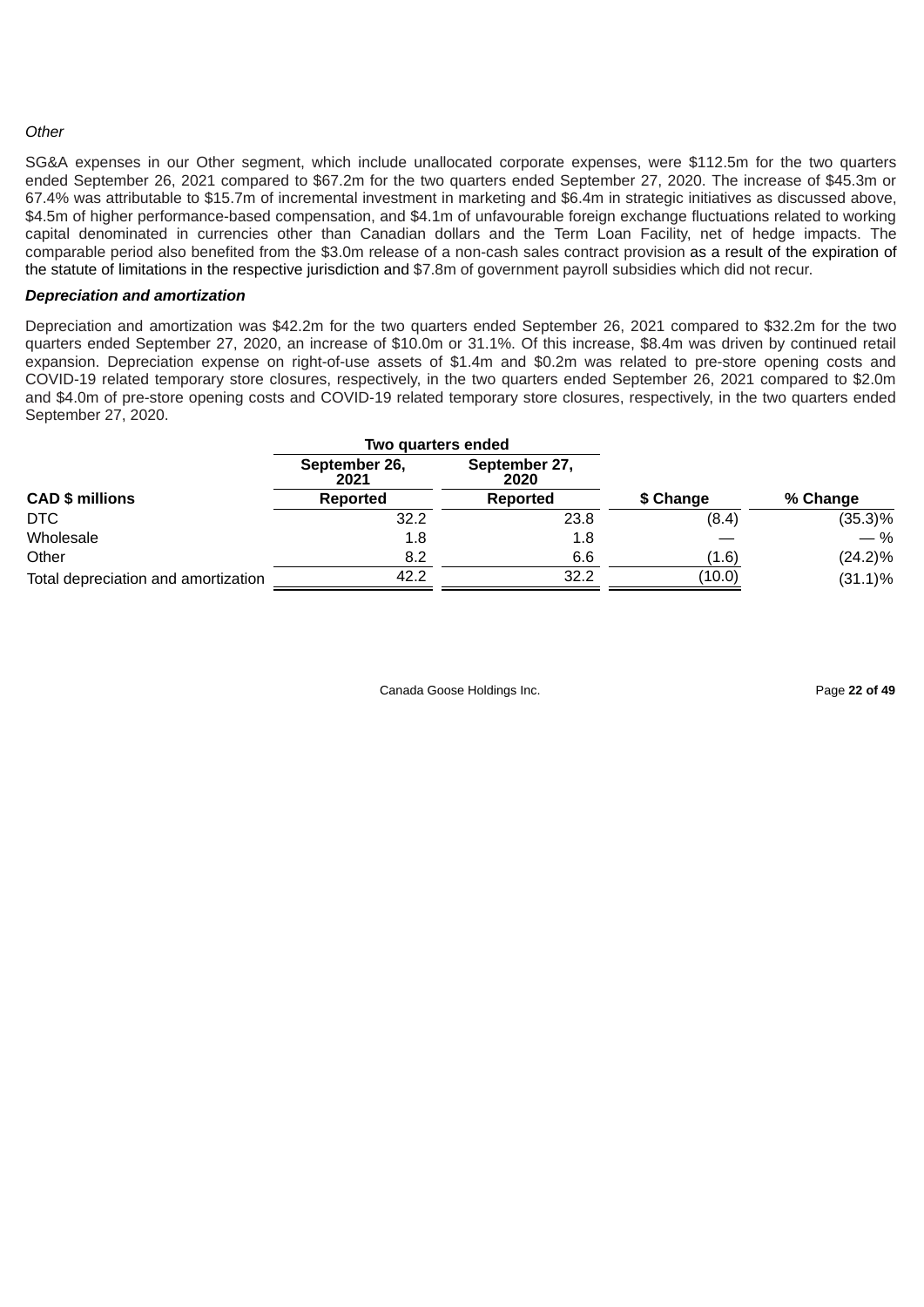# *Operating Income (Loss) and Margin*

Operating loss and operating margin were \$(49.4)m and (17.1)% for the two quarters ended September 26, 2021 compared to operating loss and operating margin of \$(44.2)m and (20.0)% for the two quarters ended September 27, 2020. The increase in operating loss of \$5.2m or 11.8% was attributable to higher operating costs, partially offset by higher gross profit.

|                      |                                   |                            | Two quarters ended         |                            |           |            |
|----------------------|-----------------------------------|----------------------------|----------------------------|----------------------------|-----------|------------|
|                      | September 26,<br>2021             |                            | September 27,<br>2020      |                            |           |            |
| CAD \$ millions      | <b>Operating</b><br>income (loss) | <b>Operating</b><br>margin | Operating<br>(loss) income | <b>Operating</b><br>margin | \$ Change | % Change   |
| DTC                  | 11.9                              | 10.6 %                     | (5.1)                      | $(9.0)\%$                  | 17.0      | 333.3 %    |
| Wholesale            | 58.6                              | 33.7 %                     | 37.7                       | 29.6 %                     | 20.9      | 55.4 %     |
| Other                | (119.9)                           |                            | (76.8)                     |                            | (43.1)    | $(56.1)\%$ |
| Total operating loss | (49.4)                            | $(17.1)\%$                 | (44.2)                     | $(20.0)\%$                 | (5.2)     | $(11.8)\%$ |

# *DTC*

DTC segment operating income was \$11.9m for the two quarters ended September 26, 2021 compared to operating loss of \$(5.1)m for the two quarters ended September 27, 2020. The increase in operating income of \$17.0m and operating margin of 19.6% were attributable to improved sales volumes from reduced COVID-19 impacts globally. This was partially offset by higher personnel and operating costs, as well as increased depreciation and amortization due to incremental new stores and increased overall store activity relative to the comparative period. Pre-store opening costs and COVID-19 related temporary store closure costs of \$2.1m and \$0.2m, respectively, were recognized in the two quarters ended September 26, 2021 compared to pre-store opening costs and COVID-19 related temporary store closure costs of \$3.7m and \$5.9m, respectively, in the comparative period.

# *Wholesale*

Wholesale segment operating income was \$58.6m for the two quarters ended September 26, 2021 compared to operating income of \$37.7m for the two quarters ended September 27, 2020. The increase in operating income of \$20.9m or 55.4% was attributable to a higher segment revenue and gross profit, partially offset by higher SG&A expenses as discussed above.

# *Other*

Other segment operating loss was \$(119.9)m for the two quarters ended September 26, 2021 compared to \$(76.8)m for the two quarters ended September 27, 2020. The increase in operating loss of \$43.1m or 56.1% was attributable to \$45.3m of higher SG&A expenses as discussed above, partially offset by \$4.3m of overhead costs resulting from the temporary closure of our manufacturing facilities due to COVID-19 in the comparative period.

# *Net Interest, Finance and Other Costs*

Net interest, finance and other costs were \$24.4m for the two quarters ended September 26, 2021 compared to \$12.7m for the two quarters ended September 27, 2020. The increase of \$11.7m or 92.1% was driven by the acceleration of unamortized costs of \$9.5m in connection

Canada Goose Holdings Inc. **Page 23 of 49** and  $\overline{P}$  and  $\overline{P}$  and  $\overline{P}$  and  $\overline{P}$  and  $\overline{P}$  and  $\overline{P}$  and  $\overline{P}$  and  $\overline{P}$  and  $\overline{P}$  and  $\overline{P}$  and  $\overline{P}$  and  $\overline{P}$  and  $\overline{P}$  and  $\overline{P$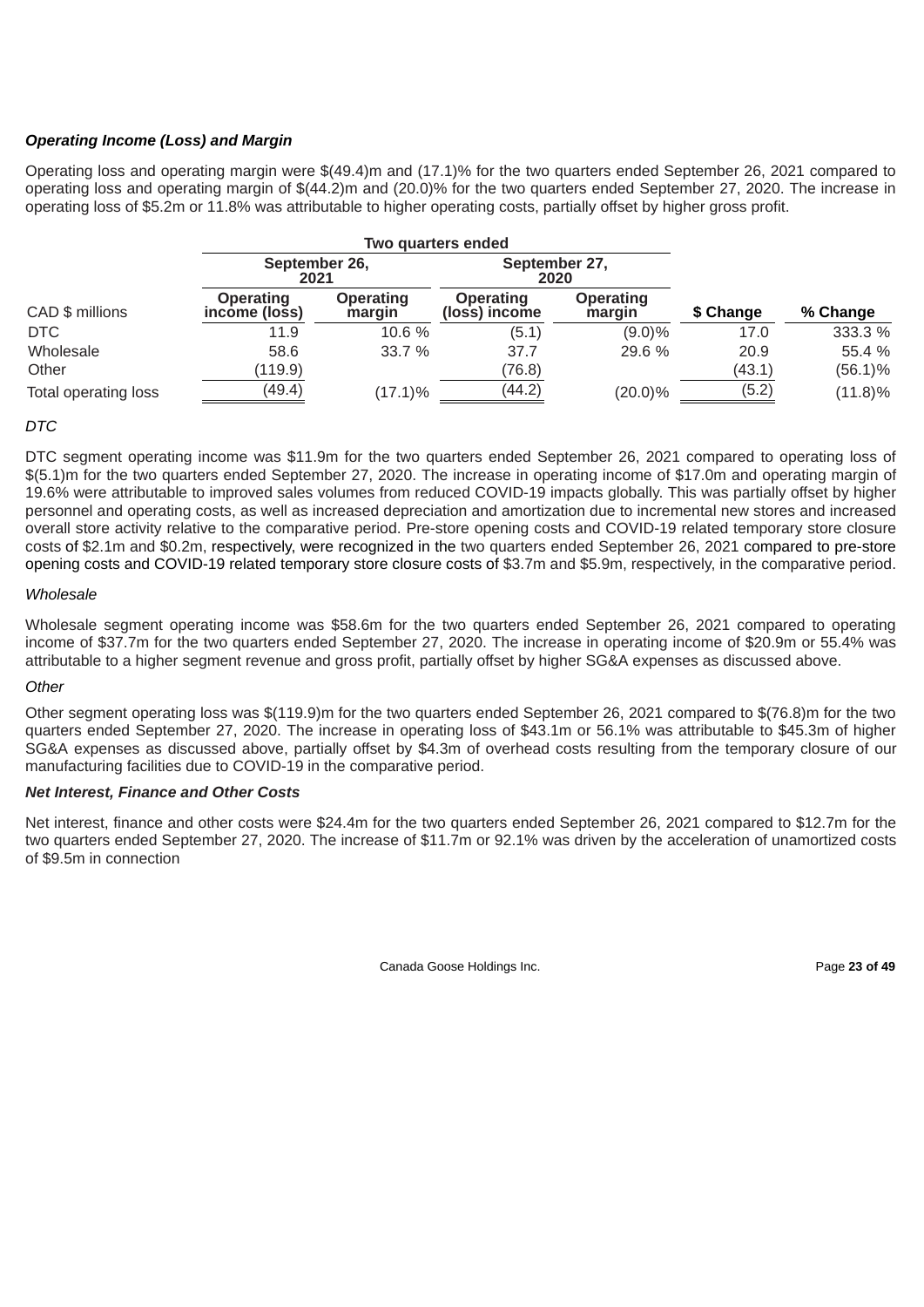with the Repricing Amendment (as defined below) on the Term Loan Facility and higher interest charges of \$5.0m on the Term Loan Facility due to higher gross borrowings from the comparative period and a higher average interest rate, partially offset by corporate restructuring costs of \$1.7m incurred in the comparative period and lower borrowings under the Revolving Facility.

#### *Income Taxes*

Income tax recovery was \$26.1m for the two quarters ended September 26, 2021 compared to an income tax recovery of \$17.2m for the two quarters ended September 27, 2020. For the two quarters ended September 26, 2021, the effective and statutory tax rates were 35.4% and 25.4%, respectively, compared to 30.2% and 25.5% for the two quarters ended September 27, 2020, respectively. Given our global operations, the effective tax rate is largely impacted by our profit or loss in taxable jurisdictions relative to the applicable tax rates.

### *Net Loss*

Net loss for the two quarters ended September 26, 2021 was \$(47.7)m compared to \$(39.7)m for the two quarters ended September 27, 2020, driven by the factors described above.

Canada Goose Holdings Inc. Page **24 of 49**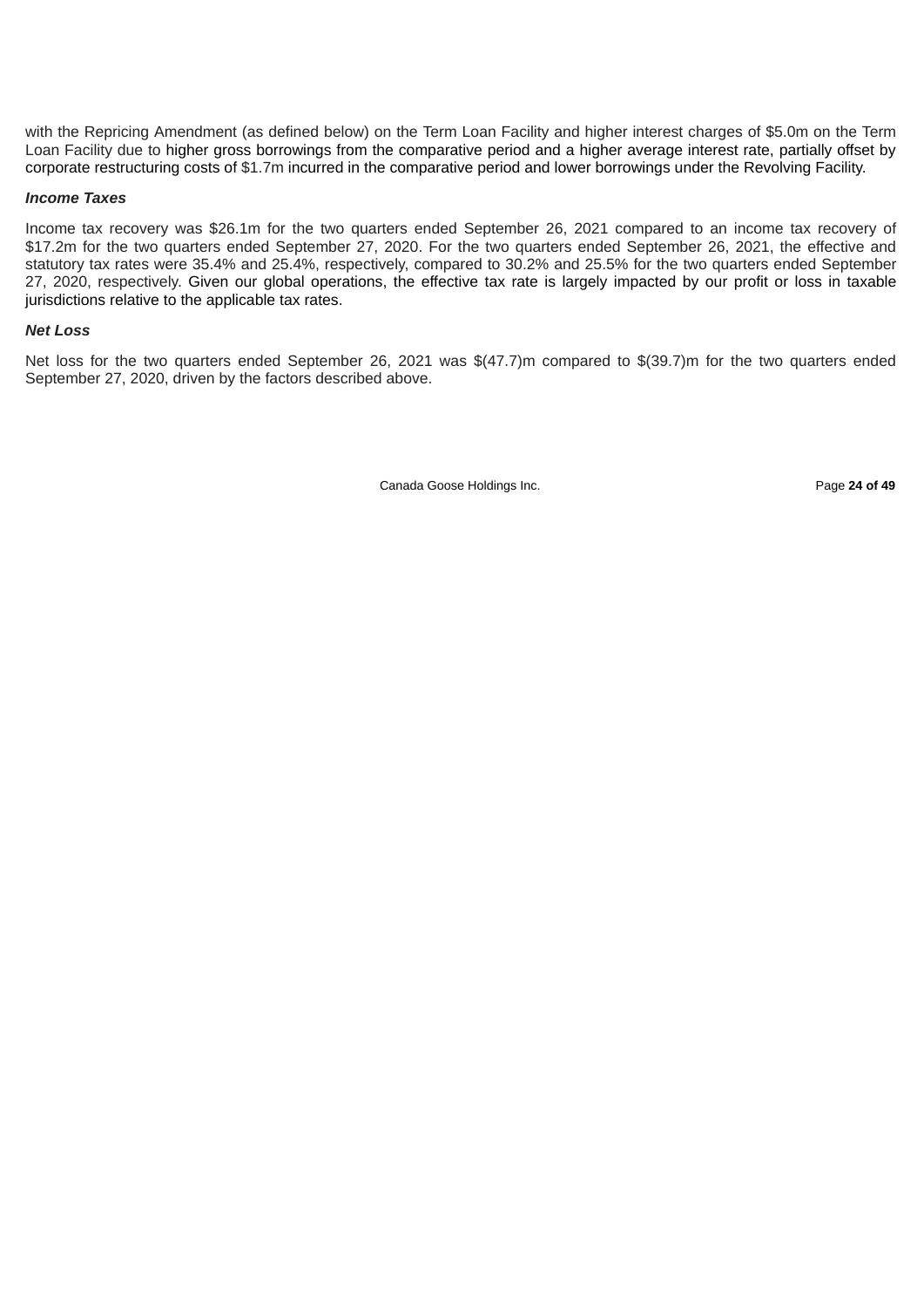# **Quarterly Financial Information**

The following is a summary of selected consolidated financial information for each of the eight most recently completed quarters:

|                                                                |    | Fiscal 2022                     |    |                                | <b>Fiscal 2021</b>       |    |                         |    |                                 |    | Fiscal 2020                    |                                 |     |                         |
|----------------------------------------------------------------|----|---------------------------------|----|--------------------------------|--------------------------|----|-------------------------|----|---------------------------------|----|--------------------------------|---------------------------------|-----|-------------------------|
| CAD \$ millions (except per<br>share data)                     |    | <b>Second</b><br><b>Ouarter</b> |    | <b>First</b><br><b>Ouarter</b> | <b>Fourth</b><br>Quarter |    | Third<br><b>Ouarter</b> |    | <b>Second</b><br><b>Ouarter</b> |    | <b>First</b><br><b>Ouarter</b> | <b>Fourth</b><br><b>Ouarter</b> |     | <b>Third</b><br>Quarter |
| Revenue                                                        |    |                                 |    |                                |                          |    |                         |    |                                 |    |                                |                                 |     |                         |
| <b>DTC</b>                                                     |    | 83.2                            |    | 29.4                           | 172.2                    |    | 299.4                   |    | 46.2                            |    | 10.4                           | 114.2                           |     | 301.8                   |
| Wholesale                                                      |    | 147.9                           |    | 25.8                           | 33.3                     |    | 160.8                   |    | 118.5                           |    | 8.7                            | 25.0                            |     | 145.3                   |
| Other                                                          |    | 1.8                             |    | 1.1                            | 3.3                      |    | 13.8                    |    | 30.1                            |    | 7.0                            | 1.7                             |     | 5.0                     |
| Total                                                          |    | 232.9                           |    | 56.3                           | 208.8                    |    | 474.0                   |    | 194.8                           |    | 26.1                           | 140.9                           |     | 452.1                   |
| % of fiscal year revenue                                       |    | $-$ %                           |    | $-$ %                          | 23.1 %                   |    | 52.5 %                  |    | 21.6 %                          |    | 2.9%                           | 14.7 %                          |     | 47.2 %                  |
| Net income (loss)<br>Earnings (loss) per share                 |    | 9.0                             |    | (56.7)                         | 2.9                      |    | 107.0                   |    | 10.4                            |    | (50.1)                         | 2.5                             |     | 118.0                   |
| <b>Basic</b>                                                   | \$ | 0.08                            | \$ | (0.51)                         | \$<br>0.03               | \$ | 0.97                    | \$ | 0.09                            | \$ | (0.46)                         | \$<br>0.02                      | \$  | 1.08                    |
| <b>Diluted</b>                                                 | \$ | 0.08                            | \$ | (0.51)                         | \$<br>0.03               | \$ | 0.96                    | \$ | 0.09                            | \$ | (0.46)                         | \$<br>0.02                      | \$  | 1.07                    |
| Adjusted EBIT <sup>(1)</sup>                                   |    | 16.1                            |    | (60.2)                         | 5.4                      |    | 157.9                   |    | 15.7                            |    | (46.5)                         | (9.7)                           |     | 163.8                   |
| Adjusted net income (loss)<br>per diluted share <sup>(1)</sup> | \$ | 0.12                            | \$ | (0.45)                         | \$<br>0.01               | \$ | 1.01                    | \$ | 0.10                            | \$ | (0.35)                         | \$<br>(0.12)                    | -\$ | 1.08                    |

 $^{(1)}$  See "Non-IFRS Financial Measures" for a description of these measures and a reconciliation to the nearest IFRS measure.

Revenue in our wholesale segment is highest in our second and third quarters as we fulfill wholesale customer orders in time for the Fall and Winter retail seasons, and, in our DTC segment, in the third and fourth quarters. Our net income is typically negative in the first quarter and reduced in the fourth quarter as we invest ahead of our peak season.

# *Revenue*

Over the last eight quarters, revenue has been impacted by the following:

- the COVID-19 pandemic beginning in the fourth quarter of fiscal 2020;
- timing of store openings;
- launch and expansion of international e-Commerce sites;
- timing and extent of SG&A, including demand generation activities;
- increased manufacturing flexibility through a shift to in-house production, which has an impact on the timing of wholesale order shipments and customer demand;
- timing of end-consumer purchasing in the DTC segment and the availability of new products;
- successful execution of global pricing strategy;
- shift in mix of revenue from wholesale to DTC, which has impacted the seasonality of our financial performance;
- shift in geographic mix of sales to increase sales outside of Canada;

Canada Goose Holdings Inc. Page **25 of 49**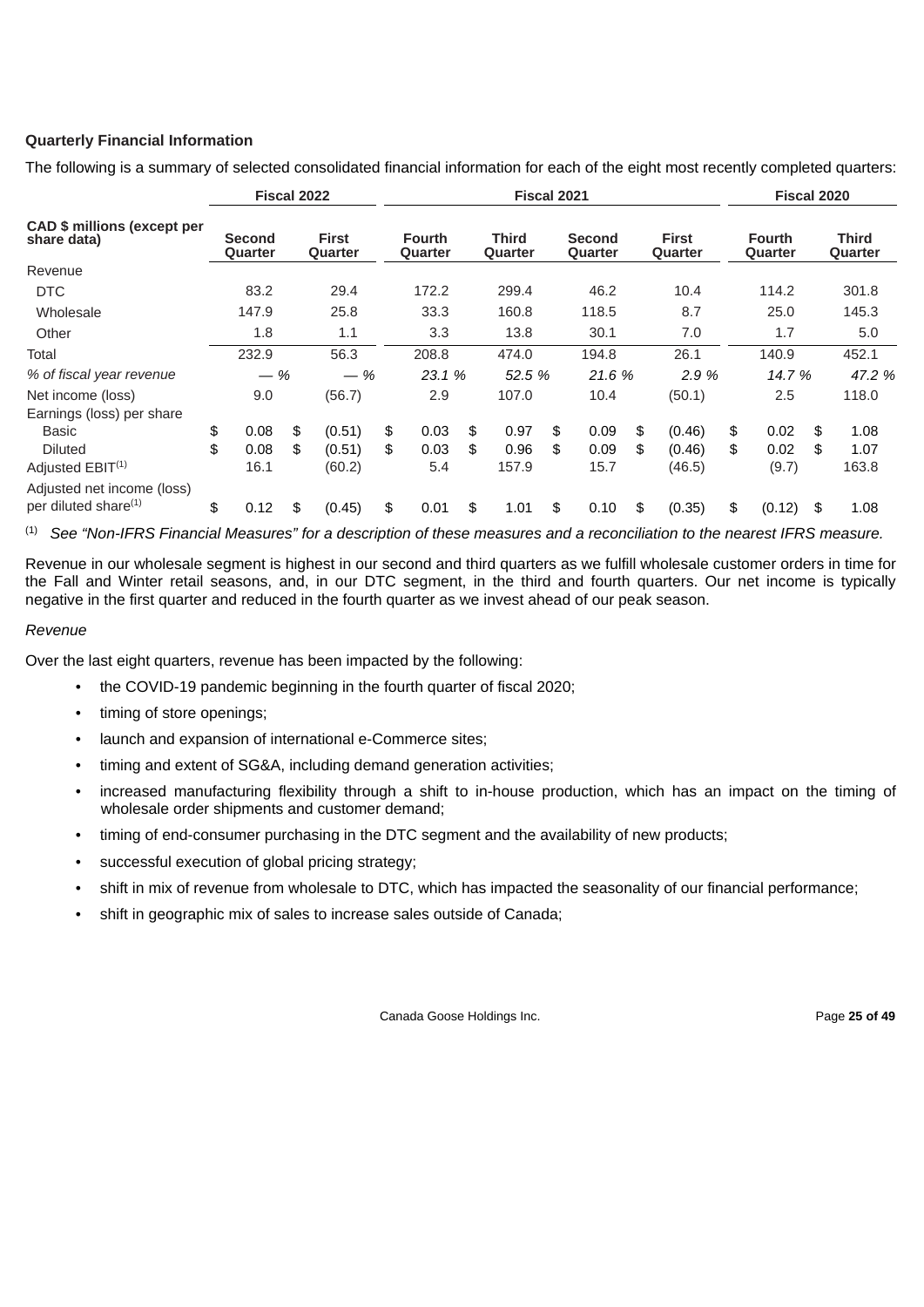- fluctuation of foreign currencies relative to the Canadian dollar:
- political disruptions in Hong Kong beginning in June 2019;
- protests in many North American cities beginning in the first quarter of fiscal 2021; and
- PPE production beginning in the first quarter through to the third quarter of fiscal 2021.

# *Net Income (Loss)*

Over the last eight quarters, net income (loss) has been affected by the following factors:

- impact of the items affecting revenue, as discussed above;
- costs incurred and relief received from government programs as a result of the COVID-19 pandemic beginning in the fourth quarter of fiscal 2020;
- increase and timing of our investment in brand, marketing, and administrative support as well as increased investment in property, plant, and equipment and intangible assets to support growth initiatives;
- increase in fixed SG&A costs associated with our business, particularly the headcount growth and premises costs associated with our expanding DTC channel, resulting in negative and reduced net income in our seasonally lowrevenue first and fourth quarters, respectively;
- impact of foreign exchange;
- fluctuations in average cost of borrowings to address growing net working capital requirements and higher seasonal borrowings in the first and second quarters of each fiscal year to address the seasonal nature of revenue;
- pre-store opening costs incurred, timing of leases signed, and opening of stores;
- the nature and timing of transaction costs in connection with secondary offerings of shares, the Baffin acquisition, and amendments to long-term debt agreements; and
- the proportion of taxable income in non-Canadian jurisdictions and changes to rates and tax legislation in those jurisdictions.

# **NON-IFRS FINANCIAL MEASURES**

The Company uses certain non-IFRS financial measures in this document and other documents, including EBIT, adjusted EBIT, adjusted EBIT margin, EBITDA, adjusted EBITDA, adjusted net income (loss), adjusted net income (loss) per basic and diluted share, constant currency revenue, net debt, net debt leverage, net working capital, net working capital turnover, and free operating cash flow. These financial measures are employed by the Company to measure its operating and economic performance and to assist in business decision-making, as well as providing key performance information to senior management. The Company believes that, in addition to conventional measures prepared in accordance with IFRS, certain investors and analysts use this information to evaluate the Company's operating and financial performance. These financial measures are not defined under IFRS nor do they replace or supersede any standardized measure under IFRS. Other companies in our industry may calculate these measures differently than we do, limiting their usefulness as comparative measures.

Canada Goose Holdings Inc. **Page 26 of 49** Page 26 of 49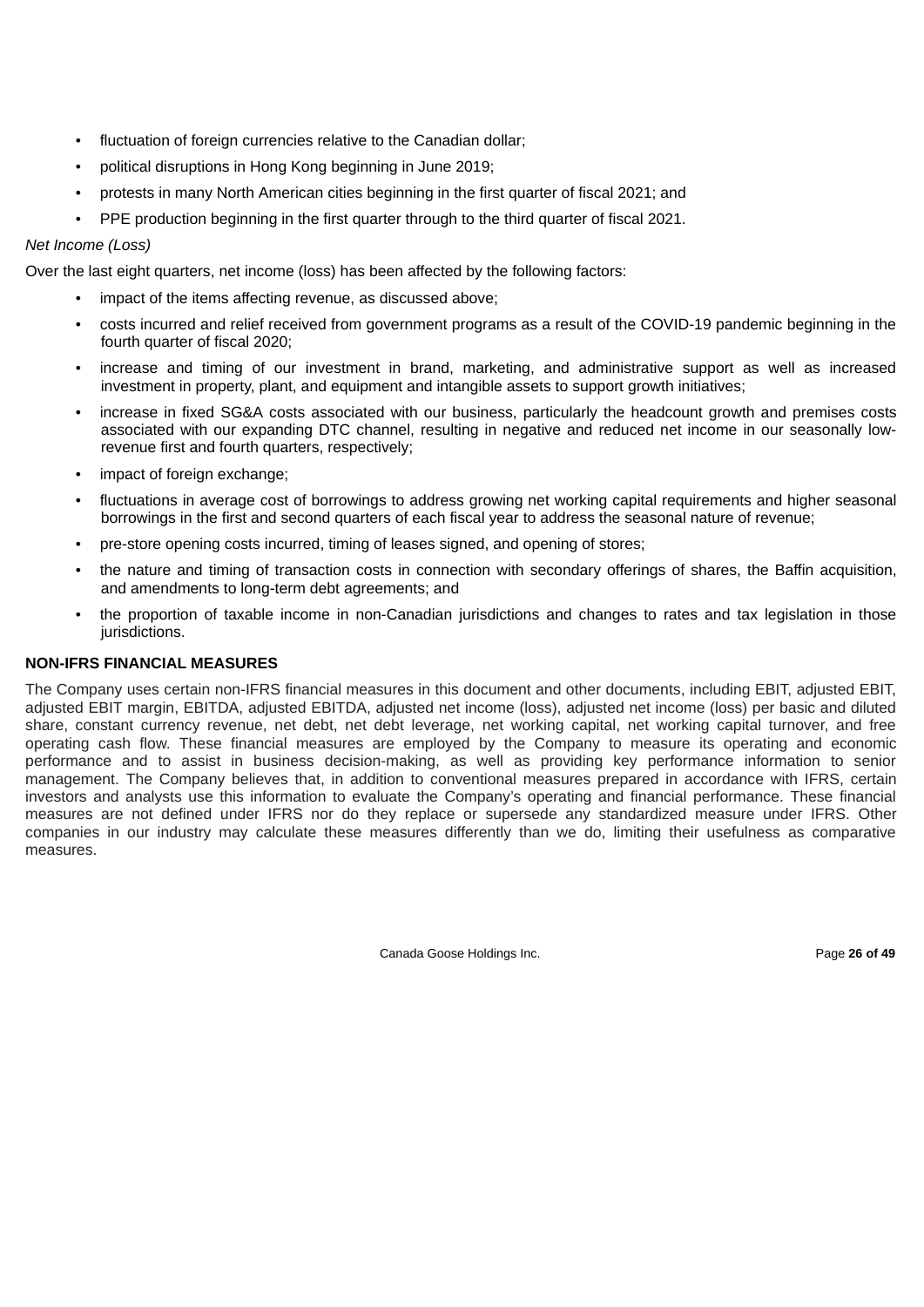|                                              | Second quarter ended |                       |      |                       |        |      | Two quarters ended    |    |                       |  |
|----------------------------------------------|----------------------|-----------------------|------|-----------------------|--------|------|-----------------------|----|-----------------------|--|
| CAD \$ millions (except per share data)      |                      | September 26,<br>2021 |      | September 27,<br>2020 |        |      | September 26,<br>2021 |    | September 27,<br>2020 |  |
| <b>EBIT</b>                                  |                      | 11.3                  |      |                       | 15.1   |      | (49.4)                |    | (44.2)                |  |
| <b>Adjusted EBIT</b>                         |                      | 16.1                  |      |                       | 15.7   |      | (44.1)                |    | (30.8)                |  |
| <b>Adjusted EBIT margin</b>                  |                      | 6.9%                  |      |                       | 8.1 %  |      | (15.2)%               |    | $(13.9)\%$            |  |
| <b>EBITDA</b>                                |                      | 37.1                  |      |                       | 33.6   |      | (0.1)                 |    | (6.9)                 |  |
| <b>Adjusted EBITDA</b>                       |                      | 41.1                  |      |                       | 32.6   |      | 3.6                   |    | 0.5                   |  |
| Adjusted net income (loss)                   |                      | 13.2                  |      |                       | 11.5   |      | (36.8)                |    | (26.9)                |  |
| Adjusted net income (loss) per basic share   | \$                   | 0.12                  | \$   |                       | 0.10   | \$   | (0.33)                | \$ | (0.24)                |  |
| Adjusted net income (loss) per diluted share | \$                   | 0.12                  | \$   |                       | 0.10   | \$   | (0.33)                | \$ | (0.24)                |  |
| Free operating cash flow                     |                      | (48.1)                |      |                       | (26.3) |      | (219.8)               |    | (109.5)               |  |
| <b>CAD \$ millions</b>                       |                      | September 26,         | 2021 |                       |        | 2020 | September 27,         |    | March 28,<br>2021     |  |
| Net debt                                     |                      |                       |      | (582.0)               |        |      | (498.6)               |    | (154.2)               |  |
| Net working capital                          |                      |                       |      | 356.7                 |        |      | 385.2                 |    | 202.1                 |  |

EBIT, adjusted EBIT, adjusted EBIT margin, EBITDA, adjusted EBITDA, adjusted net income (loss), and adjusted net income *(loss) per basic and diluted share*

These non-IFRS measures exclude the impact of certain non-cash items and certain other adjustments related to events that are non-recurring or unusual in nature, including the COVID-19 pandemic, that we believe are not reflective of our ongoing operations and that make comparisons of underlying financial performance between periods difficult. We use, and believe that certain investors and analysts use, this information to evaluate our core financial and operating performance for business planning purposes, as well as to analyze how our business operates in, or responds to, swings in economic cycles or to other events that impact the apparel industry.

For the two quarters ended September 26, 2021 and for the two quarters ended September 27, 2020, we believe that identifying certain costs directly resulting from the impact of the COVID-19 pandemic and excluding these amounts from our calculation of the non-IFRS measures described above helps management and investors assess the impact of COVID-19 on our business as well as our general economic performance during the period. During the two quarters ended September 26, 2021, these primarily comprised of temporary store closure costs including depreciation and interest expenses. These were partially offset by rent concessions recognized during the period.

# *Constant currency revenue*

Constant currency revenue is calculated by translating the prior year reported amounts into comparable amounts using a single foreign exchange rate for each currency calculated based on the current period exchange rates. We use, and believe that certain investors and analysts use, this information to assess how our business and geographic segments performed excluding the effects of foreign currency exchange rate fluctuations. See the Revenue section of

Canada Goose Holdings Inc. **Page 27 of 49 Page 27 of 49**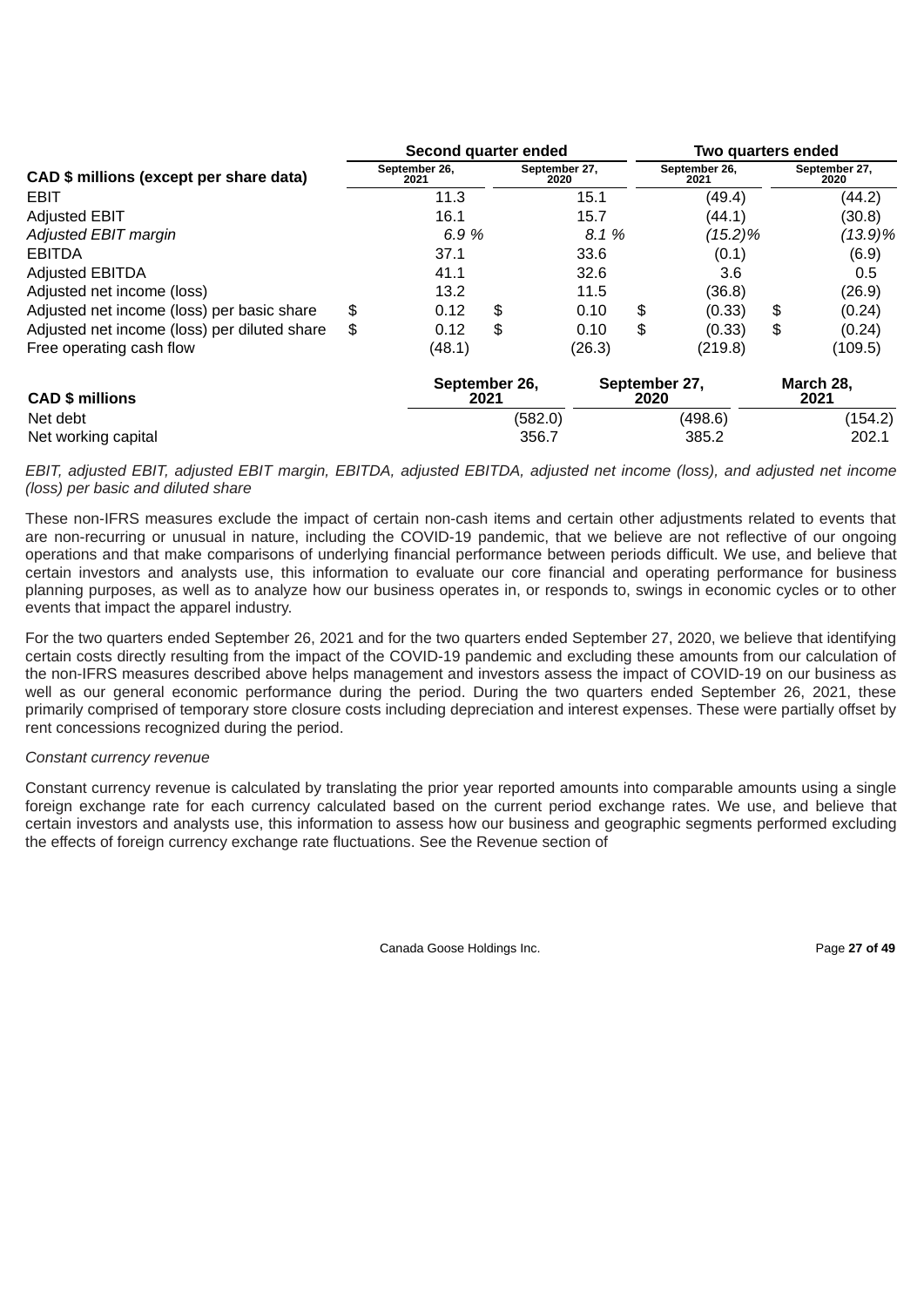the "Results of Operations" for a reconciliation of reported revenue and revenue on a constant currency basis.

### *Net debt and net debt leverage*

We define net debt as total indebtedness, net of cash, and net debt leverage as the ratio of net debt to adjusted EBITDA, measured on a spot basis. We use, and believe that certain investors and analysts use, these non-IFRS financial measures to determine the Company's financial leverage and ability to meet its debt obligations. See "Financial Condition, Liquidity and Capital Resources - Indebtedness" below for a table providing the calculation of net debt and discussion of net debt leverage.

#### *Net working capital and net working capital turnover*

We define net working capital as current assets, net of cash, minus current liabilities, excluding the short-term borrowings and current portion of lease liabilities. Net working capital turnover is the ratio of average net working capital to revenue, by averaging net working capital for each quarter. We use, and believe that certain investors and analysts use, this information to assess the Company's liquidity and management of net working capital resources. See "Financial Condition, Liquidity and Capital Resources" below for a table providing the calculation of net working capital.

#### *Free operating cash flow*

We define free operating cash flow as net cash flows from (used in) operating activities plus net cash flows from (used in) investing activities, minus principal payments on lease liabilities. We use, and believe that certain investors and analysts use, this information to assess the Company's financial leverage and cash available for repayment of borrowings and other financing activities and as an indicator of operational financial performance. See "Cash Flows" below for a table providing the free operating cash flow balance for the quarter.

Canada Goose Holdings Inc. Page **28 of 49**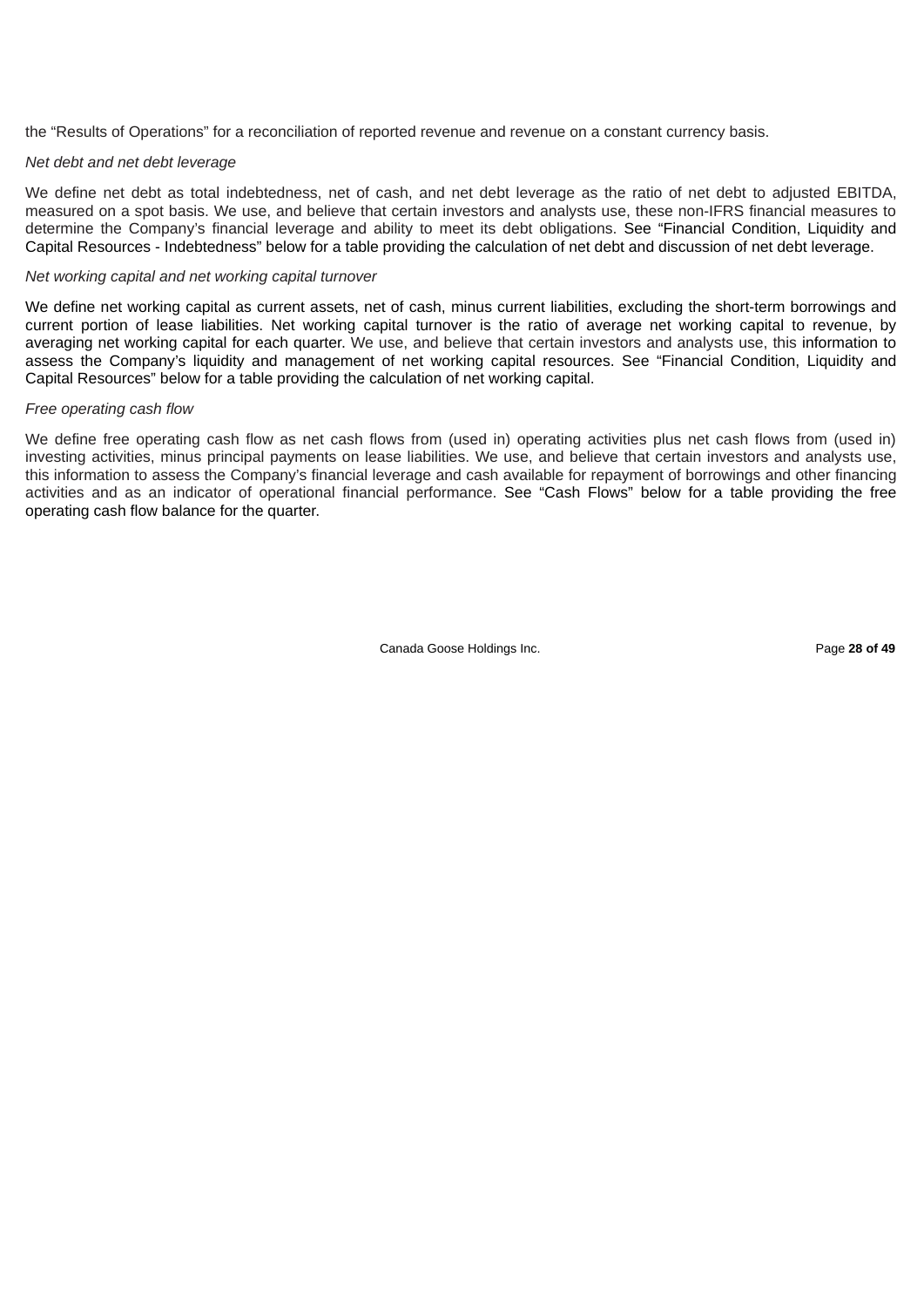The tables below reconcile net income (loss) to EBIT, adjusted EBIT, EBITDA, adjusted EBITDA, and adjusted net income (loss) for the periods indicated. Adjusted EBIT margin is equal to adjusted EBIT for the period presented as a percentage of revenue for the same period.

|                                                                                     | Second quarter ended  |                       | Two quarters ended    |                       |  |
|-------------------------------------------------------------------------------------|-----------------------|-----------------------|-----------------------|-----------------------|--|
| <b>CAD \$ millions</b>                                                              | September 26,<br>2021 | September 27,<br>2020 | September 26,<br>2021 | September 27,<br>2020 |  |
| Net income (loss)                                                                   | 9.0                   | 10.4                  | (47.7)                | (39.7)                |  |
| Add (deduct) the impact of:                                                         |                       |                       |                       |                       |  |
| Income tax recovery                                                                 | (5.6)                 | (1.3)                 | (26.1)                | (17.2)                |  |
| Net interest, finance and other costs                                               | 7.9                   | 6.0                   | 24.4                  | 12.7                  |  |
| <b>EBIT</b>                                                                         | 11.3                  | 15.1                  | (49.4)                | (44.2)                |  |
| Unrealized foreign exchange loss (gain) on<br>Term Loan Facility (a)                | 3.0                   | (0.9)                 | 2.1                   | (1.0)                 |  |
| Share-based compensation (b)                                                        |                       | 0.1                   | 0.1                   | 0.2                   |  |
| Net temporary store closure costs (c)                                               |                       | 0.3                   | 0.2                   | 5.8                   |  |
| Net excess overhead costs from temporary<br>closure of manufacturing facilities (c) |                       |                       |                       | 4.3                   |  |
| Pre-store opening costs (d)                                                         | 1.2                   | 2.8                   | 2.1                   | 3.7                   |  |
| Transition of logistics agencies (g)                                                | 0.1                   | 0.7                   | 0.1                   | 2.2                   |  |
| Costs of the Baffin acquisition (h)                                                 |                       | 0.5                   |                       | 0.9                   |  |
| Non-cash provision release (i)                                                      |                       | (3.0)                 |                       | (3.0)                 |  |
| Other (k)                                                                           | 0.5                   | 0.1                   | 0.7                   | 0.3                   |  |
| Total adjustments                                                                   | 4.8                   | 0.6                   | 5.3                   | 13.4                  |  |
| <b>Adjusted EBIT</b>                                                                | 16.1                  | 15.7                  | (44.1)                | (30.8)                |  |
| Adjusted EBIT margin                                                                | 6.9%                  | 8.1 %                 | $(15.2)\%$            | $(13.9)\%$            |  |
| Add the impact of:                                                                  |                       |                       |                       |                       |  |
| Depreciation and amortization <sup>(1)</sup>                                        | 25.8                  | 18.5                  | 49.3                  | 37.3                  |  |
| EBITDA <sup>(2)</sup>                                                               | 37.1                  | 33.6                  | (0.1)                 | (6.9)                 |  |
| Adjusted EBITDA(3)                                                                  | 41.1                  | 32.6                  | 3.6                   | 0.5                   |  |

*Depreciation and amortization include depreciation on right-of-use assets under IFRS 16, Leases. (1)*

 $^{(2)}$  EBITDA is defined as earnings before interest, taxes, depreciation and amortization. We reported earnings before interest, taxes, depreciation and amortization, and rent expense ("EBITDAR") in prior periods. EBITDAR has been replaced with *EBITDA given the rent component used in the calculation of EBITDAR is not meaningful.*

Canada Goose Holdings Inc. **Page 29 of 49** Page 29 of 49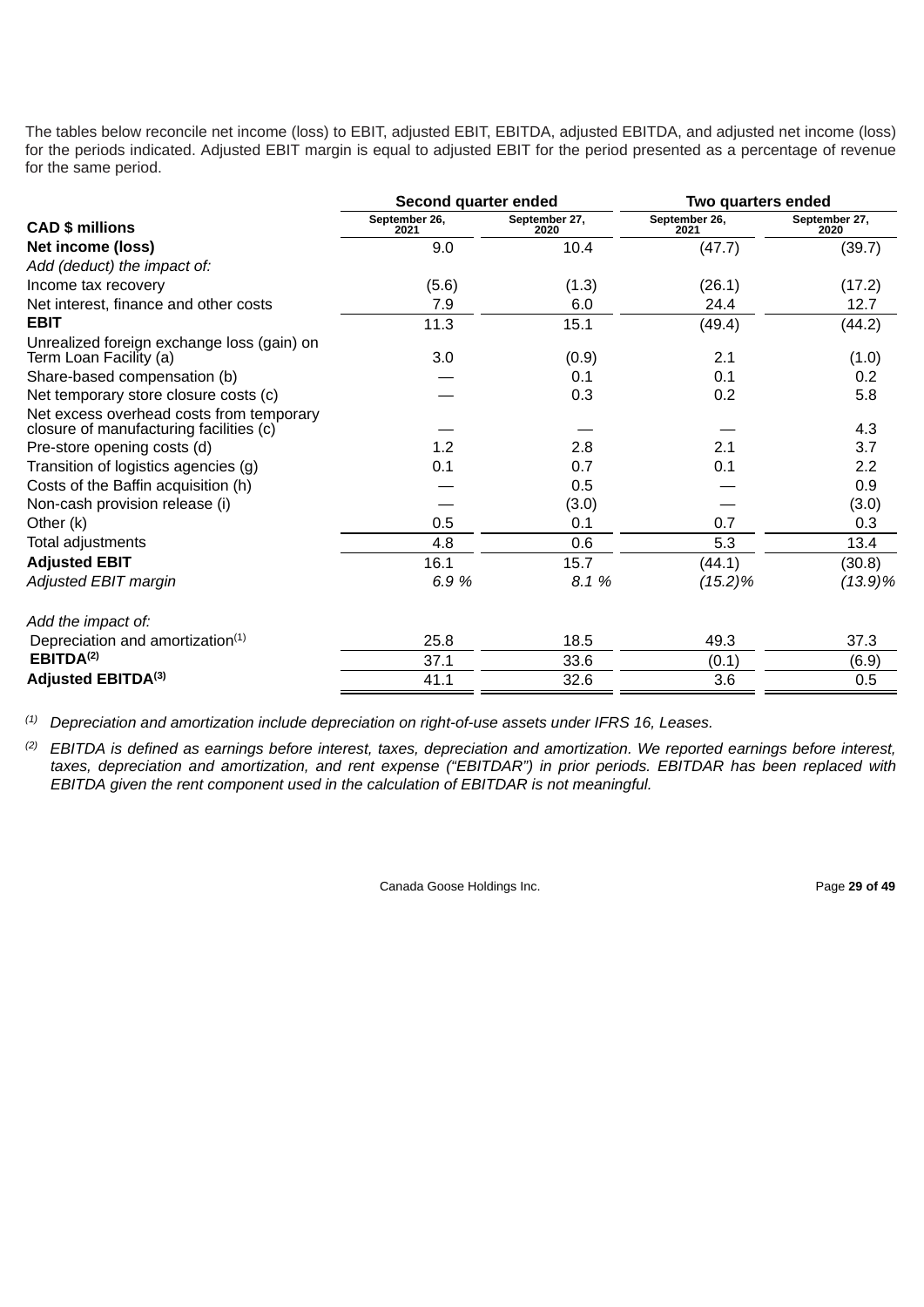(3) Adjusted EBITDA is calculated as EBITDA, adjusted for items (a) to (i) but excluding \$nil and \$0.2m of net temporary store closure costs in (c), and \$0.8m and \$1.4m of pre-store opening costs in (d), for the second and two quarters ended September 26, 2021, respectively, compared to the exclusion of net temporary store closure costs of \$0.2m and \$4.0m and pre-store opening costs of \$1.4m and \$2.0m for the second and two quarters ended September 27, 2020, respectively.

|                                                                                     | Second quarter ended  |                       | Two quarters ended    |                       |  |
|-------------------------------------------------------------------------------------|-----------------------|-----------------------|-----------------------|-----------------------|--|
| <b>CAD \$ millions</b>                                                              | September 26,<br>2021 | September 27,<br>2020 | September 26,<br>2021 | September 27,<br>2020 |  |
| Net income (loss)                                                                   | 9.0                   | 10.4                  | (47.7)                | (39.7)                |  |
| Add (deduct) the impact of:                                                         |                       |                       |                       |                       |  |
| Unrealized foreign exchange loss (gain) on Term Loan<br>Facility (a)                | 3.0                   | (0.9)                 | 2.1                   | (1.0)                 |  |
| Share-based compensation (b)                                                        |                       | 0.1                   | 0.1                   | 0.2                   |  |
| Net temporary store closure costs (c) (e)                                           |                       | 0.4                   | 0.2                   | 7.1                   |  |
| Net excess overhead costs from temporary closure of<br>manufacturing facilities (c) |                       |                       |                       | 4.3                   |  |
| Pre-store opening costs (d) (f)                                                     | 1.4                   | 3.1                   | 2.4                   | 4.2                   |  |
| Transition of logistics agencies (g)                                                | 0.1                   | 0.7                   | 0.1                   | 2.2                   |  |
| Costs of the Baffin acquisition (h)                                                 |                       | 0.5                   |                       | 0.9                   |  |
| Non-cash provision release (i)                                                      |                       | (3.0)                 |                       | (3.0)                 |  |
| Acceleration of unamortized costs on Term Loan<br>Facility Repricing (j)            |                       |                       | 9.5                   |                       |  |
| Restructuring expense (c)                                                           |                       | 0.1                   |                       | 1.7                   |  |
| Other (k)                                                                           | 0.5                   | 0.1                   | 0.7                   | 0.3                   |  |
| <b>Total adjustments</b>                                                            | 5.0                   | 1.1                   | 15.1                  | 16.9                  |  |
| Tax effect of adjustments                                                           | (0.8)                 |                       | (4.2)                 | (4.1)                 |  |
| Adjusted net income (loss)                                                          | 13.2                  | 11.5                  | (36.8)                | (26.9)                |  |

(a) Unrealized gains and losses on the translation of the Term Loan Facility from USD to CAD, net of the effect of derivative transactions entered into to hedge a portion of the exposure to foreign currency exchange risk.

(b) Non-cash based compensation expense on stock options issued prior to the Company's initial public offering ("IPO") under the Legacy Plan and cash payroll taxes paid of less than \$0.1m and \$0.1m in the second and two quarters ended September 26, 2021, respectively, (second and two quarters ended September 27, 2020 - less than \$0.1m and \$0.1m, respectively) on gains earned by option holders (compensation) when stock options are exercised.

(c) Net temporary store closure costs of less than \$0.1m and \$0.2m were incurred in the second and two quarters ended September 26, 2021, respectively. These were comprised of temporary store costs of less than \$0.1m and \$0.4m, partially offset by government subsidies of less than \$0.1m and \$0.2m in Europe in the second and two quarters ended September 26, 2021, respectively. Globally, government subsidies of \$12.0m and \$20.7m were recognized in the second and two quarters ended September 27, 2020, respectively.

Canada Goose Holdings Inc. **Page 30 of 49 Page 30 of 49**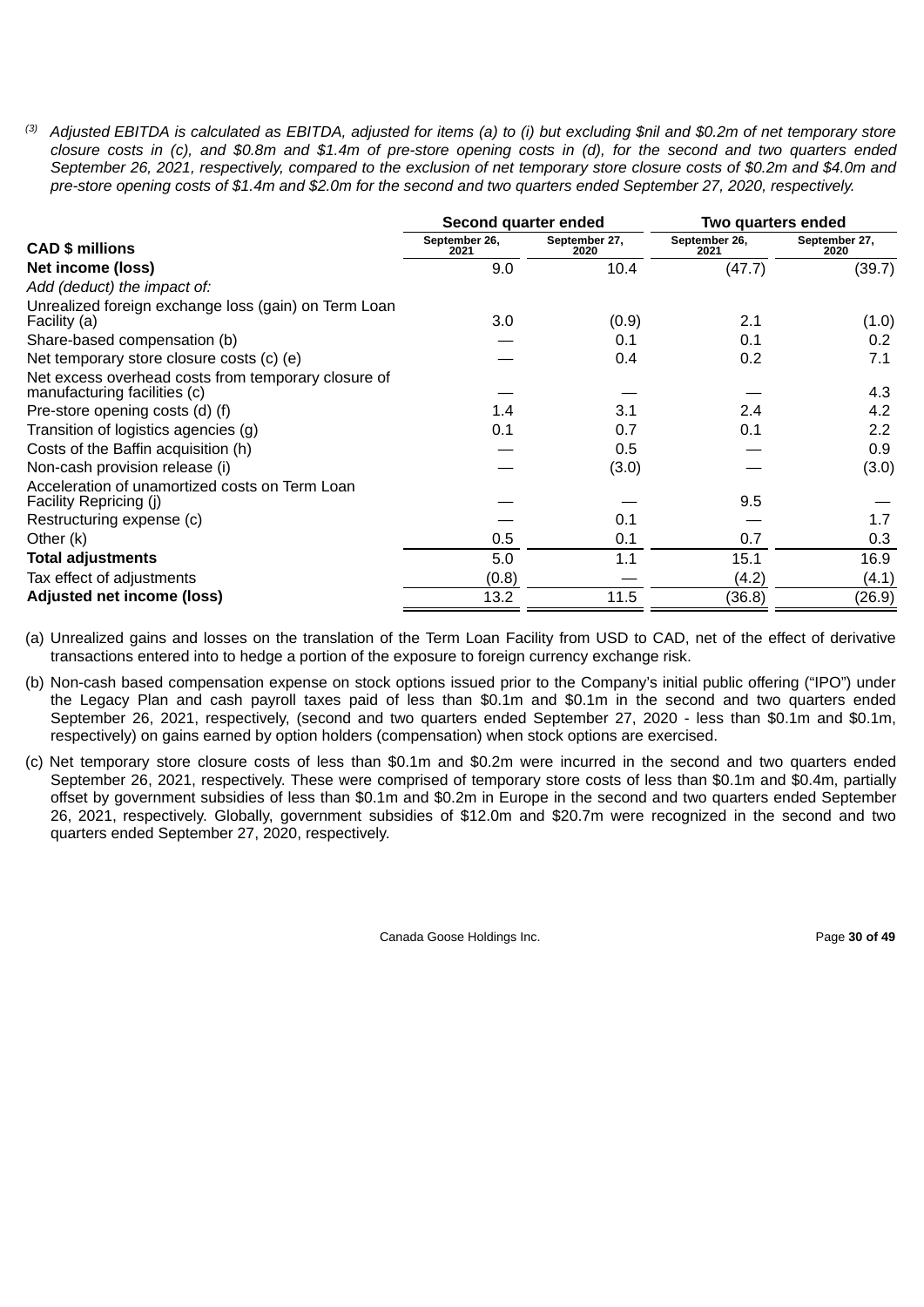Government subsidies were recorded as a reduction to excess overhead costs from temporary closure of manufacturing facilities (\$7.8m and \$9.1m), temporary store closure costs (\$0.5m and \$1.4m), and restructuring expense (\$0.1m and \$0.4m), for the second and two quarters ended September 27, 2020, respectively. The benefit of \$11.4m and \$17.6m of government subsidies therefore remained in adjusted EBIT as a reduction to the associated wage costs for the second and two quarters ended September 27, 2020, respectively.

- (d) Costs incurred during pre-opening periods for new retail stores, including depreciation on right-of-use assets.
- (e) Includes less than \$0.1m and less than \$0.1m of interest expense on lease liabilities for temporary store closures for the second and two quarters ended September 26, 2021, respectively (second and two quarters ended September 27, 2020 - \$0.1m and \$1.3m, respectively).
- (f) Pre-store opening costs incurred in (d) above plus \$0.2m and \$0.3m of interest expense on lease liabilities for new retail stores during pre-opening periods for the second and two quarters ended September 26, 2021, respectively (second and two quarters ended September 27, 2020 - \$0.3m and \$0.5m, respectively).
- (g) Costs incurred for the transition of logistics, warehousing, and freight forwarding agencies to enhance our global distribution structure.
- (h) Costs in connection with the Baffin acquisition and the impact of gross margin that would otherwise have been recognized on inventory recorded at net realizable value less costs to sell.
- (i) Release of a non-cash sales contract provision as a result of the expiration of the statute of limitations in the respective jurisdiction in the second and two quarters ended September 27, 2020.
- (j) Non-cash unamortized costs accelerated in connection with the Repricing Amendment on April 9, 2021.
- (k) Includes costs for class action lawsuits and rent abatement received.

Canada Goose Holdings Inc. Page **31 of 49**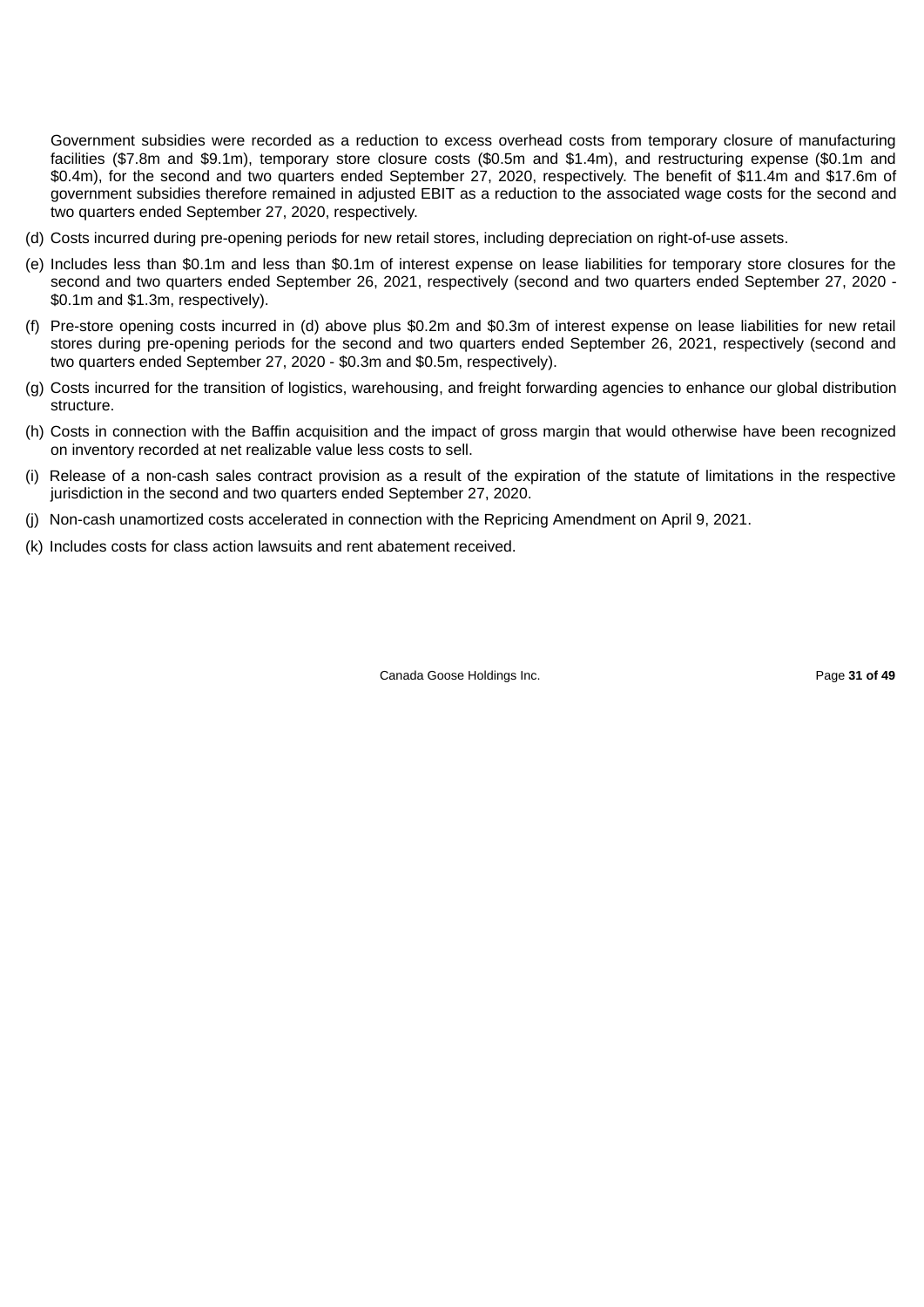# **FINANCIAL CONDITION, LIQUIDITY AND CAPITAL RESOURCES**

# *Financial Condition*

The following table represents our net working capital<sup>(1)</sup> position as at September 26, 2021, September 27, 2020 and March 28, 2021.

| <b>CAD \$ millions</b>                                                     | September 26.<br>2021 | September 27,<br>2020 | \$ Change | March 28.<br>2021 | \$ Change |
|----------------------------------------------------------------------------|-----------------------|-----------------------|-----------|-------------------|-----------|
| Current assets                                                             | 685.2                 | 736.1                 | (50.9)    | 896.9             | (211.7)   |
| Deduct: Cash                                                               | (98.9)                | (156.3)               | 57.4      | (477.9)           | 379.0     |
| Current assets, net of cash                                                | 586.3                 | 579.8                 | 6.5       | 419.0             | 167.3     |
| <b>Current liabilities</b>                                                 | 312.7                 | 249.1                 | 63.6      | 262.1             | 50.6      |
| Deduct the impact of:                                                      |                       |                       |           |                   |           |
| Short-term borrowings                                                      | (27.3)                | (11.0)                | (16.3)    |                   | (27.3)    |
| Current portion of lease liabilities                                       | (55.8)                | (43.5)                | (12.3)    | (45.2)            | (10.6)    |
| Current liabilities, net of Short-term<br>borrowings and lease liabilities | 229.6                 | 194.6                 | 35.0      | 216.9             | 12.7      |
| Net working capital $(1)$                                                  | 356.7                 | 385.2                 | (28.5)    | 202.1             | 154.6     |

*See "Non-IFRS Financial Measures" for a description of this measure. (1)*

As at September 26, 2021, we had \$356.7m of net working capital compared to \$385.2m of net working capital as at September 27, 2020. The \$28.5m decrease, or 7.4%, was driven by an increase in accounts payable and accrued liabilities due to higher accrued expenses attributable to the expanded retail network. Net working capital turnover<sup>(1)</sup> was 27.9% in the quarter ended September 26, 2021.

As at September 26, 2021, we had \$356.7m of net working capital compared to \$202.1m of net working capital as at March 28, 2021.

Canada Goose Holdings Inc. **Page 32 of 49**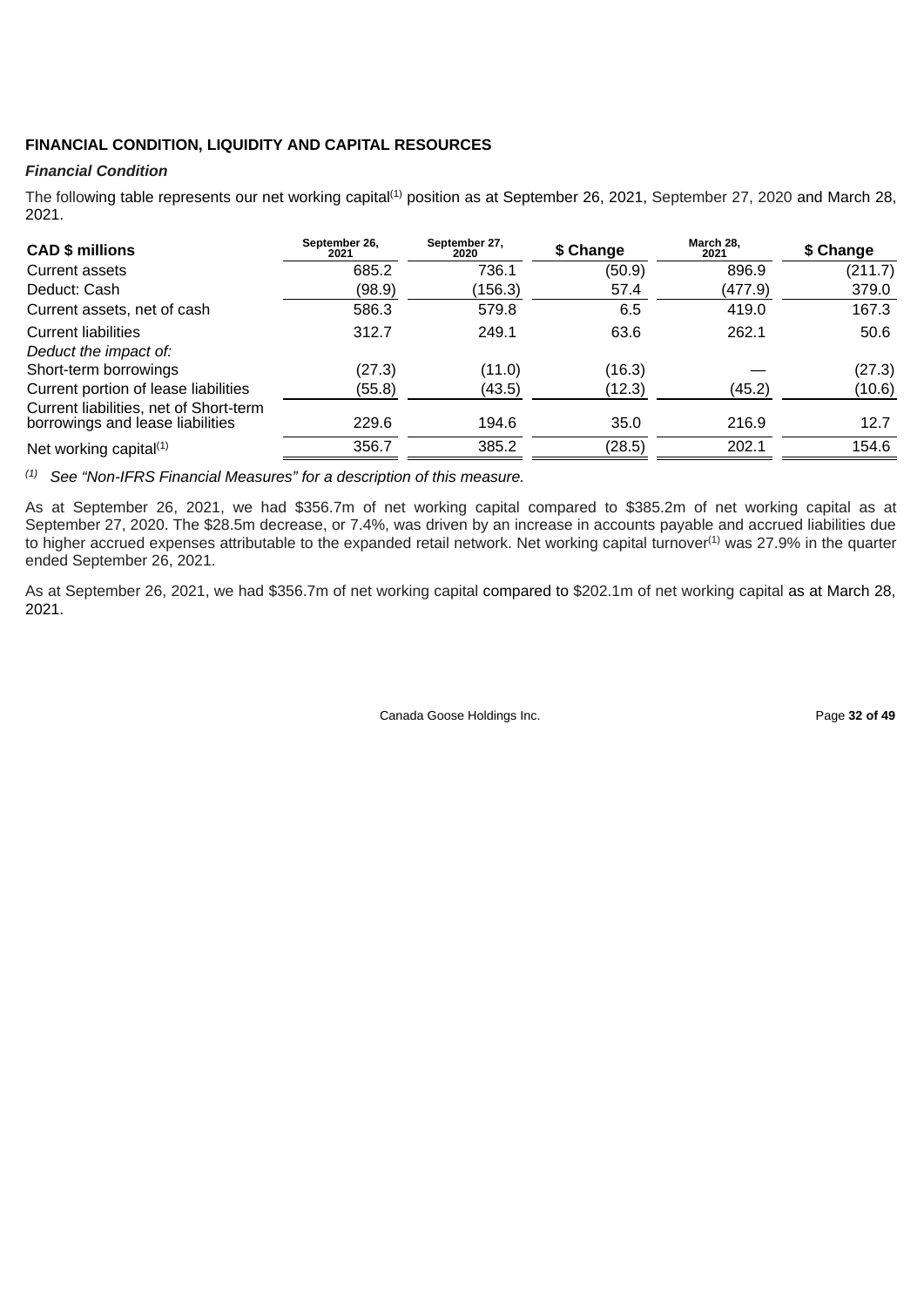# *Cash Flows*

The following table summarizes the Company's consolidated statement of cash flows for the second and two quarters ended September 26, 2021 compared to the second and two quarters ended September 27, 2020.

|                                                         | Second quarter ended  |                       |           | Two quarters ended    |                       |           |
|---------------------------------------------------------|-----------------------|-----------------------|-----------|-----------------------|-----------------------|-----------|
| <b>CAD \$ millions</b>                                  | September 26,<br>2021 | September 27.<br>2020 | \$ Change | September 26,<br>2021 | September 27,<br>2020 | \$ Change |
| Total cash (used in)<br>provided by:                    |                       |                       |           |                       |                       |           |
| Operating activities                                    | (26.7)                | (13.5)                | (13.2)    | (181.2)               | (83.3)                | (97.9)    |
| Investing activities                                    | (11.7)                | (4.0)                 | (7.7)     | (19.0)                | (8.8)                 | (10.2)    |
| Financing activities                                    | (169.3)               | 14.1                  | (183.4)   | (172.7)               | 217.6                 | (390.3)   |
| Effects of foreign currency<br>exchange rate changes on |                       |                       |           |                       |                       |           |
| cash                                                    | 0.7                   | (0.4)                 | 1.1       | (6.1)                 | (0.9)                 | (5.2)     |
| (Decrease) increase in<br>cash                          | (207.0)               | (3.8)                 | (203.2)   | (379.0)               | 124.6                 | (503.6)   |
| Cash, beginning of period                               | 305.9                 | 160.1                 | 145.8     | 477.9                 | 31.7                  | 446.2     |
| Cash, end of period                                     | 98.9                  | 156.3                 | (57.4)    | 98.9                  | 156.3                 | (57.4)    |
| Free operating cash flow $(1)$                          | (48.1)                | (26.3)                | (21.8)    | (219.8)               | (109.5)               | (110.3)   |

*See "Non-IFRS Financial Measures" for a description of this measure.* (1)

# *Cash Requirements*

Our primary need for liquidity is to fund net working capital, capital expenditures, debt services, and general corporate requirements of our business. Our primary source of liquidity to meet our cash requirements is cash generated from operating activities over our annual operating cycle. We also utilize the Mainland China Facilities, the Revolving Facility, and the Trade accounts receivable factoring program to provide short-term liquidity and to have funds available for net working capital. Our ability to fund our operations, invest in planned capital expenditures, meet debt obligations, and repay or refinance indebtedness depends on our future operating performance and cash flows, which are subject, but not limited to, prevailing economic, financial, and business conditions, some of which are beyond our control. Cash generated from operating activities is significantly impacted by the seasonality of our business. Historically, cash flows from operating activities have been highest in the third and fourth fiscal quarters of the fiscal year due to revenue from the DTC channel and the collection of receivables from wholesale revenue earlier in the year.

#### *Cash flows used in operating activities*

Cash flows used in operating activities were \$26.7m for the second quarter ended September 26, 2021 compared to \$13.5m for the second quarter ended September 27, 2020. The increase in cash used in operating activities of \$13.2m was driven by \$24.4m of increased inventory production as our manufacturing facilities had limited production in the comparative quarter, partially offset by \$9.1m of lower settlements of trade payables.

Canada Goose Holdings Inc. **Page 33 of 49 Page 33 of 49**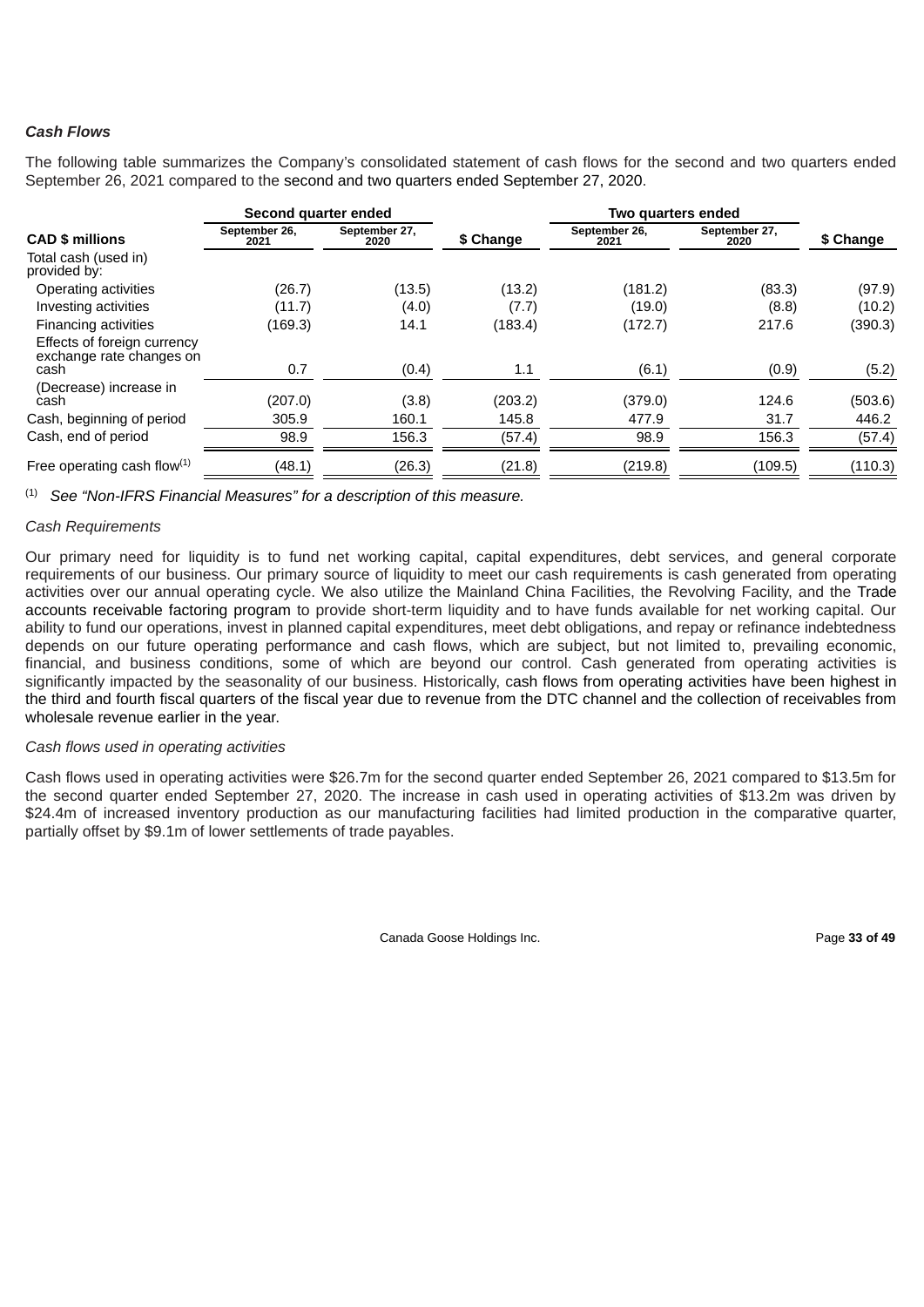Cash flows used in operating activities were \$181.2m for the two quarters ended September 26, 2021 compared to \$83.3m for the two quarters ended September 27, 2020. The expected increase in cash used in operating activities of \$97.9m was driven by \$71.0m of increased inventory production as our manufacturing facilities exclusively produced PPE in the comparative period and \$22.6m of higher settlements of trade payables.

### *Cash flows used in investing activities*

Cash flows used in investing activities were \$11.7m for the second quarter ended September 26, 2021 compared to cash flows used in investing activities of \$4.0m for the second quarter ended September 27, 2020. The increase in cash flows used in investing activities of \$7.7m was due to the investment program behind our strategic initiatives, including higher costs incurred for retail store construction driven by the timing of store openings.

Cash flows used in investing activities were \$19.0m for the two quarters ended September 26, 2021 compared to cash flows used in investing activities of \$8.8m for the two quarters ended September 27, 2020. The increase in cash flows used in investing activities of \$10.2m was due to the investment program behind our strategic initiatives as described above.

### *Cash flows (used in) from financing activities*

Cash flows used in financing activities were \$169.3m for the second quarter ended September 26, 2021 compared to cash flows from financing activities of \$14.1m for the second quarter ended September 27, 2020. The increase in cash flows used in financing activities of \$183.4m was driven by \$176.9m and \$2.7m of payments for the purchase of subordinate voting shares that were cancelled and held for cancellation, respectively, related to the normal course issuer bid ("NCIB") that was initiated during the second quarter ended September 26, 2021. Refer to the "Normal course issuer bid" section of this MD&A for additional details.

Cash flows used in financing activities were \$172.7m for the two quarters ended September 26, 2021 compared to cash flows from financing activities of \$217.6m for the two quarters ended September 27, 2020. The increase in cash flows used in financing activities of \$390.3m was driven by \$221.3m of higher borrowings on the Revolving Facility in the comparative period and the payments for the purchase of subordinate voting shares related to the NCIB as described above.

Canada Goose Holdings Inc. Page **34 of 49**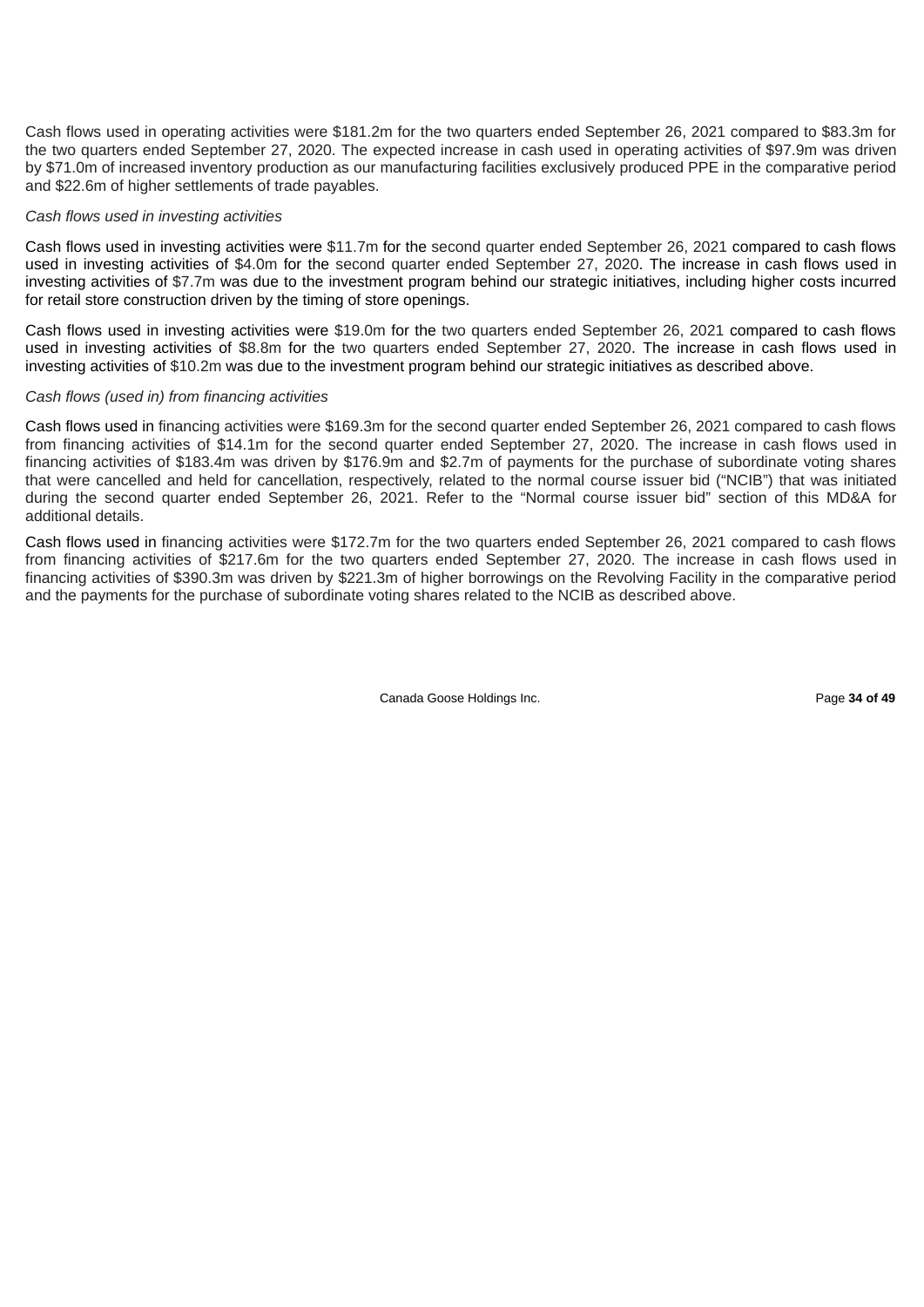# *Free operating cash flow (1)*

The table below reconciles the cash flows used in operating and investing activities, and principal payments on lease liabilities to free operating cash flow.

|                                            | Second quarter ended  |                       |           | Two quarters ended    |                       |           |
|--------------------------------------------|-----------------------|-----------------------|-----------|-----------------------|-----------------------|-----------|
| <b>CAD \$ millions</b>                     | September 26,<br>2021 | September 27,<br>2020 | \$ Change | September 26,<br>2021 | September 27,<br>2020 | \$ Change |
| Total cash used in:                        |                       |                       |           |                       |                       |           |
| Operating activities                       | (26.7)                | (13.5)                | (13.2)    | (181.2)               | (83.3)                | (97.9)    |
| Investing activities                       | (11.7)                | (4.0)                 | (7.7)     | (19.0)                | (8.8)                 | (10.2)    |
| Deduct the impact of:                      |                       |                       |           |                       |                       |           |
| Principal payments on lease<br>liabilities | (9.7)                 | (8.8)                 | (0.9)     | (19.6)                | (17.4)                | (2.2)     |
| Free operating cash flow $(1)$             | (48.1)                | (26.3)                | (21.8)    | (219.8)               | (109.5)               | (110.3)   |

*See "Non-IFRS Financial Measures" for a description of this measure.* (1)

Free operating cash flows used in the second quarter ended September 26, 2021 decreased to \$(48.1)m from \$(26.3)m for the second quarter ended September 27, 2020 due to higher cash flows used in operating and investing activities as described above and higher principal paid on lease liabilities.

Free operating cash flows used in the two quarters ended September 26, 2021 decreased to \$(219.8)m from \$(109.5)m for the two quarters ended September 27, 2020 due to higher cash flows used in operating and investing activities as described above and higher principal paid on lease liabilities.

# *Indebtedness*

The following table presents our net debt<sup>(1)</sup> as at September 26, 2021, September 27, 2020, and March 28, 2021.

| <b>CAD \$ millions</b>           | September 26.<br>2021 | September 27,<br>2020 | \$ Change | March 28.<br>2021 | \$ Change |  |
|----------------------------------|-----------------------|-----------------------|-----------|-------------------|-----------|--|
| Cash                             | 98.9                  | 156.3                 | (57.4)    | 477.9             | (379.0)   |  |
| <b>Mainland China Facilities</b> | (23.5)                | (11.0)                | (12.5)    |                   | (23.5)    |  |
| <b>Revolving Facility</b>        |                       | (224.9)               | 224.9     |                   |           |  |
| <b>Term Loan Facility</b>        | (377.6)               | (152.3)               | (225.3)   | (377.3)           | (0.3)     |  |
| Lease liabilities                | (279.8)               | (266.7)               | (13.1)    | (254.8)           | (25.0)    |  |
| Net debt $(1)$                   | (582.0)               | (498.6)               | (83.4)    | (154.2)           | (427.8)   |  |

*See "Non-IFRS Financial Measures" for a description of this measure. (1)*

As at September 26, 2021, net debt was \$582.0m compared to \$498.6m as at September 27, 2020. The increase of \$83.4m was driven by a lower cash position of \$57.4m and an increase of \$13.1m in lease liabilities. The Revolving Facility balance from the comparative quarter of \$224.9m was replaced with increased borrowings on the Term Loan Facility of \$225.3m due to the Refinancing Amendment. Net debt leverage<sup>(1)</sup> as at September 26, 2021 was 2.7 times adjusted EBITDA.

Canada Goose Holdings Inc. **Page 35 of 49** and the Page 35 of 49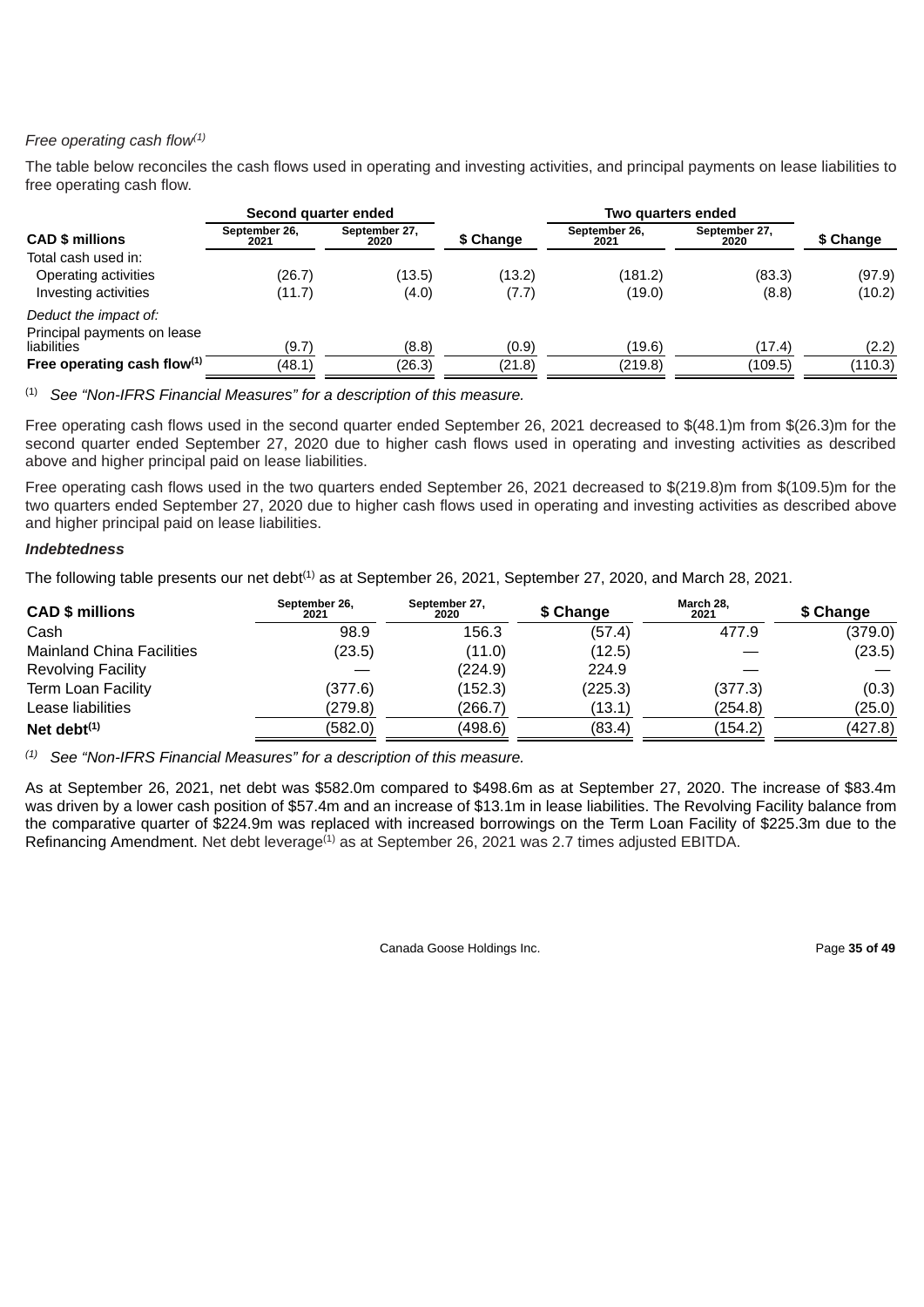Net debt as at September 26, 2021 was \$582.0m compared to \$154.2m as at March 28, 2021. The increase in net debt of \$427.8m was driven by the consumption of cash of \$379.0m, which includes the purchase of subordinate voting shares for total cash consideration of \$179.6m, in the two quarters ended September 26, 2021.

# *Revolving Facility*

The Company has an agreement with a syndicate of lenders for a senior secured asset-based credit facility ("Revolving Facility") consisting of a revolving credit facility in the amount of \$467.5m, with an increase in commitments to \$517.5m during the peak season (June 1 - November 30). The Revolving Facility matures on June 3, 2024. Amounts owing under the Revolving Facility may be borrowed, repaid and re-borrowed for general corporate purposes.

As at September 26, 2021, the Company had repaid all amounts owing on the Revolving Facility (September 27, 2020 - \$224.9m and March 28, 2021 - \$nil) and related deferred financing charges in the amounts of \$1.1m (September 27, 2020 - \$1.9m and March 28, 2021 - \$1.7m) were included in other long-term liabilities. As at and during the two quarters ended September 26, 2021, the Company was in compliance with all covenants.

The Company had unused borrowing capacity available under the Revolving Facility of \$328.6m as at September 26, 2021 (September 27, 2020 - \$101.8m, March 28, 2021 - \$181.2m).

The Company had a first-in, last-out facility included in the Revolving Facility in the amount of \$50.0m which matured on May 25, 2021. No amounts were outstanding at the time of maturity and the first-in, last-out facility has not been renewed. As the facility was not renewed, deferred financing costs of \$0.4m were written off to the statement of income (loss).

As at September 26, 2021, the Company had letters of credit outstanding under the Revolving Facility of \$5.8m (September 27, 2020 - \$5.7m, March 28, 2021 - \$5.0m).

# *Term Loan Facility*

The Company has a senior secured loan agreement with a syndicate of lenders that is secured on a split collateral basis alongside the Revolving Facility. As a result of the Refinancing Amendment which took place on October 7, 2020, the aggregate principal amount owing increased to US\$300.0m from US\$113.8m.

Canada Goose Holdings Inc. **Page 36 of 49**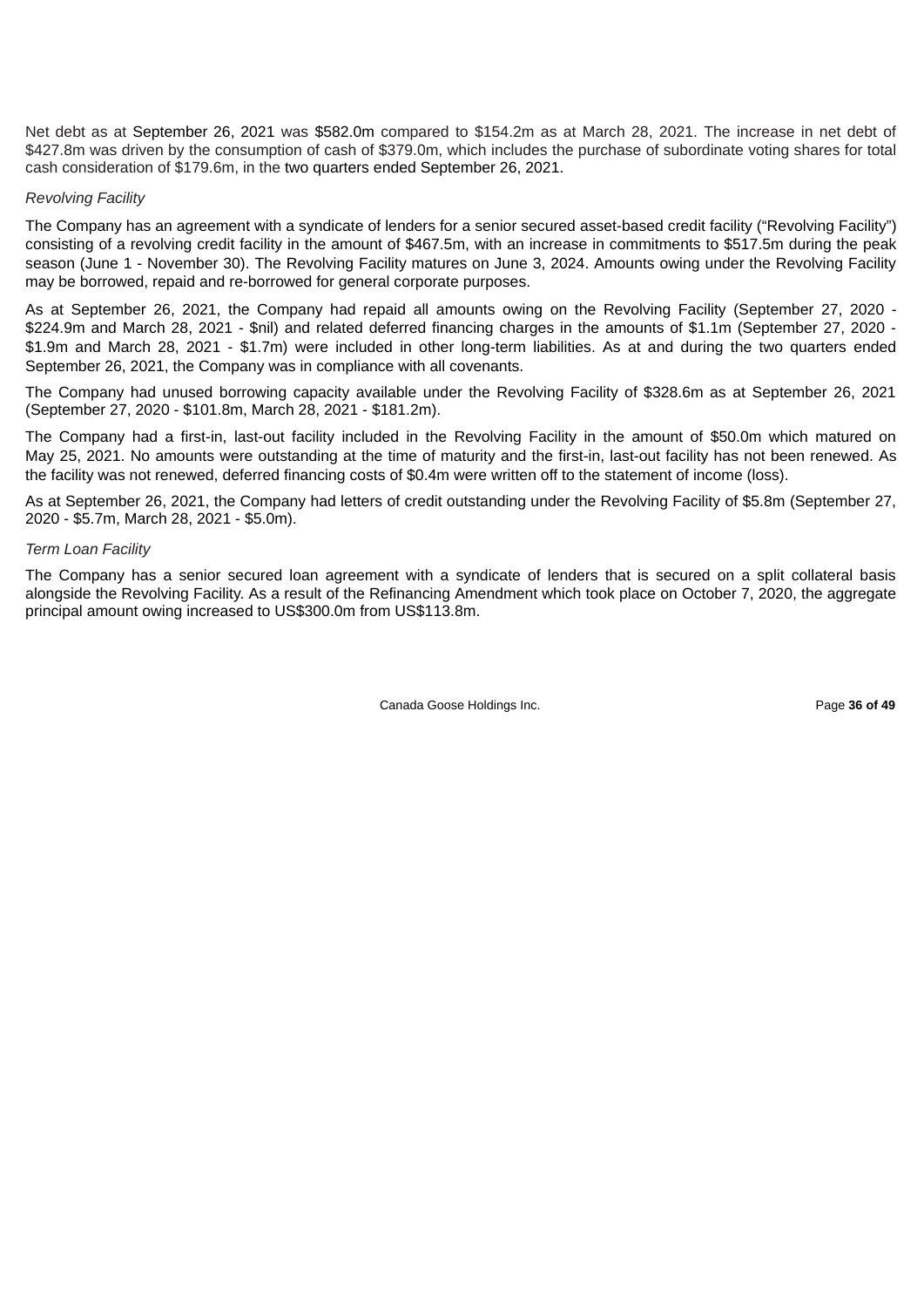On April 9, 2021, the Company entered into an agreement with its lenders to reprice its term loan, referred to as the Repricing Amendment and Fifth Amendment to Credit Agreement ("Repricing Amendment"). The Repricing Amendment decreases the interest to a rate of LIBOR plus an applicable margin of 3.50% from LIBOR plus an applicable margin of 4.25%, payable quarterly in arrears. The Company elected to account for the Repricing Amendment as a debt extinguishment and re-borrowing of the loan amount. As a result, the acceleration of unamortized costs of \$9.5m was included in net interest, finance and other costs in the statement of income (loss). In connection with the Repricing Amendment, the Company incurred transaction costs of \$0.9m which are being amortized using the effective interest rate method over the new term to maturity.

As a result of the Repricing Amendment, there were no changes to the following terms from the existing Term Loan Facility: a) the aggregate principal amount of US\$300.0m; b) the maturity date of October 7, 2027; c) LIBOR may not be less than 0.75%, and d) US\$0.75m on the principal amount is repayable quarterly. The Repricing Amendment had no impact on the existing derivative contracts entered into on October 30, 2020.

Voluntary prepayments of amounts owing under the Term Loan Facility may be made at any time without premium or penalty but once repaid may not be reborrowed. The Company began quarterly repayments of US\$0.75m on the principal amount during the first quarter ended June 27, 2021. The Company has pledged substantially all of its assets as collateral for the Term Loan Facility. The Term Loan Facility contains financial and non-financial covenants, which could impact the Company's ability to draw funds. As at and during the two quarters ended September 26, 2021, the Company was in compliance with all covenants.

As the Term Loan Facility is denominated in U.S. dollars, the Company remeasures the outstanding balance in Canadian dollars at each balance sheet date. As at September 26, 2021, we had \$377.6m (US\$298.5m) aggregate principal amount outstanding under the Term Loan Facility (March 28, 2021 - \$377.3m). The difference in amounts in these periods is the result of the change in the CAD:USD exchange rate. As at September 27, 2020, prior to the Refinancing Amendment, the aggregate principal amount owing was \$152.3m.

# *Mainland China Facilities*

A subsidiary of the Company in Mainland China has two uncommitted loan facilities from different institutions in the aggregate amount of RMB 310.0m ("Mainland China Facilities"). The term of each draw on the loans is one, three or six months or such other period as agreed upon and shall not exceed twelve months (including any extension or rollover). The interest rate on each facility is equal to loan prime rate of 1 year, plus 0.15% per annum, and payable at one, three or six months, depending on the term of each draw. Proceeds drawn on the Mainland China Facilities are being used to support working capital requirements and build up of inventory for peak season sales. As at September 26, 2021, the Company had \$23.5m owing on the Mainland China Facilities (September 27, 2020 - \$11.0m, March 28, 2021 - \$nil).

# *Short-term Borrowings*

As at September 26, 2021, the Company has short-term borrowings in the amount of \$27.3m. Short-term borrowings include \$23.5m (September 27, 2020 - \$11.0m, March 28, 2021 - \$nil) owing on the Mainland China Facilities and \$3.8m (September 27, 2020 - \$nil, March 28, 2021 - \$nil) for the quarterly principal repayments on the term loan. Short-term borrowings are all due within the next 12 months.

Canada Goose Holdings Inc. **Page 37 of 49**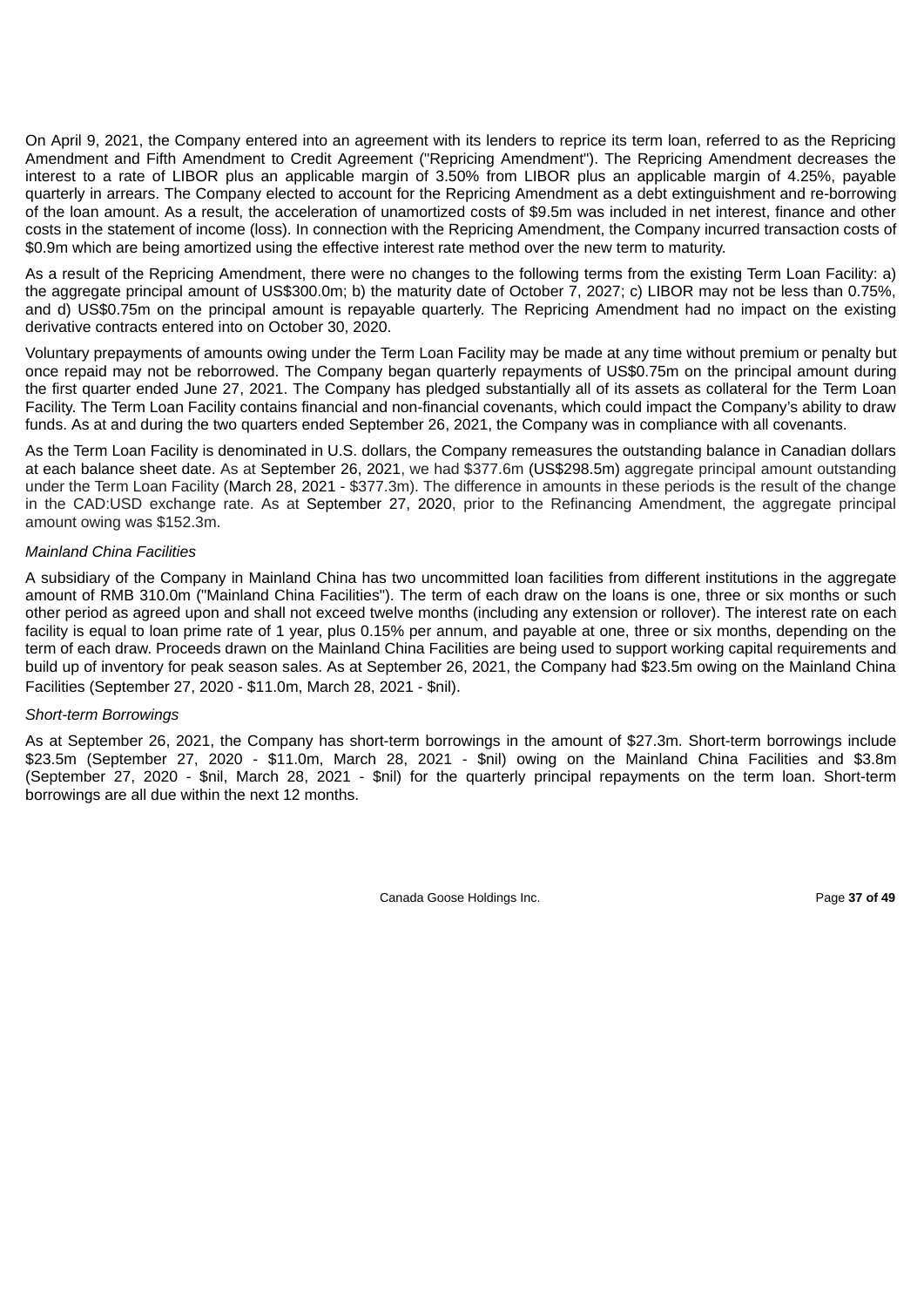### *Lease Liabilities*

The Company had \$279.8m (September 27, 2020 - \$266.7m, March 28, 2021 - \$254.8m) of lease liabilities as at September 26, 2021, of which \$55.8m (September 27, 2020 - \$43.5m, March 28, 2021 - \$45.2m) are due within one year. Lease liabilities represent the discounted amount of future payments under leases for right-of-use assets.

# *Normal course issuer bid*

The Company has initiated a NCIB in relation to its subordinate voting shares. The Company is authorized to make purchases under the NCIB from August 20, 2021 to August 19, 2022, in accordance with the requirements of the Toronto Stock Exchange (the "TSX"). The Board of Directors of the Company has authorized the Company to repurchase up to 5,943,239 subordinate voting shares, representing approximately 10.0% of the issued and outstanding subordinate voting shares as at August 6, 2021. Purchases will be made by means of open market transactions on both the TSX and the New York Stock Exchange (the "NYSE"), or alternative trading systems, if eligible, or by such other means as a securities regulatory authority may permit. Under the NCIB, the Company will be allowed to purchase daily, through the facilities of the TSX, a maximum of 256,010 subordinate voting shares, representing 25% of the average daily trading volume, as calculated per the TSX rules for the sixmonth period starting on February 1, 2021 to July 31, 2021. Repurchased subordinate voting shares will be cancelled. A copy of the Company's notice of intention to commence a normal course issuer bid through the facilities of the TSX may be obtained, without charge, by contacting the Company. The Company believes that the purchase of its subordinate voting shares under the NCIB is an appropriate and desirable use of available excess cash.

Further, the Board of Directors has authorized the Company to initiate an automatic share purchase plan ("ASPP") under which a designated broker may purchase subordinate voting shares under the NCIB during the regularly scheduled quarterly trading blackout period. The repurchases made under the ASPP will be made in accordance with certain purchasing parameters and will continue until the earlier of the date in which the Company has acquired the maximum limit of subordinate voting shares pursuant to the ASPP or upon the date of expiry of the NCIB.

During the two quarters ended September 26, 2021, the Company purchased 3,802,436 subordinate voting shares for cancellation for total cash consideration of \$179.6m and a payable to the designated broker of \$4.6m. The amount to purchase the subordinate voting shares has been charged to share capital, with the remaining \$176.3m charged to retained earnings. Of the 3,802,436 subordinate voting shares purchased, 987,088 were purchased under the ASPP for total cash consideration of \$42.1m.

A liability representing the maximum amount that the entity could be required to pay the designated broker under the ASPP was \$3.3m as at September 26, 2021. The amount has been charged to contributed surplus. Subsequent to the quarter and as of the date hereof, the Company purchased an additional 62,700 subordinate voting shares for cancellation for total cash consideration of \$3.0m under the ASPP. The ASPP has concluded as of the date hereof and the remaining liability to the designated broker is \$nil.

# *Capital Management*

The Company manages its capital and capital structure, with the objectives of safeguarding sufficient net working capital<sup>(1)</sup> over the annual operating cycle and providing sufficient financial resources to grow operations to meet long-term consumer demand. The Board of Directors of

Canada Goose Holdings Inc. Page **38 of 49**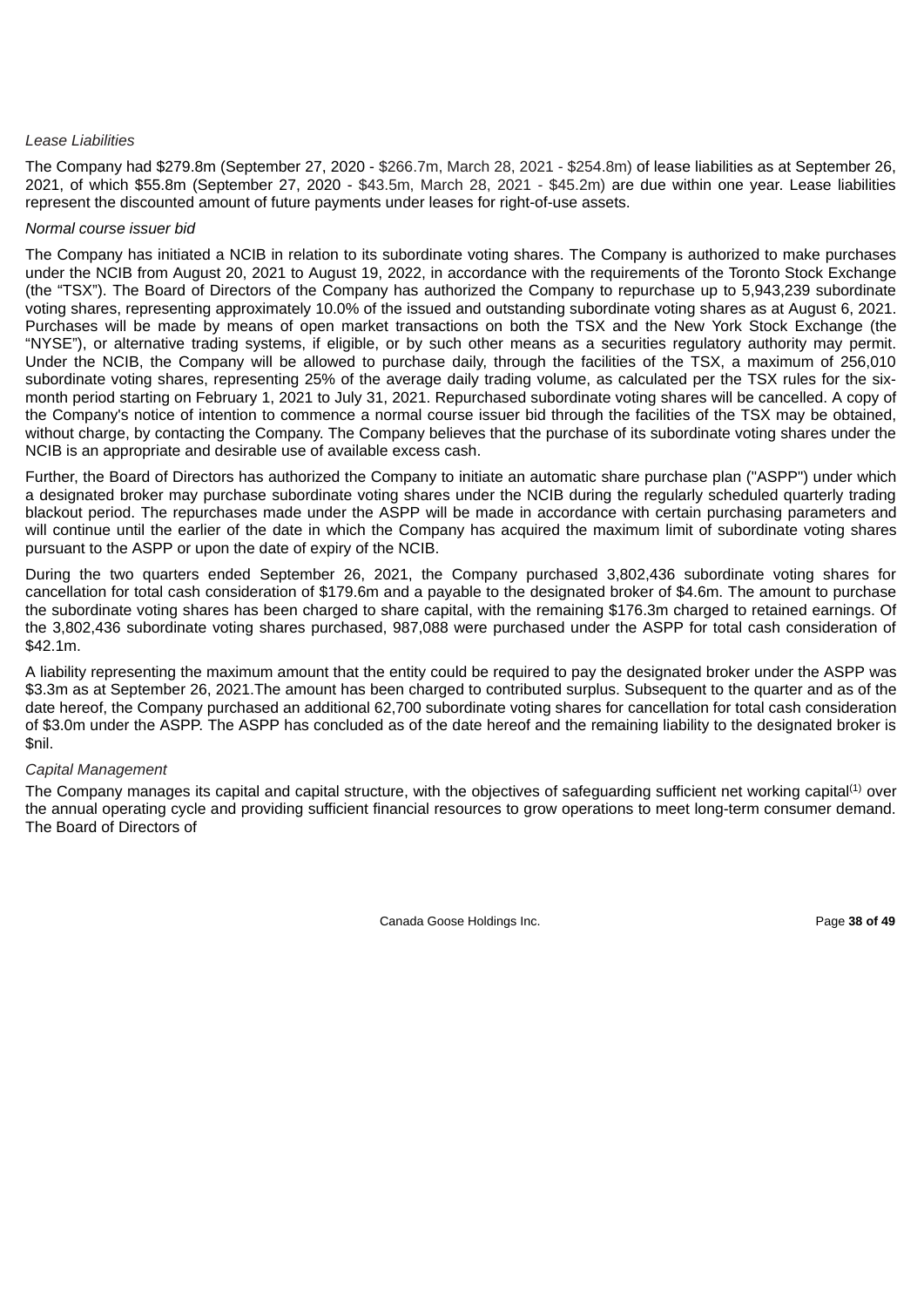the Company monitors the Company's capital management on a regular basis. We will continually assess the adequacy of the Company's capital structure and capacity and make adjustments within the context of the Company's strategy, economic conditions, and risk characteristics of the business.

*See "Non-IFRS Financial Measures" for a description of these measures. (1)*

### *Contractual Obligations*

The following table summarizes the amount of contractual undiscounted future cash flow requirements as at September 26, 2021:

| <b>CAD \$ millions</b>                                        | Q3 & Q4<br>2022 | 2023 | 2024 | 2025 | 2026 | 2027 | <b>Thereafter</b> | <b>Total</b> |
|---------------------------------------------------------------|-----------------|------|------|------|------|------|-------------------|--------------|
|                                                               | \$              | \$   | \$   | æ    | \$   | æ    | \$                | \$           |
| Accounts payable and accrued liabilities                      | 195.2           |      |      |      |      |      |                   | 195.2        |
| <b>Mainland China Facilities</b>                              | 23.5            |      |      |      |      |      |                   | 23.5         |
| Term Loan Facility                                            | 1.9             | 3.8  | 3.8  | 3.8  | 3.8  | 3.8  | 356.7             | 377.6        |
| Interest commitments relating to<br>borrowings <sup>(1)</sup> | 9.0             | 16.0 | 16.0 | 16.0 | 16.0 | 16.0 | 8.0               | 97.0         |
| Foreign exchange forward contracts                            |                 | 4.8  |      |      | 15.0 |      |                   | 19.8         |
| Lease obligations                                             | 32.1            | 63.9 | 53.2 | 47.7 | 36.2 | 29.3 | 51.1              | 313.5        |
| Pension obligation                                            |                 |      |      |      |      |      | 2.0               | 2.0          |
| <b>Total contractual obligations</b>                          | 261.7           | 88.5 | 73.0 | 67.5 | 71.0 | 49.1 | 417.8             | 1,028.6      |

Interest commitments are calculated based on the loan balance and the interest rate payable on the Mainland China Facilities and the Term Loan Facility of 4.26% and 4.25%, respectively, as at September 26, 2021. (1)

As at September 26, 2021, we had additional liabilities which included provisions for warranty, sales returns, asset retirement obligations, and deferred income tax liabilities. These liabilities have not been included in the table above as the timing and amount of future payments are uncertain.

# *Off-Balance Sheet Arrangements*

The Company uses off-balance sheet arrangements including letters of credit and guarantees in connection with certain obligations, including leases. In Europe, the Company also entered into an agreement to factor, on a limited recourse basis, certain of its trade accounts receivable up to a limit of €20.0m in exchange for advanced funding equal to 100% of the principal value of the invoice. Refer to the "Credit risk" section of this MD&A for additional details on the Trade accounts receivable factoring program. Other than those items disclosed here and elsewhere in this MD&A and our financial statements, we did not have any material off-balance sheet arrangements or commitments as at September 26, 2021.

# *Letter of guarantee facility*

On April 14, 2020, Canada Goose Inc. entered into a letter of guarantee facility in the amount of \$10.0m. Letters of guarantee are available for terms of up to twelve months and will be charged a fee equal to 1.2% per annum calculated against the face amount and over the term of the guarantee. Amounts issued on the facility will be used to finance working capital requirements through letters of guarantee, standby letters of credit, performance bonds, counter guarantees, counter standby letters of credit, or similar credits. The Company immediately reimburses the

Canada Goose Holdings Inc. **Page 39 of 49** and  $\overline{P}$  and  $\overline{P}$  and  $\overline{P}$  and  $\overline{P}$  and  $\overline{P}$  and  $\overline{P}$  and  $\overline{P}$  and  $\overline{P}$  and  $\overline{P}$  and  $\overline{P}$  and  $\overline{P}$  and  $\overline{P}$  and  $\overline{P}$  and  $\overline{P$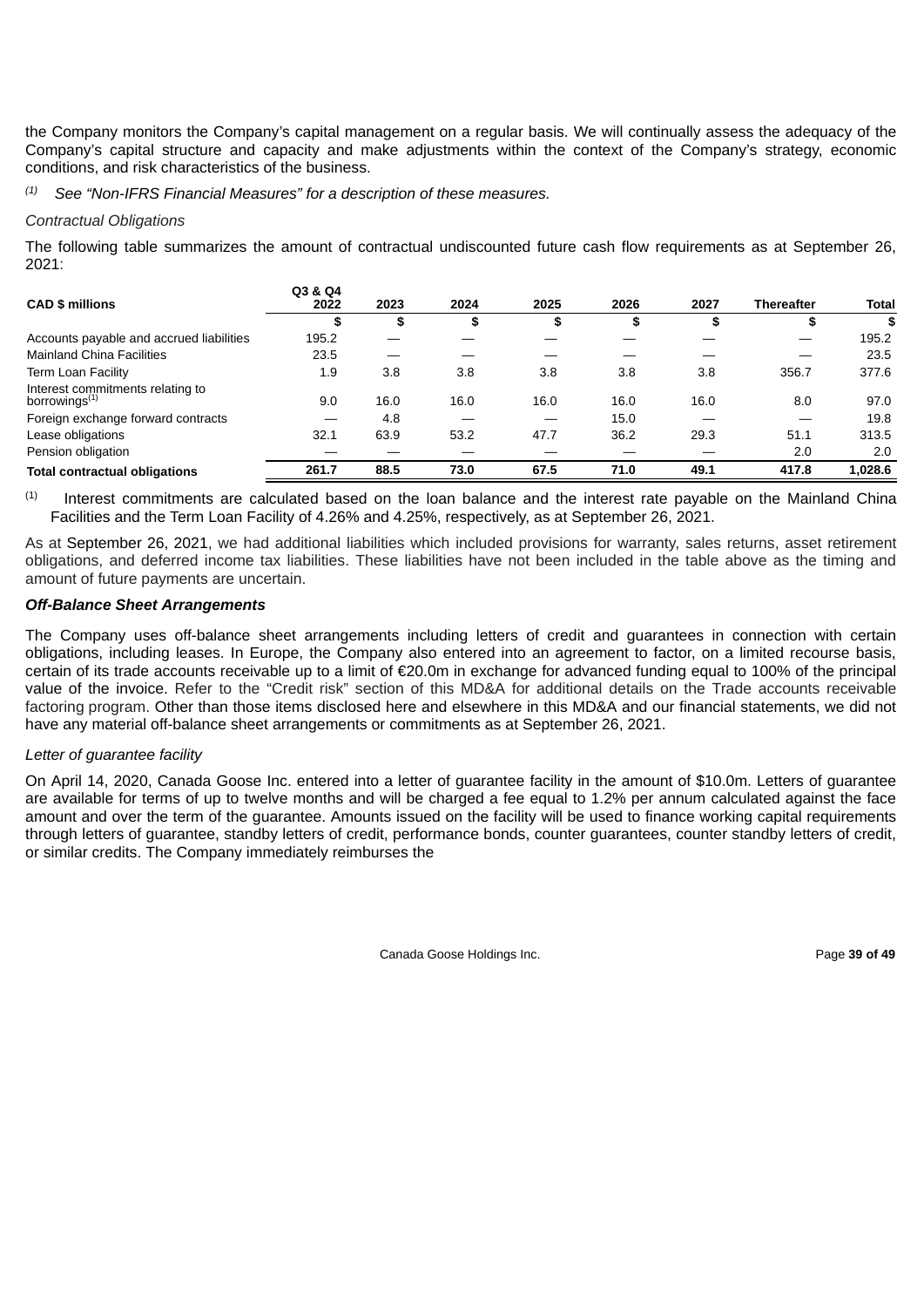issuing bank for amounts drawn on issued letters of guarantees. At September 26, 2021, the Company had \$6.0m outstanding in connection to the letters of guarantee.

In addition, during the second quarter ended September 26, 2021, a subsidiary of the Company in Mainland China entered into letters of guarantee in the amount of \$9.2m. Amounts will be used to finance working capital requirements through letters of guarantee, standby letters of credit, performance bonds, counter guarantees, counter standby letters of credit, or similar credits.

# *Outstanding Share Capital*

Canada Goose is a publicly traded company and the subordinate voting shares are listed on the New York Stock Exchange (NYSE: GOOS) and on the Toronto Stock Exchange (TSX: GOOS). As at November 1, 2021, there were 55,862,376 subordinate voting shares issued and outstanding, and 51,004,076 multiple voting shares issued and outstanding.

As at November 1, 2021, there were 2,897,702 options and 228,047 restricted share units outstanding under the Company's equity incentive plans, of which 1,003,885 options were vested as of such date. Each option is exercisable for one subordinate voting share. We expect that vested restricted share units will be paid at settlement through the issuance of one subordinate voting share per restricted share unit.

# **QUANTITATIVE AND QUALITATIVE DISCLOSURES ABOUT MARKET RISK**

We are exposed to certain market risks arising from transactions in the normal course of our business. Such risk is principally associated with credit risk, foreign currency risk, and interest rate risk.

# *Credit risk*

Credit risk is the risk that a counterparty will not meet its obligations under a financial instrument or customer contract, leading to a financial loss.

Credit risk arises from the possibility that certain parties will be unable to discharge their obligations. The Company manages its credit risk through a combination of third party credit insurance and internal house risk. Credit insurance is provided by a third party for customers and is subject to continuous monitoring of the credit worthiness of the Company's customers. Insurance covers a specific amount of revenue, which may be less than the Company's total revenue with a specific customer. The Company has an agreement with a third party who has insured the risk of loss for up to 90% of accounts receivable from certain designated customers subject to a total deductible of \$0.1m, to a maximum of \$30.0m per year. As at September 26, 2021, accounts receivable totaling approximately \$52.9m (September 27, 2020 - \$53.0m, March 28, 2021 - \$5.7m) were insured. Complementary to third party insurance, the Company establishes payment terms with customers to mitigate credit risk and continues to closely monitor its accounts receivable credit risk exposure.

#### *Trade accounts receivable factoring program*

A subsidiary of the Company in Europe has an agreement to factor, on a limited recourse basis, certain of its trade accounts receivable up to a limit of €20.0m in exchange for advanced funding equal to 100% of the principal value of the invoice.

Canada Goose Holdings Inc. Page **40 of 49**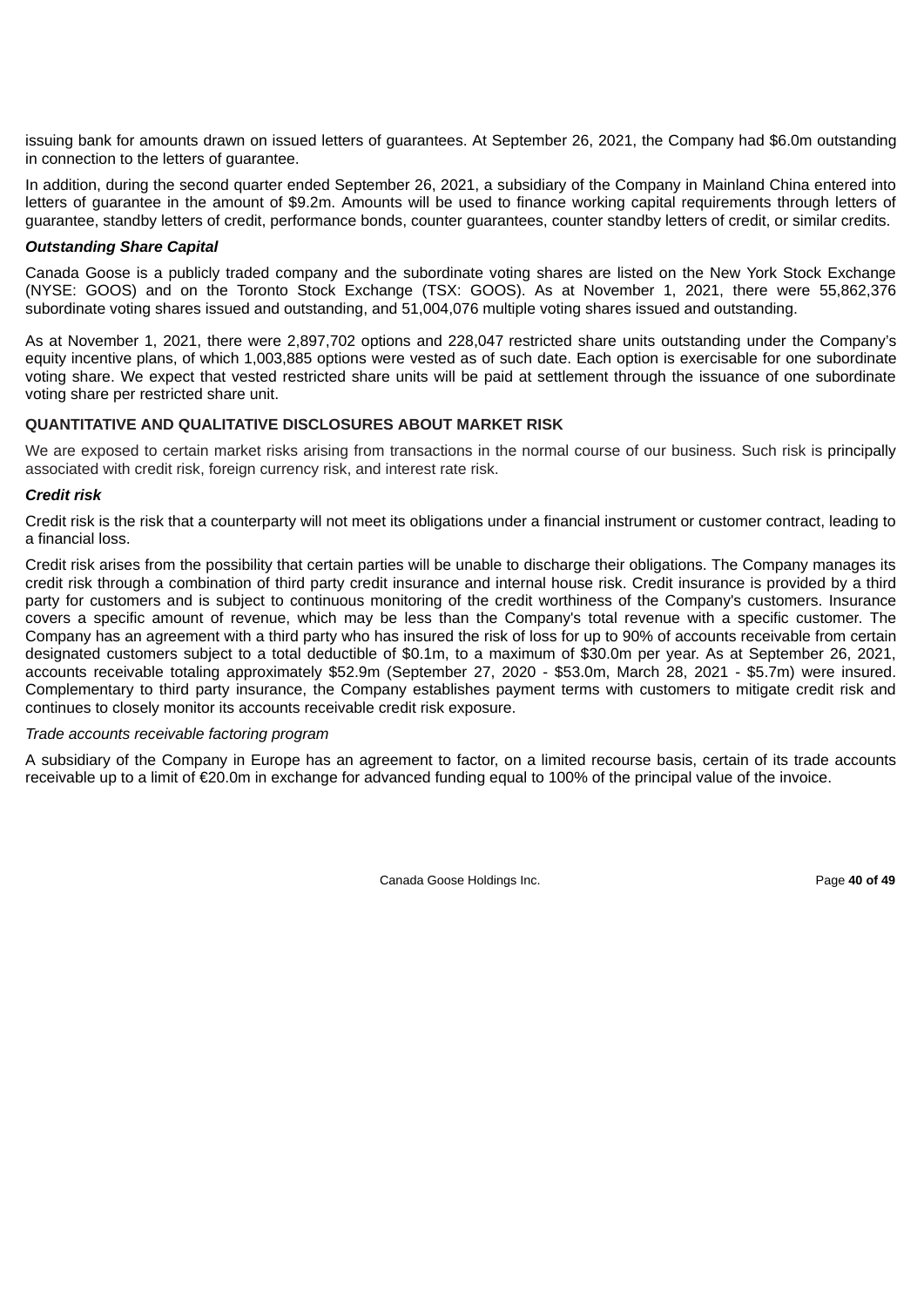For the two quarters ended September 26, 2021, the Company received cash proceeds from the sale of trade accounts receivable with carrying values of \$7.8m which were derecognized from the Company's statement of financial position (two quarters ended September 27, 2020 - \$6.2m). Fees of less than \$0.1m were incurred during the two quarters ended September 26, 2021 (two quarters ended September 27, 2020 - less than \$0.1m) and included in net interest, finance and other costs in the statement of income (loss). As at September 26, 2021, the outstanding amount of trade accounts receivable derecognized from the Company's statement of financial position, but which the Company continued to service, was \$5.7m (September 27, 2020 - \$5.8m, March 28, 2021 - \$nil).

#### *Foreign exchange risk*

#### *Foreign exchange risk in operating cash flows*

Our Interim Financial Statements are expressed in Canadian dollars, but a portion of the Company's revenues, purchases, and expenses are denominated in foreign currencies, primarily U.S. dollars, euros, British pounds sterling, Swiss francs, Chinese yuan, and Hong Kong dollars. Furthermore, as our business in Greater China grows, transactions in Chinese yuan and Hong Kong dollar are expected to increase. Net monetary assets denominated in currencies other than Canadian dollars that are held in entities with Canadian dollar functional currency are translated into Canadian dollars at the foreign currency exchange rate in effect at the balance sheet date. Revenues and expenses of all foreign operations are translated into Canadian dollars at the foreign currency exchange rates that approximate the rates in effect at the dates when such items are recognized. As a result, we are exposed to foreign currency translation gains and losses. Appreciating foreign currencies relative to the Canadian dollar, to the extent they are not hedged, will positively impact operating income and net income by increasing our revenue, while depreciating foreign currencies relative to the Canadian dollar will have the opposite impact.

We are also exposed to fluctuations in the prices of U.S. dollar denominated purchases as a result of changes in U.S. dollar exchange rates. A depreciating Canadian dollar relative to the U.S. dollar will negatively impact operating income and net income by increasing our costs of raw materials, while an appreciating Canadian dollar relative to the U.S. dollar will have the opposite impact.

The Company has entered into forward foreign exchange contracts to reduce the foreign exchange risk to fluctuations in the U.S. dollar, euro, British pound sterling, Swiss franc, Chinese yuan, Hong Kong dollar, and Swedish krona exchange rates for revenues and purchases. Certain forward foreign exchange contracts were designated at inception and accounted for as cash flow hedges. The operating hedge program for the fiscal year ending April 3, 2022 was initiated on December 18, 2020. During the second quarter ended September 26, 2021, the Company initiated the operating hedge program for the fiscal year ending April 2, 2023.

Canada Goose Holdings Inc. **Page 41 of 49**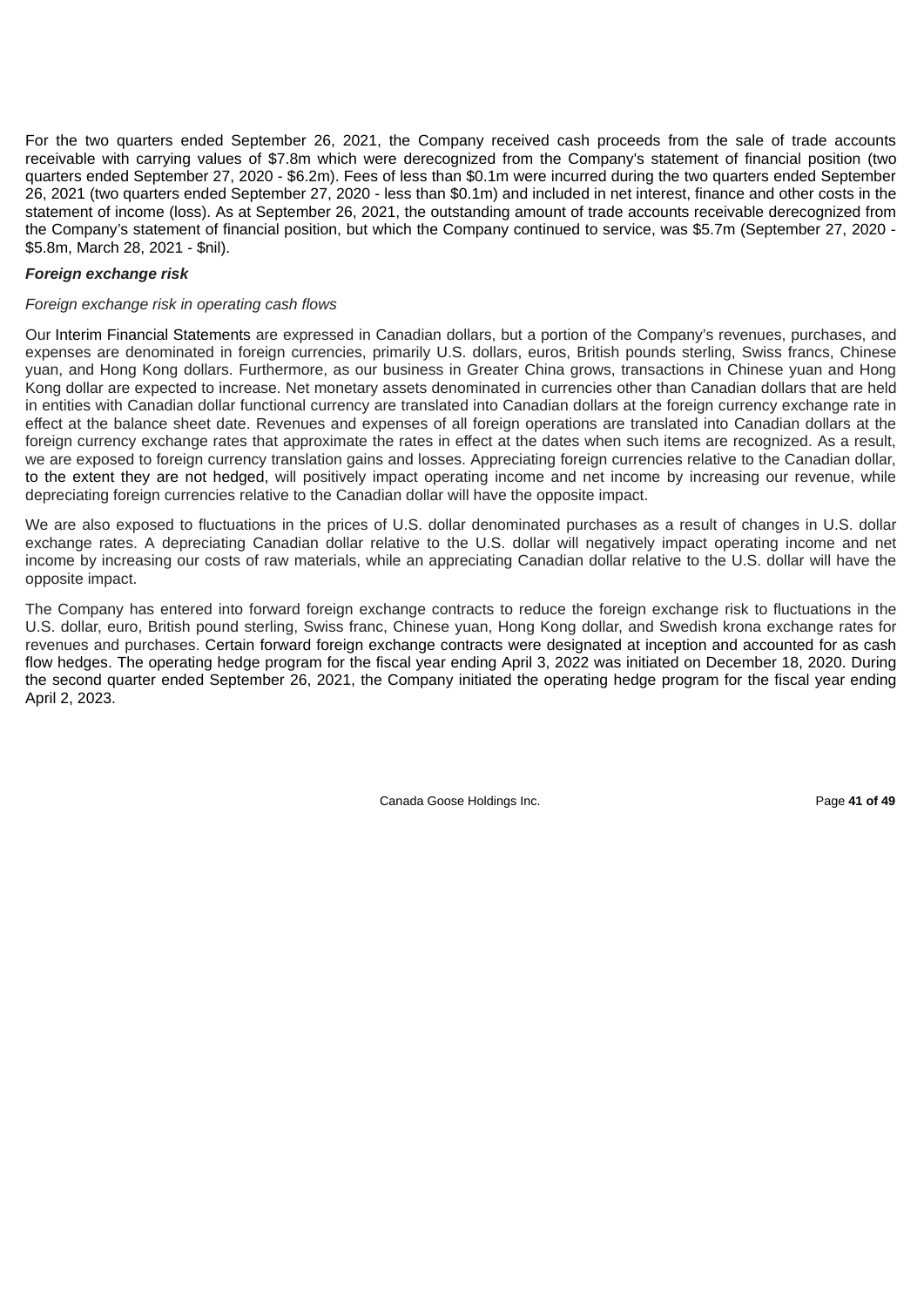The Company recognized the following unrealized losses and gains in the fair value of derivatives designated as cash flow hedges in other comprehensive income:

|                                                                            |                       | September 26,<br>2021 | Second quarter ended | September 27,<br>2020 |                       | September 26,<br>2021 |                      | Two quarters ended<br>September 27,<br>2020 |
|----------------------------------------------------------------------------|-----------------------|-----------------------|----------------------|-----------------------|-----------------------|-----------------------|----------------------|---------------------------------------------|
| <b>CAD \$ millions</b>                                                     | Net loss Tax recovery |                       | Net gain Tax expense |                       | Net loss Tax recovery |                       | Net gain Tax expense |                                             |
|                                                                            | S                     |                       | S                    |                       |                       |                       | S                    | S.                                          |
| Forward foreign<br>exchange contracts<br>designated as cash<br>flow hedges | (2.2)                 | 0.7                   | 0.8                  | (0.1)                 | (1.5)                 | 0.5                   | 3.1                  | (0.9)                                       |

The Company reclassified the following gains from other comprehensive income on derivatives designated as cash flow hedges to locations in the consolidated financial statements described below: **Second quarter ended Two quarters ended CAD \$ millions September 26, 2021 September 27, 2020 September 26, 2021 September 27, 2020 Gain from other comprehensive income \$ \$ \$ \$** Forward foreign exchange contracts designated as cash flow hedges Revenue (0.1) — (0.1) —  $SG&A$  expenses  $\qquad \qquad -$  (0.1) Inventory  $\qquad \qquad \qquad \qquad \qquad \qquad \qquad \qquad \qquad \qquad \qquad -$ 

For the second and two quarters ended September 26, 2021, an unrealized loss of \$0.1m and an unrealized gain of \$0.2m, respectively (second and two quarters ended September 27, 2020 - unrealized gains of \$0.6m and \$1.2m, respectively) on forward exchange contracts that were not treated as hedges were recognized in SG&A expenses in the statement of income (loss).

Canada Goose Holdings Inc. Page **42 of 49**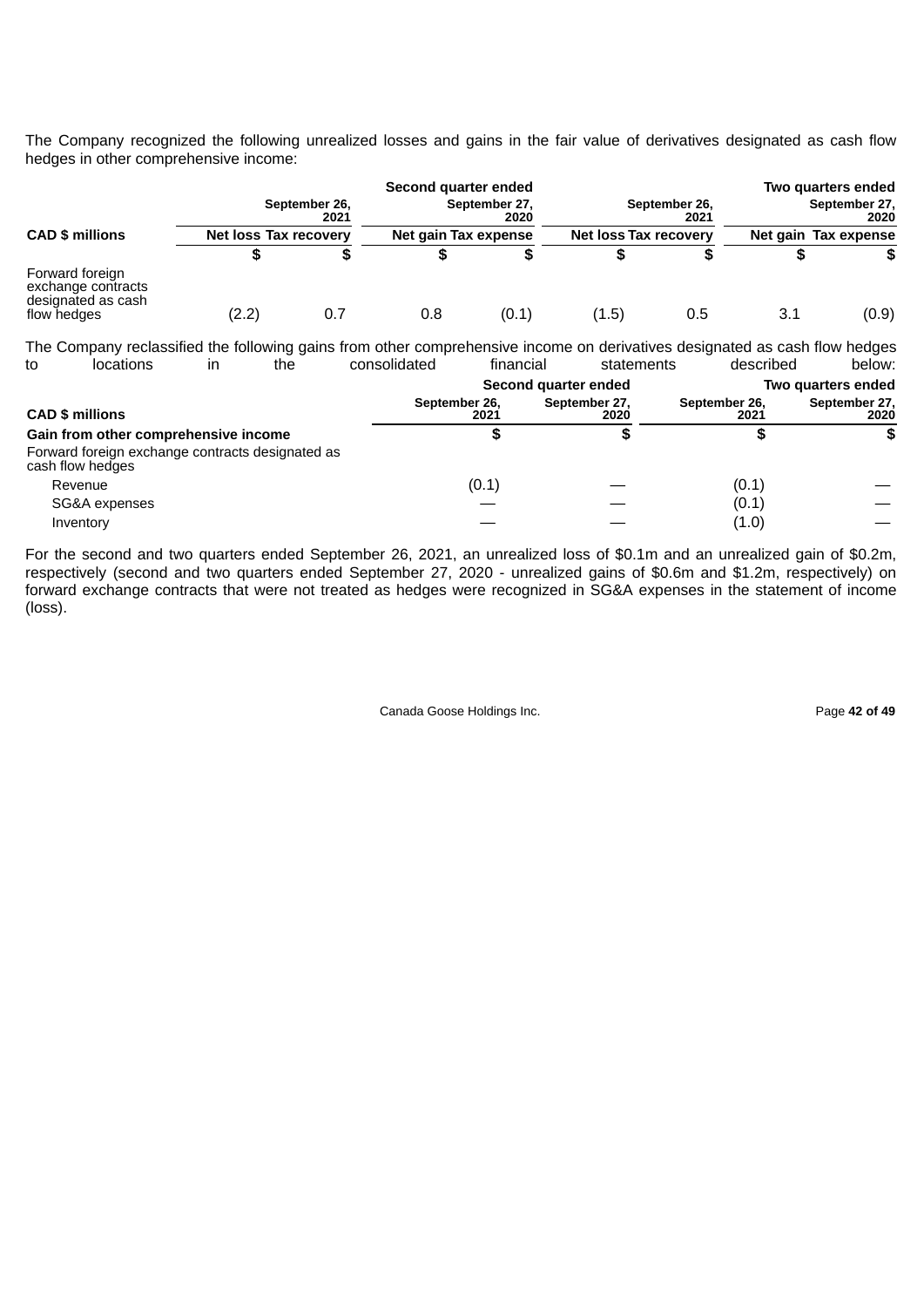Foreign currency forward exchange contracts outstanding as at September 26, 2021 related to operating cash flows were:

| (in millions)                                 |            | <b>Aggregate Amounts</b> | Currency                |
|-----------------------------------------------|------------|--------------------------|-------------------------|
| Forward contract to purchase Canadian dollars | US\$       | 124.6                    | U.S. dollars            |
|                                               | €          | 134.2                    | euros                   |
| Forward contract to sell Canadian dollars     | US\$       | 65.2                     | U.S. dollars            |
|                                               | €          | 62.7                     | euros                   |
| Forward contract to purchase euros            | <b>CNY</b> | 657.4                    | Chinese yuan            |
|                                               | £          | 62.9                     | British pounds sterling |
|                                               | <b>HKD</b> | 29.4                     | Hong Kong dollars       |
|                                               | <b>SEK</b> | 4.8                      | Swedish kronor          |
|                                               | <b>CHF</b> | 2.1                      | Swiss francs            |
| Forward contract to sell euros                | <b>CHF</b> | 13.1                     | Swiss francs            |
|                                               | <b>CNY</b> | 66.7                     | Chinese yuan            |
|                                               | £          | 5.5                      | British pounds sterling |

#### *Foreign exchange risk on borrowings*

Amounts available for borrowing under part of our Revolving Facility are denominated in U.S. dollars. As at September 26, 2021, there were no amounts owing under the Revolving Facility.

Amounts available for borrowing under the Term Loan Facility are denominated in U.S. dollars. Based on our outstanding balances of \$377.6m (US\$298.5m) under the Term Loan Facility as at September 26, 2021, a \$0.01 depreciation in the value of the Canadian dollar compared to the U.S. dollar would have resulted in a decrease in our pre-tax income of \$3.0m solely as a result of that exchange rate fluctuation's effect on the debt.

Amounts available for borrowing under the Mainland China Facilities are denominated in Chinese renminbi. Based on our outstanding balances of \$23.5m (RMB120.3m) under the Mainland China Facilities as at September 26, 2021, a \$0.01 depreciation in the value of the Canadian dollar compared to the Chinese renminbi would have resulted in a decrease in our pretax income of \$1.2m solely as a result of that exchange rate fluctuation's effect on the debt.

Canada Goose Holdings Inc. **Page 43 of 49**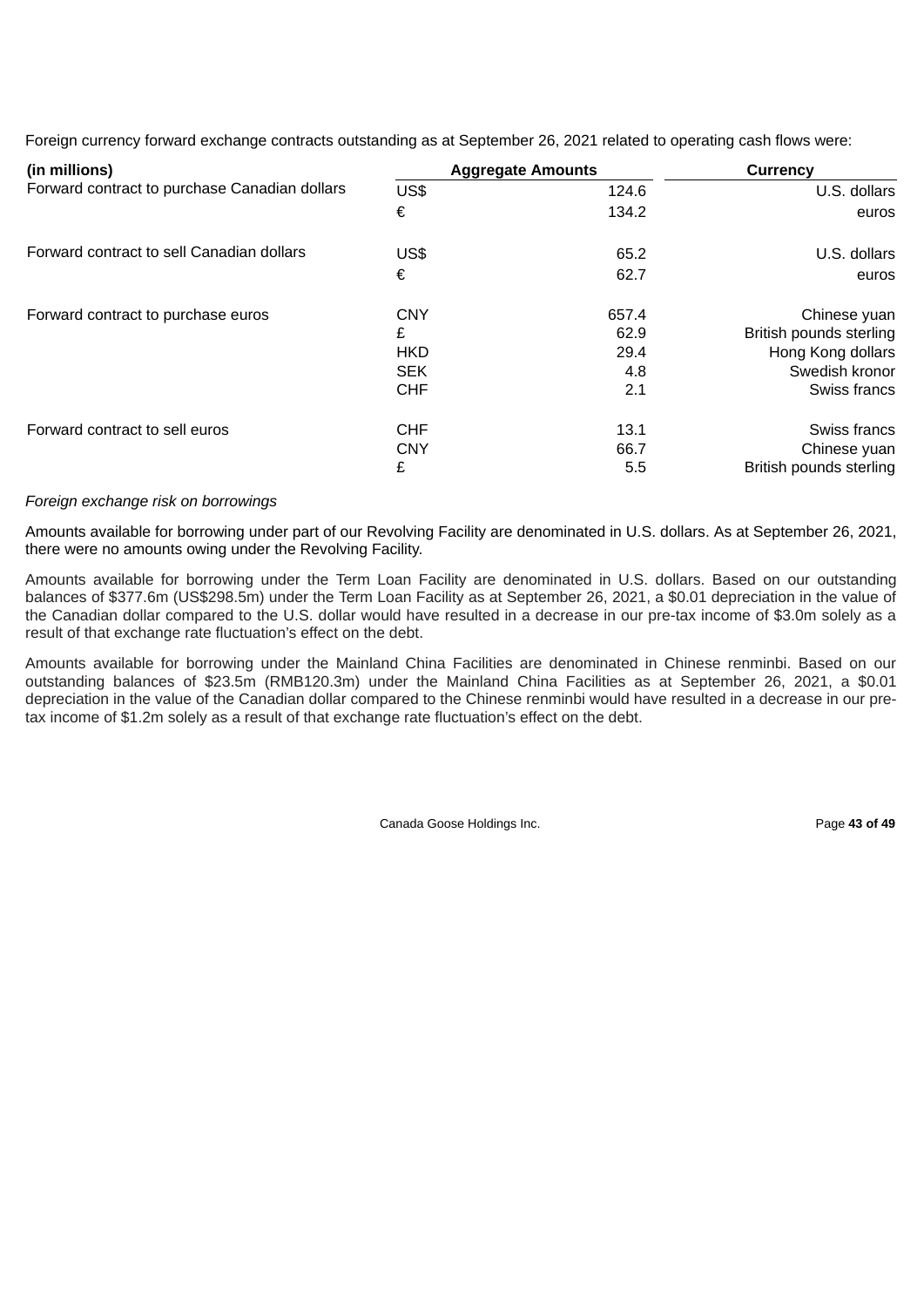The Company enters into derivative transactions to hedge a portion of its exposure to interest rate risk and foreign currency exchange risk related to principal and interest payments on the Term Loan Facility denominated in U.S. dollars. The Company also entered into a five-year forward exchange contract by selling \$368.5m and receiving US\$270.0m as measured on the trade date, to fix the foreign exchange risk on a portion of the Term Loan Facility.

The Company recognized the following unrealized gains and losses in the fair value of derivatives designated as hedging instruments in other comprehensive income:

|                                                                                  |                       |       |                       | Second quarter ended |                       |                       |                       | Two quarters ended        |
|----------------------------------------------------------------------------------|-----------------------|-------|-----------------------|----------------------|-----------------------|-----------------------|-----------------------|---------------------------|
|                                                                                  | September 26,<br>2021 |       | September 27,<br>2020 |                      | September 26,<br>2021 |                       | September 27,<br>2020 |                           |
| <b>CAD \$ millions</b>                                                           | Net gain Tax expense  |       | <b>Net loss</b>       | Tax recovery         |                       | Net loss Tax recovery | Net (loss)<br>gain    | Tax recovery<br>(expense) |
|                                                                                  | S                     | S     | S                     |                      |                       | S                     |                       | S                         |
| Swaps designated as cash<br>flow hedges                                          | 0.1                   | (0.1) | (1.9)                 | 0.3                  | (0.4)                 | 0.1                   | (4.0)                 | 0.6                       |
| Euro-denominated cross-<br>currency swap designated<br>as a net investment hedge |                       |       | (0.8)                 | 0.1                  |                       |                       | 0.8                   | (0.2)                     |

The Company reclassified the following losses from other comprehensive income on derivatives designated as hedging instruments to SG&A expenses:

|                                      | Second quarter ended  |                       | Two quarters ended    |                       |
|--------------------------------------|-----------------------|-----------------------|-----------------------|-----------------------|
| <b>CAD \$ millions</b>               | September 26.<br>2021 | September 27.<br>2020 | September 26.<br>2021 | September 27.<br>2020 |
| Loss from other comprehensive income |                       |                       |                       |                       |
| Swaps designated as cash flow hedges | 0.3                   |                       | 0.5                   | 4.3                   |

For the second and two quarters ended September 26, 2021, unrealized gains of \$7.6m and \$0.1m, respectively (second and two quarters ended September 27, 2020 - unrealized losses of \$0.9m and \$1.7m, respectively) in the fair value of the long-dated forward exchange contract related to a portion of the Term Loan Facility were recognized in SG&A expenses in the statement of income (loss).

#### *Interest rate risk*

We are exposed to interest rate risk related to the effect of interest rate changes on borrowings outstanding under the Revolving Facility, the Term Loan Facility and the Mainland China Facilities. Based on the weighted average amount of outstanding borrowings on the Mainland China Facilities during the two quarters ended September 26, 2021, a 1.00% increase in the average interest rate on our borrowings would have increased interest expense by less than \$0.1m (two quarters ended September 27, 2020 - less than \$0.1m). Correspondingly, a 1.00% increase in the average interest rate would have increased interest expense on the Revolving Facility and Term Loan Facility by less than \$0.1m and \$1.9m, respectively (two quarters ended September 27, 2020 - \$0.9m and \$0.8m, respectively).

Canada Goose Holdings Inc. Page **44 of 49**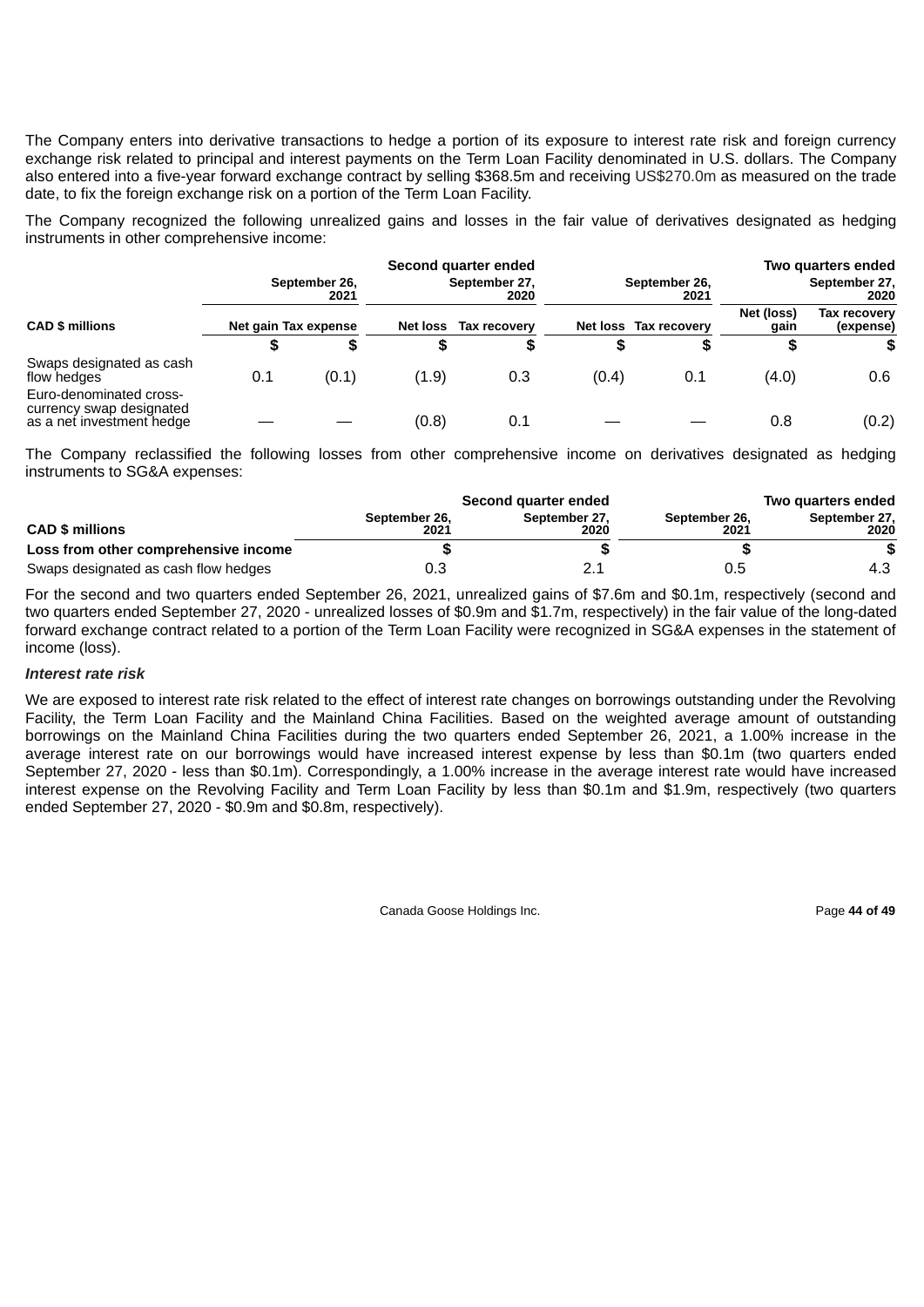The Company entered into five-year interest rate swaps by fixing the LIBOR component of its interest rate at 0.95% on notional debt of US\$270.0m. The swaps terminate on December 31, 2025. Subsequent to the Repricing Amendment, the applicable interest rate on the interest rate swaps was 4.45%. The interest rate swaps were designated at inception and accounted for as cash flow hedges.

Interest rate risk on the Term Loan Facility is partially mitigated by interest rate swap hedges. The impact on future interest expense as a result of future changes in interest rates will depend largely on the gross amount of our borrowings at that time.

# **RELATED PARTY TRANSACTIONS**

The Company enters into transactions from time to time with its principal shareholders and organizations affiliated with members of the Board of Directors by incurring expenses for business services. During the second and two quarters ended September 26, 2021, the Company incurred expenses with related parties of \$0.4m and \$0.6m, respectively (second and two quarters ended September 27, 2020 - \$0.3m and \$0.4m, respectively) from companies related to certain shareholders. Balances owing to related parties as at September 26, 2021 were \$0.4m (September 27, 2020 - \$0.7m, March 28, 2021 - \$0.3m).

A lease liability due to the controlling shareholder of the acquired Baffin Inc. business (the "Baffin Vendor") for leased premises was \$4.2m as at September 26, 2021 (September 27, 2020 - \$5.0m, March 28, 2021 - \$4.6m). During the second and two quarters ended September 26, 2021, the Company paid principal and interest on the lease liability, net of rent concessions, and other operating costs to entities affiliated with the Baffin Vendor totaling \$0.4m and \$0.7m, respectively (second and two quarters ended September 27, 2020 - \$0.3m and \$0.6m, respectively). No amounts were owing to Baffin entities as at September 26, 2021, September 27, 2020, and March 28, 2021.

# **FISCAL 2022 OUTLOOK**

A revised discussion as to our fiscal 2022 outlook is contained in our earnings press release dated November 5, 2021 under the section entitled "Revised Fiscal 2022 Outlook". This press release is available on the SEDAR website at www.sedar.com, on the EDGAR section of the SEC website at www.sec.gov and on our website at investor.canadagoose.com.

### **CRITICAL ACCOUNTING POLICIES AND ESTIMATES**

Our Interim Financial Statements have been prepared in accordance with IFRS as issued by the IASB. The preparation of our financial statements requires us to make estimates and judgments that affect the reported amounts of assets, liabilities, revenues and expenses. We base our estimates on historical experience and on various other assumptions that we believe are reasonable under the circumstances. Actual results may differ from these estimates under different assumptions or conditions. While our significant accounting policies are more fully described in the notes to our Annual Financial Statements and Interim Financial Statements, we believe that the following accounting policies and estimates are critical to our business operations and understanding our financial results.

The following are the accounting policies subject to judgments and key sources of estimation uncertainty that we believe could have the most significant impact on the amounts recognized in the Interim Financial Statements.

Canada Goose Holdings Inc. **Page 45 of 49**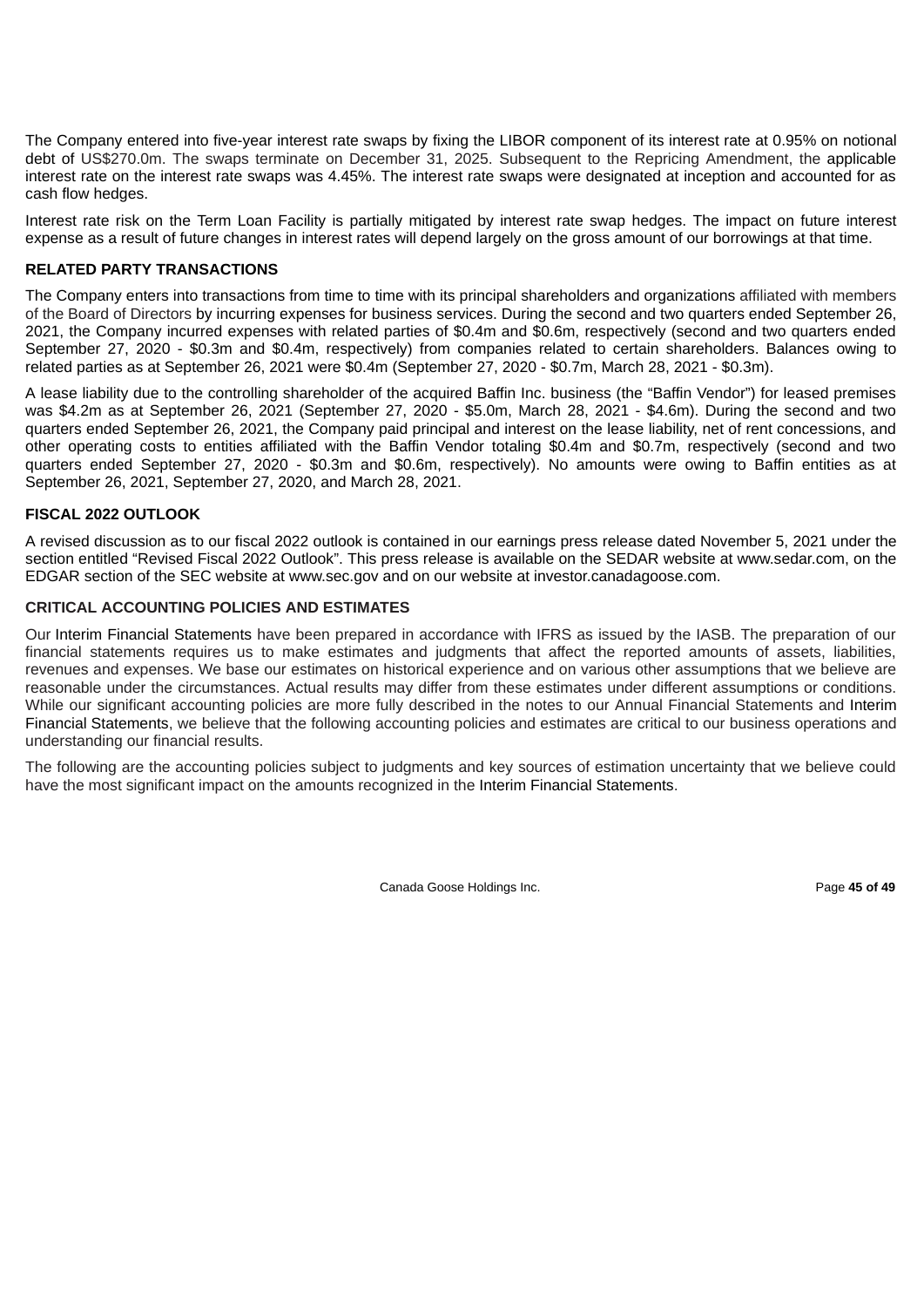*Revenue recognition.* Revenue comprises DTC, Wholesale, and Other segment revenues. Revenue is measured at the amount of consideration to which the Company expects to be entitled in exchange for the sale of goods in the ordinary course of the Company's activities. Revenue is presented net of sales tax, estimated returns, sales allowances, and discounts. The Company recognizes revenue when the Company has agreed terms with its customers, the contractual rights and payment terms have been identified, the contract has commercial substance, it is probable that consideration will be collected by the Company, and when control of the goods is transferred to the customer have been met.

It is the Company's policy to sell merchandise through the DTC channel with a limited right to return, typically within 30 days. Accumulated experience is used to estimate and provide for such returns.

*Inventories.* Inventories are carried at the lower of cost and net realizable value which requires us to use estimates related to fluctuations in inventory levels, planned production, customer behaviour, obsolescence, future retail prices, seasonality and costs necessary to sell the inventory.

We periodically review our inventories and make provisions as necessary to appropriately value obsolete or damaged raw materials and finished goods. In addition, as part of inventory valuations, we accrue for inventory shrinkage for lost or stolen items based on historical trends from actual physical inventory counts.

*Leases.* We exercise judgment when contracts are entered into that may give rise to a right-of-use asset that would be accounted for as a lease. Judgment is required in determining the appropriate lease term on a lease by lease basis. We consider all facts and circumstances that create an economic incentive to exercise a renewal option or to not exercise a termination option at inception and over the term of the lease, including investments in major leaseholds, operating performance, and changed circumstances. The periods covered by renewal or termination options are only included in the lease term if we are reasonably certain to exercise that option. Changes in the economic environment or changes in the retail industry may impact the assessment of the lease term.

We determine the present value of future lease payments by estimating the incremental borrowing rate specific to each leased asset or portfolio of leased assets. We determine the incremental borrowing rate of each leased asset or portfolio of leased assets by incorporating our creditworthiness, the security, term, and value of the underlying leased asset, and the economic environment in which the leased asset operates. The incremental borrowing rates are subject to change mainly due to macroeconomic changes in the environment.

Impairment of non-financial assets (goodwill, intangible assets, property, plant and equipment, and right-of-use assets). We are required to use judgment in determining the grouping of assets to identify their cash generating units ("CGU") for the purposes of testing non-financial assets for impairment. Judgment is further required to determine appropriate groupings of CGUs for the level at which goodwill and intangible assets are tested for impairment. For the purpose of goodwill and intangible assets impairment testing, CGUs are grouped at the lowest level at which goodwill and intangible assets are monitored for internal management purposes. Judgment is also applied in allocating the carrying amount of assets to CGUs. In addition, judgment is used to determine whether a triggering event has occurred requiring an impairment test to be completed.

Canada Goose Holdings Inc. Page **46 of 49**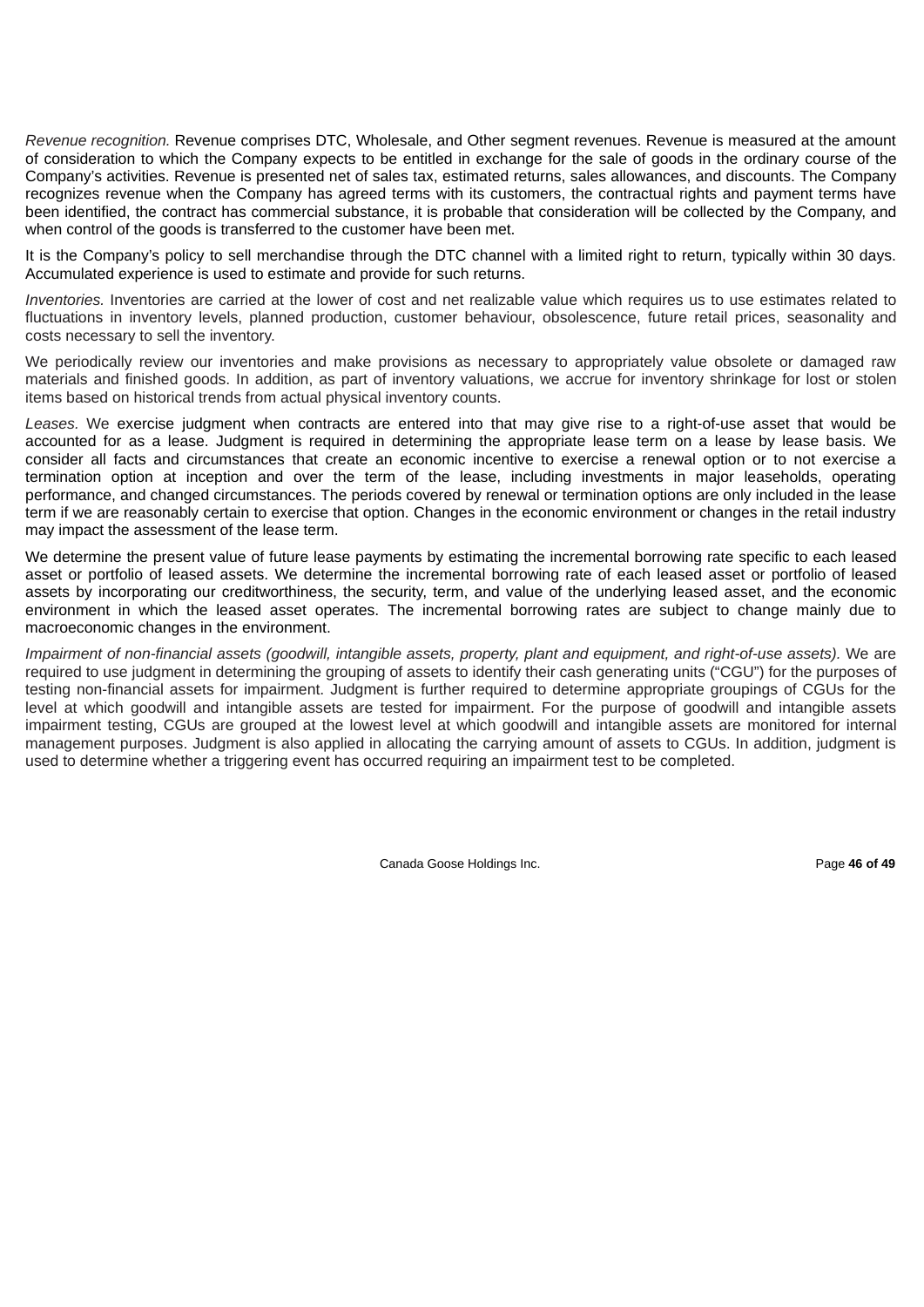In determining the recoverable amount of a CGU or a group of CGUs, various estimates are employed. We determine value-inuse by using estimates including projected future revenues, margins, costs, and capital investment consistent with strategic plans presented to the Board of Directors. Fair value less costs of disposal are estimated with reference to observable market transactions. Discount rates are consistent with external industry information reflecting the risk associated with the specific cash flows.

*Income and other taxes.* Current and deferred income taxes are recognized in the statement of income, except when it relates to a business combination, or items recognized in equity or in other comprehensive income. Application of judgment is required regarding the classification of transactions and in assessing probable outcomes of claimed deductions including expectations about future operating results, the timing and reversal of temporary differences and possible audits of income tax and other tax filings by the tax authorities in the various jurisdictions in which the Company operates.

*Warranty.* The critical assumptions and estimates used in determining the warranty provision at the statement of financial position date are: the number of jackets expected to require repair or replacement; the proportion to be repaired versus replaced; the period in which the warranty claim is expected to occur; the cost of repair; the cost to replace a jacket; and the risk-free rate used to discount the provision to present value. We review our inputs to this estimate on a quarterly basis to ensure the provision reflects the most current information regarding our products.

# **CHANGES IN ACCOUNTING POLICIES**

# *Standards issued and adopted*

In March 2021, the IASB issued an amendment to IFRS 16, *Leases* to extend the period over which the practical expedient is available for use. This amendment exempts lessees from determining whether COVID-19 related rent concessions for lease payments originally due on or before June 30, 2022 are lease modifications. The amendment is effective for annual reporting periods beginning on or after April 1, 2021 and earlier application is permitted. In accordance with the guidance issued, the Company adopted the amendment effective March 29, 2021 and elected not to treat COVID-19 related rent concessions as lease modifications. Rent concessions of \$nil and \$0.2m were recognized in the statement of income (loss) for the second and two quarters ended September 26, 2021, respectively.

# *Standards issued and not yet adopted*

Certain new standards, amendments, and interpretations to existing IFRS standards have been published but are not yet effective and have not been adopted early by the Company. Management anticipates that pronouncements will be adopted in the Company's accounting policy for the first period beginning after the effective date of the pronouncement. Information on new standards, amendments, and interpretations is provided below.

In January 2020, the IASB issued an amendment to IAS 1, *Presentation of Financial Statements* to clarify its requirements for the presentation of liabilities in the statement of financial position. The limited scope amendment affected only the presentation of liabilities in the statement of financial position and not the amount or timing of its recognition. The amendment clarified that the classification of liabilities as current or non-current is based on rights that are in existence at the end of the reporting period and specified that classification is unaffected by expectations about whether an entity will exercise its right to defer settlement of a liability. It also introduced a

Canada Goose Holdings Inc. **Page 47 of 49**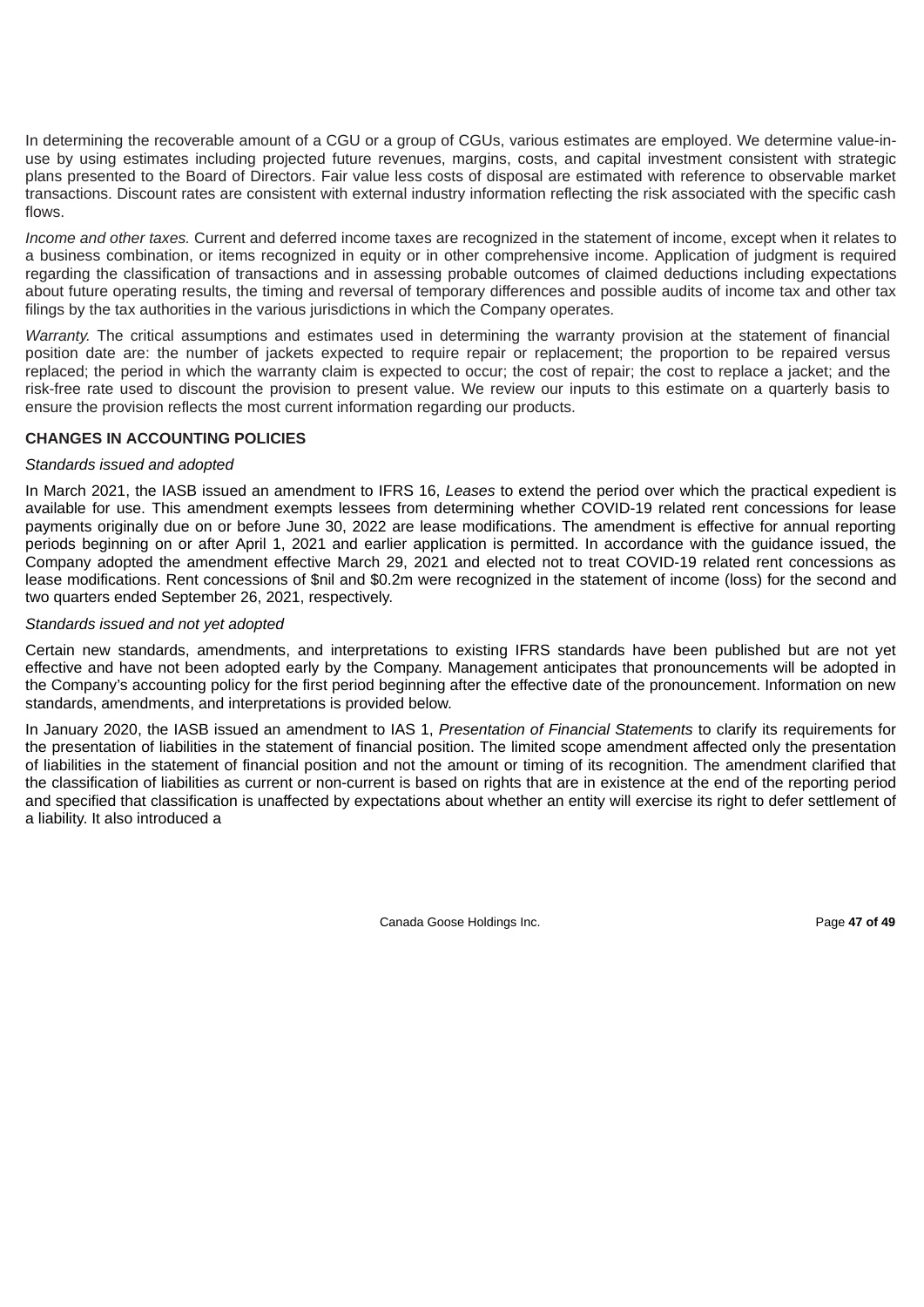definition of 'settlement' to make clear that settlement refers to the transfer to the counterparty of cash, equity instruments, other assets or services. The amendment is effective for annual reporting periods beginning on or after January 1, 2023. Earlier application is permitted. The Company is assessing the potential impact of the amendment.

In August 2020, the IASB issued "Interest Rate Benchmark Reform – Phase II (amendments to IFRS 9, *Financial Instruments*; IFRS 7, *Financial Instruments: Disclosures*; IAS 39, *Financial Instruments: Recognition and Measurement*; IFRS 4, *Insurance Contracts* and IFRS 16, *Leases*)", which addresses issues that affect financial reporting once an existing benchmark rate is replaced with an alternative rate and provides specific disclosure requirements. The amendment introduces a practical expedient for modifications required by the Interbank Offer Rate ("IBOR") reform. The amendment relates to the modification of financial instruments where the basis for determining the contractual cash flows changes as a result of the IBOR reform, allowing for prospective application of the alternative rate. A similar practical expedient is proposed for lessee accounting under IFRS 16. It also relates to the application of hedge accounting, which is not discontinued solely because of the IBOR reform. Hedging relationships, including formal designation and documentation, must be amended to reflect modifications to the hedged item, however, the practical expedient allows the hedge relationship to continue, additional ineffectiveness may be required. The amendment is effective for annual reporting periods beginning on or after January 1, 2021. Earlier application is permitted. A broader market-wide initiative is underway to transition the various IBOR based on rates in use to alternative reference rates. The Company is assessing the potential impact of the amendment and has begun discussions with its lenders. It is too early to determine if any modifications as a result of the amendment will meet the requirements for the application of the practical expedient.

# **INTERNAL CONTROL OVER FINANCIAL REPORTING**

#### **Disclosure Controls and Procedures**

Management, including the CEO and CFO, has evaluated the effectiveness of our disclosure controls and procedures (as defined in Rule 13a-15(e) and Rule 15d-15(e) of the Exchange Act). Based on that evaluation, the CEO and CFO concluded that such disclosure controls and procedures were effective as of September 26, 2021 to provide reasonable assurance that the information required to be disclosed by the Company in reports it files is recorded, processed, summarized and reported, within the appropriate time periods and is accumulated and communicated to management, as appropriate to allow timely decisions regarding required disclosure.

#### **Internal Control Over Financial Reporting**

Management is responsible for establishing and maintaining adequate internal control over financial reporting. Internal control over financial reporting is a process designed by, or under the supervision of, the CEO and the CFO and effected by the Board of Directors, management and other personnel to provide reasonable assurance regarding the reliability of financial reporting and the preparation of financial statements for external purposes in accordance with International Financial Reporting Standards. The Company's internal control over financial reporting includes policies and procedures that:

• Pertain to the maintenance of records that accurately and fairly reflect, in reasonable detail, the transactions and dispositions of assets of the Company;

Canada Goose Holdings Inc. Page **48 of 49**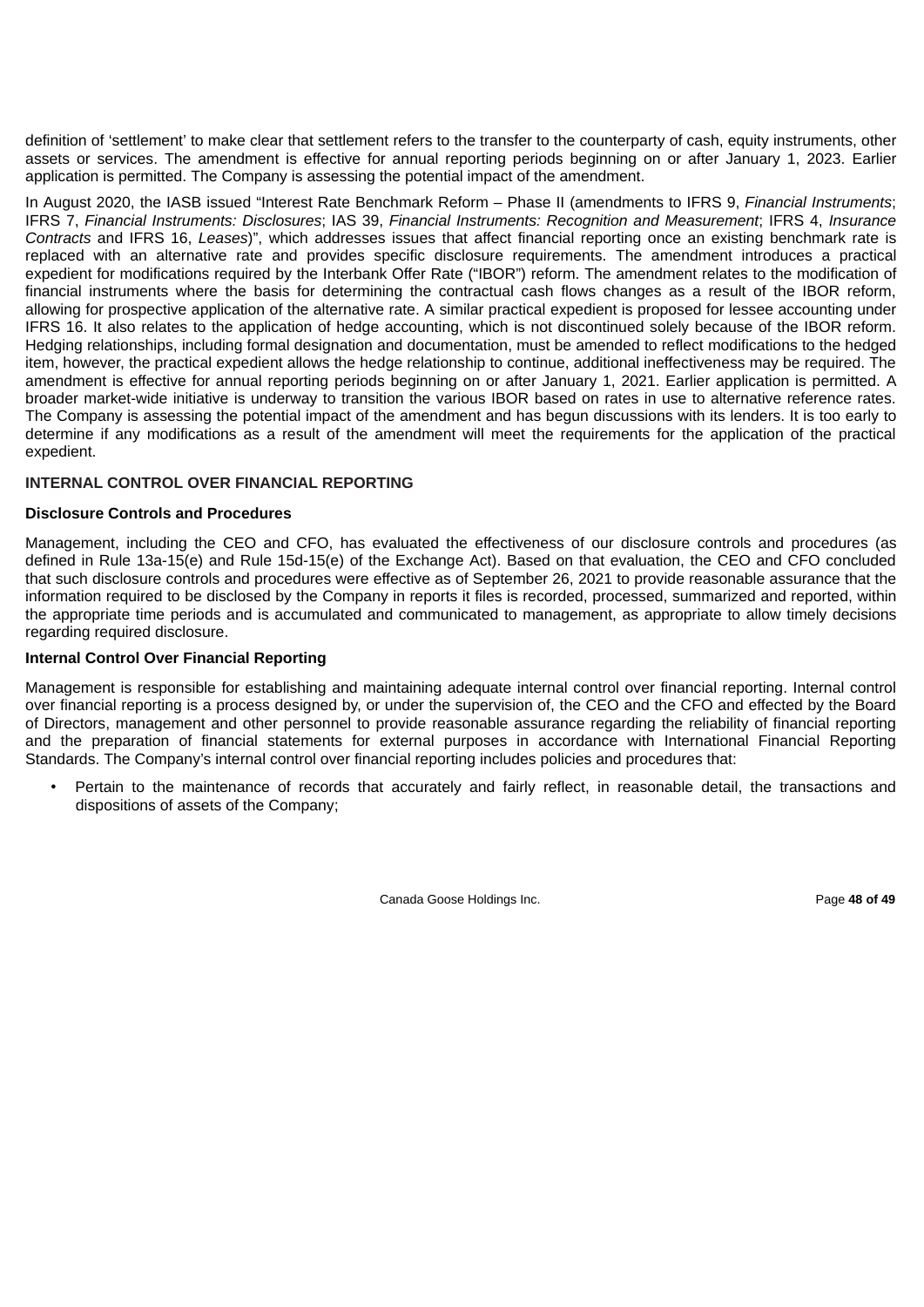- Provide reasonable assurance that transactions are recorded as necessary to permit preparation of financial statements in accordance with IFRS and that the receipts and expenditures of the Company are made only in accordance with authorizations of management and directors; and
- Provide reasonable assurance regarding prevention or timely detection of unauthorized acquisition, use, or disposition of the assets of the Company that could have a material effect on the consolidated financial statements.

There has been no change in the Company's internal control over financial reporting during the two quarters ended September 26, 2021 that has materially affected, or is reasonably likely to materially affect, the Company's internal control over financial reporting. Management determined that the Company's internal control over financial reporting was effective as of September 26, 2021.

### **Limitations of Controls and Procedures**

Due to its inherent limitations, internal control over financial reporting may not prevent or detect all misstatements. Management's projections of any evaluation of the effectiveness of internal control over financial reporting as to future periods are subject to the risks that controls may become inadequate because of changes in conditions, or that the degree of compliance with the policies or procedures may deteriorate.

Canada Goose Holdings Inc. Page **49 of 49**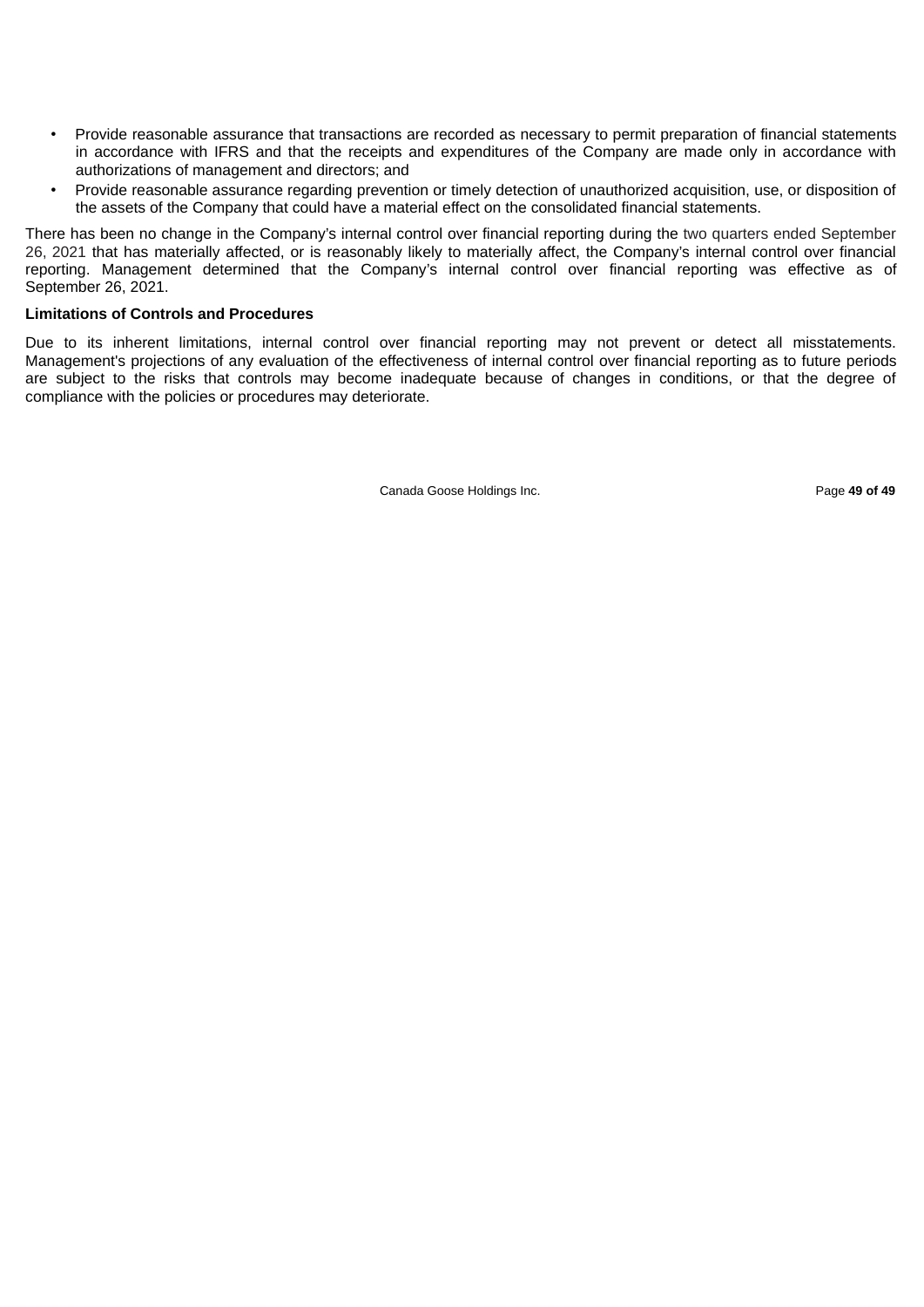#### **CERTIFICATION**

# I, Dani Reiss, certify that:

- 1. I have reviewed the financial statements and MD&A for the second and two quarters ended September 26, 2021 of Canada Goose Holdings Inc.;
- 2. Based on my knowledge, this report does not contain any untrue statement of a material fact or omit to state a material fact necessary to make the statements made, in light of the circumstances under which such statements were made, not misleading with respect to the period covered by this report;
- 3. Based on my knowledge, the financial statements, and other financial information included in this report, fairly present in all material respects the financial condition, results of operations and cash flows of the company as of, and for, the periods presented in this report;
- 4. The company's other certifying officer and I are responsible for establishing and maintaining disclosure controls and procedures (as defined in Exchange Act Rules 13a-15(e) and 15d-15(e)) and internal control over financial reporting (as defined in Exchange Act Rules  $13a-15(f)$  and  $15d-15(f)$  for the company and we have:
	- a) Designed such disclosure controls and procedures, or caused such disclosure controls and procedures to be designed under our supervision, to ensure that material information relating to the company, including its consolidated subsidiaries, is made known to us by others within those entities, particularly during the period in which this report is being prepared;
	- b) Designed such internal control over financial reporting, or caused such internal control over financial reporting to be designed under our supervision, to provide reasonable assurance regarding the reliability of financial reporting and the preparation of financial statements for external purposes in accordance with generally accepted accounting principles;
	- c) Evaluated the effectiveness of the company's disclosure controls and procedures and presented in this report our conclusions about the effectiveness of the disclosure controls and procedures, as of the end of the period covered by this report based on such evaluation; and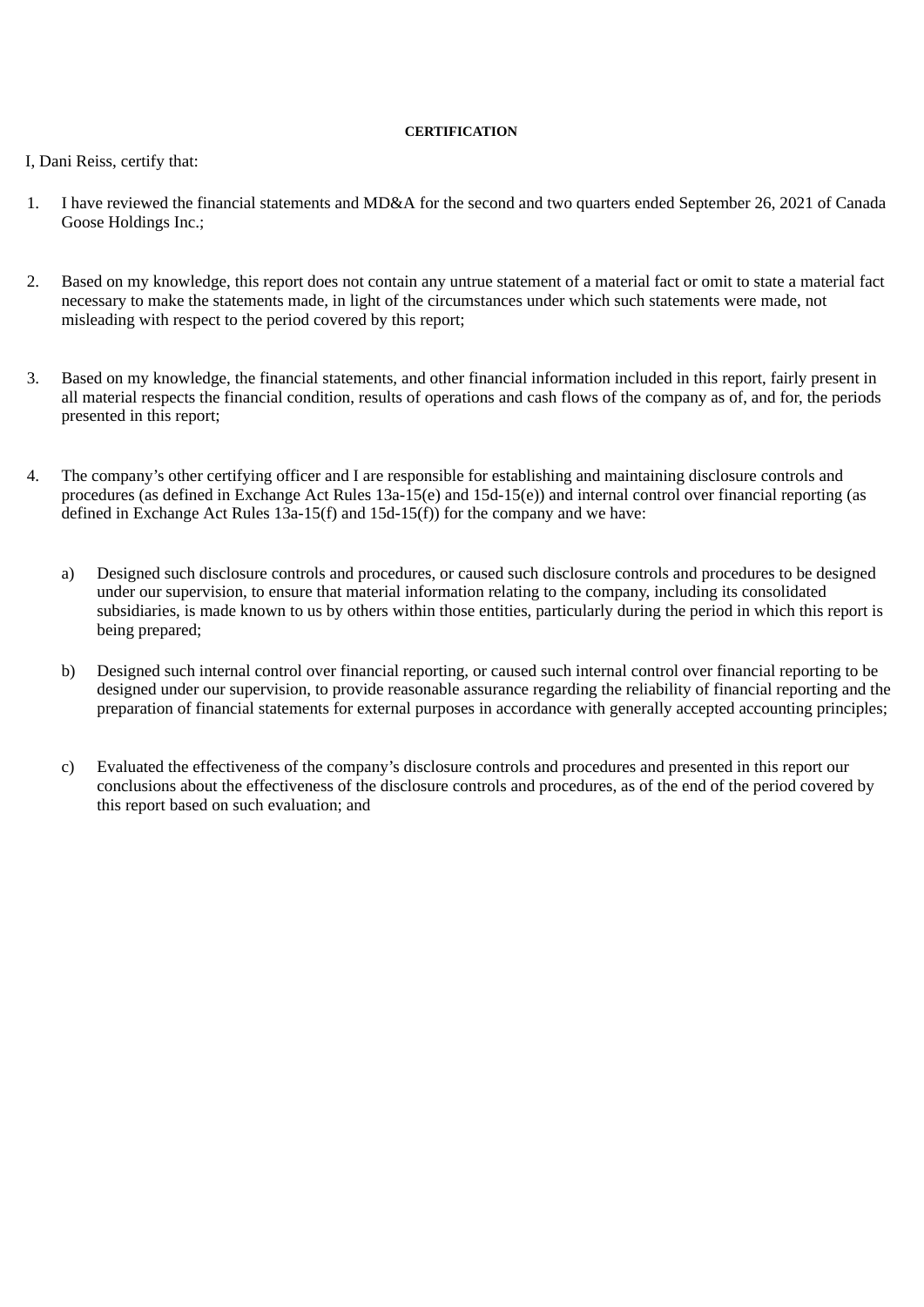- d) Disclosed in this report any change in the company's internal control over financial reporting that occurred during the company's most recent fiscal quarter (the company's fourth fiscal quarter in the case of an annual report) that has materially affected, or is reasonably likely to materially affect, the company's internal control over financial reporting; and
- 5. The company's other certifying officer and I have disclosed, based on our most recent evaluation of internal control over financial reporting, to the company's auditors and the audit committee of the company's board of directors (or persons performing the equivalent function):
	- a) All significant deficiencies and material weaknesses in the design or operation of internal control over financial reporting which are reasonably likely to adversely affect the company's ability to record, process, summarize and report financial information; and
	- b) Any fraud, whether or not material, that involves management or other employees who have a significant role in the company's internal control over financial reporting.

Date: November 5, 2021

By:  $\frac{1}{s}$  /s/ Dani Reiss

Dani Reiss *President and Chief Executive Officer*

-2-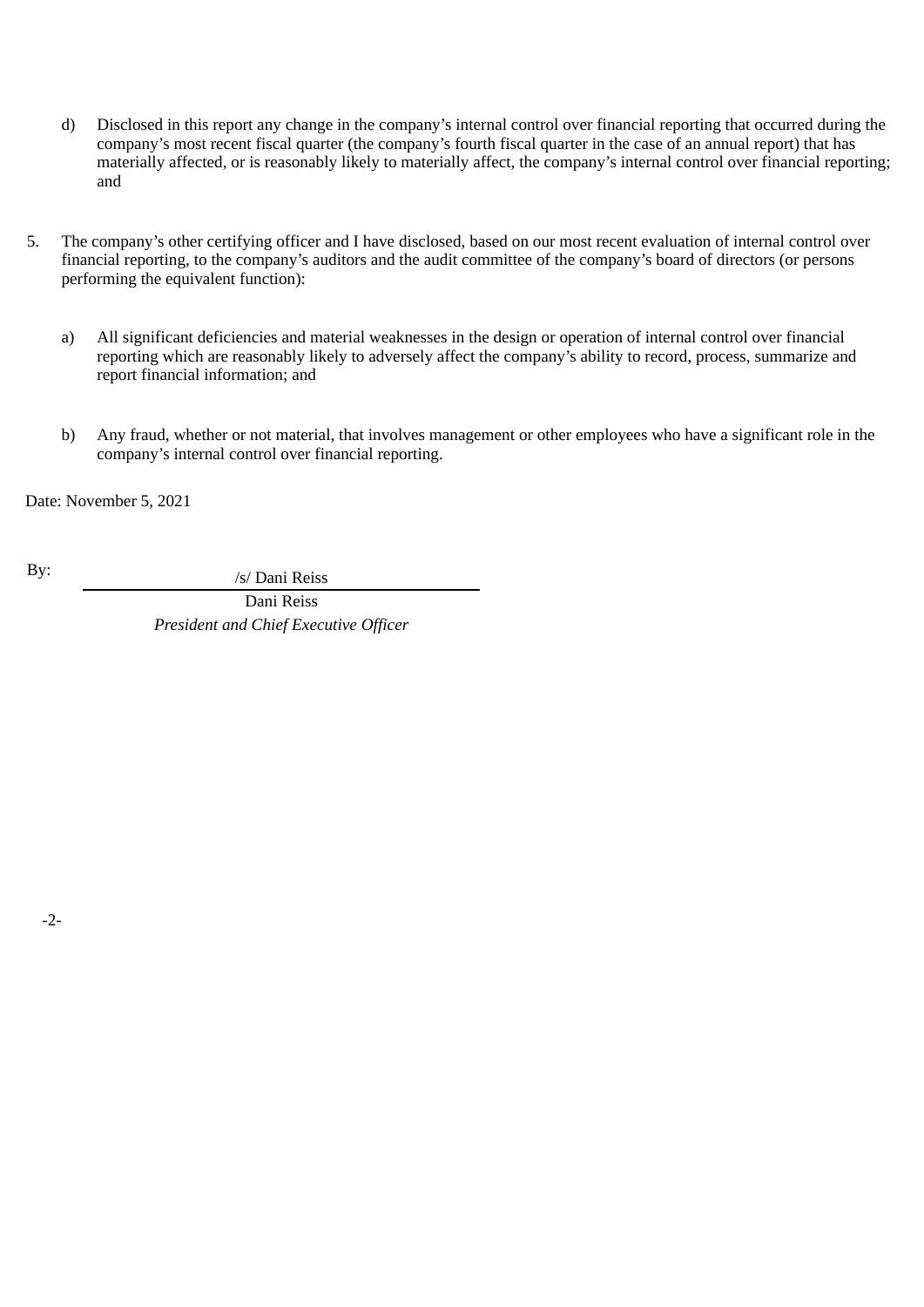#### **CERTIFICATION**

# I, Jonathan Sinclair, certify that:

- 1. I have reviewed the financial statements and MD&A for the second and two quarters ended September 26, 2021 of Canada Goose Holdings Inc.;
- 2. Based on my knowledge, this report does not contain any untrue statement of a material fact or omit to state a material fact necessary to make the statements made, in light of the circumstances under which such statements were made, not misleading with respect to the period covered by this report;
- 3. Based on my knowledge, the financial statements, and other financial information included in this report, fairly present in all material respects the financial condition, results of operations and cash flows of the company as of, and for, the periods presented in this report;
- 4. The company's other certifying officer and I are responsible for establishing and maintaining disclosure controls and procedures (as defined in Exchange Act Rules 13a-15(e) and 15d-15(e)) and internal control over financial reporting (as defined in Exchange Act Rules  $13a-15(f)$  and  $15d-15(f)$  for the company and we have:
	- a) Designed such disclosure controls and procedures, or caused such disclosure controls and procedures to be designed under our supervision, to ensure that material information relating to the company, including its consolidated subsidiaries, is made known to us by others within those entities, particularly during the period in which this report is being prepared;
	- b) Designed such internal control over financial reporting, or caused such internal control over financial reporting to be designed under our supervision, to provide reasonable assurance regarding the reliability of financial reporting and the preparation of financial statements for external purposes in accordance with generally accepted accounting principles;
	- c) Evaluated the effectiveness of the company's disclosure controls and procedures and presented in this report our conclusions about the effectiveness of the disclosure controls and procedures, as of the end of the period covered by this report based on such evaluation; and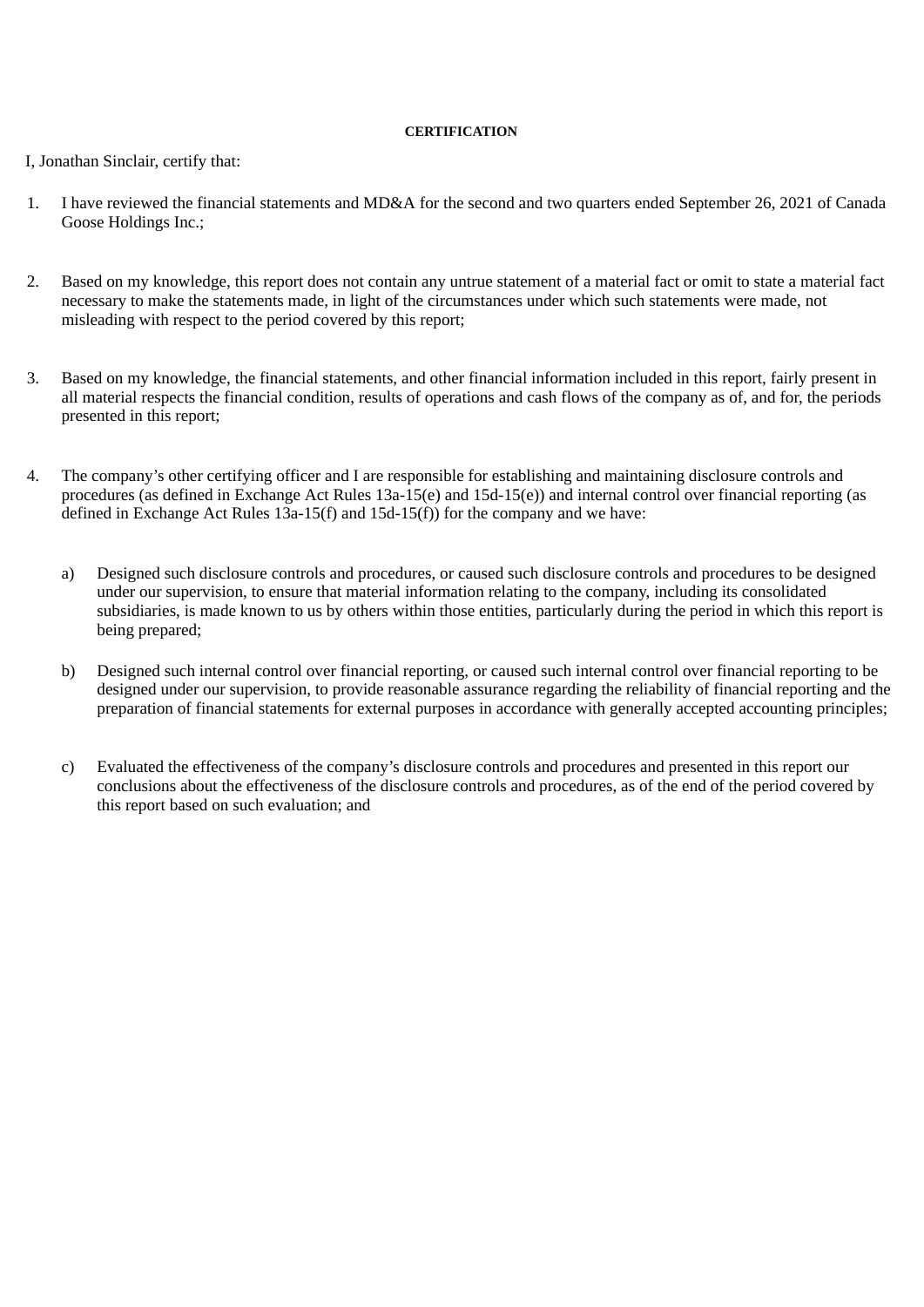- d) Disclosed in this report any change in the company's internal control over financial reporting that occurred during the company's most recent fiscal quarter (the company's fourth fiscal quarter in the case of an annual report) that has materially affected, or is reasonably likely to materially affect, the company's internal control over financial reporting; and
- 5. The company's other certifying officer and I have disclosed, based on our most recent evaluation of internal control over financial reporting, to the company's auditors and the audit committee of the company's board of directors (or persons performing the equivalent function):
	- a) All significant deficiencies and material weaknesses in the design or operation of internal control over financial reporting which are reasonably likely to adversely affect the company's ability to record, process, summarize and report financial information; and
	- b) Any fraud, whether or not material, that involves management or other employees who have a significant role in the company's internal control over financial reporting.

Date: November 5, 2021

By:  $\frac{1}{s}$  /s/ Jonathan Sinclair

Jonathan Sinclair *Executive Vice President and Chief Financial Officer*

-2-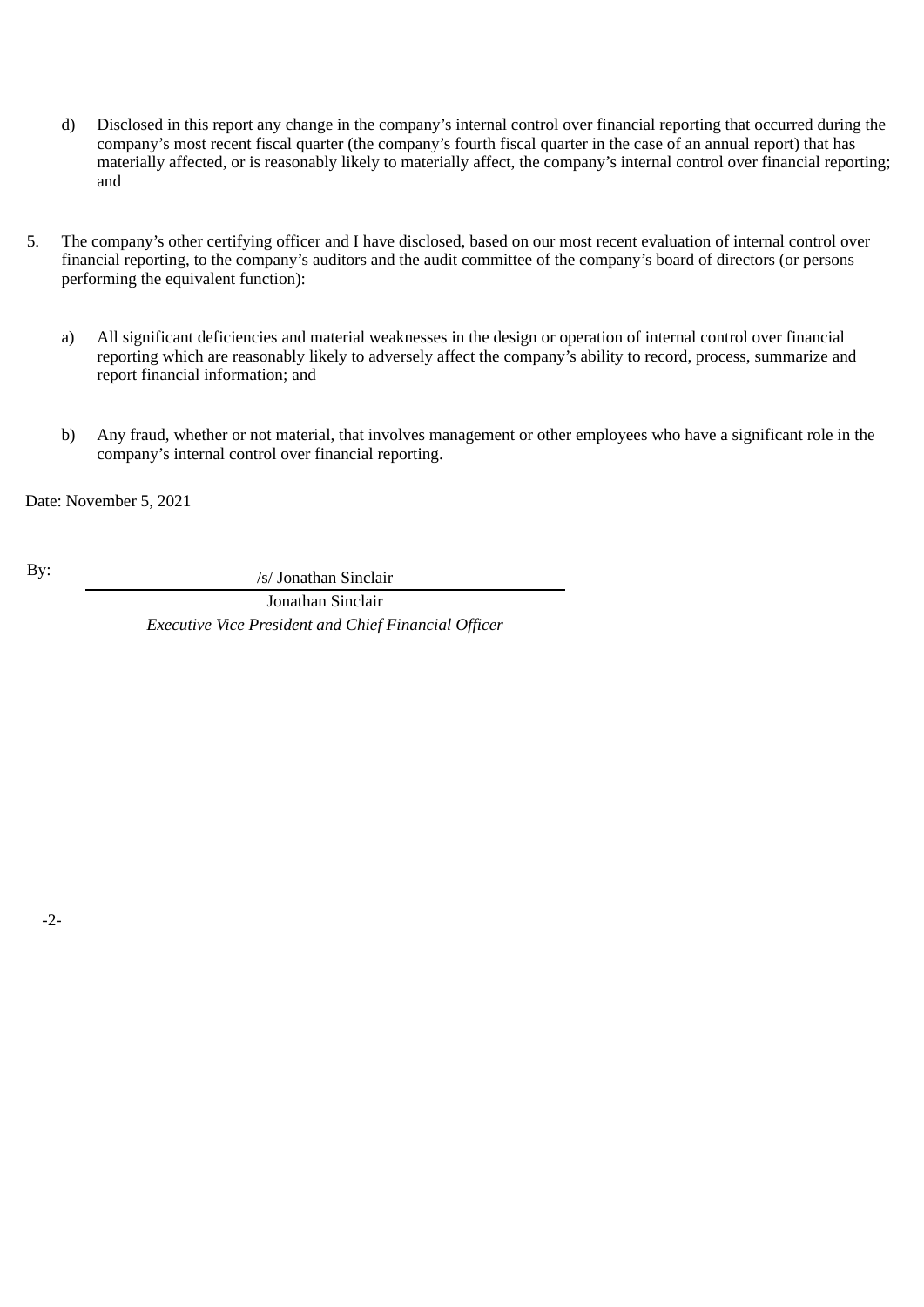# **Canada Goose Reports Results for Second Quarter Fiscal 2022 and Raises Fiscal**

# **2022 Outlook**



**Second Quarter Fiscal 2022 Highlights (in Canadian dollars):**

- **• Total revenue \$232.9m**
- **• Net income \$9.0m, or \$0.08 per diluted share**
- **• Non-IFRS adjusted EBIT \$16.1m**
- **• Non-IFRS adjusted net income per diluted share \$0.12**

**TORONTO, ON (November 5, 2021)** - Canada Goose Holdings Inc. ("Canada Goose" or the "Company") (NYSE:GOOS, TSX:GOOS) today announced financial results for the second quarter ended September 26, 2021.

"Our second quarter results demonstrate our momentum," said Dani Reiss, President & CEO. "Across all channels, we are seeing strong leading indicators of peak season demand. With accelerating DTC trends, growing lifestyle relevance and unique supply chain flexibility, we believe we have the right foundation in place for an outstanding fiscal 2022."

# **Second Quarter Fiscal 2022 Business Highlights (compared to Second Quarter Fiscal 2021)**

- Total revenue increased by 40.3%, excluding \$28.8m of temporary PPE sales in the comparative quarter. Including temporary PPE sales, total revenue increased by 19.6%.
- Global e-Commerce revenue increased by 33.8%, driven by growth in all major existing markets.
- DTC revenue in Mainland China increased by 85.9%.

#### **Second Quarter Fiscal 2022 Results (compared to Second Quarter Fiscal 2021)**

- Total revenue was \$232.9m from \$194.8m.
	- DTC revenue was \$83.2m from \$46.2m. The majority of the increase was driven by higher sales from existing retail stores, complemented by e-Commerce growth and retail expansion.
	- Wholesale revenue was \$147.9m from \$118.5m. The increase was a result of earlier order shipment timing relative to fiscal 2021. This was driven by wholesale partner requests due to a lower level of COVID-19 disruptions to their operations.
	- Other revenue was \$1.8m from \$30.1m. The decrease was attributable to PPE sales in the comparative quarter, which were temporarily manufactured in support of COVID-19 response efforts.
- Gross profit was \$135.0m, a gross margin of 58.0%, compared to \$94.2m and 48.4%.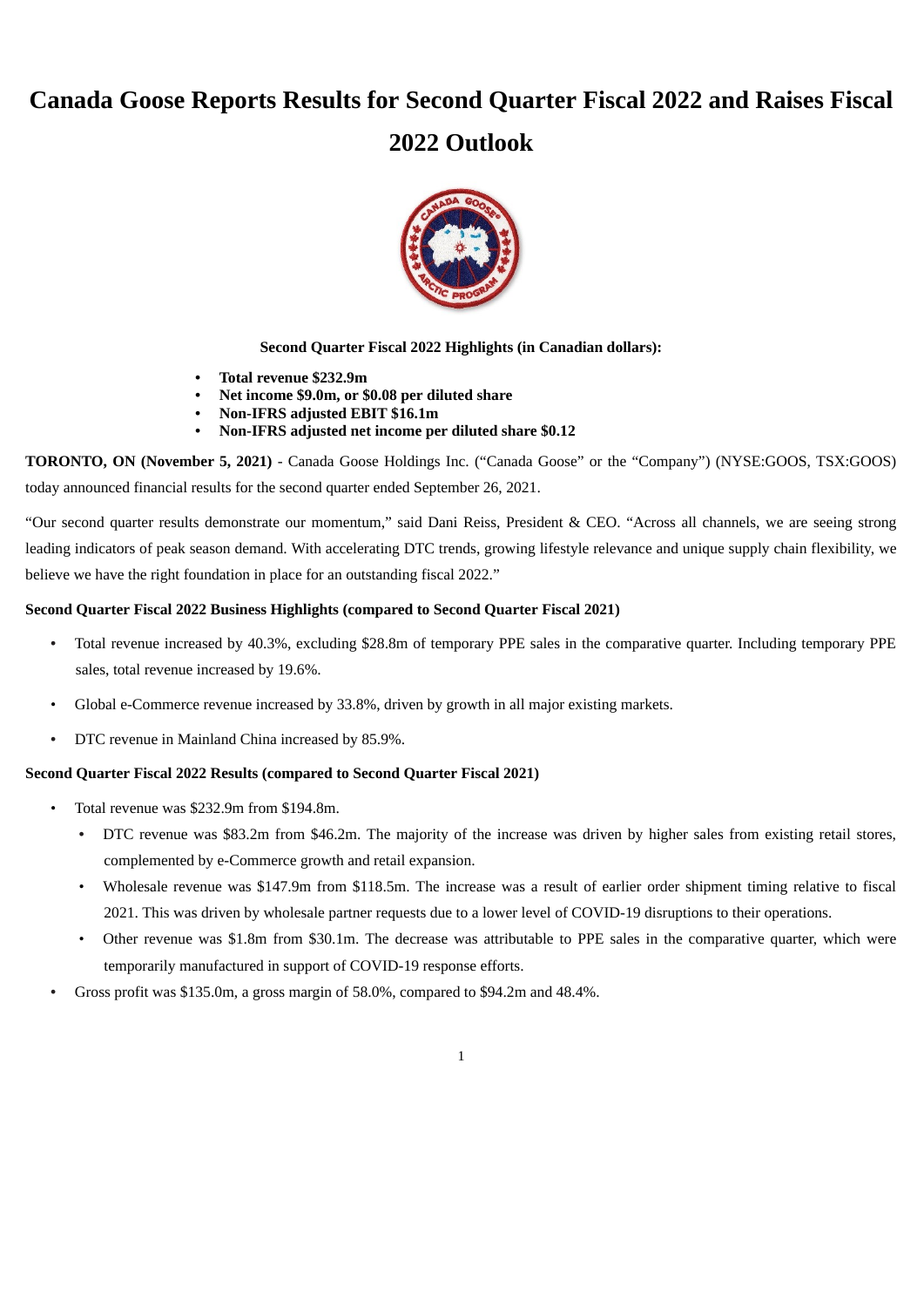- DTC gross margin of 73.7%, compared to 76.8%. The decrease was driven by a higher proportion of sales in non-parka categories with lower margins (-170 bps) and COVID-19 related government payroll subsidies in the comparative quarter (-380 bps). This was partially offset by a higher proportion of sales from retail stores (+230 bps).
- Wholesale gross margin of 49.4%, compared to 47.6%. The increase was driven by a lower proportion of sales to international distributors (+490 bps) and pricing (+210 bps). This was partially offset by COVID-19 related government payroll subsidies in the comparative quarter (-510 bps).
- Other segment gross profit was \$0.6m from \$2.3m.
- Operating income was \$11.3m, an operating margin of 4.9%, compared to \$15.1m and 7.8%.
- DTC operating margin of 25.2%, compared to 15.4%. The positive impact of revenue growth was partially offset by the decrease in segment gross margin.
- Wholesale operating margin of 39.5%, compared to 37.9%. The increase in operating margin was attributable to higher segment revenue and gross margin.
- Other operating loss was \$(68.1)m from \$(36.9)m. The increase in operating loss was attributable to \$18.5m of incremental investment in marketing and strategic initiatives, the benefit of \$2.7m of COVID-19 related government payroll subsidies in the comparative quarter, and \$1.4m of higher performance-based compensation.
- **•** Net income was \$9.0m, or \$0.08 per diluted share, compared to \$10.4m, or \$0.09 per diluted share.
- Non-IFRS adjusted EBIT was \$16.1m, an adjusted EBIT margin of 6.9%, compared to \$15.7m and 8.1%.
- Non-IFRS adjusted net income was \$13.2m, or \$0.12 per diluted share, compared to \$11.5m, or \$0.10 per diluted share.
- Cash was \$98.9m as at quarter end, compared to \$156.3m. 3.8m subordinate voting shares were repurchased for a total cash consideration of \$179.6m.
- Inventory was \$416.4m as at quarter end, compared to \$417.2m.

2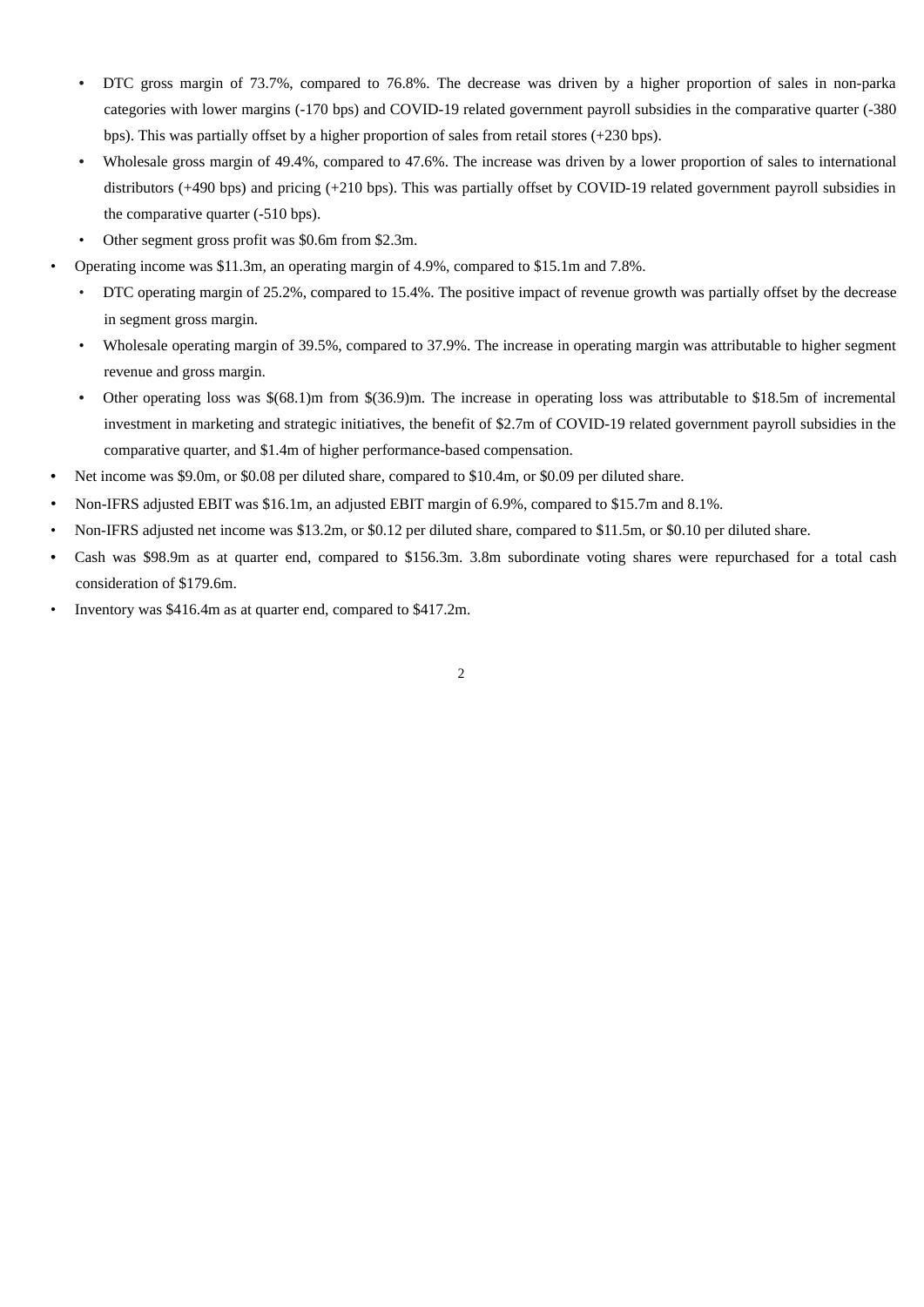#### **Revised Fiscal 2022 Outlook**

On the basis of year-to-date performance and current trends, Canada Goose now expects total revenue in fiscal 2022 to exceed the outlook originally provided on May 13, 2021. For fiscal 2022, the Company currently expects:

- Total revenue \$1.125Bn to \$1.175Bn, compared to exceeding \$1.000Bn.
- Non-IFRS adjusted EBIT \$186m to \$208m, implying an adjusted EBIT margin of 16.5% to 17.7%.
- Non-IFRS adjusted net income per diluted share \$1.17 to \$1.33.

This is based on a number of assumptions, including the following:

- No material change in economic conditions or operation disruptions, including due to COVID-19.
- DTC revenue at approximately 70% of total revenue.
- Wholesale revenue growth in the mid-single digits, compared to wholesale revenue in-line with fiscal 2021.
- Weighted average diluted shares outstanding of 109.3m.

Within the meaning of applicable securities laws, this outlook constitutes forward-looking information. The purpose of this outlook is to provide a description of management's expectations regarding the Company's financial performance and may not be appropriate for other purposes. Actual results could vary materially as a result of numerous factors, including the extent and duration of operational disruptions that may affect our business as a result of the COVID-19 pandemic and other risk factors, many of which are beyond the Company's control. See "Cautionary Note Regarding Forward-Looking Statements".

#### **Conference Call Information**

Dani Reiss, President and Chief Executive Officer and Jonathan Sinclair, EVP and Chief Financial Officer, will host the conference call at 9:00 a.m. Eastern Time on November 5, 2021. Those interested in participating are invited to dial (833) 952-1517 or (778) 560-2836 if calling internationally and reference Conference ID 9893128 when prompted. A live audio webcast of the conference call will be available online at http://investor.canadagoose.com.

#### **About Canada Goose**

Founded in 1957 in a small warehouse in Toronto, Canada, Canada Goose (NYSE:GOOS, TSX:GOOS) is a lifestyle brand and a leading manufacturer of performance luxury apparel. Every collection is informed by the rugged demands of the Arctic, ensuring a legacy of functionality is embedded in every product from parkas and rainwear to apparel and accessories. Canada Goose is inspired by relentless innovation and uncompromised craftsmanship, recognized as a leader for its Made in Canada commitment. In 2020, Canada Goose announced HUMANATURE, its purpose platform that unites its sustainability and values-based initiatives, reinforcing its commitment to keep the planet cold and the people on it warm. Canada Goose also owns Baffin, a Canadian designer and manufacturer of performance outdoor and industrial footwear. Visit www.canadagoose.com for more information.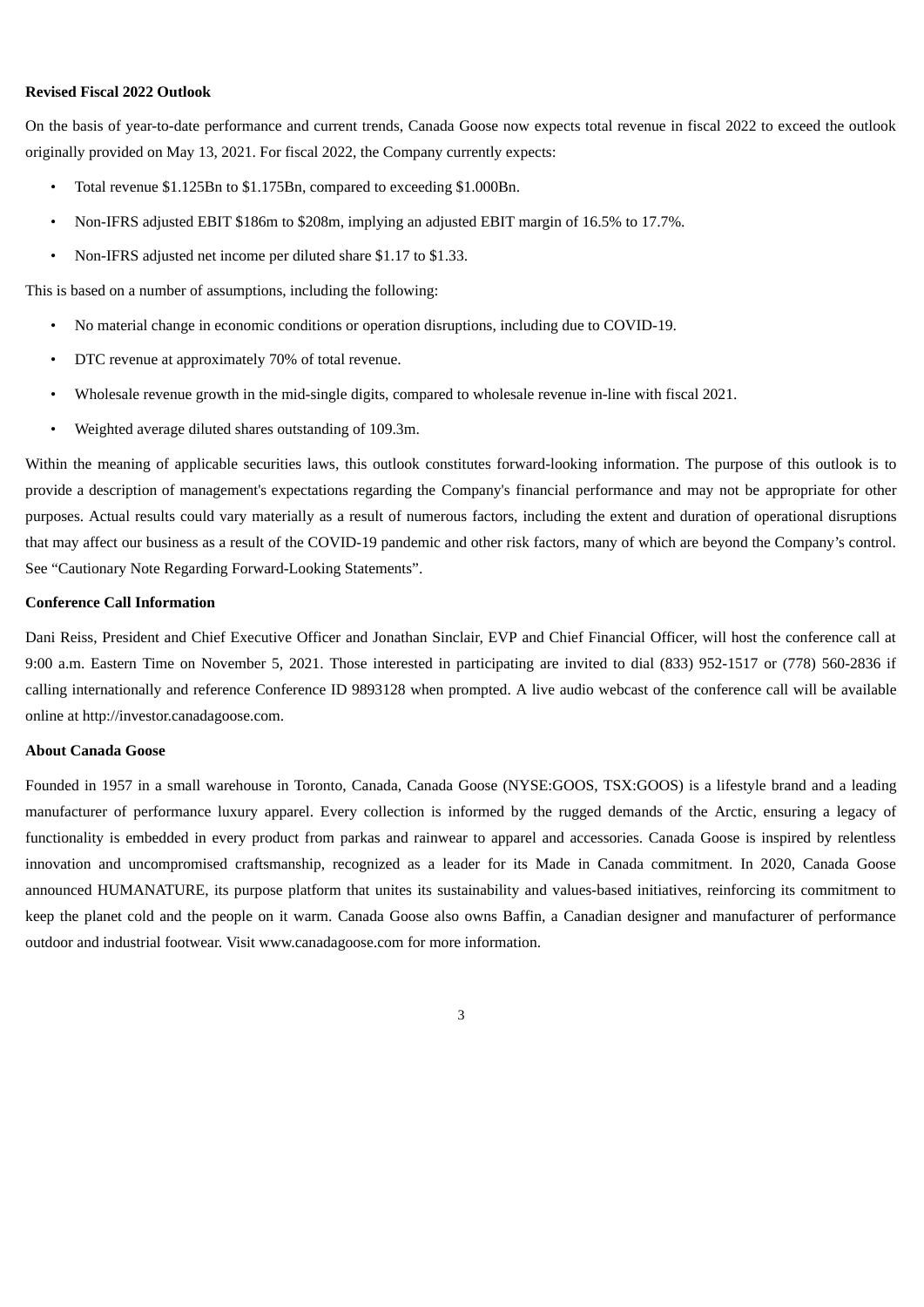# **Condensed Consolidated Interim Statements of Income (Loss) and Comprehensive Income (Loss)**

**(unaudited)**

(in millions of Canadian dollars, except share and per share amounts)

|                                               |              | Second quarter ended  |    |                       | Two quarters ended    |                       |  |
|-----------------------------------------------|--------------|-----------------------|----|-----------------------|-----------------------|-----------------------|--|
|                                               |              | September 26,<br>2021 |    | September 27,<br>2020 | September 26,<br>2021 | September 27,<br>2020 |  |
|                                               |              |                       | \$ | \$                    | \$                    | \$                    |  |
| Revenue                                       |              | 232.9                 |    | 194.8                 | 289.2                 | 220.9                 |  |
| Cost of sales                                 |              | 97.9                  |    | 100.6                 | 123.5                 | 121.9                 |  |
| <b>Gross profit</b>                           |              | 135.0                 |    | 94.2                  | 165.7                 | 99.0                  |  |
| Gross margin                                  |              | 58.0%                 |    | 48.4 %                | 57.3 %                | 44.8%                 |  |
| SG&A expenses                                 |              | 101.3                 |    | 62.4                  | 172.9                 | 111.0                 |  |
| SG&A expenses as % of revenue                 |              | 43.5 %                |    | 32.0%                 | 59.8%                 | 50.2%                 |  |
| Depreciation and amortization                 |              | 22.4                  |    | 16.7                  | 42.2                  | 32.2                  |  |
| <b>Operating income (loss)</b>                |              | 11.3                  |    | 15.1                  | (49.4)                | (44.2)                |  |
| Operating margin                              |              | 4.9%                  |    | 7.8 %                 | $(17.1)\%$            | $(20.0)\%$            |  |
| Net interest, finance and other costs         |              | 7.9                   |    | 6.0                   | 24.4                  | 12.7                  |  |
| Income (loss) before income taxes             |              | 3.4                   |    | 9.1                   | (73.8)                | (56.9)                |  |
| Income tax recovery                           |              | (5.6)                 |    | (1.3)                 | (26.1)                | (17.2)                |  |
| Effective tax rate                            |              | $(164.7)\%$           |    | $(14.3)\%$            | 35.4 %                | 30.2%                 |  |
| Net income (loss)                             |              | 9.0                   |    | 10.4                  | (47.7)                | (39.7)                |  |
| Other comprehensive income (loss)             |              | 0.3                   |    | 2.1                   | (1.4)                 | 4.1                   |  |
| <b>Comprehensive income (loss)</b>            |              | 9.3                   |    | 12.5                  | (49.1)                | (35.6)                |  |
| <b>Earnings (loss) per share</b>              |              |                       |    |                       |                       |                       |  |
| <b>Basic</b>                                  | \$           | 0.08                  | \$ | 0.09                  | \$<br>(0.43)<br>\$    | (0.36)                |  |
| <b>Diluted</b>                                | $\mathbb{S}$ | 0.08                  | \$ | 0.09                  | \$<br>(0.43)<br>\$    | (0.36)                |  |
| Weighted average number of shares outstanding |              |                       |    |                       |                       |                       |  |
| <b>Basic</b>                                  |              | 109,780,547           |    | 110,143,728           | 110,122,185           | 110,104,158           |  |
| Diluted                                       |              | 110,805,942           |    | 110,888,447           | 110,122,185           | 110,104,158           |  |
| Non-IFRS Financial Measures: (1)              |              |                       |    |                       |                       |                       |  |
| <b>EBIT</b>                                   |              | 11.3                  |    | 15.1                  | (49.4)                | (44.2)                |  |
| <b>Adjusted EBIT</b>                          |              | 16.1                  |    | 15.7                  | (44.1)                | (30.8)                |  |
| Adjusted EBIT margin                          |              | 6.9%                  |    | 8.1%                  | $(15.2)\%$            | $(13.9)\%$            |  |
| Adjusted net income (loss)                    |              | 13.2                  |    | 11.5                  | (36.8)                | (26.9)                |  |
| Adjusted net income (loss) per basic share    | \$           | 0.12                  | \$ | 0.10                  | \$<br>(0.33)<br>\$    | (0.24)                |  |
| Adjusted net income (loss) per diluted share  | \$           | 0.12                  | \$ | 0.10                  | \$<br>(0.33)<br>S     | (0.24)                |  |

4

 *See "Non-IFRS Financial Measures". (1)*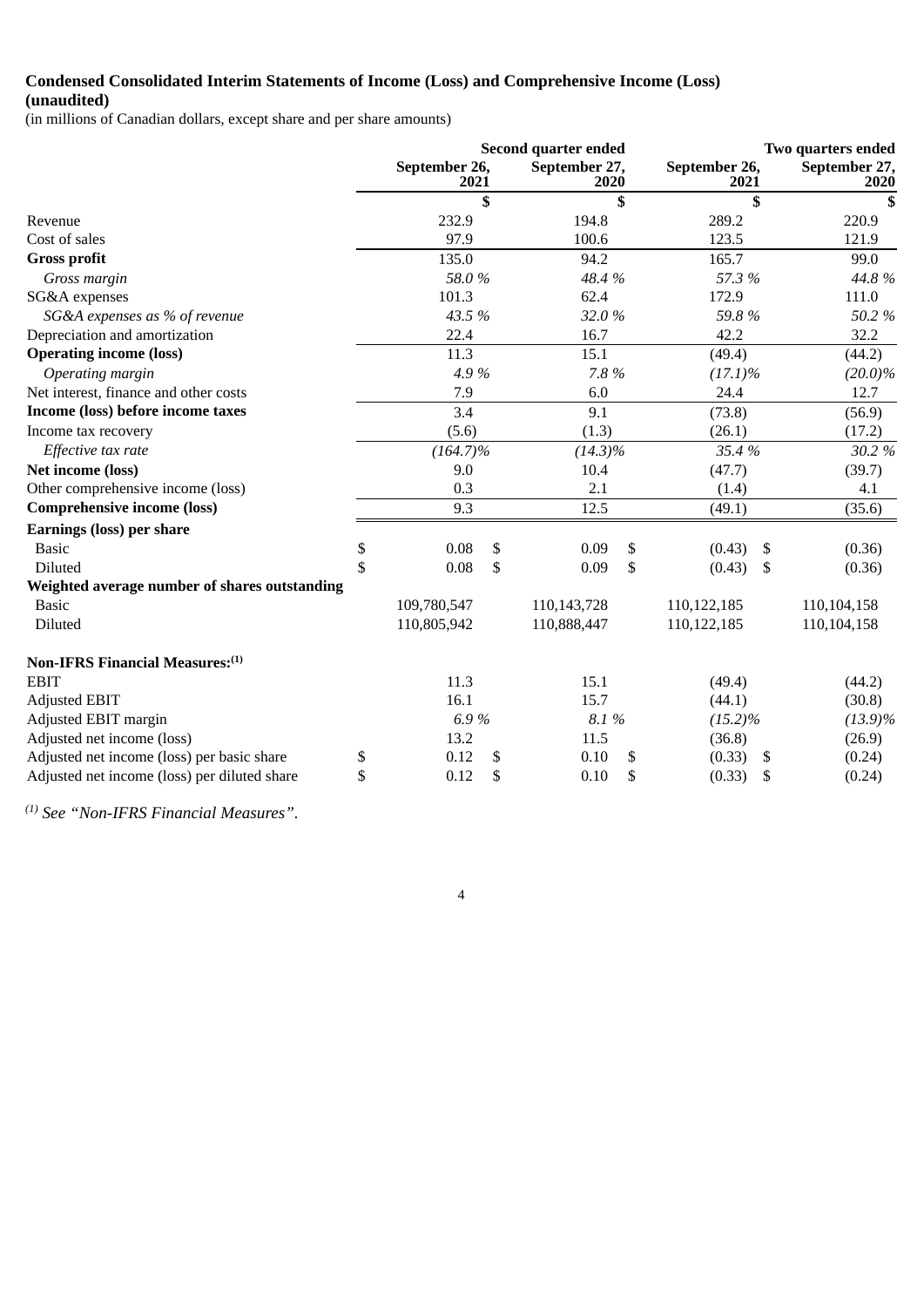# **Condensed Consolidated Interim Statements of Financial Position**

**(unaudited)** (in millions of Canadian dollars)

|                                            | September 26,<br>2021 | September 27,<br>2020 | March 28,<br>2021 |
|--------------------------------------------|-----------------------|-----------------------|-------------------|
| <b>Assets</b>                              | \$                    | \$                    | \$                |
| <b>Current assets</b>                      |                       |                       |                   |
| Cash                                       | 98.9                  | 156.3                 | 477.9             |
| Trade receivables                          | 111.2                 | 114.9                 | 40.9              |
| Inventories                                | 416.4                 | 417.2                 | 342.3             |
| Income taxes receivable                    | 9.3                   | 10.8                  | 4.8               |
| Other current assets                       | 49.4                  | 36.9                  | 31.0              |
| <b>Total current assets</b>                | 685.2                 | 736.1                 | 896.9             |
| Deferred income taxes                      | 77.5                  | 62.1                  | 46.9              |
| Property, plant and equipment              | 125.9                 | 120.1                 | 116.5             |
| Intangible assets                          | 154.8                 | 157.4                 | 155.0             |
| Right-of-use assets                        | 253.0                 | 247.7                 | 233.7             |
| Goodwill                                   | 53.1                  | 53.1                  | 53.1              |
| Other long-term assets                     | 5.2                   | 1.1                   | 5.1               |
| <b>Total assets</b>                        | 1,354.7               | 1,377.6               | 1,507.2           |
| <b>Liabilities</b>                         |                       |                       |                   |
| <b>Current liabilities</b>                 |                       |                       |                   |
| Accounts payable and accrued liabilities   | 195.2                 | 163.6                 | 177.8             |
| Provisions                                 | 18.0                  | 17.9                  | 20.0              |
| Income taxes payable                       | 16.4                  | 13.1                  | 19.1              |
| Short-term borrowings                      | 27.3                  | 11.0                  |                   |
| Current portion of lease liabilities       | 55.8                  | 43.5                  | 45.2              |
| <b>Total current liabilities</b>           | 312.7                 | 249.1                 | 262.1             |
| Provisions                                 | 27.0                  | 19.6                  | 25.6              |
| Deferred income taxes                      | 20.4                  | 15.9                  | 21.6              |
| Revolving facility                         |                       | 222.5                 |                   |
| Term loan                                  | 372.9                 | 151.2                 | 367.8             |
| Lease liabilities                          | 224.0                 | 223.2                 | 209.6             |
| Other long-term liabilities                | 21.7                  | 6.4                   | 20.4              |
| <b>Total liabilities</b>                   | 978.7                 | 887.9                 | 907.1             |
| <b>Shareholders' equity</b>                | 376.0                 | 489.7                 | 600.1             |
| Total liabilities and shareholders' equity | 1,354.7               | 1,377.6               | 1,507.2           |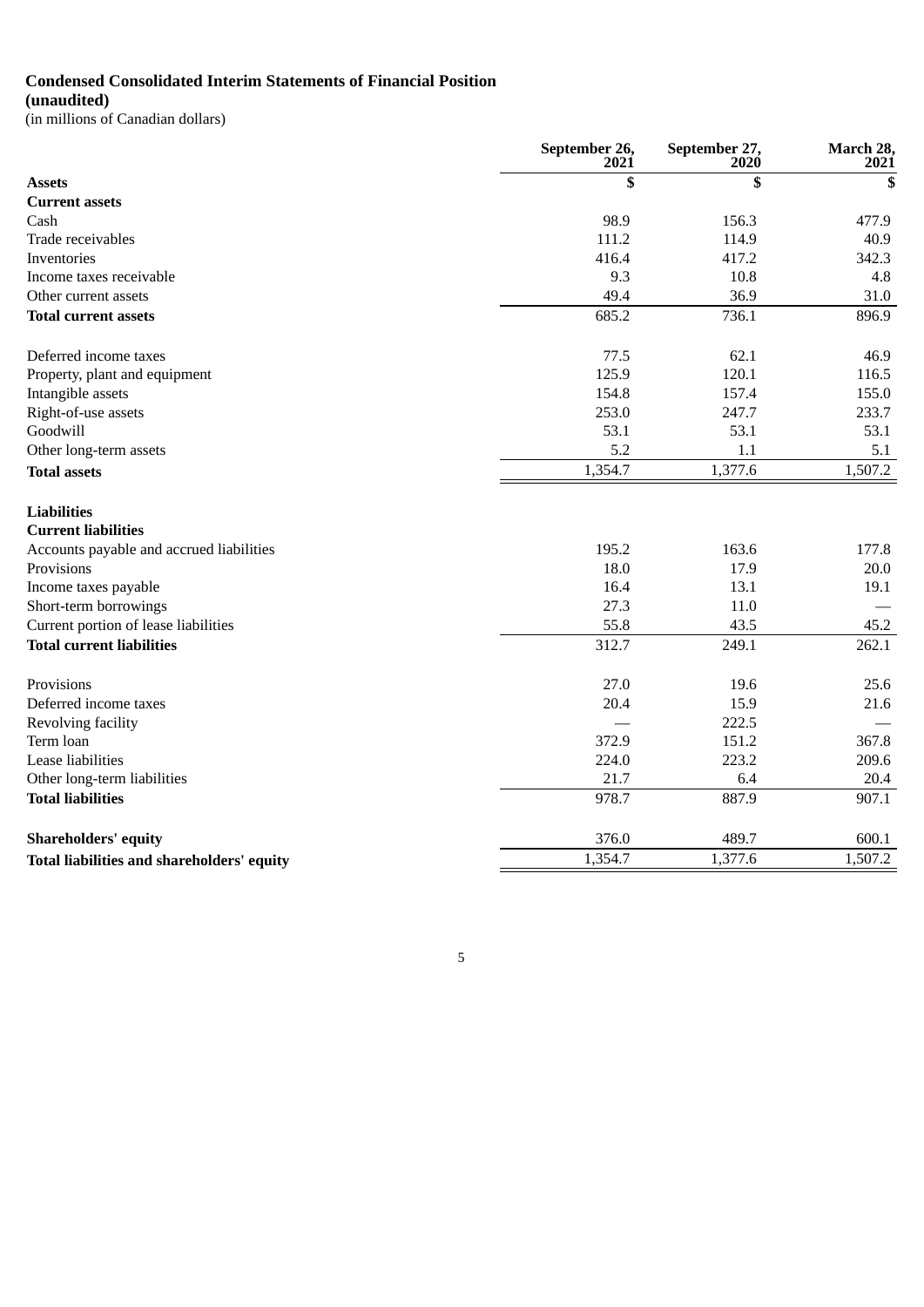# **Non-IFRS Financial Measures**

This press release includes references to certain non-IFRS financial measures such as EBIT, adjusted EBIT, adjusted EBIT margin, adjusted net income (loss) and adjusted net income (loss) per basic and diluted share. These financial measures are employed by the Company to measure its operating and economic performance and to assist in business decision-making, as well as providing key performance information to senior management. The Company believes that, in addition to conventional measures prepared in accordance with IFRS, certain investors and analysts use this information to evaluate the Company's operating and financial performance. These financial measures are not defined under IFRS nor do they replace or supersede any standardized measure under IFRS. Other companies in our industry may calculate these measures differently than we do, limiting their usefulness as comparative measures. Definitions and reconciliations of non-IFRS measures to the nearest IFRS measure can be found in our MD&A. Such reconciliations can also be found in this press release under "Reconciliation of Non-IFRS Measures".

#### **Reconciliation of Non-IFRS Measures**

The tables below reconcile net income (loss) to EBIT, adjusted EBIT, and adjusted net income (loss) for the periods indicated. Adjusted EBIT margin is equal to adjusted EBIT for the period presented as a percentage of revenue for the same period.

|                                                                                     |                       | Second quarter ended  | Two quarters ended    |                       |  |
|-------------------------------------------------------------------------------------|-----------------------|-----------------------|-----------------------|-----------------------|--|
| <b>CAD</b> \$ millions                                                              | September 26,<br>2021 | September 27,<br>2020 | September 26,<br>2021 | September 27,<br>2020 |  |
| Net income (loss)                                                                   | 9.0                   | 10.4                  | (47.7)                | (39.7)                |  |
| Add (deduct) the impact of:                                                         |                       |                       |                       |                       |  |
| Income tax recovery                                                                 | (5.6)                 | (1.3)                 | (26.1)                | (17.2)                |  |
| Net interest, finance and other costs                                               | 7.9                   | 6.0                   | 24.4                  | 12.7                  |  |
| <b>EBIT</b>                                                                         | 11.3                  | 15.1                  | (49.4)                | (44.2)                |  |
| Unrealized foreign exchange loss (gain) on Term<br>Loan Facility (a)                | 3.0                   | (0.9)                 | 2.1                   | (1.0)                 |  |
| Share-based compensation (b)                                                        |                       | 0.1                   | 0.1                   | 0.2                   |  |
| Net temporary store closure costs (c)                                               |                       | 0.3                   | 0.2                   | 5.8                   |  |
| Net excess overhead costs from temporary closure of<br>manufacturing facilities (c) |                       |                       |                       | 4.3                   |  |
| Pre-store opening costs (d)                                                         | 1.2                   | 2.8                   | 2.1                   | 3.7                   |  |
| Transition of logistics agencies (g)                                                | 0.1                   | 0.7                   | 0.1                   | 2.2                   |  |
| Costs of the Baffin acquisition (h)                                                 |                       | 0.5                   |                       | 0.9                   |  |
| Non-cash provision release (i)                                                      |                       | (3.0)                 |                       | (3.0)                 |  |
| Other $(k)$                                                                         | 0.5                   | 0.1                   | 0.7                   | 0.3                   |  |
| Total adjustments                                                                   | 4.8                   | 0.6                   | 5.3                   | 13.4                  |  |
| <b>Adjusted EBIT</b>                                                                | 16.1                  | 15.7                  | (44.1)                | (30.8)                |  |
| Adjusted EBIT margin                                                                | 6.9%                  | 8.1%                  | $(15.2)\%$            | $(13.9)\%$            |  |

6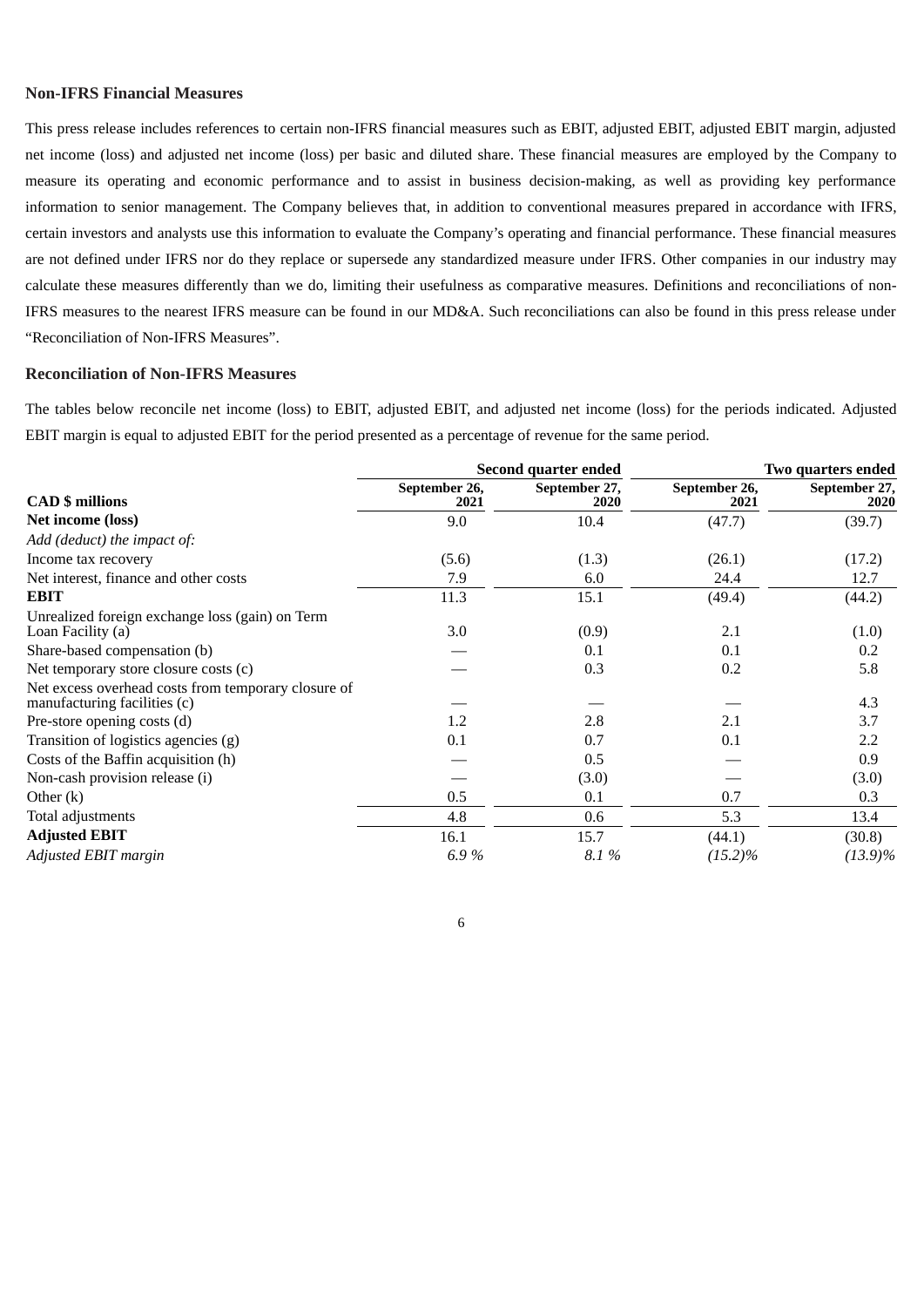|                                                                                     |                       | Second quarter ended  | Two quarters ended    |                       |  |
|-------------------------------------------------------------------------------------|-----------------------|-----------------------|-----------------------|-----------------------|--|
| <b>CAD</b> \$ millions                                                              | September 26,<br>2021 | September 27,<br>2020 | September 26,<br>2021 | September 27,<br>2020 |  |
| Net income (loss)                                                                   | 9.0                   | 10.4                  | (47.7)                | (39.7)                |  |
| Add (deduct) the impact of:                                                         |                       |                       |                       |                       |  |
| Unrealized foreign exchange loss (gain) on Term Loan<br>Facility (a)                | 3.0                   | (0.9)                 | 2.1                   | (1.0)                 |  |
| Share-based compensation (b)                                                        |                       | 0.1                   | 0.1                   | 0.2                   |  |
| Net temporary store closure costs $(c)$ $(e)$                                       |                       | 0.4                   | 0.2                   | 7.1                   |  |
| Net excess overhead costs from temporary closure of<br>manufacturing facilities (c) |                       |                       |                       | 4.3                   |  |
| Pre-store opening costs $(d)$ $(f)$                                                 | 1.4                   | 3.1                   | 2.4                   | 4.2                   |  |
| Transition of logistics agencies (g)                                                | 0.1                   | 0.7                   | 0.1                   | 2.2                   |  |
| Costs of the Baffin acquisition (h)                                                 |                       | 0.5                   |                       | 0.9                   |  |
| Non-cash provision release (i)                                                      |                       | (3.0)                 |                       | (3.0)                 |  |
| Acceleration of unamortized costs on Term Loan Facility<br>Repricing (j)            |                       |                       | 9.5                   |                       |  |
| Restructuring expense (c)                                                           |                       | 0.1                   |                       | 1.7                   |  |
| Other $(k)$                                                                         | 0.5                   | 0.1                   | 0.7                   | 0.3                   |  |
| <b>Total adjustments</b>                                                            | 5.0                   | 1.1                   | 15.1                  | 16.9                  |  |
| Tax effect of adjustments                                                           | (0.8)                 |                       | (4.2)                 | (4.1)                 |  |
| <b>Adjusted net income (loss)</b>                                                   | 13.2                  | 11.5                  | (36.8)                | (26.9)                |  |

- (a) Unrealized gains and losses on the translation of the Term Loan Facility from USD to CAD, net of the effect of derivative transactions entered into to hedge a portion of the exposure to foreign currency exchange risk.
- (b) Non-cash based compensation expense on stock options issued prior to the Company's initial public offering ("IPO") under the Legacy Plan and cash payroll taxes paid of less than \$0.1m and \$0.1m in the second and two quarters ended September 26, 2021, respectively, (second and two quarters ended September 27, 2020 - less than \$0.1m and \$0.1m, respectively) on gains earned by option holders (compensation) when stock options are exercised.
- (c) Net temporary store closure costs of less than \$0.1m and \$0.2m were incurred in the second and two quarters ended September 26, 2021, respectively. These were comprised of temporary store costs of less than \$0.1m and \$0.4m, partially offset by government subsidies of less than \$0.1m and \$0.2m in Europe in the second and two quarters ended September 26, 2021, respectively. Globally, government subsidies of \$12.0m and \$20.7m were recognized in the second and two quarters ended September 27, 2020, respectively. Government subsidies were recorded as a reduction to excess overhead costs from temporary closure of manufacturing facilities (\$7.8m and \$9.1m), temporary store closure costs (\$0.5m and \$1.4m), and restructuring expense (\$0.1m and \$0.4m), for the second and two quarters ended September 27, 2020, respectively. The benefit of \$11.4m and \$17.6m of government subsidies therefore remained in adjusted EBIT as a reduction to the associated wage costs for the second and two quarters ended September 27, 2020, respectively.
- (d) Costs incurred during pre-opening periods for new retail stores, including depreciation on right-of-use assets.
- (e) Includes less than \$0.1m and less than \$0.1m of interest expense on lease liabilities for temporary store closures for the second and two quarters ended September 26, 2021, respectively (second and two quarters ended September 27, 2020 - \$0.1m and \$1.3m, respectively).
- (f) Pre-store opening costs incurred in (d) above plus \$0.2m and \$0.3m of interest expense on lease liabilities for new retail stores during pre-opening periods for the second and two quarters ended September 26, 2021, respectively (second and two quarters ended September 27, 2020 - \$0.3m and \$0.5m, respectively).
- (g) Costs incurred for the transition of logistics, warehousing, and freight forwarding agencies to enhance our global distribution structure.

7